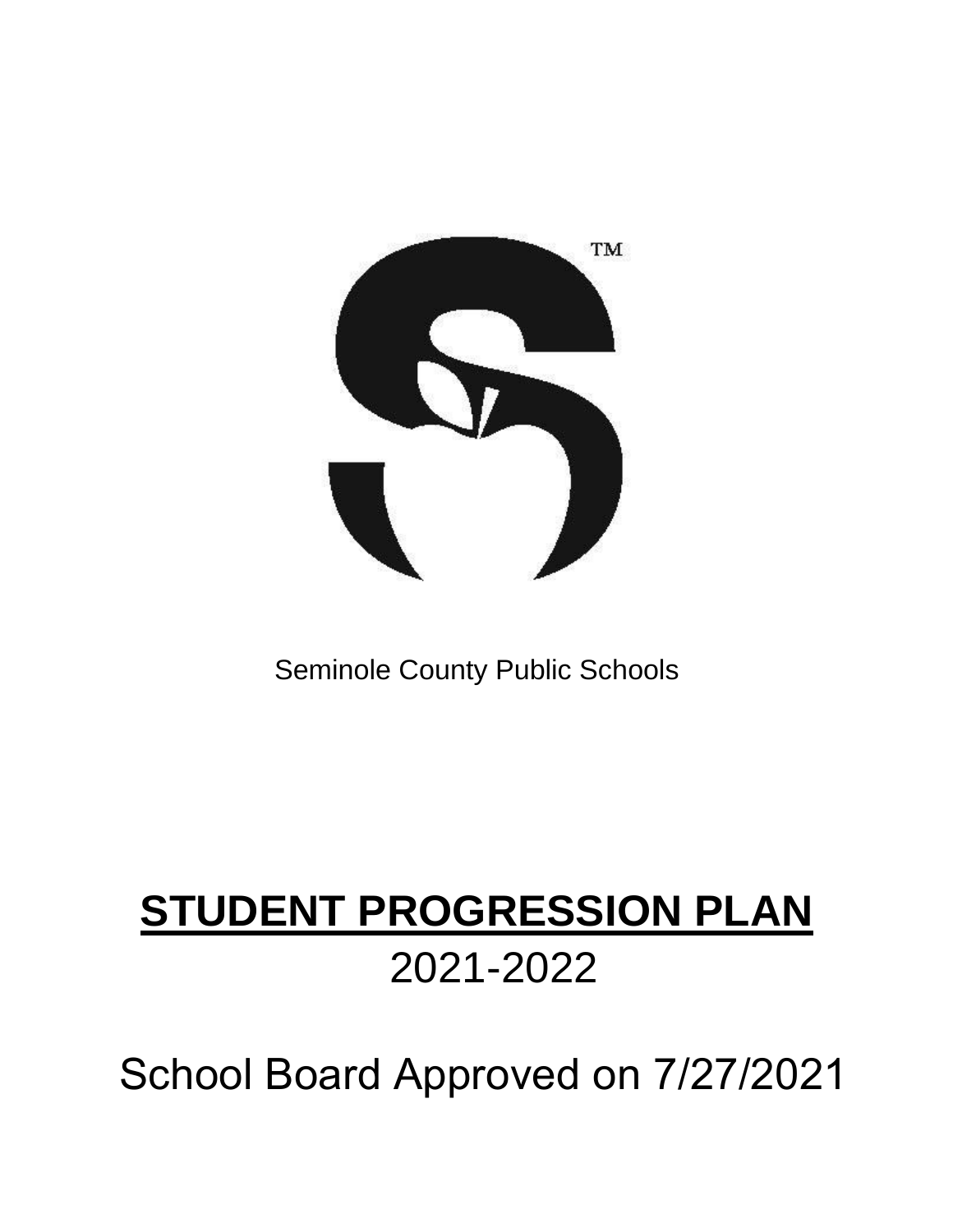**Seminole County Public Schools**

# **STUDENT PROGRESSION PLAN**

School Board Members

*Karen Almond* 

*Tina Calderone, Ed.D.*

*Kristine Kraus*

*Amy Pennock*

*Abby Sanchez*

# **Superintendent**

*Serita D. Beamon*

Educational Support Center

400 E. Lake Mary Boulevard

Sanford, FL 32773-7127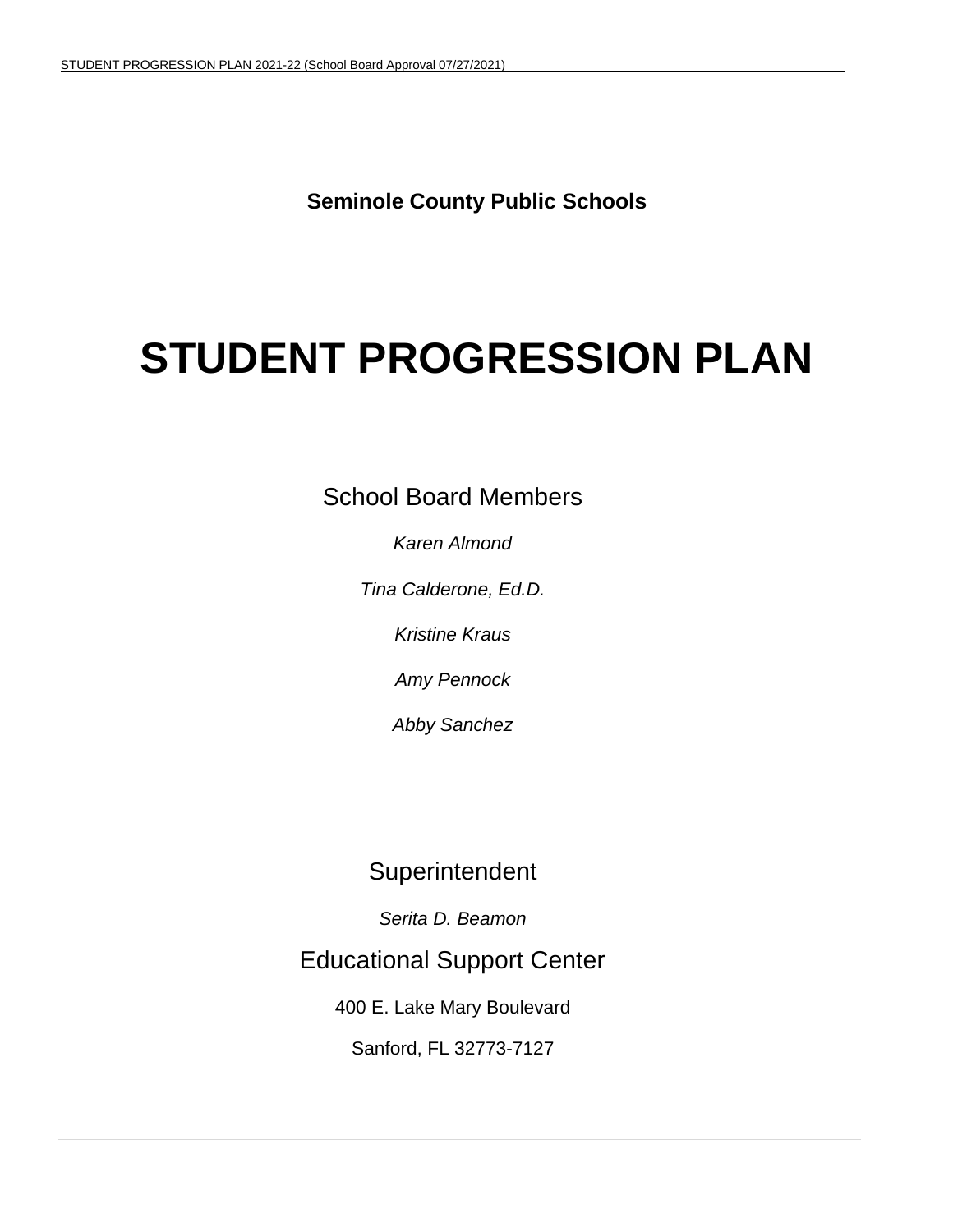# **CONTENTS**

|              | <b>ELEMENTARY EDUCATION</b>                                                                      | 1  |
|--------------|--------------------------------------------------------------------------------------------------|----|
| $\mathbf{L}$ | ADMISSION, ENROLLMENT, AND TRANSFERS                                                             | 1  |
|              | A. ADMISSION                                                                                     | 1  |
|              | <b>B. ENROLLMENT GUIDELINES</b>                                                                  | 3  |
|              | C.HOMELESS STUDENTS/FAMILIES IN NEED (FIN)                                                       | 5  |
|              | D. FOSTER STUDENTS/FAMILIES IN NEED (FIN)                                                        | 6  |
|              | E. TRANSFERS/WITHDRAWALS                                                                         | 6  |
| $\Pi$ .      | ELEMENTARY SCHOOL INSTRUCTION                                                                    | 8  |
|              | A. REGULAR PROGRAM - GENERAL PROGRAM REQUIREMENTS                                                | 8  |
|              | <b>B. SUPPLEMENTAL AND INTENSIVE INSTRUCTIONAL SUPPORT</b>                                       | 11 |
|              | <b>C.ACCELERATION</b>                                                                            | 12 |
|              | III. REPORTING STUDENT PROGRESS                                                                  | 12 |
|              | A. REPORT PROCESS                                                                                | 12 |
|              | <b>B. REPORT SYSTEM</b>                                                                          | 13 |
|              | <b>C. GRADING CODE</b>                                                                           | 13 |
|              | <b>D. PUBLIC REPORTING</b>                                                                       | 13 |
|              | IV. ELEMENTARY GRADE PLACEMENTS (K-5)                                                            | 14 |
|              | A. PROMOTION                                                                                     | 14 |
|              | <b>B. RETENTION</b>                                                                              | 14 |
| V.           | <b>PROMOTION TO GRADE FOUR</b>                                                                   | 15 |
|              | A, GOOD CAUSE EXEMPTIONS FROM MANDATORY GRADE THREE RETENTION<br>ELIMINATION OF SOCIAL PROMOTION | 15 |
|              | <b>B. SUCCESSFUL PROGRESSION FOR RETAINED THIRD GRADE STUDENTS</b>                               | 16 |
|              | C. STANDARDS FOR MID-YEAR PROMOTION OF RETAINED THIRD GRADERS                                    | 17 |
|              | VI. SPECIAL PROGRAM                                                                              | 17 |
|              | A. TITLE I (Part A)                                                                              | 17 |
|              | B. ENGLISH FOR SPEAKERS OF OTHER LANGUAGES (ESOL)                                                | 18 |
|              | C. EXCEPTIONAL STUDENT EDUCATION (ESE)                                                           | 18 |
|              | <b>SECONDARY EDUCATION MIDDLE SCHOOL</b>                                                         | 19 |
| L.           | ADMISSION, ENROLLMENT, AND TRANSFERS                                                             | 19 |
|              | A. ADMISSION                                                                                     | 19 |
|              | <b>B. ENROLLMENT GUIDELINES</b>                                                                  | 21 |
|              | C.HOMELESS STUDENTS/FAMILIES IN NEED (FIN)                                                       | 23 |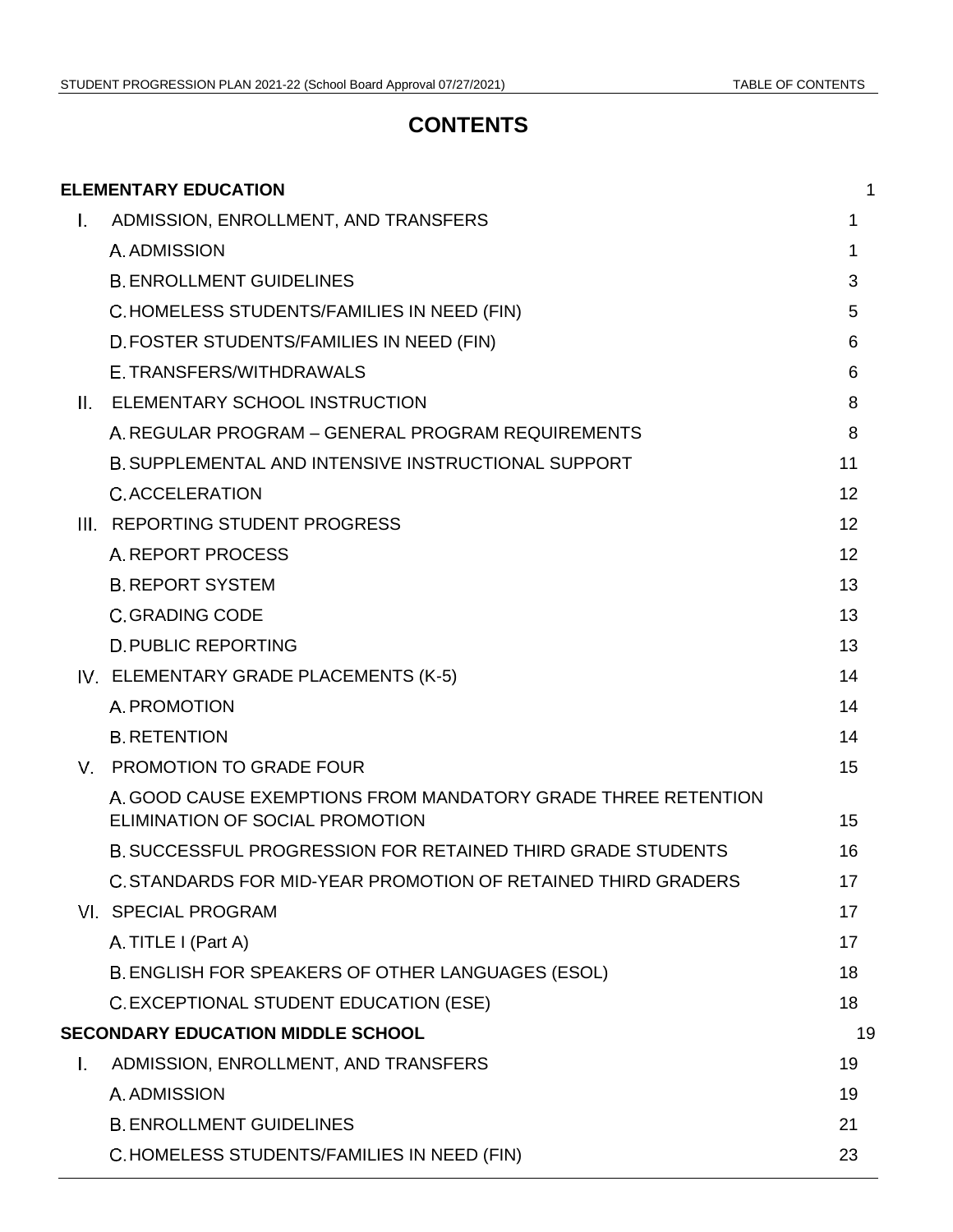|    | STUDENT PROGRESSION PLAN 2021-22 (School Board Approval 07/27/2021)                                | <b>TABLE OF CONTENTS</b> |
|----|----------------------------------------------------------------------------------------------------|--------------------------|
|    | D. FOSTER STUDENTS/FAMILIES IN NEED (FIN)                                                          | 24                       |
|    | E. TRANSFERS/WITHDRAWALS                                                                           | 24                       |
| Ш. | MIDDLE SCHOOL MISSION STATEMENT                                                                    | 26                       |
|    | III. MIDDLE SCHOOL INSTRUCTION                                                                     | 26                       |
|    | A. REGULAR PROGRAM – GENERAL PROGRAM REQUIREMENTS                                                  | 26                       |
|    | <b>B. ADVANCED COURSES</b>                                                                         | 28                       |
|    | <b>C. MAGNET PROGRAMS</b>                                                                          | 29                       |
|    | D. INTERNATIONAL BACCALAUREATE PREPARATION PROGRAM                                                 | 29                       |
|    | E. DISTRICT LEVEL OF PERFORMANCE                                                                   | 29                       |
|    | F. MONITORING STUDENT PROGRESS                                                                     | 29                       |
|    | <b>G.SUPPLEMENTAL AND INTENSIVE INSTRUCTIONAL SUPPORT</b>                                          | 29                       |
|    | H. ACADEMICALLY CHALLENGING CURRICULUM TO ENHANCE LEARNING (ACCEL)<br><b>VERTICAL ACCELERATION</b> | 30                       |
|    | I. GREAT EXPLORATION IN MATHEMATICS (GEM)                                                          | 30                       |
|    | <b>J. DIGITAL TOOL CERTIFICATES</b>                                                                | 31                       |
|    | K. MIDDLE SCHOOL ASSESSMENT                                                                        | 31                       |
|    | IV. SPECIAL PROGRAMS                                                                               | 31                       |
|    | A. TRANSITION PROGRAM                                                                              | 31                       |
|    | B. ACADEMIC INTERVENTION PROGRAM/DELAYED ASSIGNMENT                                                | 32                       |
|    | C. ENGLISH FOR SPEAKERS OF OTHER LANGUAGES (ESOL)                                                  | 32                       |
|    | <b>D. EXCEPTIONAL STUDENT EDUCATION</b>                                                            | 33                       |
| V. | <b>GRADING PROCEDURES</b>                                                                          | 33                       |
|    | A. REPORTING STUDENT PROGRESS                                                                      | 33                       |
|    | <b>B. SECONDARY GRADING - MIDDLE SCHOOL</b>                                                        | 33                       |
|    | VI. MAKE-UP ASSIGNMENTS AND ASSESSMENTS FOR ABSENCES                                               | 35                       |
|    | VII. MIDDLE SCHOOL GRADE PLACEMENT                                                                 | 36                       |
|    | A. PROMOTION                                                                                       | 36                       |
|    | <b>B. PRINCIPAL ASSIGNMENT</b>                                                                     | 36                       |
|    | <b>C. RETENTION</b>                                                                                | 36                       |
|    | <b>D. DELAYED ASSIGNMENT</b>                                                                       | 36                       |
|    | E. PUBLIC REPORTING (Florida Statutes 1002.20 and 1008.25)                                         | 37                       |
|    | <b>VIII. HIGH SCHOOL CREDIT</b>                                                                    | 37                       |
|    | IX. EXCEPTIONS                                                                                     | 38                       |
|    | <b>SECONDARY EDUCATION HIGH SCHOOL</b>                                                             | 39                       |
| Ι. | ADMISSION, ENROLLMENT, AND TRANSFERS                                                               | 39                       |
|    | A. ADMISSION                                                                                       | 39                       |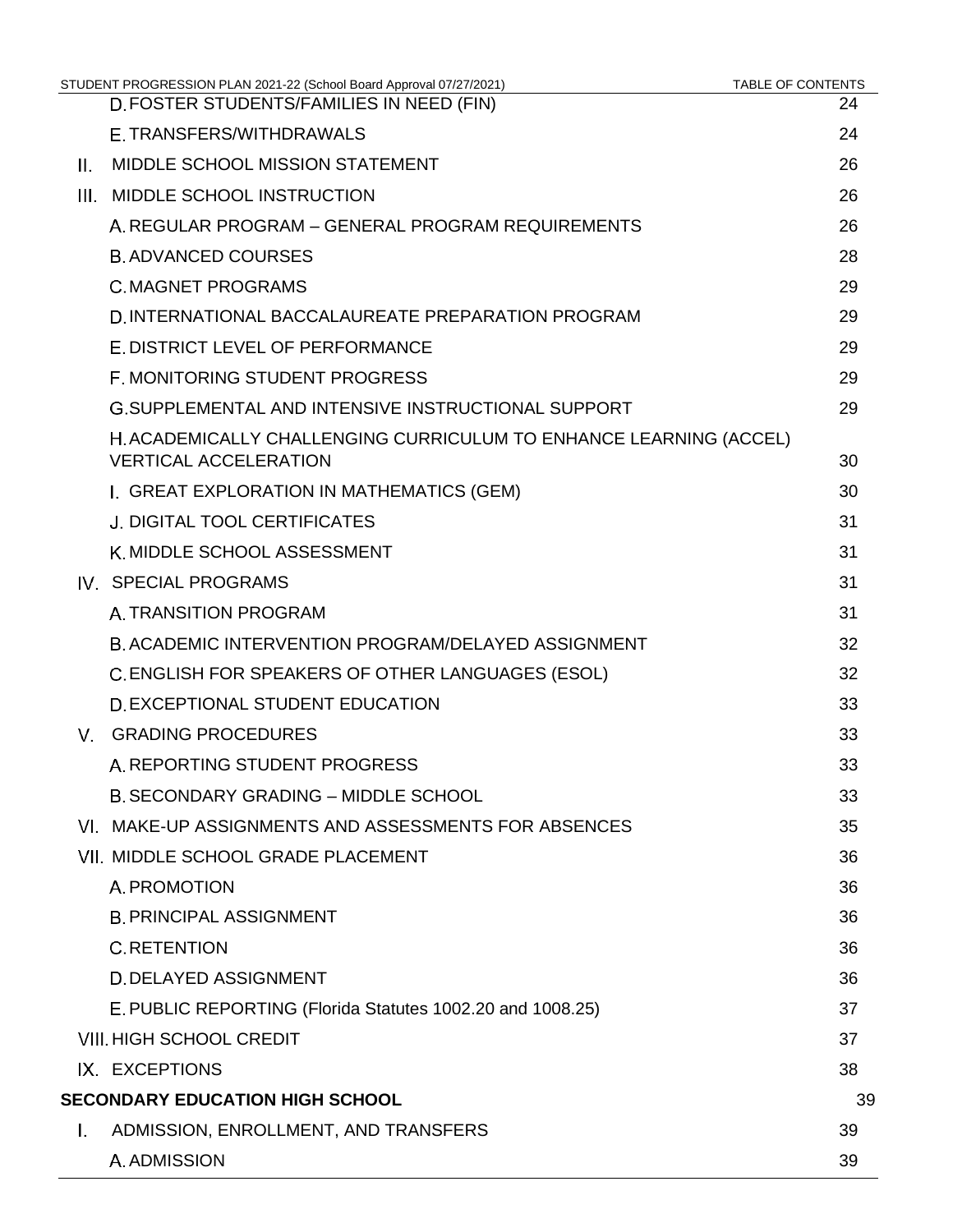|      | STUDENT PROGRESSION PLAN 2021-22 (School Board Approval 07/27/2021) | <b>TABLE OF CONTENTS</b> |
|------|---------------------------------------------------------------------|--------------------------|
|      | <b>B. ENROLLMENT GUIDELINES</b>                                     | 42                       |
|      | C.HOMELESS STUDENTS/FAMILIES IN NEED (FIN)                          | 44                       |
|      | D. FOSTER STUDENTS/FAMILIES IN NEED (FIN)                           | 44                       |
|      | E. TRANSFERS/WITHDRAWALS                                            | 45                       |
| Ш.   | <b>COURSE OF STUDY</b>                                              | 47                       |
|      | A. STUDENT PERFORMANCE STANDARDS                                    | 47                       |
|      | <b>B. REQUIREMENTS FOR GRADUATION</b>                               | 48                       |
|      | C. DEFINITION OF A HIGH SCHOOL CREDIT                               | 55                       |
|      | D. GRADE CLASSIFICATION OF STUDENTS                                 | 56                       |
|      | E. ASSESSMENT AND REMEDIATION                                       | 56                       |
|      | F. INTENSIVE INSTRUCTIONAL SUPPORT                                  | 58                       |
|      | <b>G.TESTING EXEMPTIONS (ESE)</b>                                   | 58                       |
|      | H. EARNING ADDITIONAL CREDIT TOWARD GRADUATION                      | 58                       |
|      | I. EARNING COLLEGE CREDIT IN HIGH SCHOOL                            | 60                       |
|      | J. ALTERNATIVE TO EARNING A HIGH SCHOOL DIPLOMA                     | 63                       |
|      | K. ENGLISH FOR SPEAKERS OF OTHER LANGUAGES (ESOL)                   | 63                       |
|      | L. EXCEPTIONAL STUDENT EDUCATION                                    | 63                       |
|      | M.TRANSCRIPT INTEGRITY-COURSE CHANGES AND WITHDRAWALS:              | 63                       |
|      | III. GRADING PROCEDURES                                             | 63                       |
|      | A. REPORTING STUDENT PROGRESS                                       | 63                       |
|      | <b>B. SECONDARY GRADING -- HIGH SCHOOL</b>                          | 64                       |
|      | <b>C. GRADE WEIGHTING</b>                                           | 65                       |
|      | <b>D. GRADE FORGIVENESS</b>                                         | 65                       |
|      | E. GRADE FLAGGING                                                   | 65                       |
|      | F. HIGH SCHOOL COURSES                                              | 66                       |
|      | G.PUBLIC REPORTING (Florida Statutes 1002.20 and 1008.25)           | 66                       |
|      | H. FLORIDA BRIGHT FUTURES SCHOLARSHIP PROGRAM                       | 66                       |
|      | IV. MAKE-UP ASSIGNMENTS AND ASSESSMENTS FOR ABSENCES                | 66                       |
| V.   | <b>EXCEPTIONS</b>                                                   | 67                       |
|      | <b>VIRTUAL EDUCATION</b>                                            | 68                       |
| L.   | <b>OVERVIEW</b>                                                     | 68                       |
| Ш.   | <b>STUDENT CLASSIFICATION</b>                                       | 69                       |
| III. | <b>HIGH SCHOOL GRADUATION</b>                                       | 70                       |
|      | IV. ENROLLMENT AND ELIGIBILITY                                      | 70                       |
| V.   | ANNUAL RE-ENROLLMENT POLICY                                         | 71                       |
|      | VI. PACE & PERFORMANCE                                              | 71                       |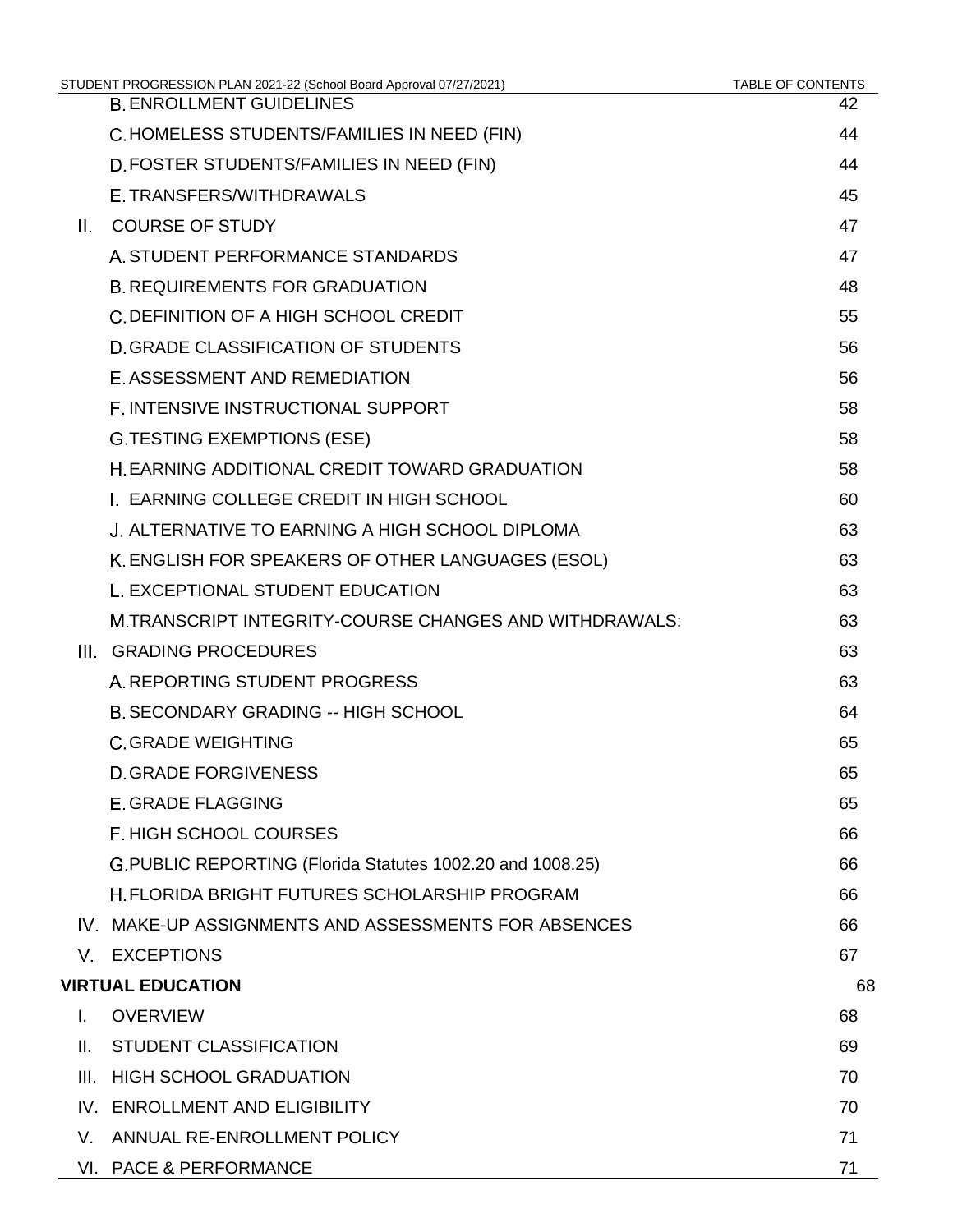|      | STUDENT PROGRESSION PLAN 2021-22 (School Board Approval 07/27/2021)                                 | <b>TABLE OF CONTENTS</b> |
|------|-----------------------------------------------------------------------------------------------------|--------------------------|
|      | <b>EXCEPTIONAL STUDENT EDUCATION</b>                                                                | 72                       |
| L.   | SERVICES FOR STUDENTS WITH DISABILITIES AND STUDENTS WHO ARE GIFTED                                 | 72                       |
| Ш.   | <b>HOSPITAL HOMEBOUND</b>                                                                           | 72                       |
| III. | <b>CURRICULUM AND INSTRUCTION</b>                                                                   | 72                       |
|      | A. FLORIDA STANDARDS/B.E.S.T. STANDARDS/NEXT GENERATION SUNSHINE STATE<br><b>STANDARDS</b>          | 72                       |
|      | B. ACCESS POINTS FOR STUDENTS WITH SIGNIFICANT COGNITIVE DISABILITIES                               | 72                       |
|      | IV. REPORTING STUDENT PROGRESS                                                                      | 73                       |
| V.   | STATEWIDE ASSESSMENT FOR STUDENTS WITH DISABILITIES (RULE 6A-1.0943)                                | 73                       |
|      | A. GUIDELINES FOR DETERMINING APPROPRIATE ACCOMMODATIONS                                            | 73                       |
|      | B. WAIVER OF THE STATE ASSESSMENT GRADUATION REQUIREMENTS FOR STUDENTS<br><b>WITH DISABILITIES:</b> | 74                       |
|      | VI. GRADE PLACEMENT OF EXCEPTIONAL EDUCATION STUDENT                                                | 74                       |
|      | A. PROMOTION AND RETENTION OF STUDENTS WITH DISABILITIES                                            | 74                       |
|      | <b>B. MANDATORY GRADE THREE RETENTION</b>                                                           | 74                       |
|      | C. EXEMPTION FROM MANDATORY GRADE THREE RETENTION                                                   | 75                       |
|      | D. GRADE PLACEMENT OF EXCEPTIONAL EDUCATION STUDENTS WITH SIGNIFICANT<br><b>COGNITIVE ABILITIES</b> | 75                       |
|      | <b>E. SUMMER SCHOOL</b>                                                                             | 75                       |
|      | F. EXTENDED SCHOOL YEAR (ESY)                                                                       | 75                       |
|      | <b>G. TRANSITION PLANNING</b>                                                                       | 75                       |
|      | <b>H. COURSE CODE CONSIDERATION FOR STUDENTS WITH DISABILITIES</b>                                  | 75                       |
|      | VII. GRADUATION OPTIONS FOR EXCEPTIONAL EDUCATION STUDENTS                                          | 76                       |
|      | A. CERTIFICATION OF COMPLETION                                                                      | 77                       |
|      | B. GRADUATION FROM HIGH SCHOOL AS RELATED TO FREE AND APPROPRIATE PUBLIC<br><b>EDUCATION</b>        | 77                       |
|      | <b>APPENDIX</b>                                                                                     | 78                       |
|      | Addendum                                                                                            | 79                       |
|      | <b>Educational Equity</b>                                                                           | 81                       |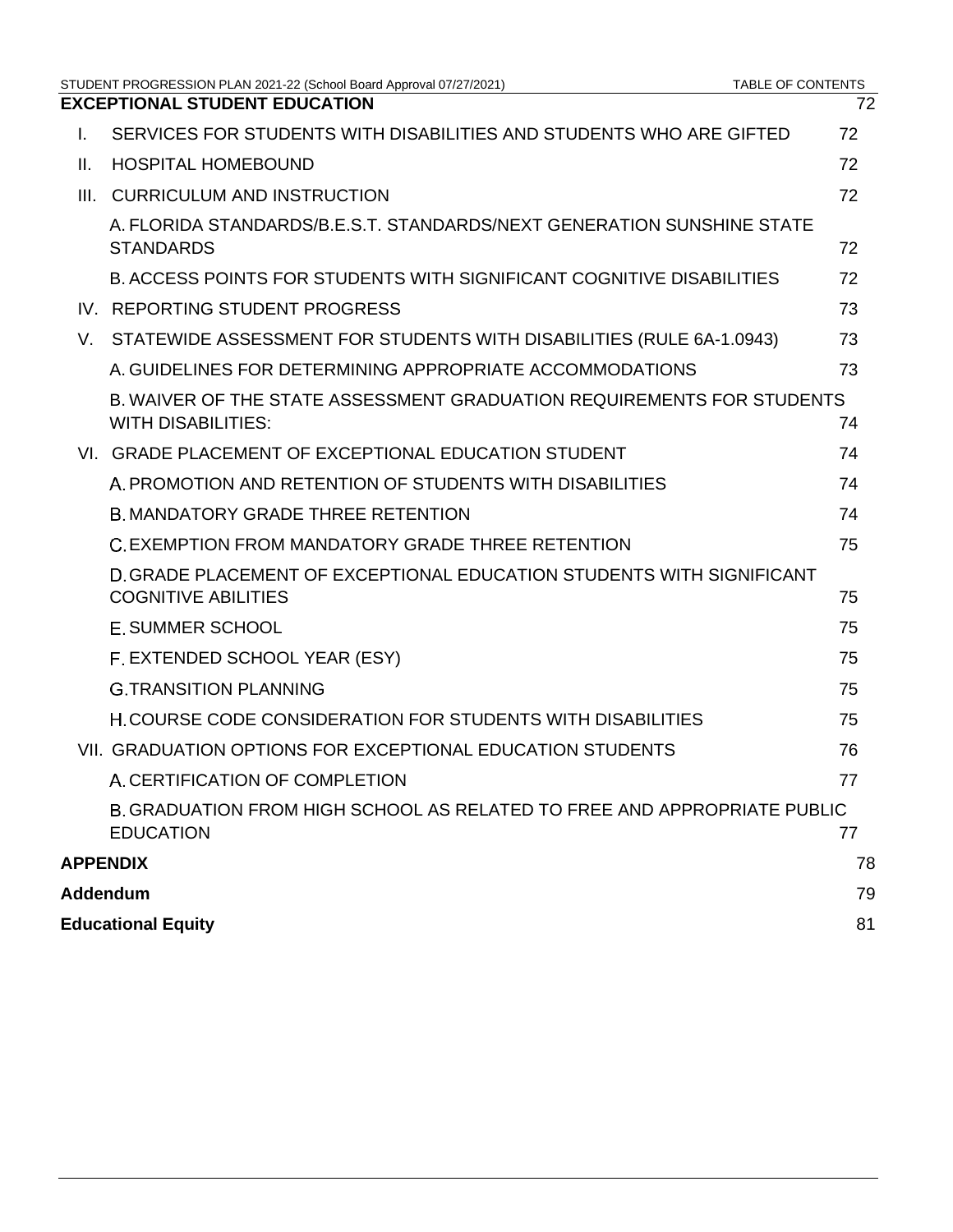# **ELEMENTARY EDUCATION (GRADES K-5)**

# <span id="page-6-1"></span><span id="page-6-0"></span>**ADMISSION, ENROLLMENT, AND TRANSFERS**

Florida Statute 1003.03 requires all districts to meet class size. If your student cannot be enrolled at your zone school, your student will be assigned to a school at an alternate location, in accordance with School Board Policy (5120 Class Size Assignments).

# <span id="page-6-2"></span>**A. ADMISSION**

The following policies for admission to Seminole County Public Schools are in effect for all students in Seminole County.

### 1. **First Entry to the State of Florida Schools:**

Before admitting a student to Florida schools for the first time, the school must have received the following documents as required by Florida Statutes:

- a. proof of date of birth for students; (For acceptable alternatives to birth certificates see Florida Statute 1003.21(4).
- b. a certificate showing a physical examination with at least three components performed within one year prior to enrollment (height, weight, blood pressure, etc.)
- c. a valid Florida Certificate of Immunization (DH680) transcribed by a health professional.
- d. Kindergarten through 6<sup>th</sup> grade immunizations required for entry:
	- (1) 4-5 doses of DTP or DTap (If the 4<sup>th</sup> dose is administered after the 4<sup>th</sup> birthday, a 5<sup>th</sup> dose is not required);
	- (2) 3-5 doses of polio, final dose must be administered after  $4<sup>th</sup>$  birthday;
	- (3) 2 doses of MMR;
	- (4) 2 doses of Varicella or documentation of chicken pox disease;
	- (5) 3 doses of Hepatitis B;

#### **Seminole County policy does not grant a 30-day extension to obtain required immunizations or a physical.**

Immunizations and physicals may be obtained through the student's physician. Students who do not have health insurance coverage may obtain immunizations through Florida Department of Health in Seminole County.

- 2. **Upon initial admission** or **entry** from one attendance zone to another in Seminole County Public Schools, evidence of residence must be presented to the receiving school. All addresses are subject to verification by the School Board. The following documents shall be required:
	- a. Owned residence
		- (1) copy of the recorded deed (or agreement for deed), or a certified copy of the declaration of homestead exemption, and
		- (2) a copy of a **current** electric bill or initial order for service; and
		- (3) one of the following **current** documents:
			- (a) auto registration
			- (b) driver's license
			- (c) voter's registration
			- (d) Florida ID
	- b. Rented or leased residence
		- (1) copy of **current** lease, rental agreement, or a notarized letter from the landlord, and
		- (2) copy of a **current** electric bill or initial order for service; and
		- (3) one of the following current documents:
			- (a) auto registration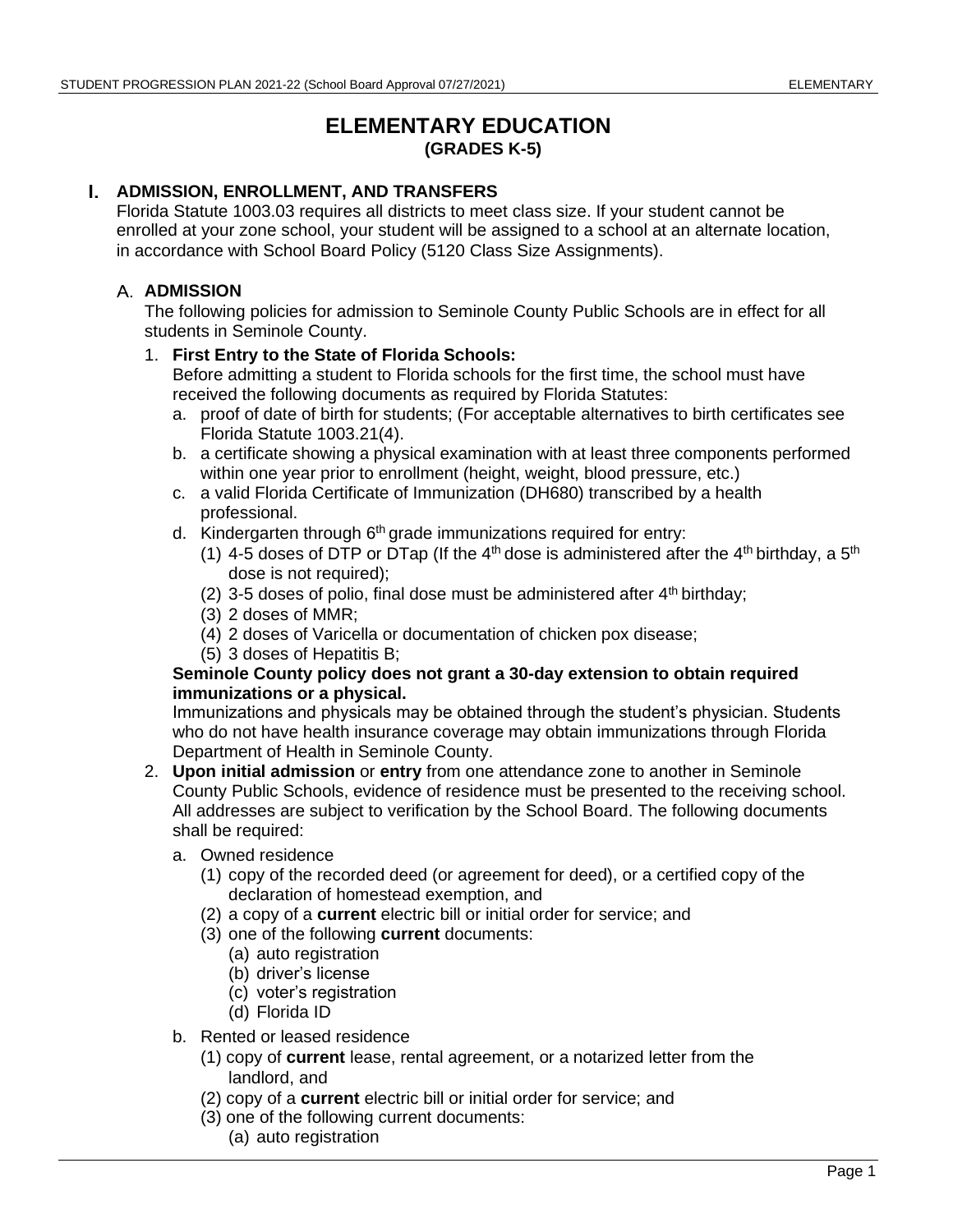- (b) driver's license
- (c) voter's registration
- (d) Florida ID
- c. Non-primary owner or renter (families living with families): A Verification of Residency Form must be completed by primary and non-primary owner or renter. This form (SCPS Form 1312) is for one school year only.
- d. If applicable, legal documents, i.e., a copy of current judgment of divorce (dissolution of marriage) or other court order establishing the right of custody should be presented at time of enrollment.

### 3. **Verifying Residence**

All address and changes of address are subject to verification by the School Board. All student residence addresses and all documents submitted for verification are subject to validation by district staff. When a change of address occurs after initial enrollment, verification of the new residence is required. Students who are suspected of residing outside of Seminole County, Florida, or in an attendance zone other than the student attendance zone for the school they are attending, will be reported to the district investigator for a residency determination investigation.

The School Board reserves the authority to verify enrollment information provided by a parent or parents and to reassign a student on the basis of its investigative determination. A student who is found to be attending an out-of-zone in-county school as the result of giving false or misleading information at registration, shall immediately be reassigned to the school serving the student's residential attendance zone or withdrawn and advised to enroll in the appropriate school in their county of legal residence. Any disagreement regarding the investigative finding will be reviewed by the Assistant Superintendent of Elementary Education. Any disagreement regarding a determination that a student is a bona fide resident of a county other than Seminole may be contested as provided by law.

Florida Statute 837.06 provides that whoever knowingly makes a false statement in writing with the intent to mislead a public servant in the performance of his official duty shall be guilty of a misdemeanor of the second degree.

In an effort to ensure that only students who are bona fide residents of Seminole County attend Seminole County Public Schools and additionally that in-county students attend their correct zoned schools, the Seminole County School Board has established an anonymous hotline for reporting suspected out-of-zone students: 407-320-ZONE (9663).

#### 4. **Divorced/Separated Parents:**

- a. Divorced parents:
	- one or more of the following documents:
	- (1) certified copy of the final judgement of divorce
	- (2) court custody order/parenting plan
	- (3) court guardianship order
	- (4) other such documents establishing the right of custody
- b. Separated parents**:**

A notarized statement that the child actually lives in the home of the parent designated in the child's school records as the residential parent or parent with whom the student resides.

5. **Entry to Seminole County Public Schools from Public or Private Schools Within the State:**

Before admission to Seminole County Public Schools from other Florida counties, a student must have a current Florida Certificate of Immunization on file in the Seminole County school in which they are enrolling. If a student has ever been in a Florida public or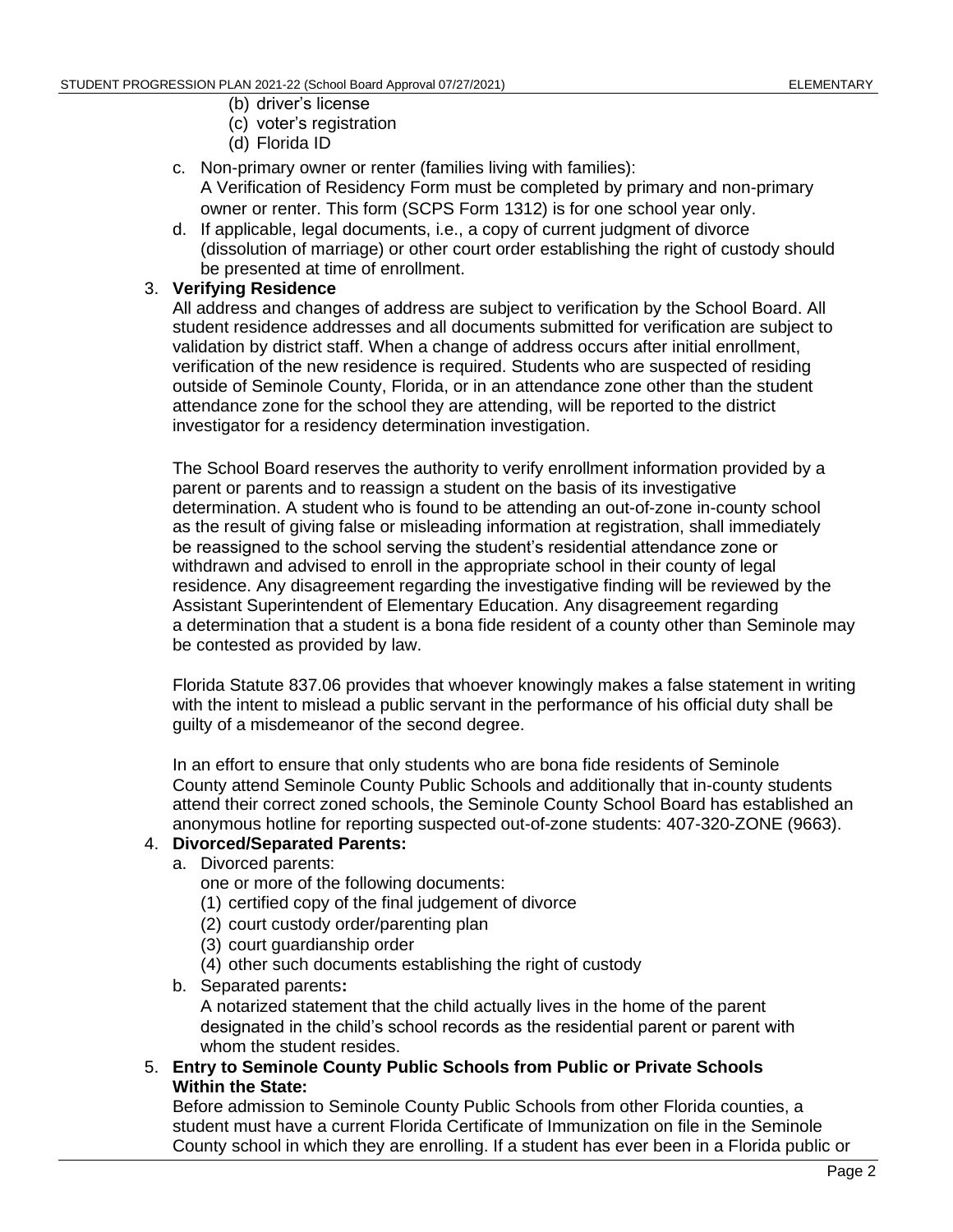#### STUDENT PROGRESSION PLAN 2021-22 (School Board Approval 07/27/2021) STUDENT ARE SELEMENTARY

private school anytime throughout his/her school career, a new physical exam is not required for entry.

6. **Admission of Part-time Students enrolled in a Home Education Program:**  Students who are participating in a home education program in accordance with Florida Statute 1002.41 may be admitted to the public schools in this district on a part-time basis. The child seeking entry must meet the same registration requirements as full-time students. Such students must register for all classes offered to home education students prior to the start of the grading period they will attend. Home education students and private school students who are excluded from a class at their zoned school due to space limitations may be assigned to another school if space in that class is available. Students who are participating in a home education program in accordance with Florida Statute 1002.20(b), may participate in extracurricular activities. Participation is on a space available basis and students must meet the same registration requirements as full-time students.

Students with disabilities enrolled in home education may be provided special education services as determined appropriate and available by the school-based student study team, including the parent, utilizing a Services Plan, not an Individual Education Plan (IEP) (K-12 only). However, the student is not entitled to a Free and Appropriate Public Education (FAPE) through the school district and the district is not obligated to provide special education services or transportation to/from the school. The Board is not responsible for the transportation of students in a home education program/private school to or from the school. The school principal will establish the time and place for arrival and departure of these students. Students who attend school on a part-time basis are subject to all applicable rules and regulations pertaining to full-time students.

#### 7. **Admission of Part-time Students enrolled in a Private School:**

Students who are enrolled in a private school may be admitted to the public schools in this district on a part-time basis in order to receive certain education services. The child seeking entry must meet the same registration requirements as full-time students. Students with disabilities attending private schools may be provided special education services determined appropriate and available by the school-based student study team including parent(s), utilizing a Services Plan, not an Individual Education Plan (IEP) (K-12 only). Students attending private schools are not entitled to a Free and Appropriate Public Education (FAPE) through the school district. Gifted students who attend private schools and reside in Seminole County may be co-enrolled in their zoned/assigned school with a Service Plan and following regions school and class size guidelines.

#### <span id="page-8-0"></span>**ENROLLMENT GUIDELINES**

A minor child's residence is that of the child's parent or parents. A child residing in Seminole County, Florida must be enrolled in and attend the public school that serves the child's residential attendance zone, unless otherwise authorized by the Student Assignment & Program Access Department, ESE school assignment, appropriate district level administrator, disciplinary assignment under the Student Conduct and Discipline Code, assignment by the School Board "in lieu of expulsion," a "no contact order" entered by a court of competent jurisdiction, or assignment by the Superintendent/designee under School [Board Policy 5](http://www.scps.k12.fl.us/Portals/53/assets/pdf/PolicyFiles/boardpolicies.pdf)120.

The following guidelines govern the enrollment of students into the elementary schools of Seminole County, Florida:

#### 1. **Kindergarten:**

Any child who has attained the age of five years on or before September 1 will be admitted to kindergarten at any time during that school year.

#### 2. **First Grade:**

Any child who has attained the age of six years on or before September 1 will be admitted to first grade if kindergarten has been successfully completed. Successful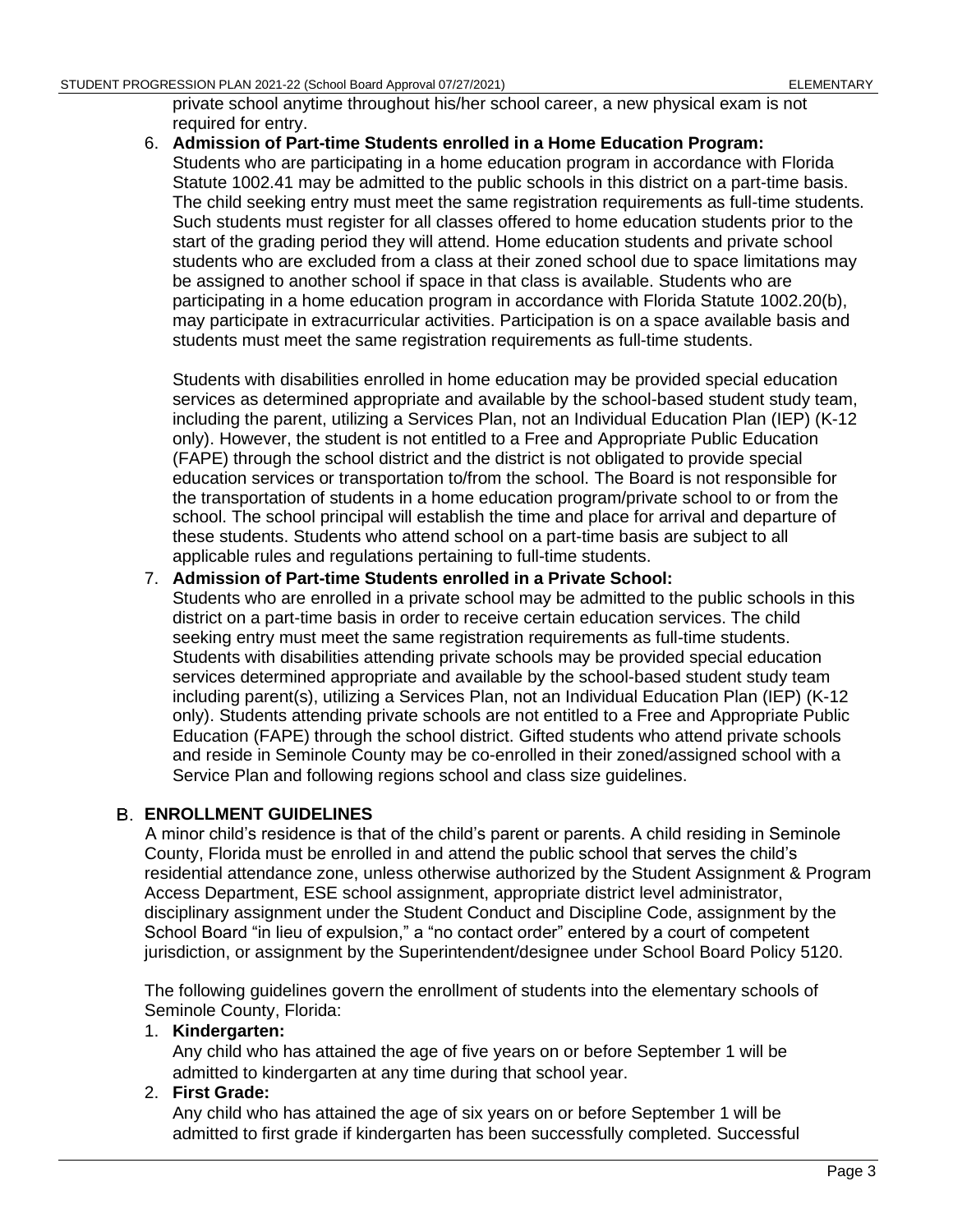completion of kindergarten will be defined as:

- a. regular attendance in a 180-day instructional program;
- b. regular attendance in a three-hour-net instructional day;
- c. attaining the age of five  $(5)$  on or before September 1 required for legal entry into kindergarten;
- d. an official letter or transcript from a proper school authority (to include home education) which shows records of attendance, academic information, and grade placement of the student.

A student from a private school and/or out of state must document successful completion of kindergarten using SCPS form #493.

### 3. **Special enrollment requirements exist for:**

- a. Students who will attend an elementary school in Region 1 (Bentley, Idyllwilde, and Wilson);
- b. Students who will attend an elementary school in Region 2 (Bentley, Crystal Lake, Wicklow);
- c. Students who will attend an elementary school in Region 3 (Hamilton, Midway, Pine Crest); or
- d. Students who are seeking admission to an elementary magnet school.
- e. Students who live in Regions 1, 2, or 3 or who wish to attend the magnet schools must submit applications and participate in the random selection process.

# *Applications for students in these special requirement attendance categories can be accessed through the Seminole County Public Schools Student Assignment & Program Access Department online at www.seminoleschoolchoices.us.*

Guidelines and more complete details regarding these requirements may be obtained by reading the School Student Attendance Zones and Interzone Transfers Policy, School Board Policy 5120, located online at www.scps.k12.fl.us.

4. **Both parents residing in Seminole County but in different school zones:** If a child's parents physically reside in separate residences located in different residential attendance zones or the child's parents are divorced or otherwise living separate and apart under court order and the child rotates between the parents' residences, the child shall be enrolled in and attend the school zoned for the residence of the parent in which the child physically resides (stays) for 51% or more of the time. If the actual physical rotation is 50/50 and the parents reside in separate residential attendance zones, the school of enrollment shall be selected by the parents. If there is no court order, the parents' declaration of primary residence should be accepted.

**For Enrollment**: *The parent with whom the student is going to be residing during the school year shall show proof of residency along with the other items required for registration.*

5. **A legal parent not living in Seminole County (resides in another county, out of state, or out of the country) requesting that the student reside with a parent living in Seminole County:**

The parent residing in Seminole County shall show proof of residency along with the other items required for registration.

6. **A parent residing in Seminole County requesting that his/her student live with someone other than the parent (i.e., aunt, friend, grandparent, etc.) residing in a different school zone in order for the student to attend school in that zone:**

This option is not permitted. The student must enroll in the zoned school based on the residence of the parent.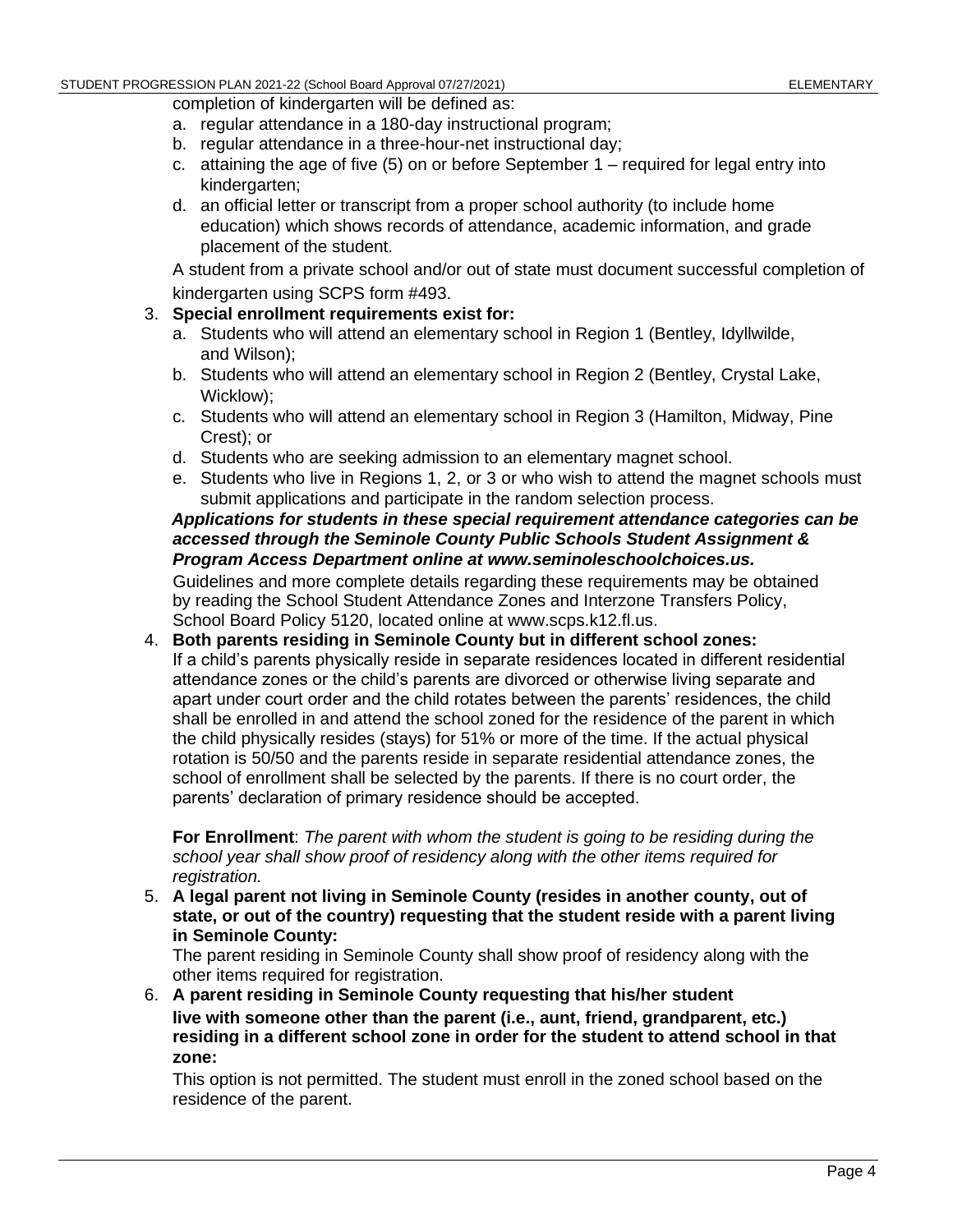#### 7. **A parent residing in Seminole County relinquishing formal legal custody of his/her student to someone (i.e., aunt, friend, grandparent, etc.) residing in a different school zone:**

Extenuating circumstances must be documented. The guardianship must be due to the fact that the parent is truly not capable of caring for the student. This type of enrollment is not available if the student's parent is not suffering from a documented physical, mental, or financial infirmity which, by ordinary and reasonable standards, precludes the parent from actually caring for the student.

Once the extenuating circumstances have been validated with legal documentation, the student shall be allowed to enroll in a school zoned for the residence of the legal guardian/custodian.

8. **A parent NOT residing in Seminole County requesting that his/her student reside with someone other than a parent, (i.e., aunt, friend, grandparent, etc.), and there is no parent living in the district:**

Extenuating circumstances must be documented. If the student's parent is not suffering from a documented physical, mental, or financial infirmity which, by ordinary and reasonable standards, precludes the parent from actually caring for the student, this transfer should not be approved.

**For Enrollment**: *This requires the person with whom the parents request the student to live with to obtain temporary custody. This person and the parents (if possible) must submit to the Assistant Superintendent of Elementary Education a Student Not Residing with Parents Form (SCPS form #893). A notarized letter from the parents stating the extenuating circumstances, which, by ordinary and reasonable standards, precludes the parent from actually caring for the student must accompany this request.*

9. **Students who have been expelled or recommended for expulsion in another school district:**

The Seminole County School Board will uphold the expulsion of a student from another school district.

**For Enrollment:** *The student must appeal to the Assistant Superintendent of Elementary Education at the Educational Support Center for entry into Seminole County Public Schools.*

10. **Students who have been assigned to or recommended for assignment to an alternative school in another school district:**

The Superintendent has the authority to assign a student to an alternative educational placement when such placement has been made or recommended in another school district.

**For Enrollment:** *The student must appeal to the Assistant Superintendent of Elementary Education at the Educational Support Center for entry into Seminole County Public Schools.*

#### 11. **Students placed in a residential facility:**

Students placed in a residential facility located in Seminole County, Florida by the proper authority (a Florida court having jurisdiction over the child or Agency for Persons with Disabilities) may be placed in a Seminole County public school at the expense of the child's county of residence as determined by the residence of the child's parent or parents.

# <span id="page-10-0"></span>**HOMELESS STUDENTS/FAMILIES IN NEED (FIN)**

Homeless students, including homeless unaccompanied youth, are permitted to enroll in Seminole County Public Schools and must not be placed in a separate school or program within a school based on their homeless status. Homeless children and youth are provided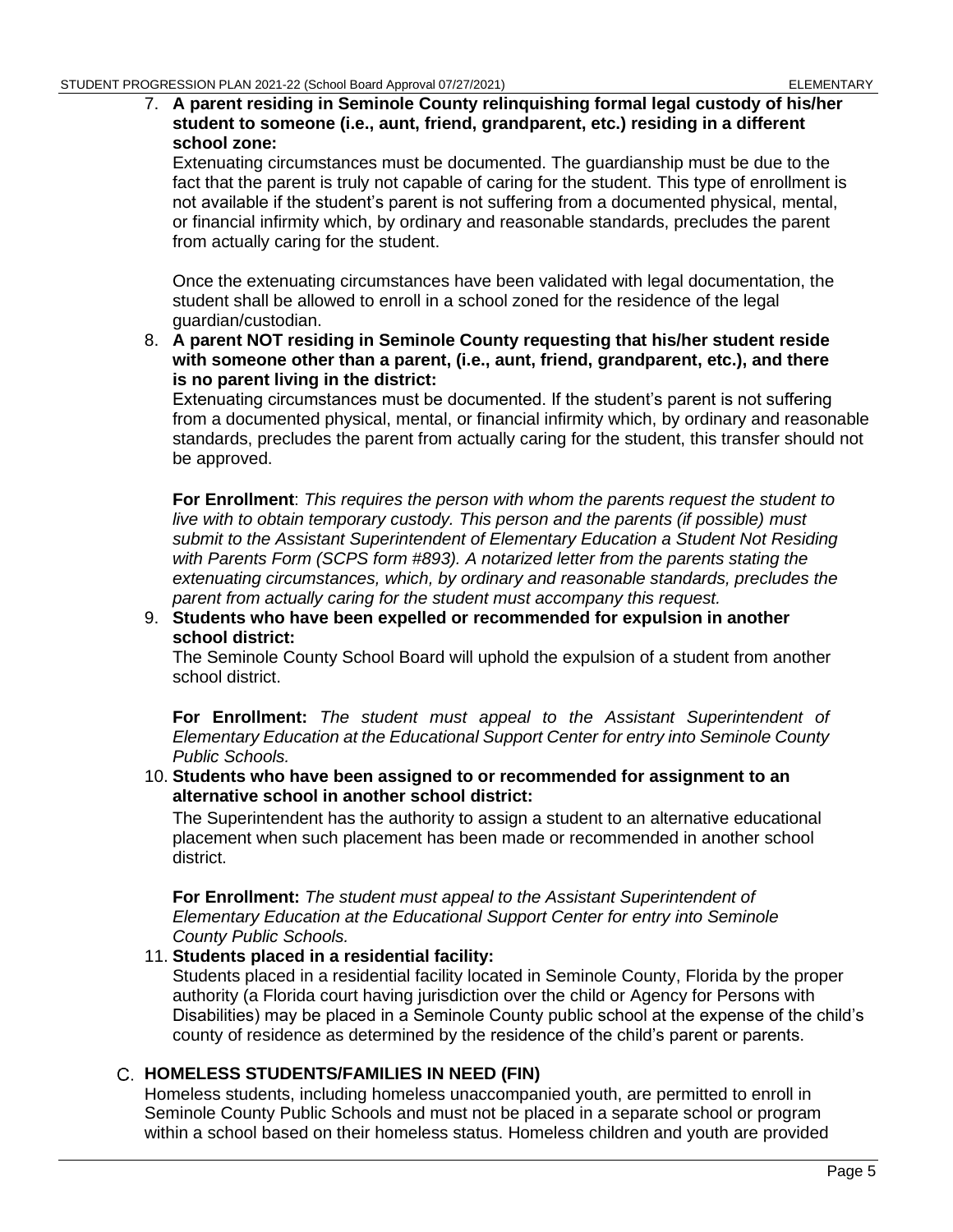services comparable to those offered to other students enrolled in SCPS to ensure they have an equal opportunity to meet student academic achievement standards. All homeless students are eligible for free breakfast and lunch.

Homeless students may choose to attend the school they attended at the time they became homeless. Those students who elect to do this shall be provided transportation if needed. As an alternative, homeless students may choose to enroll in the school zoned for the attendance area where they reside. If there is a dispute regarding the enrollment of a student to a school, the District's Homeless Liaison will assess what is in the best interest of the student when making an enrollment determination.

Regardless of which school a homeless student chooses to attend, he/she shall be permitted to immediately enroll, even if the student is unable to produce records normally required for enrollment. This includes, but is not limited to, records such as: previous academic records, immunizations, medical records, and proof of residency. The enrolling school must immediately contact the school last attended by the homeless student to obtain relevant records. If the student needs immunization records, the enrolling school shall immediately refer the student to the school nurse or school social worker for assistance.

**For Enrollment:** *Refer to SCPS Homeless Students (Families in Need) School Board Policy, 5111.01.*

### <span id="page-11-0"></span>**FOSTER STUDENTS/FAMILIES IN NEED (FIN)**

The Every Student Succeeds Act (ESSA) defines and outlines federal mandates that emphasize educational protections for children in foster care. Students in foster care are defined as children and youth in the care of the Department of Children and Families due to abuse, neglect or abandonment. These students are permitted to enroll in the Seminole County Public Schools and must not be placed in a separate school or program within a school based on their foster care status. Children and youth in foster care are provided services comparable to those offered to other students enrolled in SCPS to ensure they have an equal opportunity to meet student academic achievement standards. All foster care students are eligible for free breakfast and lunch.

School of enrollment for foster care students is based on the result of the federally mandated Best Interest Determination conference involving Seminole County Public Schools, Department of Children and Families, Community Based Care liaisons, and others who have an interest/contribution. Foster students may have the option to attend the school they attended at the time they were placed in DCF care (school of origin). If needed, transportation shall be provided to the school of origin. As an alternative, a foster student may have the option to enroll in the school zoned for the attendance area where they reside. If the student needs immunization records, the enrolling school shall immediately refer the student to the school nurse or school social worker for assistance.

# <span id="page-11-1"></span>**TRANSFERS/WITHDRAWALS**

#### 1. **Within Seminole County Schools:**

Parents will be expected to formally withdraw their child from a previous school before enrolling at another Seminole County public school. The sending school will provide the parent with a copy of the DH680/immunization record from the Student Information System and a withdrawal form. If there are extenuating circumstances, the principal may address this process on an individual basis.

For **Enrollment**: *The Student Assignment & Program Access Department must approve an out of zone transfer through an online application system.*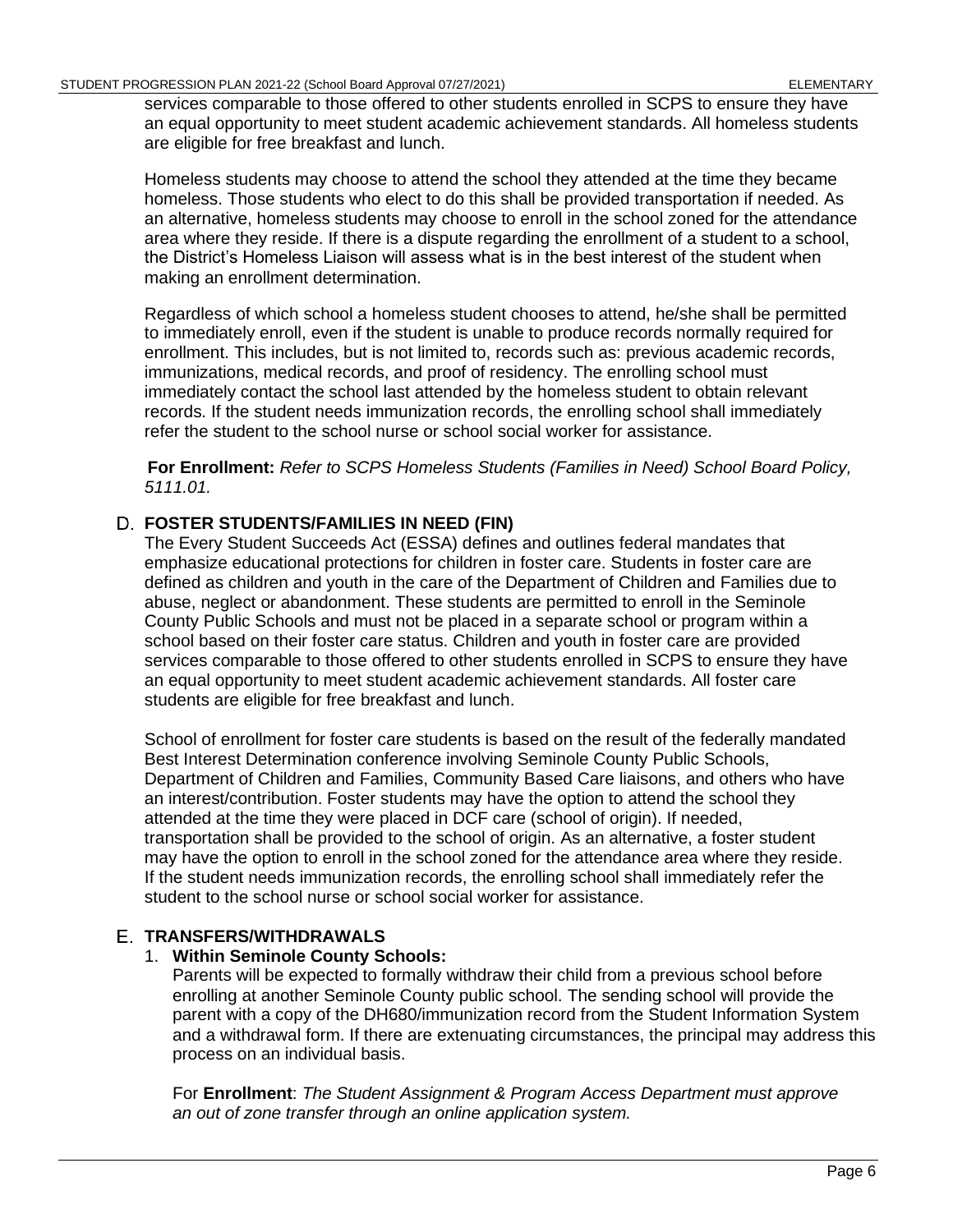#### 2. **In-State Enrollment from Nonpublic Schools to Kindergarten:**

Students enrolling from a nonpublic Florida kindergarten to the Seminole County Public Schools must be five years of age on or before September 1 and provide proof of immunization and meet first entry to the State of Florida criteria.

3. **In-State Enrollment from Nonpublic Schools to First Grade:** A child must have successfully completed kindergarten in a nonpublic Florida school, must be six years of age on or before September 1 of the school year in which admission to the first grade is being sought, and meet first entry to the State of Florida criteria. Students enrolling to first grade from a nonpublic kindergarten program will need written verification of successful completion of kindergarten from the nonpublic school attended (SCPS form #493). Students not meeting the above requirements for grade one will be enrolled in kindergarten.

#### 4. **Underage Out-of-State Enrollment to Kindergarten and First Grade from Public and Nonpublic Schools:**

Entry into kindergarten and first grade by out-of-state transfer students who do not meet regular age requirements for admission to Florida public schools shall be based on their previous state's age requirements and shall be in accordance with Florida Administrative Rule 6A-1.098[5](https://www.flrules.org/gateway/ruleno.asp?id=6A-1.0985) which states:

Any student who is enrolling from an out-of-state public or nonpublic school shall be admitted upon presentation of the following data:

- a. official documentation that the parent(s) or guardian(s) was a legal resident(s) of the state in which the child was previously enrolled in school;
- b. an official letter or transcript from a proper school authority which shows records of attendance, academic information, and grade placement of the student;
- c. proof of immunization;
- d. proof of date of birth; and
- e. proof of a medical examination completed within the last twelve months (first time entry into Florida public schools only).
- 5. **Neither the student nor parent(s) reside within Seminole County and the student wishes to transfer into a Seminole County public school while maintaining residence outside of the county:**

Students from adjoining counties may not be enrolled in Seminole County Public Schools.

#### **Exceptions: See School Board [Policy 5120 f](http://www.scps.k12.fl.us/Portals/53/assets/pdf/PolicyFiles/boardpolicies.pdf)or SCPS Employee/Student Transfers and Policy 5121 Controlled Open Enrollment (COE).**

**For Enrollment:** *The Student Assignment & Program Access Department must approve an out of zone transfer through an online application system.*

#### 6. **Grade Placement:**

When a student enrolls into a Seminole County public school from an out of district public or nonpublic school, the student will be academically screened as per Section II.A.1 (b). Testing results will be shared with the parent.

#### **The principal shall have the final decision regarding student placement.**

When a student enrolls from a home education program, it will be the responsibility of the principal or principal's designee to assess the student's achievement level. The following will be considered by principals for placement of home education students:

- a. review of the required home education annual evaluation (acceptable options include student portfolio, national normed achievement test, state student assessment test, psychological evaluation, or other approved valid measurement tool)
- b. site-based assessment (as per Section II.A.1 (b). Students should be given a sitebased assessment after enrollment).

#### **The principal shall have the final decision regarding student placement.**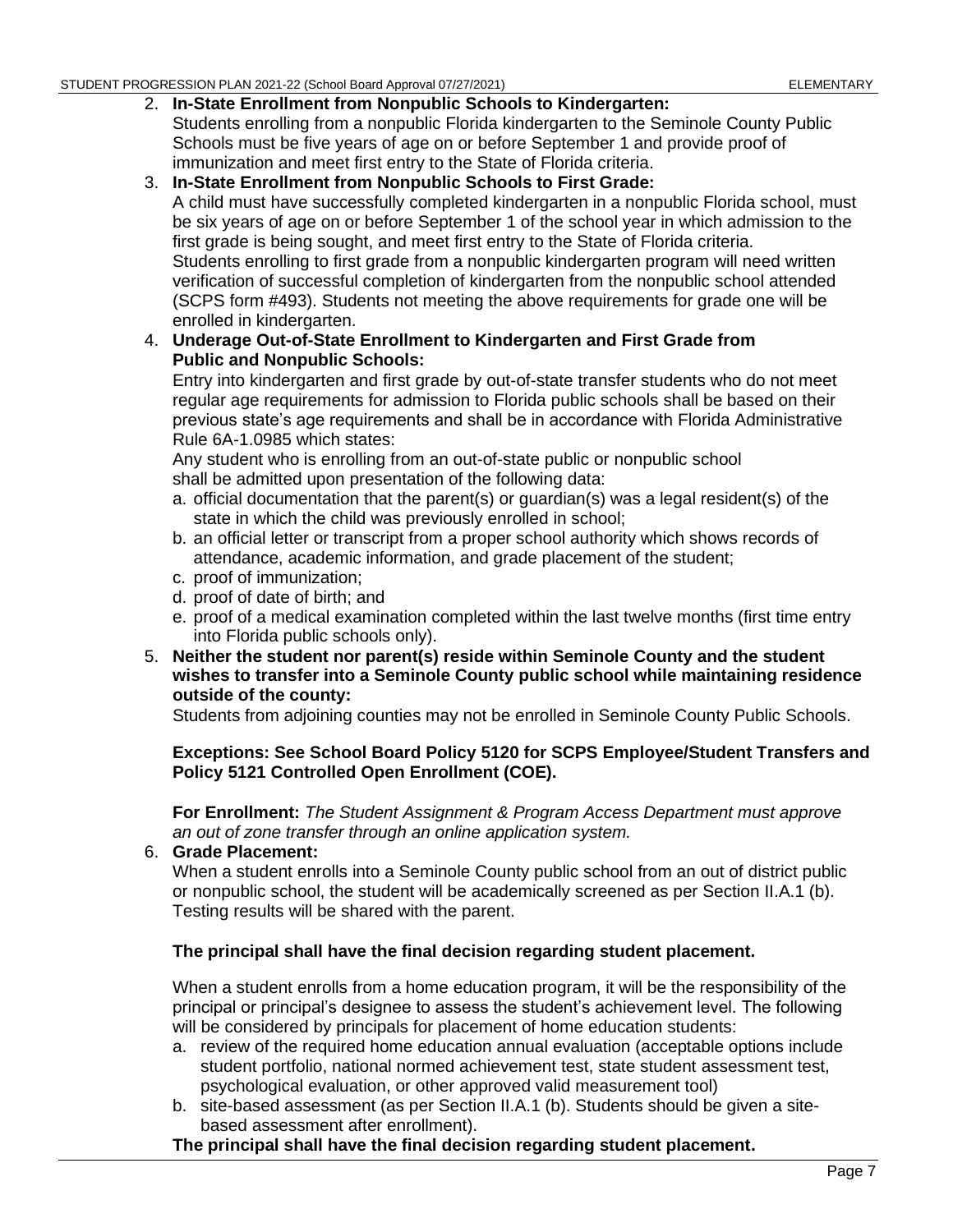#### <span id="page-13-0"></span>**ELEMENTARY SCHOOL INSTRUCTION**

In the event of an individual, classroom, school-wide, or district crisis need, remote synchronous instruction via Google Classroom would act as the default instructional platform for elementary students.

# <span id="page-13-1"></span>**REGULAR PROGRAM – GENERAL PROGRAM REQUIREMENTS**

## 1. **Student Performance:**

Seminole County Public Schools provides instruction in all required course standards and has instructional frameworks aligned to the course standards in the areas of English language arts, mathematics, science, and social studies. Teachers instruct utilizing the instructional frameworks as a guide for sequencing standards-based instruction. A school wide system of progress monitoring is utilized to support students with identified deficiencies.

Student progression is based upon mastering the standards in each course as evidenced by student grades on the student's report card as well as formative data obtained from progress monitoring and summative data obtained from a student's performance on the statewide, standardized assessment program.

- a. For grades and subjects in which no current state assessments are administered, school districts must establish and assess expected levels of performance for student progression using district-selected assessments such as students' class work; observations; class, school, district, and/or state assessments; or other relevant information.
- b. It is the responsibility of the classroom teacher to screen, instruct, assess, and monitor the progress of student proficiency on all Florida Standards/B.E.S.T. Standards/Next Generation Sunshine State Standards. Each teacher shall develop daily lesson plans for all subjects taught. Plans should reflect the teaching of Florida Standards/B.E.S.T. Standards/Next Generation Sunshine State Standards for K-5, including English Language Learners' and Exceptional Education Student modifications, when necessary. Lesson plans shall be checked regularly by the principal or principal designee. Standards will be consistently taught and assessed throughout the year. Assessment of proficiency will be based on Florida Standards/B.E.S.T. Standards/Next Generation Sunshine State Standards, the K-5 Decision Tree located in the K-12 Comprehensive Reading Plan, supplemental materials, student work samples, observation of the student's performance, and student self- assessment.
- c. Each elementary school shall regularly assess the reading ability of each K-5 student. (See K-12 Comprehensive Evidence-Based Reading Plan: Grades K-5 Multi- Tiered System of Support (MTSS) Curriculum Decision Tree recommendations). State and district diagnostic assessment tools will be used to identify a student's area of academic need. It is the responsibility of the classroom teacher to screen all Seminole County Public Schools' students within 30 school days of entry. The parent of any K-5 student who exhibits a reading deficiency shall be notified in writing of the student's deficiency within 45 school days from the student's first day of enrollment.
- d. A student who has a substantial reading deficiency as determined in Florida Statute 1008.25(5)(a) must be covered by a federally required student plan, such as an individual education plan or an individualized progress monitoring plan, or both, as necessary. (Florida Statute 1008.25(4)(c))
- e. Any student in kindergarten through grade 3 who exhibits a substantial deficiency in reading based upon screening, diagnostic, progress monitoring, or assessment data; statewide assessments; or teacher observations must be provided intensive, explicit, systematic, and multisensory reading interventions immediately following the identification of the reading deficiency. A school may not wait for a student to receive a failing grade at the end of a grading period to identify the student as having a substantial reading deficiency and initiate intensive reading interventions. The student's reading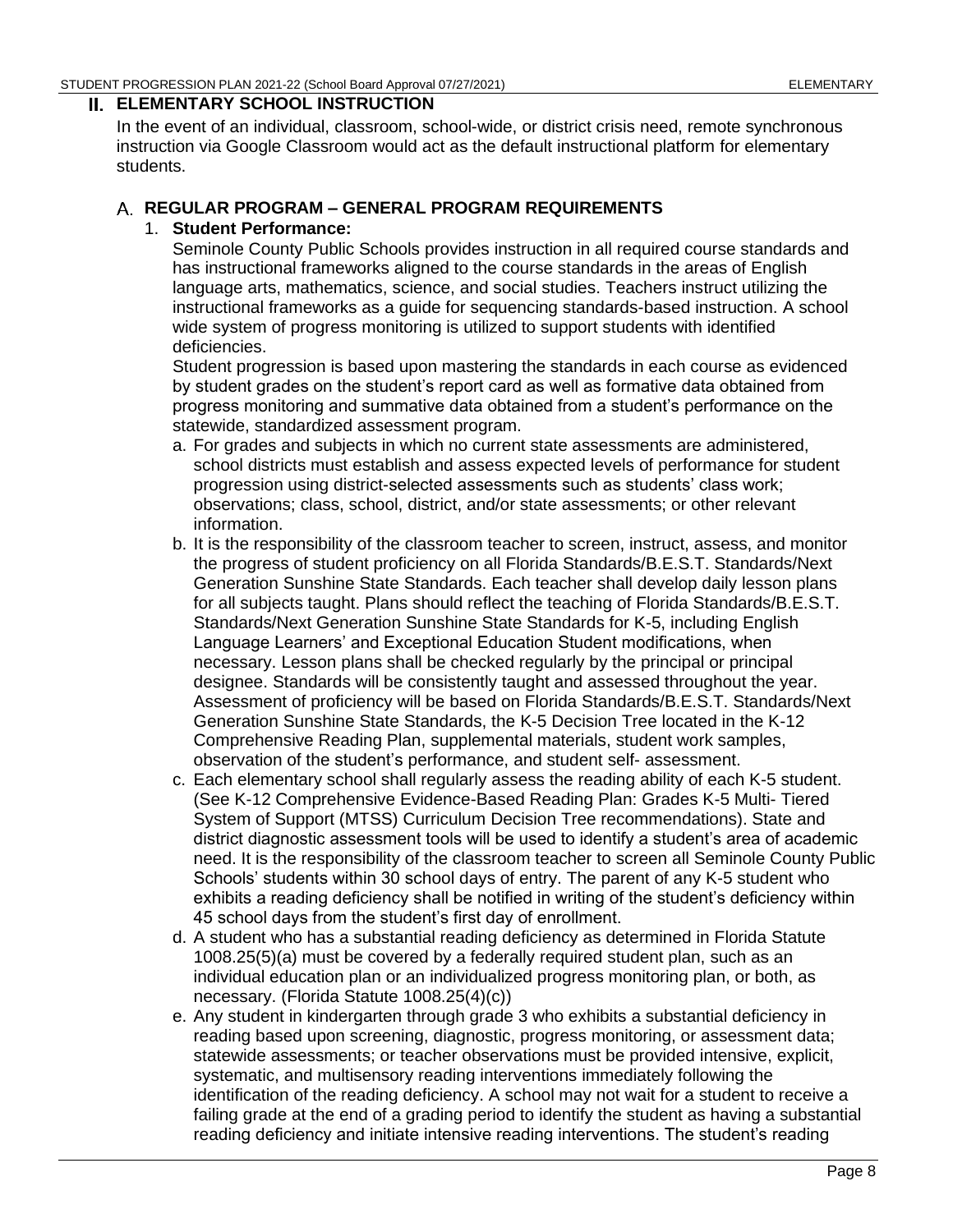proficiency must be monitored, and the intensive reading interventions must continue until the student demonstrates grade level proficiency in a manner determined by the District, which may include achieving a level 3 on the statewide, standardized English language arts assessment. The State Board of Education shall identify by rule guidelines for determining whether a student in kindergarten through grade 3 has a substantial deficiency in reading. (Florida Statute 1008.25(5)(a))

f. The district's comprehensive program for student progression uses assessment data, including universal screening and ongoing progress monitoring, to evaluate the effectiveness of instruction, identify students needing more intensive instructional support, and monitor each student's response to implemented interventions. Students who do not meet grade level expectations receive increasingly intense intervention services. The areas of academic need and intervention strategies are defined through a problem-solving/Multi-Tiered System of Supports (MTSS) process. Multiple tiers of increasingly intense instruction/intervention services are implemented to support student academic proficiency. Students are matched to strategic and intensive interventions based on data from multiple assessment sources. Student progression decisions consider the effectiveness of core instruction and the student's response to evidencebased interventions. Interventions for academics and/or behavioral deficiencies will be provided through the Seminole County Public Schools Multi-Tiered System of Supports (MTSS) process.

**Parents may not refuse remedial/intervention services. A school district has the authority and responsibility to design the student's course of study. It is the school that is held accountable for the student's progress.**

- g. As required by Florida Statute 1001.42(18)(b), an elementary grades early warning system is used to identify students who need additional support to improve academic performance and stay engaged in school. When a student exhibits two (2) or more early warning indicators as required by law, a school-based team, in consultation with the student's parent, shall determine appropriative intervention strategies for the student unless the student is already being served by an intervention program at the direction of a school- based, multi-disciplinary team.
- h. Student satisfactory achievement is defined by Seminole County Public Schools as the on-going demonstration and application of Florida Standards/B.E.S.T. Standards/Next Generation Sunshine State Standards. Satisfactory achievement on statewide, standardized assessment is defined as scoring at level 3 or above. **Each student must participate in assessments as required by** Florida Statute 1008.25.
- i. Students must demonstrate a satisfactory level of achievement in English language arts, mathematics, science and social studies at each grade level as determined by state/district levels of achievement on state assessments and/or local levels of achievement on district assessments. The independent work of the student will be considered as a criterion in the student's placement decision.
- j. All parents will be notified regularly of their child's achievement during the school year. Seminole County Public Schools will report to the parent of each student the progress of the student toward achieving state and district expectations for satisfactory achievement in English language arts, mathematics, science, and social studies. The evaluation of each student's progress must be based upon the student's classroom work, observations, tests, district and state assessments, and other relevant information. The final report card will indicate performance or non-performance at grade level, acceptable or unacceptable behavior, attendance, and promotion or retention.
- k. Students with report card grades of "D's", "F's", or "N's" in English language arts, mathematics, or science should be monitored closely and may be considered for diagnostic assessment. If needed, remediation will be provided through the MTSS process. These students will be considered for possible retention. English Language Learners, two years or less in the program, will not be marked below grade level. **(Note: see English Language Learners Procedural Handbook)**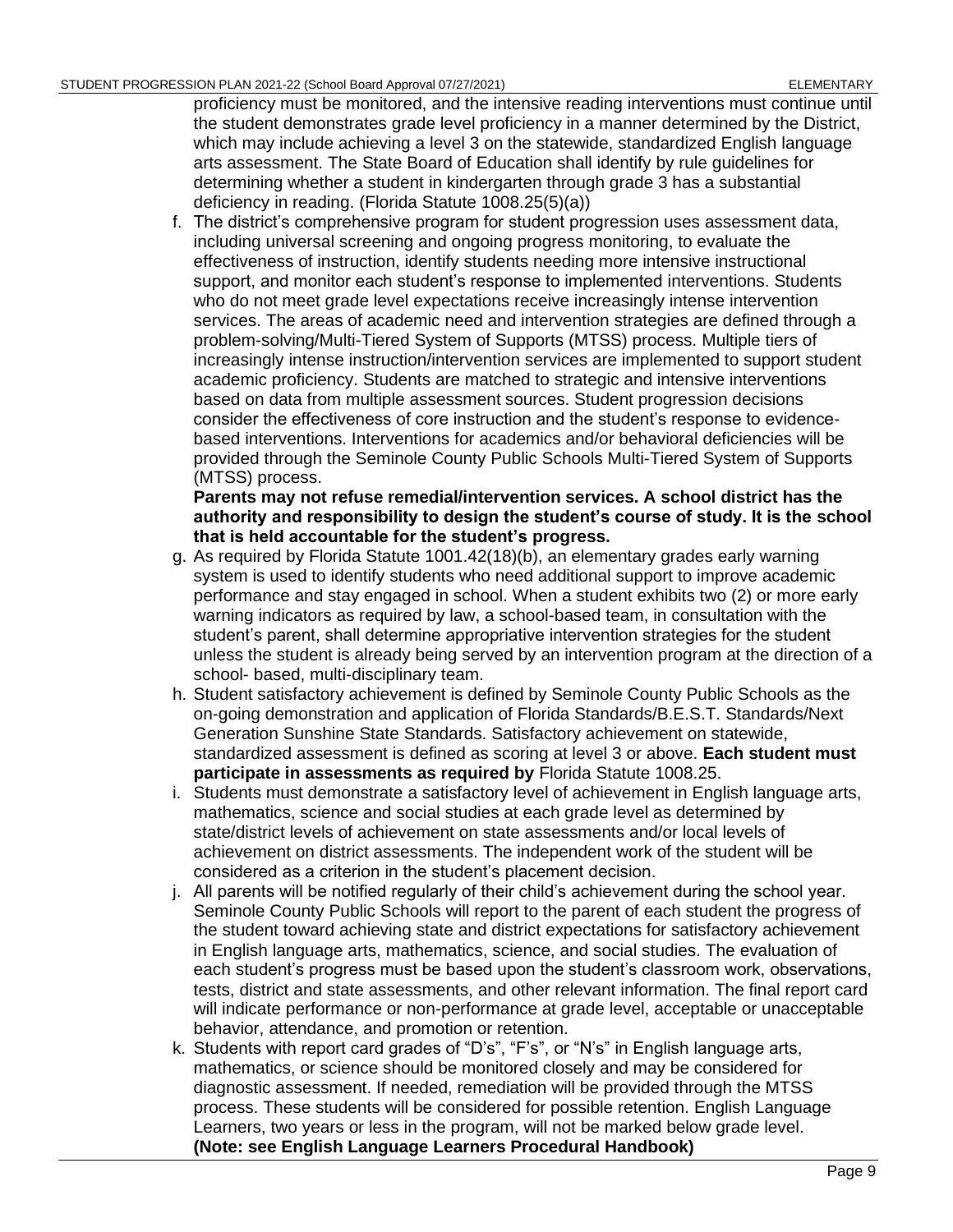- l. Students working below grade level (working on curriculum standards below his/her current grade level) must be diagnostically assessed and provided remediation through the Multi-Tiered System of Supports (MTSS) and considered for possible retention. Students marked below level for English language arts on the report card must:
	- (1) Be diagnosed and provided remediation through intensive reading instruction required by the K-12 Comprehensive Evidence-Based Reading Plan.
	- (2) Based on diagnoses, have his/her individual areas of deficiency in phonemic awareness, phonics, fluency, comprehension and/or vocabulary identified, addressed, and monitored frequently.
	- (3) Be considered for possible retention and have this marked in the comment section.
	- (4) Be reassessed by locally determined assessments and through teacher observation at the beginning of the grade following the intensive reading instruction.
	- (5) Continue to be provided intensive reading instruction until the reading deficiency is remedied.

### 2. **Curriculum and Instruction**

Each student in grades K-5 will receive regularly scheduled instruction using an integrated approach based on the district adopted curriculum program, which includes state/district approved materials, and/or textbooks for the assigned grade level and Florida Standards/B.E.S.T. Standards/Next Generation Sunshine State Standards (refer to SCPS Instructional Plans). English language=e arts instruction will follow the K-12 Comprehensive Evidence-Based Reading Plan. Mathematics instruction will follow the District's Mathematics Instructional Plan. Included in the K-5 Mathematics Instructional Plan are PRIMES (Program of Rigorous Integrated Mathematics for Elementary Students), courses designed to ensure that students who are mathematically talented have the opportunity to reach their potential at the appropriate grade level. Science instruction will follow the K-5 District Science Instructional Plan. Social Studies instruction will follow the Next Generation Sunshine State Standards.

The physical education program stresses fitness and encourages healthful, active lifestyles and participation by all students. Physical education shall consist of physical activities of at least a moderate intensity level and for duration sufficient to provide a significant health benefit subject to the differing capabilities of students. Each student, grade K-5, shall receive at least 30 consecutive minutes of physical education each day on which physical education is offered with a cumulative total of 150 minutes of physical education each week as required by Florida Statute 1003.455.

The requirement shall be waived for a student who meets one of the following criteria:

- a. The student is enrolled or required to enroll in a remedial course;
- b. The parent requests in writing by completing the waiver request form and submitting to the principal that the student enroll in another enrichment or elective course; or
- c. The parent indicates in writing by completing the waiver request form and submitting to the principal that the student is participating in physical activities outside the school day which are equal to or in excess of the mandated requirement.

Students who waive the physical education requirement will be enrolled in an enrichment or elective course offered by the school. Placement will be made at the discretion of the principal and on a space available basis. Parents will be advised of these options before scheduling the student to participate in physical education. This type of exception must be renewed annually.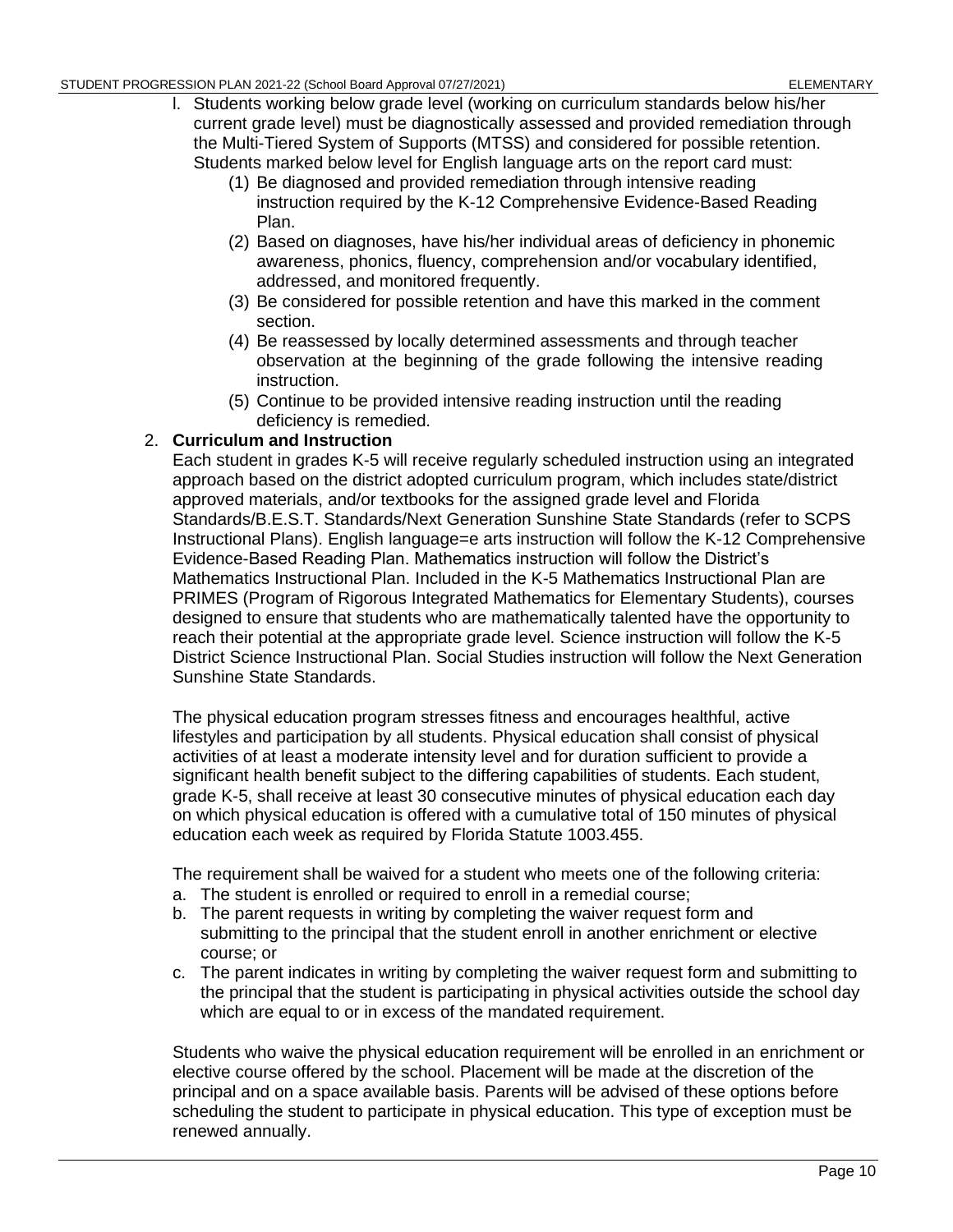#### 3. **School Schedules**

Flexibility in designing school schedules is permissible; however, the daily schedule must include a minimum of the following:

- 90 minutes of uninterrupted literacy instruction; to include social studies instruction;
- 30 minutes of intervention instruction to support students with identified deficiencies;
- 60 minutes of mathematics instruction;
- 30 minutes of science instruction;
- 20 minutes of unstructured recess. Withholding recess as a disciplinary sanction is not permissible.

Additionally, the schedule will include a minimum of 150 minutes of physical education per week; with a minimum of 30 consecutive minutes per day on days that physical education is provided.

The schedule will include a comprehensive age-appropriate and developmentally appropriate K-12 health education that addresses concepts of community health, consumer health, environmental health, and family life, including mental and emotional health; injury prevention and safety; internet safety; nutrition; personal health; prevention and control of disease; substance use and abuse; and prevention of child sexual abuse, exploitation, and human trafficking as per F.S. 1003.42(2)(n)1.

School schedules may reflect the integration of subjects, including science, social studies, civics education, writing, technology skills, character education, or world languages, and other areas deemed necessary to provide an appropriate instructional curriculum for each school.

#### 4. **Grouping for Instruction**

Providing differentiated instruction for students at all levels is a best practice to meet their needs in mastering the Florida Standards/B.E.S.T. Standards/Next Generation Sunshine State Standards. Instructionally sound strategies for grouping students will be used to enhance the academic achievement of all students. Any grouping of students shall provide opportunities for the regrouping of students during a portion of the school day (e.g., within the regular education classroom, or during specials, or lunch, or portion of the school week).

#### <span id="page-16-0"></span>**SUPPLEMENTAL AND INTENSIVE INSTRUCTIONAL SUPPORT**

- 1. Students in K-5 who do not meet the district levels and/or state levels of performance in English language arts, mathematics, science, or social studies shall be provided remediation. Teachers provide targeted instructional support to students with identified deficiencies. (Florida Statute 1008.25).
	- a. A student who is not meeting the school district or state requirements for satisfactory performance in English language arts and mathematics must be covered by one of the following plans:
		- (1) A federally required student plan such as an individual education plan;
		- (2) A school-wide system of progress monitoring for all students, except a student who scores a Level 4 or above on the English language arts and mathematics assessments may be exempted from participation by the principal; or (3) An individualized progress monitoring plan.
	- b. A student who has a substantial reading deficiency as determined in Florida Statute 1008.25(5)(a) must be covered by a federally required student plan, such as an individual education plan or an individualized progress monitoring plan, as necessary.

#### 2. **Progress Monitoring**

A school-wide system of progress monitoring for all students who are deficient in English language arts, math, science, and/or social studies includes diagnostic assessments, formative teacher assessments and summative assessments. Strategies to help students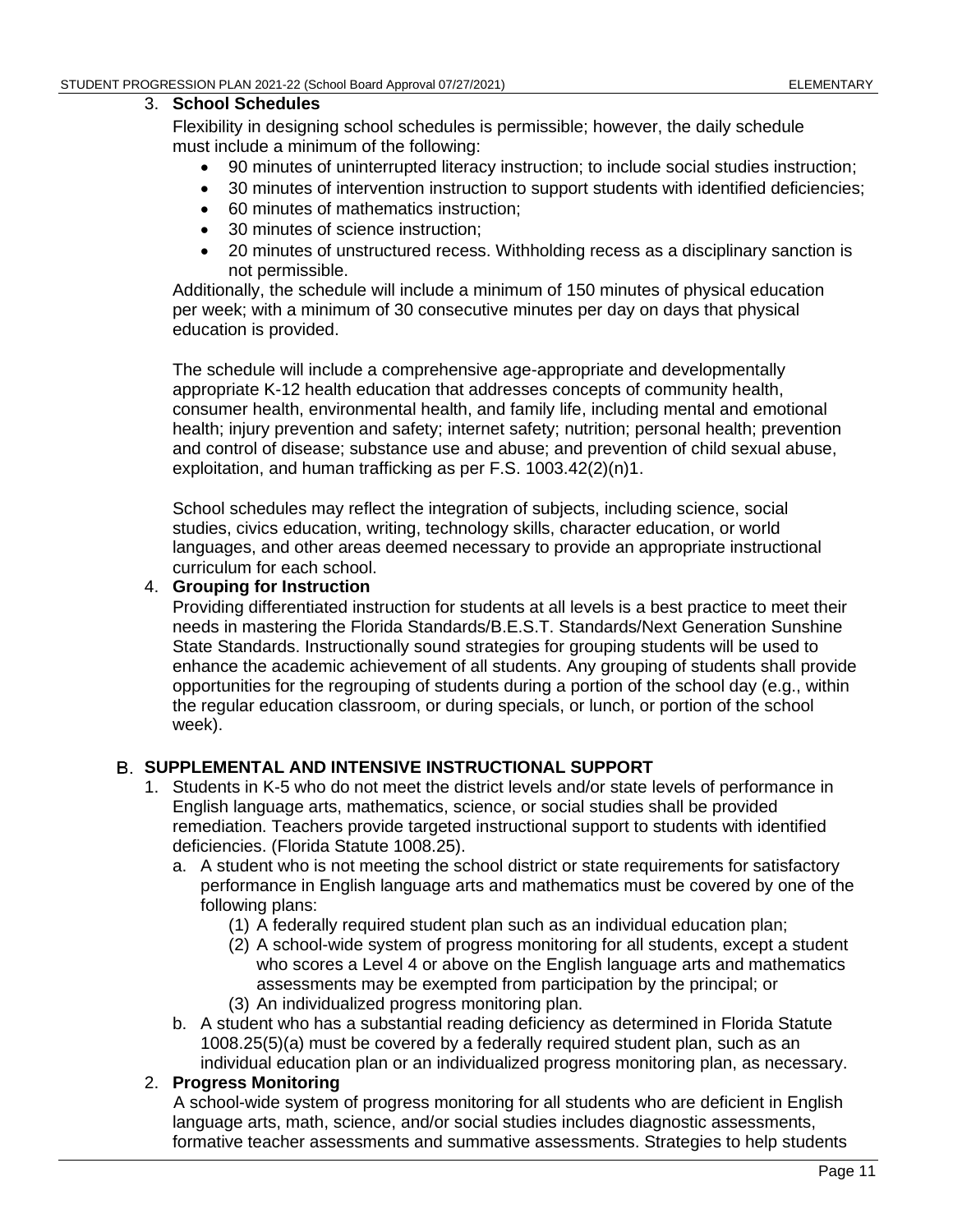achieve academic success will be discussed and documented in parent conferences. Based upon assessments, the areas of deficiencies for each student will be identified and communicated to the parent within 45 days from the student's first day of enrollment. Information regarding supplemental instructional services and supports through the MTSS process will be provided to the parent during the conference.

- 3. Supplemental Instructional Support Activities Tutorial instruction/Summer Learning Camp and/or other instructional support activities may be provided to students in grades K-5 pending funding and availability of instructors. These services are provided as an opportunity for remediation of the required skills for those students who meet the following criteria:
	- a. "N (grades K-1), "D" or "F" (grades 2-5) in reading/literature, language arts, math, or science during the previous grading period or progress reporting time;
	- b. Reading below grade level as reflected through MTSS documentation;
	- c. Classroom teacher recommendation; and
	- d. FSA Level 1 in reading.

# <span id="page-17-0"></span>**ACCELERATION**

Acceleration of students is a practice that covers a wide range of educational strategies. An accelerated curriculum may be provided to those students who have demonstrated a need beyond the general curriculum. Seminole County Public Schools offers the following opportunities:

- a. Flexible class groups
- b. Subject matter acceleration
- c. Enrichment programs
- d. Grade clustering
- e. Virtual instruction
- f. Whole grade promotion and mid-year promotion

For grade level acceleration, the principal, in consultation with all stakeholders, will review the following documentation before any accelerated placement is considered:

- a. social/emotional needs including readiness for higher level achievement;
- b. demonstration of a high level of mastery of the current and next grade curriculum;
- c. parent input; school history; ability and aptitude for advanced work; and
- d. referral for consideration for gifted evaluation services.

Students in  $4<sup>th</sup>$  and  $5<sup>th</sup>$  grade who earned a Level 3, 4 or 5 in English language arts or math on the prior year FSA are eligible to take accelerated courses using virtual school. Options may vary by school and include advancing to the next grade level for some coursework in a face-toface setting or through virtual school.

**The final decision for grade placement is the responsibility of the principal.**

# <span id="page-17-2"></span><span id="page-17-1"></span>**III. REPORTING STUDENT PROGRESS**

# **REPORT PROCESS**

All parents will be notified regularly of their child's achievement during the 36-week school year through the SCPS Progress Report and Report Card. The reporting period is divided into four nine-week periods. A progress report will be available in Skyward Family Access at the mid-point of the grading period and a report card will be available in Skyward Family Access at the end of each nine-week grading period.

Every student who is enrolled at a school receives a report card, regardless of the length of the enrollment. As required by Florida Statute 1008.25(8), the report to the parent must include the student's progress toward achieving state and district expectations for satisfactory achievement in English language arts, science, social studies, and mathematics. The report card becomes a part of the student's permanent records. A student in attendance for fewer than 20 days does not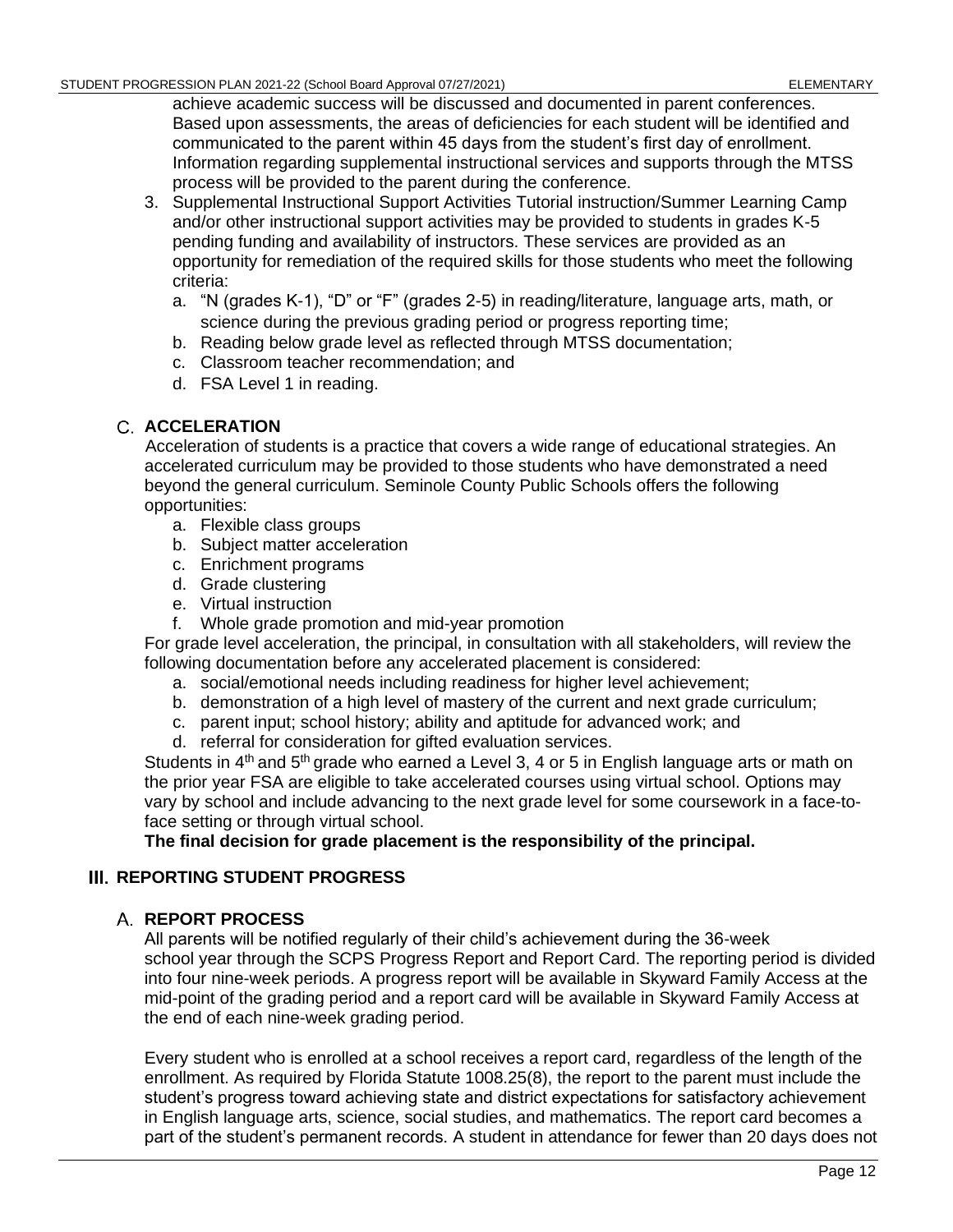have to receive a grade on the progress report/report card for that grading period. A comment should be included on the report card stating that the student has not been in attendance for a sufficient time to be evaluated adequately.

# <span id="page-18-0"></span>**REPORT SYSTEM**

Reporting to parents shall include:

- 1. Progress report (midpoint of each grading period);
- 2. Kindergarten and grade 1 report card;
- 3. Grade 2-5 report card;
- 4. A minimum of one documented parent conference should be held in the first 90 days of school;
- 5. Annual reporting of district wide state assessment results:
	- a. will be provided to parents in writing in a format adopted by the district School Board; b. will be reported to the public as required by state law; and
- 6. Parental notification of deficiencies in English language arts.

# <span id="page-18-1"></span>**GRADING CODE**

All students in grades K-5 will receive "S" or "N" in the areas of art, music, and physical education.

| Grades K and 1 |              |   | Grades 2, 3, 4, and 5 |  |
|----------------|--------------|---|-----------------------|--|
| <b>S</b>       | Satisfactory | А | 100-90                |  |
|                |              | в | 89-80                 |  |
| N              | <b>Needs</b> | C | 79-70                 |  |
|                | Improvement  | D | 69-60                 |  |
|                |              | ⊢ | 59-0                  |  |

**Make-up Assignments for Absences:** Regardless of whether an absence is excused or unexcused, students are required to make up all course work and assessments missed during the period of nonattendance. At a minimum, students have no less than the number of days they were absent, plus one (1) additional day, to make up test and quizzes missed during an absence. The time and place for the make-up is the decision of the teacher.

# <span id="page-18-2"></span>**PUBLIC REPORTING**

Florida Statutes 1002.20 and 1008.25. In addition to the requirements in Florida Statute 1008.25(5)(b), each district school board must annually report to the parent of each student, the progress of the student toward achieving state and district expectations for proficiency in English language arts, science, social studies, and mathematics. The district school board must report, to the parent, the student's results on each statewide, standardized assessment. The evaluation of each student's progress must be based upon the student's classroom work, observations, tests, district and state assessments, response to intensive interventions provided under paragraph (5)(a) and other relevant information. Progress reporting must be provided to the parent in writing in a format adopted by the District School Board.

- 1. The provisions of this section relating to public school student progression and the district school board's policies and procedures on student retention and promotion.
- 2. By grade, the number and percentage of all students in grades 3 through 10 performing at levels 1 and 2 on the English language arts portion of the standardized state assessment.
- 3. By grade, the number and percentage of all students retained in grades 3 through 10.
- 4. Information on the total number of students who were promoted for good cause, by each category of good cause.
- 5. Any revisions to the district school board's policy on student retention and promotion from the prior year.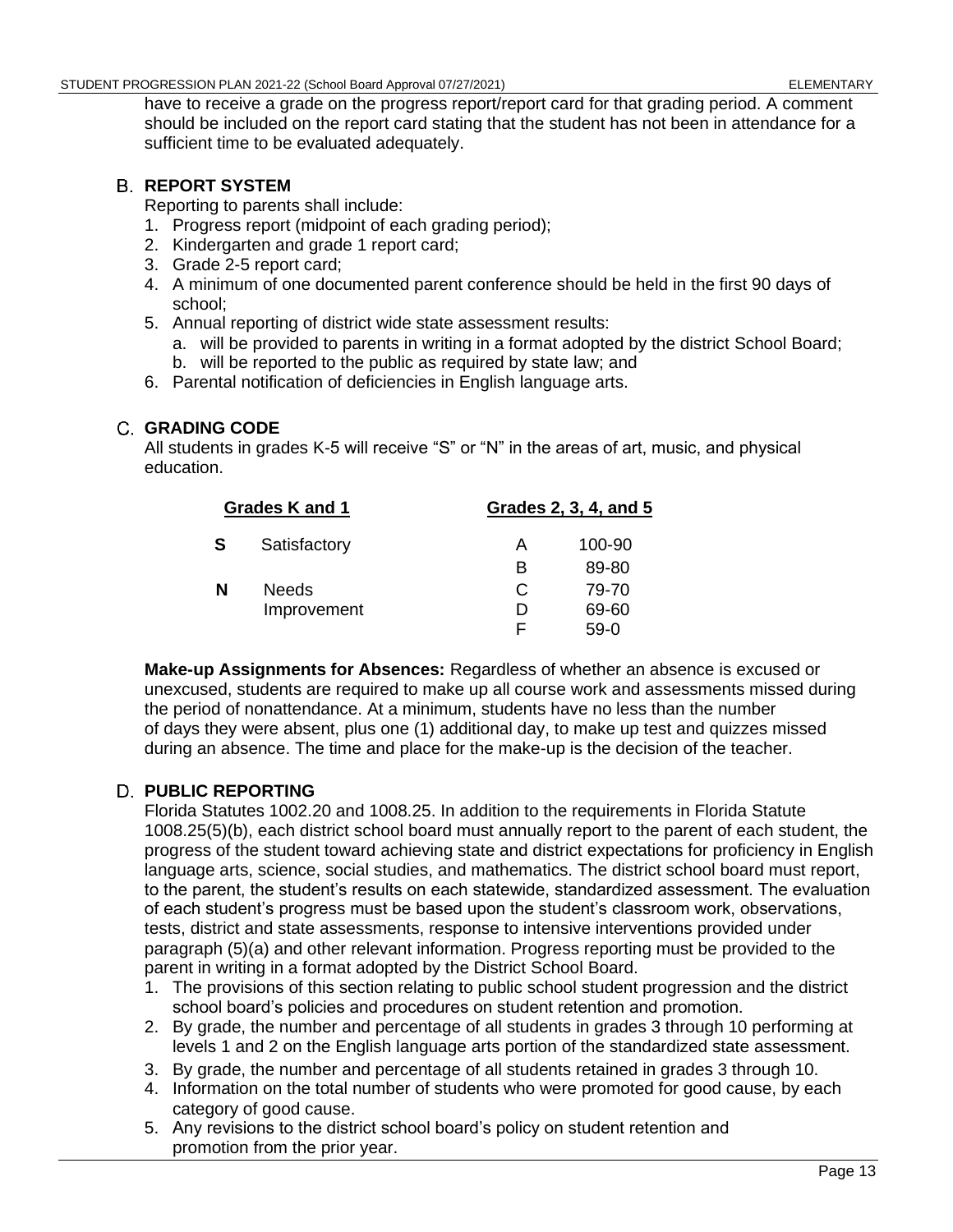#### STUDENT PROGRESSION PLAN 2021-22 (School Board Approval 07/27/2021) STUDENT ARY ELEMENTARY

These requirements are subject to change pending updates from the Florida Department of Education.

# <span id="page-19-0"></span>**ELEMENTARY GRADE PLACEMENTS (K-5)**

The primary responsibility for determining each student's performance and ability to function academically, socially, and emotionally in the next grade is that of the classroom teacher in conjunction with the principal. School personnel will use all available resources to achieve parental understanding and cooperation regarding a student's grade placement including the use of the school-based Student Study Team/Multi-Tiered System of Supports (MTSS) Team. **The final decision for grade placement is the responsibility of the principal.**

The SCPS district adopted curriculum program includes state/district approved materials and/or textbooks for the assigned grade level Florida Standards/B.E.S.T. Standards/Next Generation Sunshine State Standards for English language arts, mathematics, social studies, and science. Using the district adopted textbooks and supplemental materials, the classroom teacher will provide instruction, as well as assessment, of skills for each area.

Assessment of satisfactory achievement may include but is not limited to teacher observation, classroom assignments, classroom participation, common assessments, alternative assessments, examinations, work sample reviews, and completion of English language arts, mathematics, social studies, and science grade level Florida Standards/B.E.S.T. Standards/Next Generation Sunshine State Standards.

# <span id="page-19-1"></span>**PROMOTION**

Promotion is based on criteria as defined in Section II.B. No student may be assigned to a grade level based solely upon the student's age or other factors that constitute social promotion. Social promotion is defined as the promotion of a student based on factors other than the student achieving the district and state levels of performance for student progress. A student promoted to grade 4 with a good cause exemption shall be provided intensive reading instruction based on state and district diagnostic assessment tools and intervention that includes specialized diagnostic information and strategies. Other options for promotion may occur at varying times during the school year.

**Note: See Exceptional Student Education Section for ESE students.**

# <span id="page-19-2"></span>**B. RETENTION**

After consultation with the school administrator, a student will be recommended for retention by the school-based Student Study Team/Multi-Tiered System of Supports (MTSS) Team or school designated team based on the criteria listed in Section II: B. A student who is retained must be in the MTSS process. Retention decisions are based on more than a single test score. Additional evaluations, portfolio reviews, and assessments are available to assist parents and the school personnel in knowing when a child is academically performing at or above grade level and ready for grade promotion. Students who are retained must be continued to be monitored closely through the MTSS process. The final decision for grade placement is the responsibility of the principal. Retention of English language learners (ELLs) / Limited English Proficient (LEP) students must be determined by a school's ELL/LEP Committee except in the case of mandatory retention for reading deficiencies in grade 3. ELLs shall not be retained due to level of language proficiency.

**Note: see English Language Learners Procedural Handbook**

http://www.scps.k12.fl.us/esol/Home.asp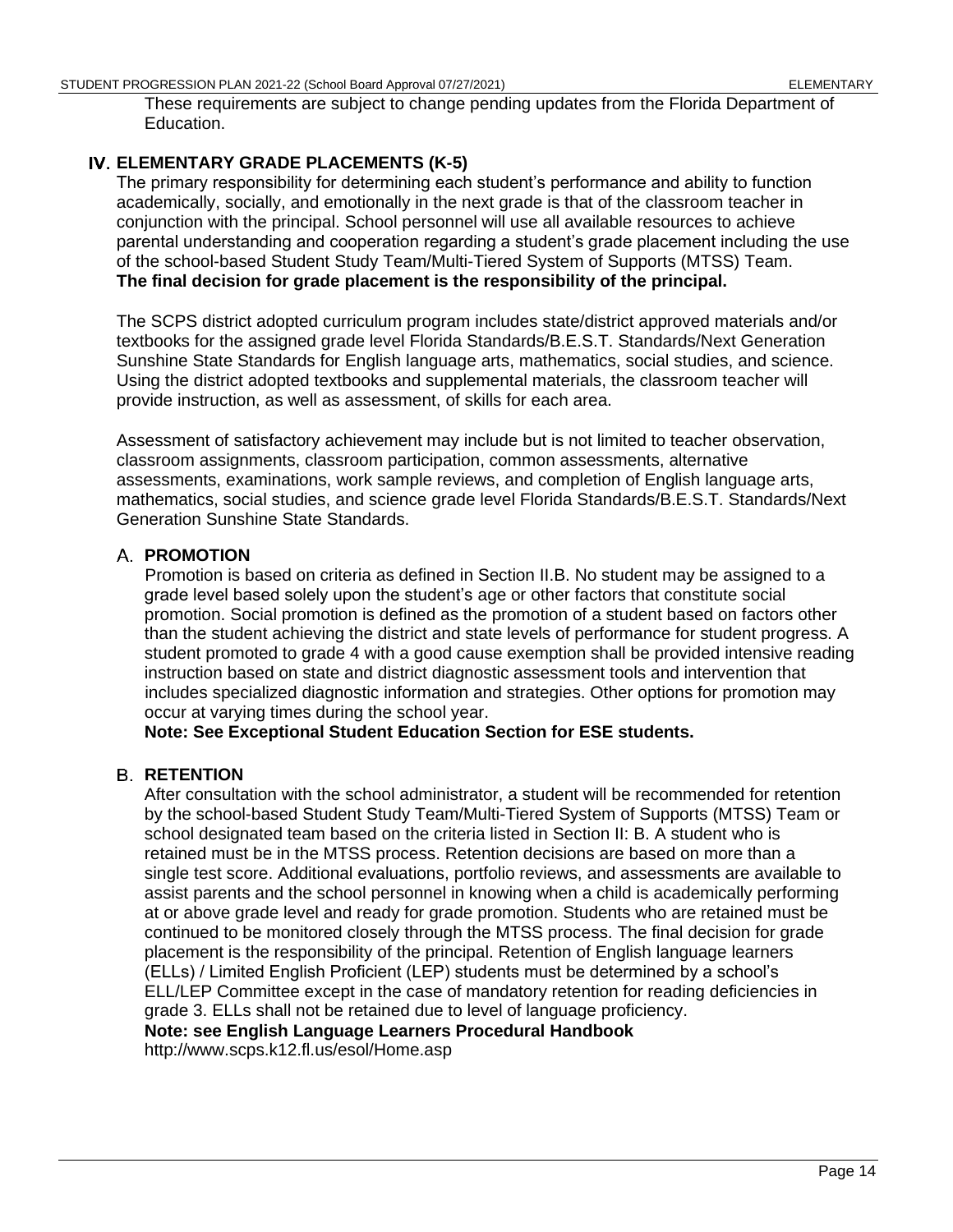### <span id="page-20-0"></span>**PROMOTION TO GRADE FOUR**

#### Florida Statute 1008.25

To be promoted to grade 4, a student must score a Level 2 or higher on the statewide, standardized English language arts assessment required under Florida Statutes 1008.22 for grade 3. If a student's reading deficiency is not remedied by the end of grade 3, as demonstrated by scoring Level 2 or higher on the statewide, standardized assessment required under Florida Statutes 1008.22 for grade 3, the student must be retained. The parent of any student who exhibits a substantial deficiency in reading must be notified in writing of the following:

- 1. That his or her child has been identified as having a substantial deficiency in reading, including a description and explanation, in terms understandable to the parent, of the exact nature of the student's difficulty in learning and lack of achievement in reading.
- 2. A description of the current intensive interventions that are provided to the child.
- 3. A description of the proposed intensive interventions and supports that will be provided to the child that are designed to remediate the identified area of reading deficiency.
- 4. That if the child's reading deficiency is not remediated by the end of grade 3, the child must be retained unless he or she is exempt from mandatory retention for good cause.
- 5. Strategies, including multisensory strategies, through a read-at-home plan the parent can use in helping his/her child succeed in reading.
- 6. That the statewide, standardized English language arts assessments is not the sole determiner of promotion and that additional evaluations, portfolio reviews, and assessments are available to the child to assist parents and the school district in knowing when a child is reading at or above grade level and ready for grade promotion.
- 7. The district's specific criteria and policies for a portfolio as provided in Florida Statutes 1008.25(6)(b) and the evidence required for a student to demonstrate mastery of Florida's academic standards for English language arts. A parent of a student in grade 3 who is identified anytime during the year as being at risk of retention may request that the school immediately begin collecting evidence for a portfolio.
- 8. The district's specific criteria and policies for midyear promotion. Midyear promotion means promotion of a retained student at any time during the year of retention once the student has demonstrated ability to read at grade level.

# <span id="page-20-1"></span>**GOOD CAUSE EXEMPTIONS FROM MANDATORY GRADE THREE RETENTION ELIMINATION OF SOCIAL PROMOTION**

Florida Statute 1008.25

- 1. No student may be assigned to a grade level based solely on age or other factors that constitute social promotion.
- 2. The district school board may only exempt students from mandatory retention, as provided in Florida Statute 1008.25(5)(b), for good cause. A student who is promoted to grade 4 with a good cause exemption shall be provided intensive reading instruction based on state and district diagnostic assessment tools and intervention that includes specialized diagnostic information and specific reading strategies to meet the needs of each student so promoted. The school district shall assist schools and teachers with the implementation of explicit, systematic and multisensory reading instruction and intervention strategies for students promoted with a good cause exemption which research has shown to be successful in improving reading among students who have reading difficulties. Good cause exemptions are limited to the following:
	- a. Limited English proficient students who have had less than 2 years of instruction in an English for Speakers of Other Languages program based on the initial date of entry into a school in the United States.
	- b. Students with disabilities whose Individual Education Plan indicates that participation in the statewide assessment program is not appropriate, consistent with the requirements of Florida Statute 1008.212.
	- c. Students who demonstrate an acceptable level of performance on an alternative standardized reading or English language arts assessment approved by the State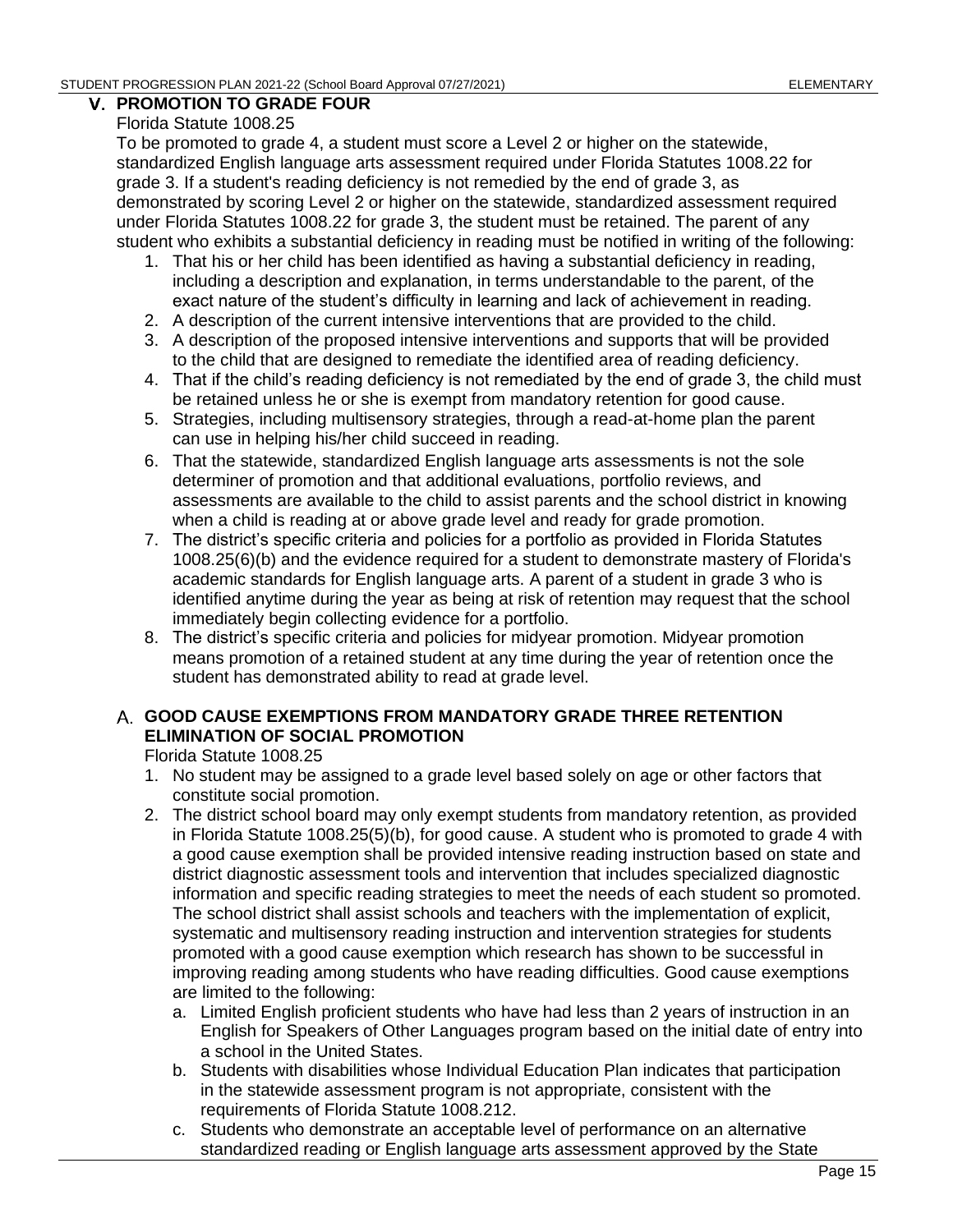Board of Education.

- d. A student who demonstrates through a student portfolio that he or she is performing at least at Level 2 on the statewide, standardized English language arts assessment.
- e. Students with disabilities who take the statewide, standardized English language arts assessment and who have an Individual Education Plan or a Section 504 plan that reflects that the student has received intensive instruction in reading or English language arts for more than 2 years but still demonstrates a deficiency and was previously retained in Kindergarten, grade 1, grade 2 and grade 3.
- f. Students who have received intensive reading intervention for 2 or more years but still demonstrate a deficiency in reading and who were previously retained in kindergarten, grade 1, grade 2, or grade 3 for a total of 2 years. A student may not be retained more than once in grade 3.
- 3. Requests for good cause exemptions for students from the mandatory retention requirement as described in Florida Statutes 1008.25(6) shall be made consistent with the following:
	- a. Documentation shall be submitted from the student's teacher to the school's principal that indicates that the promotion of the student is appropriate and is based upon the student's academic record. In order to minimize paperwork requirements, such documentation shall consist only of the existing progress, monitoring plan, Individual Educational Plan, if applicable, report card, or student portfolio.
	- b. The school principal shall review and discuss such recommendation with the teacher and make the determination as to whether the student should be promoted or retained. If the school principal determines that the student should be promoted, the school principal shall make such recommendation in writing to the district school superintendent. The district school superintendent shall accept or reject the school principal's recommendation in writing.

# <span id="page-21-0"></span>**SUCCESSFUL PROGRESSION FOR RETAINED THIRD GRADE STUDENTS**

Florida Statute 1008.25

- 1. Students retained under the provisions of Florida Statute 1008.25(5)(b) must be provided intensive interventions in reading to ameliorate the student's specific reading deficiency and prepare the student for promotion to the next grade. These interventions must include:
	- a. Evidence-based, explicit, systematic, and multisensory reading instruction in phonemic awareness, phonics, fluency, vocabulary, comprehension and other strategies prescribed by the school district.
	- b. Participation in the school district's summer reading camp, which must incorporate the instructional and intervention strategies under subparagraph 1.
	- c. A minimum of 90 minutes of daily, uninterrupted reading instruction incorporating the instructional and intervention strategies under subparagraph 1. The instruction may include:
		- (1) Integration of context-rich texts in science and social studies within the 90 minute block.
		- (2) Small group instruction.
		- (3) Reduced teacher-student ratios.
		- (4) More frequent progress monitoring.
		- (5) Tutoring or mentoring.
		- (6) Transition classes containing  $3<sup>rd</sup>$  and  $4<sup>th</sup>$  grade students.
		- (7) Extended school day, week or year.
- 2. Provide written notification to the parent of a student who is retained under the provisions of Florida Statute 1008.25(5)(b) that his or her child has not met the achievement level required for promotion and the reasons the child is not eligible for a good cause exemption as provided in Florida Statute 1008.25(6)(b). The notification must comply with the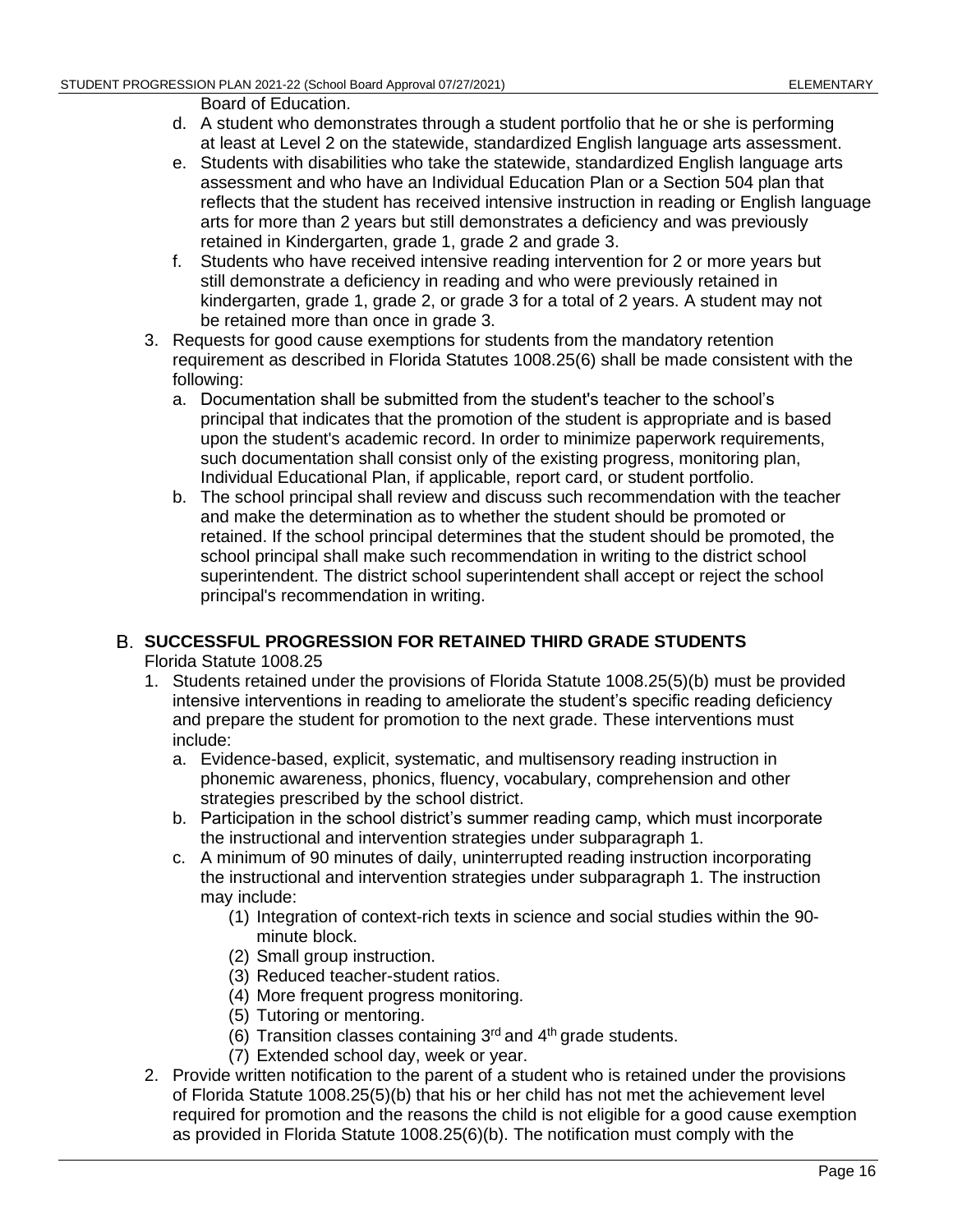provisions of Florida Statute 1002.20(15) and must include a description of proposed interventions and supports that will be provided to the child to remediate the identified areas of reading deficiency.

- 3. Implement a policy for the midyear promotion of a student retained under the provisions of Florida Statute 1008.25(5)(b) who can demonstrate that he or she is a successful and independent reader and performing at or above grade level in reading or, upon implementation of English language arts assessments, performing at or above grade level in English language arts. Tools that school districts may use in reevaluating a student retained may include subsequent assessments, alternative assessments, and portfolio reviews, in accordance with rules of the State Board of Education. Students promoted during the school year after November 1 must demonstrate satisfactory achievement levels in reading equivalent to the level necessary for the beginning of grade 4. The rules adopted by the State Board of Education must include standards that provide a reasonable expectation that the student's progress is sufficient to master appropriate grade 4 level reading skills.
- 4. Provide students who are retained under paragraph (5)(b), including students participating in the school district's summer reading camp under subparagraph (a)2, with a highly effective teacher as determined by the teacher's performance evaluation under Florida Statute 1012.34, and beginning July 1, 2020, the teacher must also be certified or endorsed in reading.
- 5. Establish at each school, when applicable, an intensive reading acceleration course for any student retained in grade 3 who was previously retained in kindergarten, grade 1, or grade 2. The intensive reading acceleration course must provide the following:
	- a. Uninterrupted reading instruction for the majority of student contact time each day and opportunities to master the grade 4 Next Generation Sunshine State Standards in other core subject areas through content rich texts.
	- b. Small group instruction.
	- c. Reduced teacher-student ratios.
	- d. The use of explicit, systematic and multisensory reading interventions, including intensive language, phonics and vocabulary instruction and use of a speech-language therapist if necessary, that have proven results in accelerating student reading achievement within the same school year.
	- e. A read-at-home plan.

# <span id="page-22-0"></span>**STANDARDS FOR MID-YEAR PROMOTION OF RETAINED THIRD GRADERS**

Florida Statute 1008.25

- 1. As required by [Rule 6A-1.094222,](https://www.flrules.org/gateway/ruleno.asp?id=6A-1.094222) the district has adopted a policy for the mid- year promotion of a student retained in third grade due to a reading deficiency.
	- To be eligible for mid-year promotion, a student must demonstrate that he or she:
	- a. is a successful and independent reader as demonstrated by reading at or above grade level;
	- b. has progressed sufficiently to master appropriate third grade reading skills;
	- c. has met any additional requirements, such as satisfactory achievement in other curriculum areas, as determined by the policies of the district School Board; and
	- d. demonstrates satisfactory performance on a locally-selected state approved standardized assessment.

# <span id="page-22-2"></span><span id="page-22-1"></span>**VI. SPECIAL PROGRAM**

# **TITLE I (Part A)**

Title I Part A is a federally funded program that provides supplemental resources to high poverty schools to improve the educational outcomes of children in such schools and enable them to meet challenging academic content and performance standards. Eligible schools receive an annual Title I allocation that is used to provide additional supports aligned with the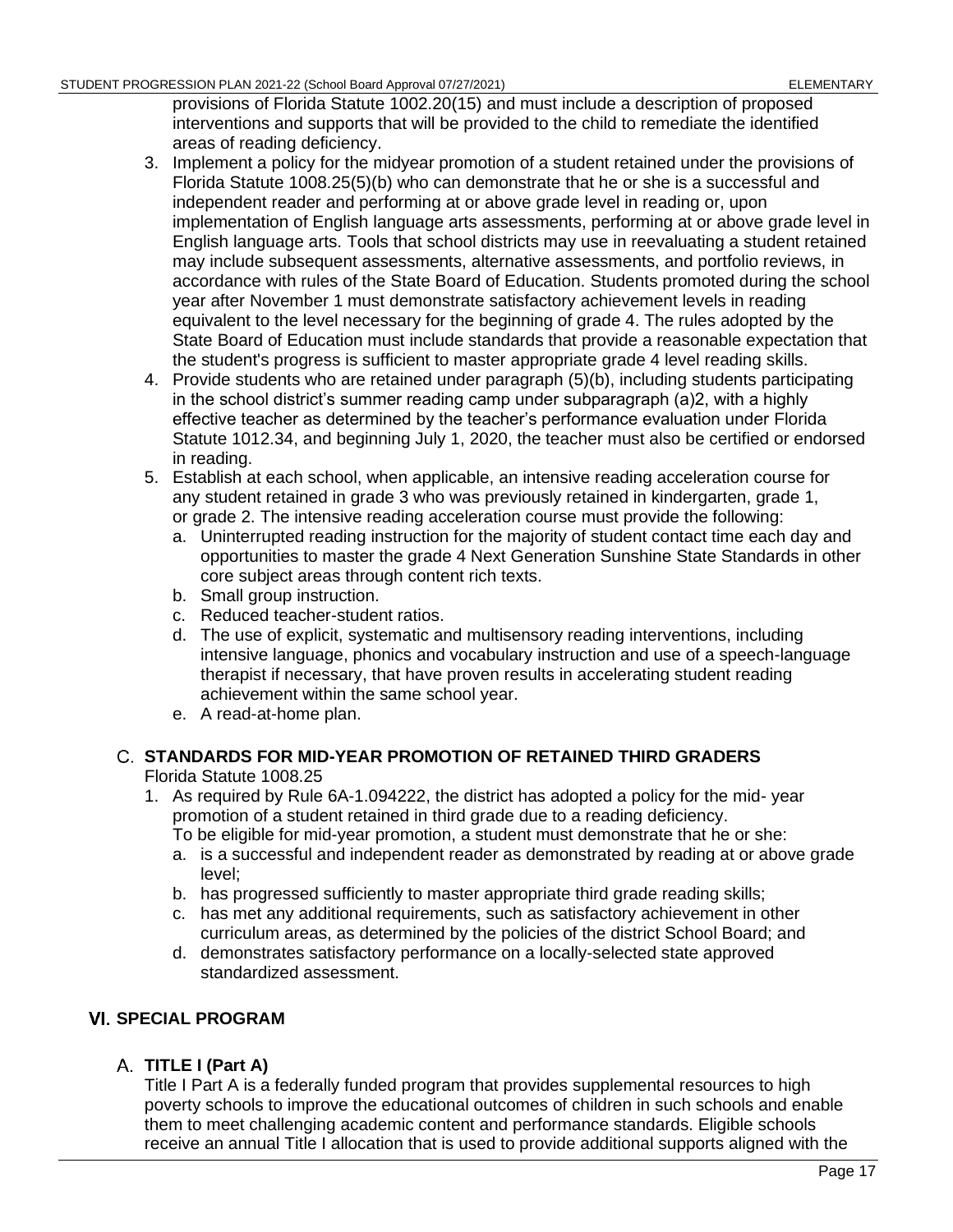academic achievement needs of each school. In Seminole County all identified Title I schools implement school wide programs, meaning all children benefit from Title I resources, which may include academic interventions, supplemental instructional materials, additional personnel, teacher training, extended day/year, and family engagement.

Refer to https://www.scps.k12.us/district/departments/federal-projects/ for further information.

# <span id="page-23-0"></span>**ENGLISH FOR SPEAKERS OF OTHER LANGUAGES (ESOL)**

The ESOL program is designed to meet the immediate linguistic needs of the English Language Learner (ELL), as well as the academic needs of students whose native language is other than English and who are not proficient in the English language. The instruction shall be designed to develop the student's mastery of the four language skills, including listening, speaking, reading, and writing as rapidly as possible. The students are served by the program as determined by the established criteria, receiving instruction as described by the English for Speakers of Other Languages Procedural Handbook which is approved by the Florida Department of Education and the School Board of Seminole County. For more information about this program, refer to the website: http://www.scps.k12.fl.us/esol/Home.aspx

All English Language Learners must meet state requirements (Rule 6A-6.903) to be exited from the program. If a student has been exited from the ESOL program and is not performing satisfactory in the regular classes, he/she may be re-classified and placed back into the ESOL program within the two-year monitoring period. Refer to the SCPS ESOL site for further information.

https://www.scps.k12.fl.us/district/departments/esol-world-languages-student-access/esol.stml

### <span id="page-23-1"></span>**EXCEPTIONAL STUDENT EDUCATION (ESE)**

Services are available for children determined eligible for vision and hearing disabilities from birth to age 2 and all identified students with disabilities ages 3 through their 22nd birthday. Students who are identified as gifted may receive services from kindergarten through grade 12. These services are described in the Exceptional Student Education Policies and Procedures (SP&P Manual) which is approved by the Florida Department of Education and the School Board of Seminole County. Refer to the Exceptional Student Education Section of the Student Progression Plan for further information. Students with disabilities who are parentally placed in a private school within Seminole County may receive ESE services based on a Services Plan even if they do not reside in Seminole County. This does not include gifted identified students who do not reside in Seminole County. Gifted students who attend private schools and reside in Seminole County may be co-enrolled in their zone school with a Service Plan.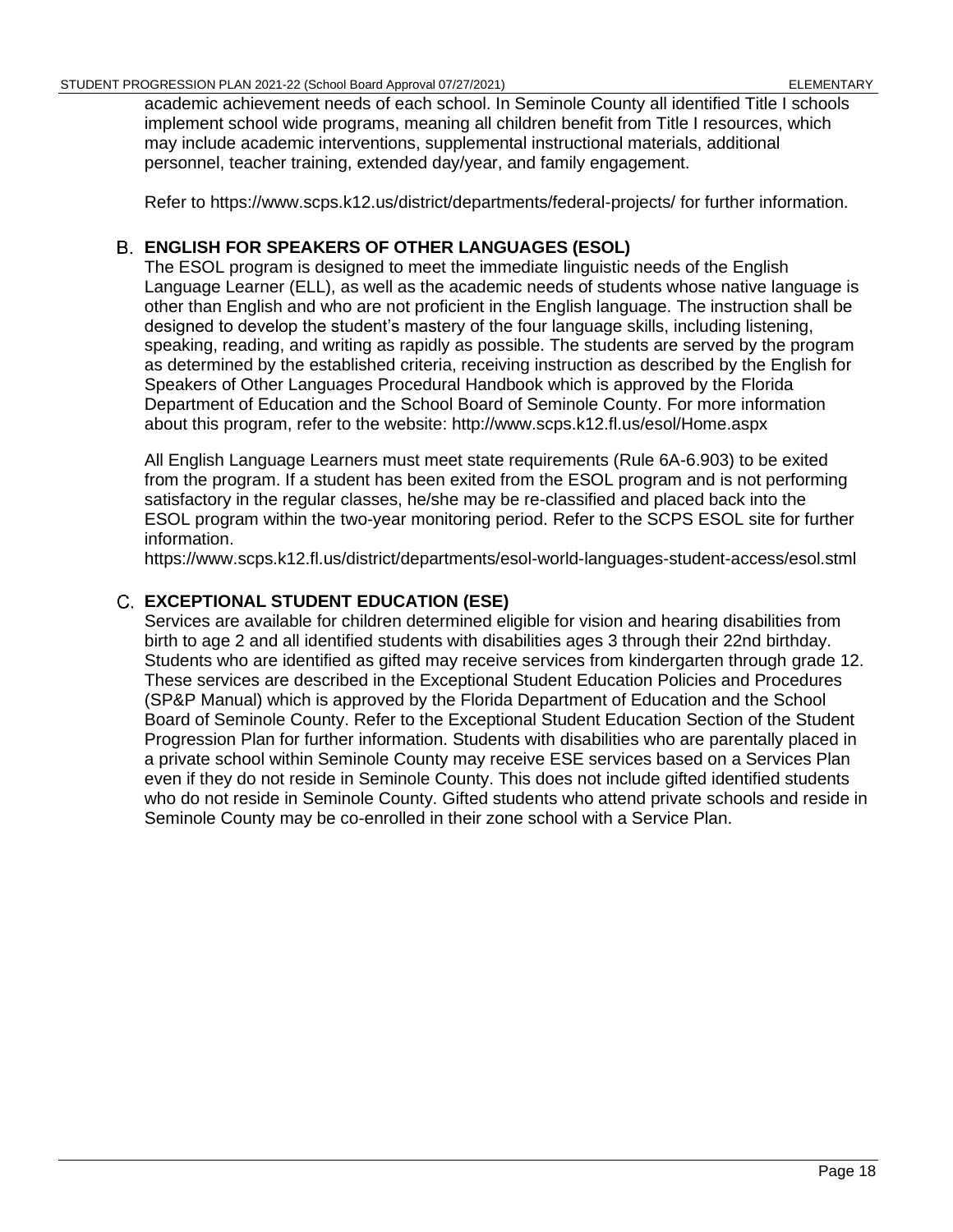# **SECONDARY EDUCATION MIDDLE SCHOOL (GRADES 6-8)**

#### <span id="page-24-2"></span><span id="page-24-1"></span><span id="page-24-0"></span>**ADMISSION, ENROLLMENT, AND TRANSFERS**

#### **A. ADMISSION**

The following policies for admission to Seminole County Public Schools are in effect for all students in Seminole County.

1. **First Entry to the State of Florida Schools:**

Before admitting a student to Florida schools for the first time, the school must have received the following documents as required by Florida Statutes:

- a. proof of date of birth for students; (For acceptable alternatives to birth certificates see Florida Statute 1003.21(4)).
- b. a certificate showing a physical examination with at least three components performed within one year prior to enrollment (height, weight, blood pressure, etc.).
- c. a valid Florida Certificate of Immunization (DH680) transcribed by a health professional.
- d. kindergarten through 6th grade immunizations required for entry:
	- (1) 4-5 doses of DTP or DTap (if the  $4<sup>th</sup>$  dose is administered after  $4<sup>th</sup>$  birthday, a 5th dose is not required;
	- (2) 3-5 doses of polio (final dose must be administered after the  $4<sup>th</sup>$  birthday);
	- (3) 2 doses of MMR;
	- (4) 2 doses of Varicella or documentation of chicken pox disease;
	- (5) 3 doses of Hepatitis B.
- e. 7<sup>th</sup> through 12<sup>th</sup> grade:
	- (1) 4-5 doses of DTP or DTap (if the 4<sup>th</sup> dose is administered after 4<sup>th</sup> birthday, a 5<sup>th</sup> dose is not required;
	- (2) 3-4 doses of Polio (according to age at time of final dose)
	- (3) 2 doses of MMR;
	- (4) 2-3 dose series of Hepatitis B (according to age at time of final dose);
	- (5) 2 doses of Varicella or documentation of chicken pox disease.
	- (6) Tdap booster.

#### **Seminole County policy does not grant a 30-day extension to obtain required immunizations or a physical.**

Immunizations and physicals may be obtained through the student's physician. Students who do not have health insurance coverage may obtain immunizations through Florida Department of Health in Seminole County.

- 2. **Upon initial admission or entry** from one attendance zone to another in Seminole County Public Schools, evidence of residence and date of birth must be presented to the receiving school. All addresses are subject to verification by the School Board. The following documents shall be required:
	- a. Owned residence
		- (1) Copy of the recorded deed (or agreement for deed), or a certified copy of the declaration of homestead exemption, and
		- (2) A copy of a current electric bill or initial order for service, and
		- (3) One of the following current documents:
			- (a) auto registration
			- (b) driver's license
			- (c) voter's registration
			- (d) Florida ID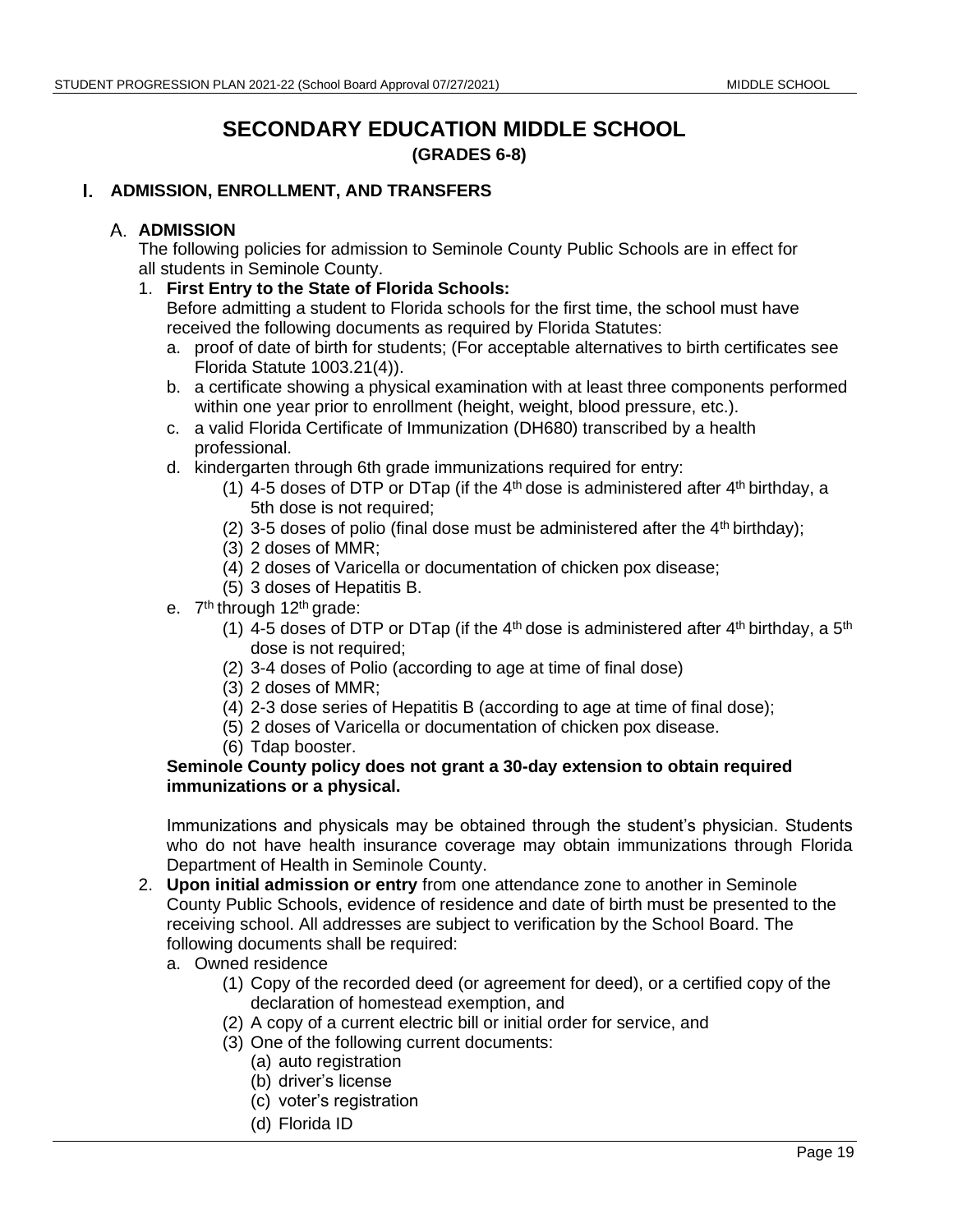- b. Rented or leased residence:
	- (1) copy of current lease, rental agreement, or a notarized letter from the landlord, and
	- (2) a copy of a current electric bill or initial order for service; and
	- (3) one of the following current documents:
		- (a) auto registration
		- (b) driver's license
		- (c) voter's registration
		- (d) Florida ID
- c. Non-primary owner or renter (families living with families): A Verification of Residency Form must be completed by primary and non-primary owner or renter. Form 1312 is for one school year only.
- d. If applicable, legal documents, i.e., a copy of current judgement of divorce (dissolution of marriage) or other court order establishing the right of custody should be presented at time of enrollment.

#### 3. **Verifying Residence:**

All addresses and changes of address are subject to verification by the School Board. All student residence addresses and all documents submitted for verification are subject to validation by district staff. When a change of address occurs after initial enrollment, verification of the new residence is required. Students who are suspected of residing outside of Seminole County, Florida, or in an attendance zone other than the student attendance zone for the school they are attending, will be reported to the district investigator for a residency determination investigation.

The School Board reserves the authority to verify enrollment information provided by a parent or parents and to reassign a student on the basis of its investigative determination. A student who is found to be attending an out- of-zone in-county school as the result of giving false or misleading information at registration, shall immediately be reassigned to the school serving the student's residential attendance zone or withdrawn and be advised to enroll in the appropriate school in their county of legal residence. Any disagreement regarding the investigative finding will be reviewed by the Assistant Superintendent of Secondary Education for Middle Schools. Any disagreement regarding a determination that a student is a bona fide resident of a county other than Seminole may be contested as provided by law. Florida Statute 837.06 provides that whoever knowingly makes a false statement in writing with the intent to mislead a public servant in the performance of his official duty shall be guilty of a misdemeanor of the second degree.

In an effort to ensure that only students who are bona fide residents of Seminole County attend Seminole County Public Schools and additionally that in-county students attend their correct zoned schools, the Seminole County School Board has established an anonymous hotline for reporting suspected out-of-zone students: 407-320-ZONE (9663).

#### 4. **Divorced/Separated Parents:**

- a. Divorced parents: ONE or more of the following:
	- (1) certified copy of final judgment of divorce;
	- (2) court custody order/parenting plan;
	- (3) court guardianship order;
	- (4) other such documents establishing the right of custody.
- b. Separated parents:

A notarized statement that the child actually lives in the home of the parent designated in the child's school records as the residential parent or parent with whom the student resides.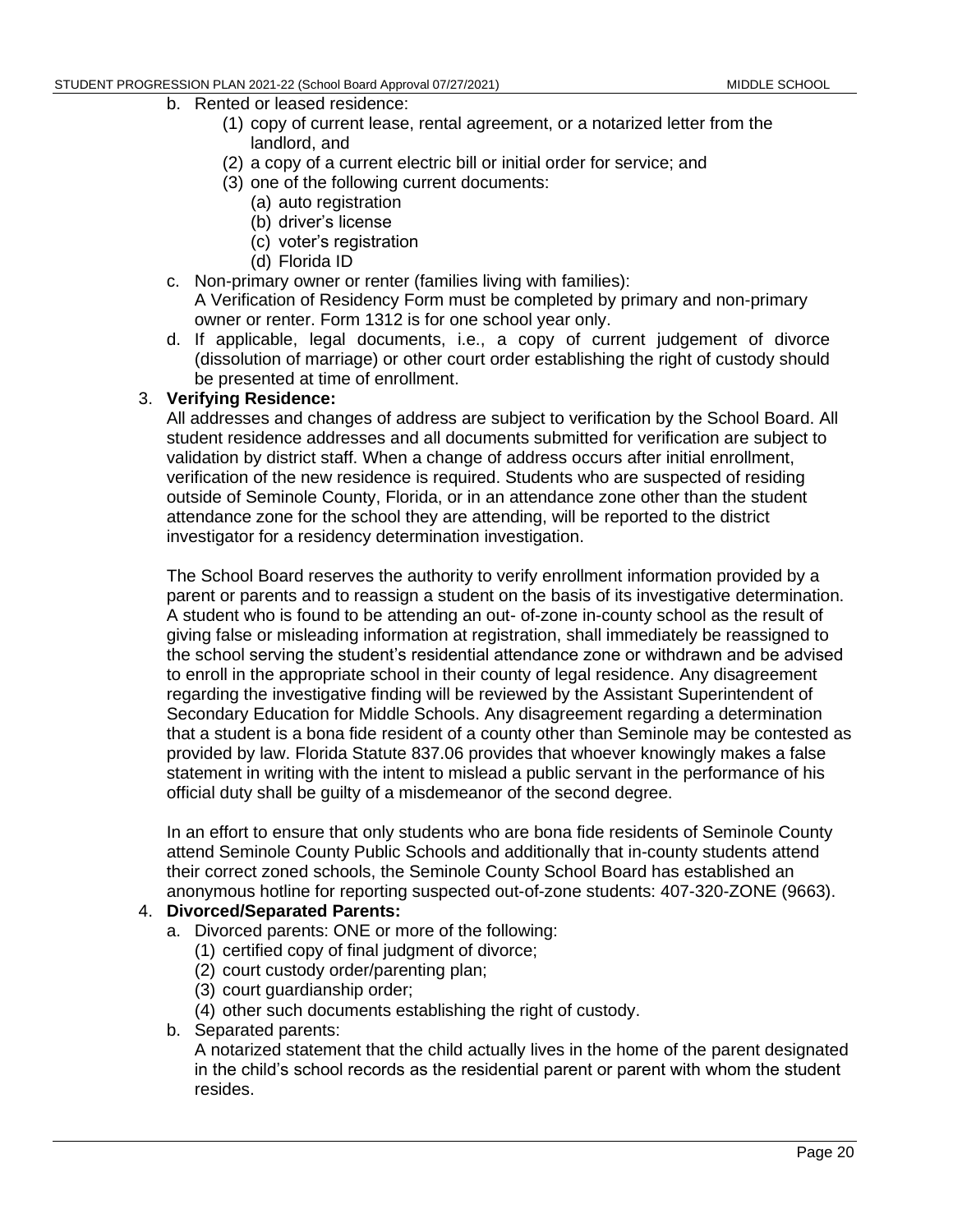5. **Entry to Seminole County Public Schools from Public or Private Schools within the State:**

Before admission to Seminole County schools from other Florida counties, a student must have a current Florida Certificate of Immunization on file in the Seminole County school in which they are enrolling. If a student has ever been in a Florida public school anytime throughout his/her school career, a new physical exam is not required for entry.

6. **Admission of Home Education Students for Co-Enrollment in a Secondary School:** Students who are participating in a home education program in accordance with Florida Statute 1002.41 may be admitted to the public school in the district on a part-time basis. The child seeking entry must meet the same registration requirements as full-time students and enroll for and attend at least one regularly scheduled class period at the zoned school. Such students must register for all classes prior to the start of the semester they will attend. Full-time students will be given priority in course registration. Home education students who are excluded from a class/course at their zoned school due to space limitations may be assigned to another school if space in that class/course is available. Students with disabilities enrolled in home education will be provided special education services as determined appropriate and available by the school-based student study team, including the parent, utilizing a Services Plan, not an Individual Education Plan (IEP) (K-12 only). However, the student is not entitled to a Free and Appropriate Public Education (FAPE) through the school district and the school district is not obligated to provide special education services or transportation to/from the school.

Students who are participating in a home education program in accordance with Florida Statute 1002.20(2)(b), may participate in extracurricular activities. Participation is on a space available basis and students must meet the same registration requirements as fulltime students.

The Board is not responsible for the transportation of students in a home education program/private school to or from the school. The school principal will establish the time and place for arrival and departure of these students. Students who attend school on a part-time basis are subject to all applicable rules and regulations pertaining to full-time students.

7. **Admission of Private School Students for Co-Enrollment in a Secondary School:** Students who are enrolled in a private school may be admitted to the public schools in this district on a part-time basis in order to receive certain education services. The child seeking entry must meet the same registration requirements as full-time students. Students with disabilities attending private schools may be provided special education services determined appropriate and available by the school-based student study team, including parents, utilizing a Service Plan, not an Individual Education Plan (IEP) (K-12 only). Students attending private schools are not entitled to a Free and Appropriate Public Education (FAPE) through the school district. Gifted students who attend private schools and reside in Seminole County may be co-enrolled in their zoned school with a Service Plan and following class size guidelines.

#### <span id="page-26-0"></span>**ENROLLMENT GUIDELINES**

A minor child's residence is that of the child's parent or parents. A child residing in Seminole County, Florida must be enrolled in and attend the public school that serves the child's residential attendance zone, unless otherwise authorized by the Student Assignment & Program Access Department, ESE school assignment, the appropriate district level administrator, disciplinary assignment under the Student Conduct and Discipline Code, assignment by the School Board "in lieu of expulsion", a "no contact order" entered by a court of competent jurisdiction, or assignment by the Superintendent/designee under School Board Policy 5120.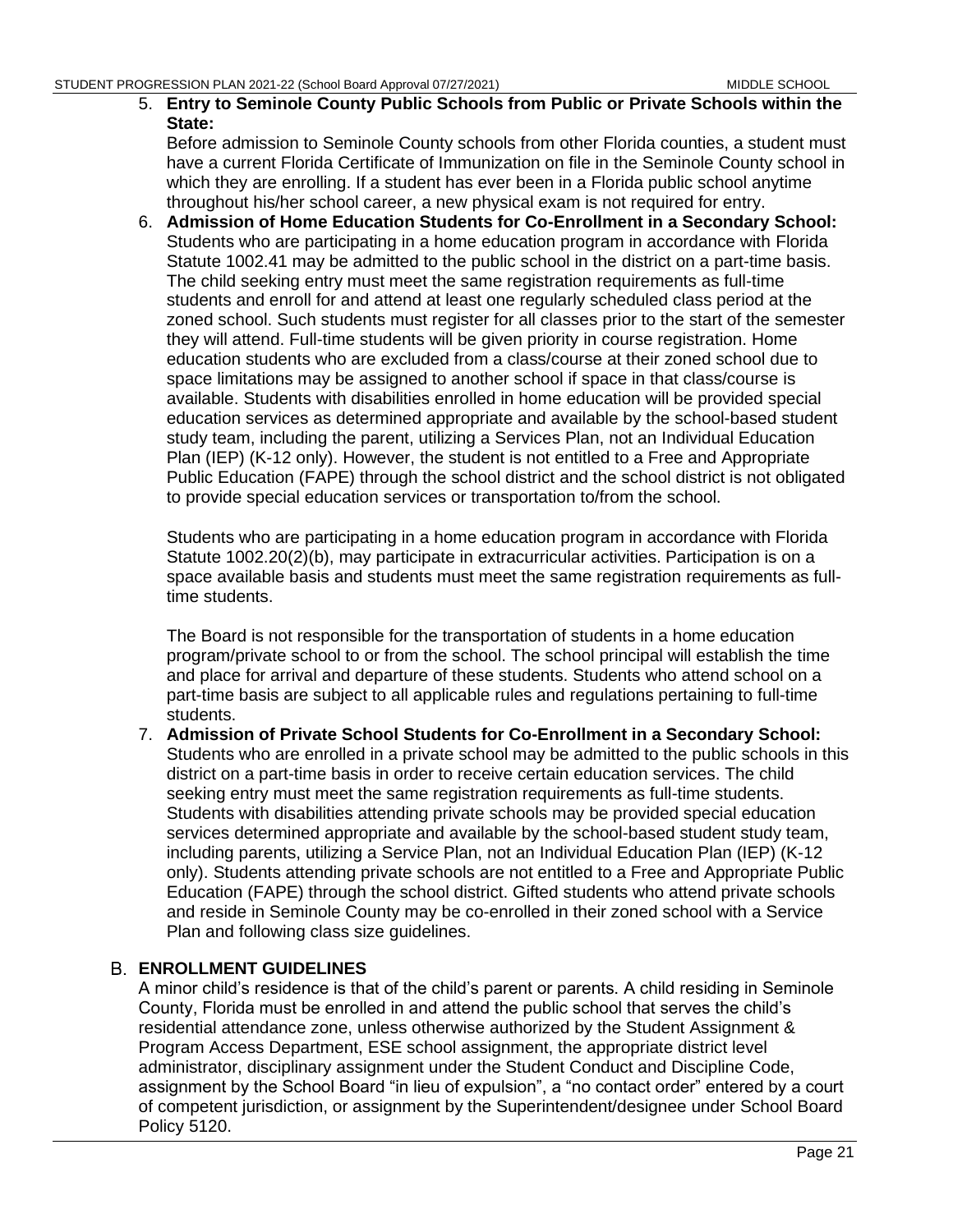The following guidelines govern the enrollment of students into the middle schools of Seminole County, Florida:

- 1. **Any child who has been promoted or assigned to grades 6, 7, or 8 will be admitted to middle school.**
- 2. **Special requirements exist for:**
	- a. Students seeking admission to Millennium Magnet Middle School who are not zoned for Millennium Middle School;
	- b. Students seeking admission to Milwee Magnet Middle School who are not zoned for Milwee Middle School;
	- c. Students seeking admission to Sanford Magnet Middle School who are not zoned for Sanford Middle School, and
	- d. Students seeking admission to South Seminole Academy who are not zoned for South Seminole Academy
	- e. Students who wish to attend the magnet schools must submit applications and participate in the random selection process.

#### *Applications for students in these special requirement attendance categories can be accessed through the Seminole County Public Schools Student Assignment & Program Access Department online at www.seminoleschoolchoices.us.*

Guidelines and complete details regarding these requirements may be obtained by reading the School Student Attendance Zones and Interzone Transfers School Board Policy 5120 located online at www.scps.k12.fl.us

3. **Both parents residing in Seminole County but in different school zones:** If a child's parents physically reside in separate residences located in different residential attendance zones or the child's parents are divorced or otherwise living separate and apart under court order and the child rotates between the parents' residences, the child shall be enrolled in and attend the school zoned for the residence of the parent in which the child physically resides (stays) for 51% or more of the time. If the actual physical rotation is 50/50 and the parents reside in separate residential attendance zones, the school of enrollment shall be selected by the parents. If there is no court order, the parents' declaration of primary residence should be accepted.

**For Enrollment**: *The parent with whom the student is going to be residing during the school year shall show proof of residency along with the other items required for registration.* 

4. **A legal parent not living in Seminole County (resides in another county, or out of the country) requesting that the student reside with a parent living in Seminole County.**

The parent residing in Seminole County shall show proof of residency along with the other items required for registration.

- 5. **A parent residing in Seminole County requesting that his/her student live with someone other than the parent (i.e., aunt, friend, grandparent, etc.) residing in a different school zone in order for the student to attend school in that zone:** This option is not permitted. The student must enroll in the zoned school based on the residence of the parent.
- 6. **A parent residing in Seminole County relinquishing formal legal custody of his/her student to someone (i.e., aunt, friend, grandparent, etc.) residing in a different school zone:** Extenuating circumstances must be documented. The guardianship must be due to the fact that the parent is truly not capable of caring for the student. This type of enrollment is not available if the student's parent is not suffering from a documented physical, mental, or financial infirmity which, by ordinary and reasonable standards, precludes the parent from actually caring for the student.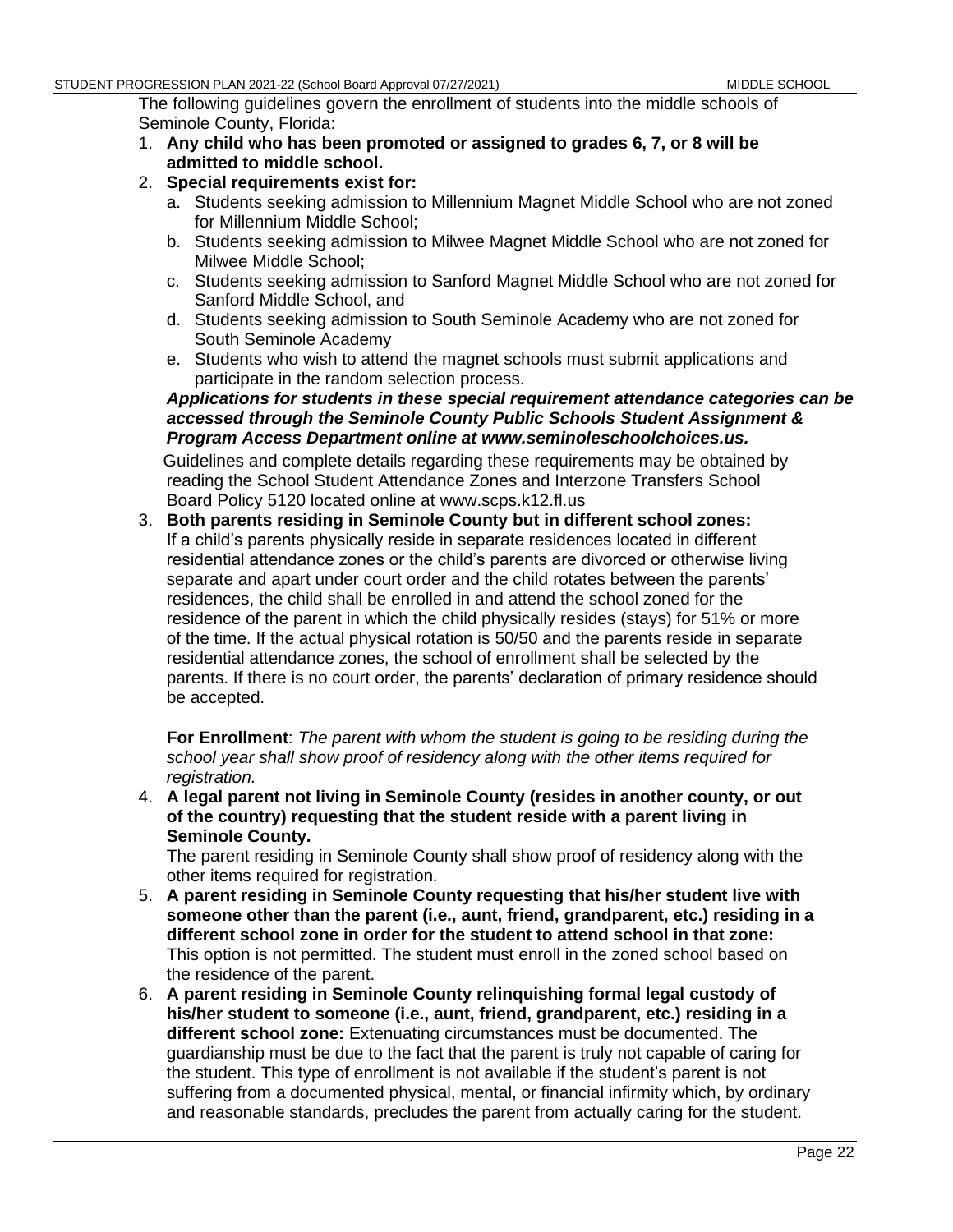Once the extenuating circumstances have been validated with legal documentation, the student shall be allowed to enroll in a school zoned for the residence of legal guardian/custodian.

7. **A parent NOT residing in Seminole County requesting that his/her student reside with someone other than a parent, (i.e., aunt, friend, grandparent, etc.) and there is no parent living in the district:** Extenuating circumstances must be documented. If the student's parent is not suffering from a documented physical, mental, or financial infirmity, which, by ordinary and reasonable standards, precludes the parent from actually caring for the student, this transfer should not be approved.

**For Enrollment**: *This requires the person with whom the parents request the student to live with obtain temporary custody. This person and the parents (if possible) must submit to the Assistant Superintendent of Secondary Education for Middle Schools a Student Not Residing with Parents Form (SCPS form #893). A notarized letter from the parents stating the extenuating circumstances, which, by ordinary and reasonable standards, precludes the parent from actually caring for the student must accompany this request.*

8. **Students who have been expelled or recommended for expulsion in another school district:**

The Seminole County School Board will uphold the expulsion of a student from another school district.

**For Enrollmen**t: *The student must appeal to the Assistant Superintendent of Secondary Education for Middle Schools the Educational Support Center for entry into the Seminole County Public Schools.*

9. **Students who have been assigned to or recommended for assignment to an alternative school in another school district:**

The Superintendent has the authority to assign a student to an alternative educational placement when such placement has been made or recommended in another school district.

**For Enrollment:** *The student must apply to the Assistant Superintendent of Secondary Education for Middle Schools at the Educational Support Center for entry into Seminole County Public Schools.*

#### 10. **Students placed in a residential facility:**

Students placed in a residential facility located in Seminole County, Florida by the proper authority (a Florida court having jurisdiction over the child or Agency for Persons with Disabilities) may be placed in a Seminole County public school at the expense of the child's county of residence as determined by the residence of the child's parent or parents.

#### <span id="page-28-0"></span>**HOMELESS STUDENTS/FAMILIES IN NEED (FIN)**

Homeless students, including homeless unaccompanied youth are permitted to enroll in the Seminole County Public Schools and must not be placed in a separate school or program within a school based on their homeless status. Homeless children and youth are provided services comparable to those offered to other students enrolled in SCPS to ensure they have an equal opportunity to meet student academic achievement standards. All homeless students are eligible for free breakfast and lunch.

Homeless students may choose to attend the school they attended at the time they became homeless. Those students who elect to do this shall be provided transportation if needed. As an alternative, a homeless student may choose to enroll in the school zoned for the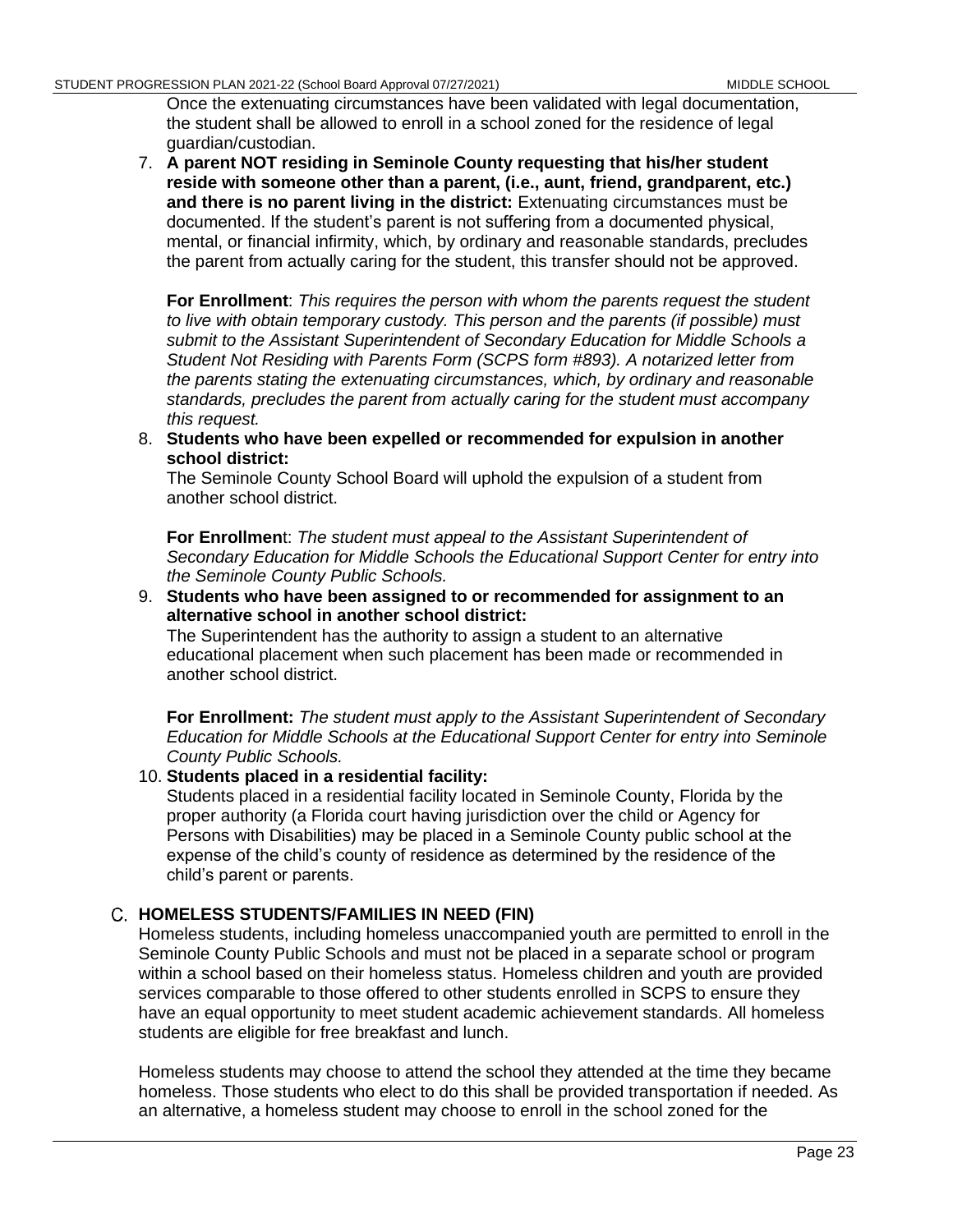attendance area where they reside. If there is a dispute regarding the enrollment of a student to a school, the District's Homeless Liaison will assess what is in the best interest of the student when making an enrollment determination.

Regardless of which school a homeless student chooses to attend, he/she shall be permitted to immediately enroll, even if the student is unable to produce records normally required for enrollment. This includes, but is not limited to, records such as: previous academic records, immunizations, medical records, and proof of residency. The enrolling school must immediately contact the school last attended by the homeless student to obtain relevant records. If the student needs immunization records, the enrolling school shall immediately refer the student to the school nurse or school social worker for assistance.

**For Enrollment:** *Refer to SCPS Homeless Students (Families in Need) School Board Policy 5111.01.*

### <span id="page-29-0"></span>**FOSTER STUDENTS/FAMILIES IN NEED (FIN)**

The Every Student Succeeds Act (ESSA) defines and outlines federal mandates that emphasize educational protections for children in foster care. Students in foster care are defined as children and youth in the care of the Department of Children and Families due to abuse, neglect or abandonment. These students are permitted to enroll in the Seminole County Public Schools and must not be placed in a separate school or program within a school based on their foster care status. Children and youth in foster care are provided services comparable to those offered to other students enrolled in SCPS to ensure they have an equal opportunity to meet student academic achievement standards. All foster care students are eligible for free breakfast and lunch.

School of enrollment for foster care students is based on the result of the federally mandated Best Interest Determination conference involving Seminole County Public Schools, Department of Children and Families, Community Based Care liaisons, and others who have an interest/contribution. Foster students may have the option to attend the school they attended at the time they were placed in the DCF care (school of origin). If needed, transportation shall be provided to the school of origin. As an alternative, a foster student may have the option to enroll in the school zoned for the attendance area where they reside.

After the federally mandated Best Interest Determination conference, FIN liaison will be sending the enrolling school approval and documentation to enroll. No foster student should be enrolled without approval from the FIN department. Once approval has been received, the foster student will be permitted to immediately enroll, even if the student is unable to produce records normally required for enrollment. This includes, but is not limited to, records such as: previous academic records, immunizations, medical records, and proof of residency. The enrolling school must immediately contact the school last attended by the foster student to obtain relevant records. If the student needs immunization records, the enrolling school shall immediately refer the student to the school nurse or school social worker for assistance.

#### <span id="page-29-1"></span>**TRANSFERS/WITHDRAWALS**

#### 1. **Within Seminole County Schools:**

Parents will be expected to formally withdraw their children from a previous school before enrolling at another Seminole County public school. The sending school will provide the parent with a copy of the DH680/immunization record from the Student Information System, withdrawal form, report card copy, and transcript. If there are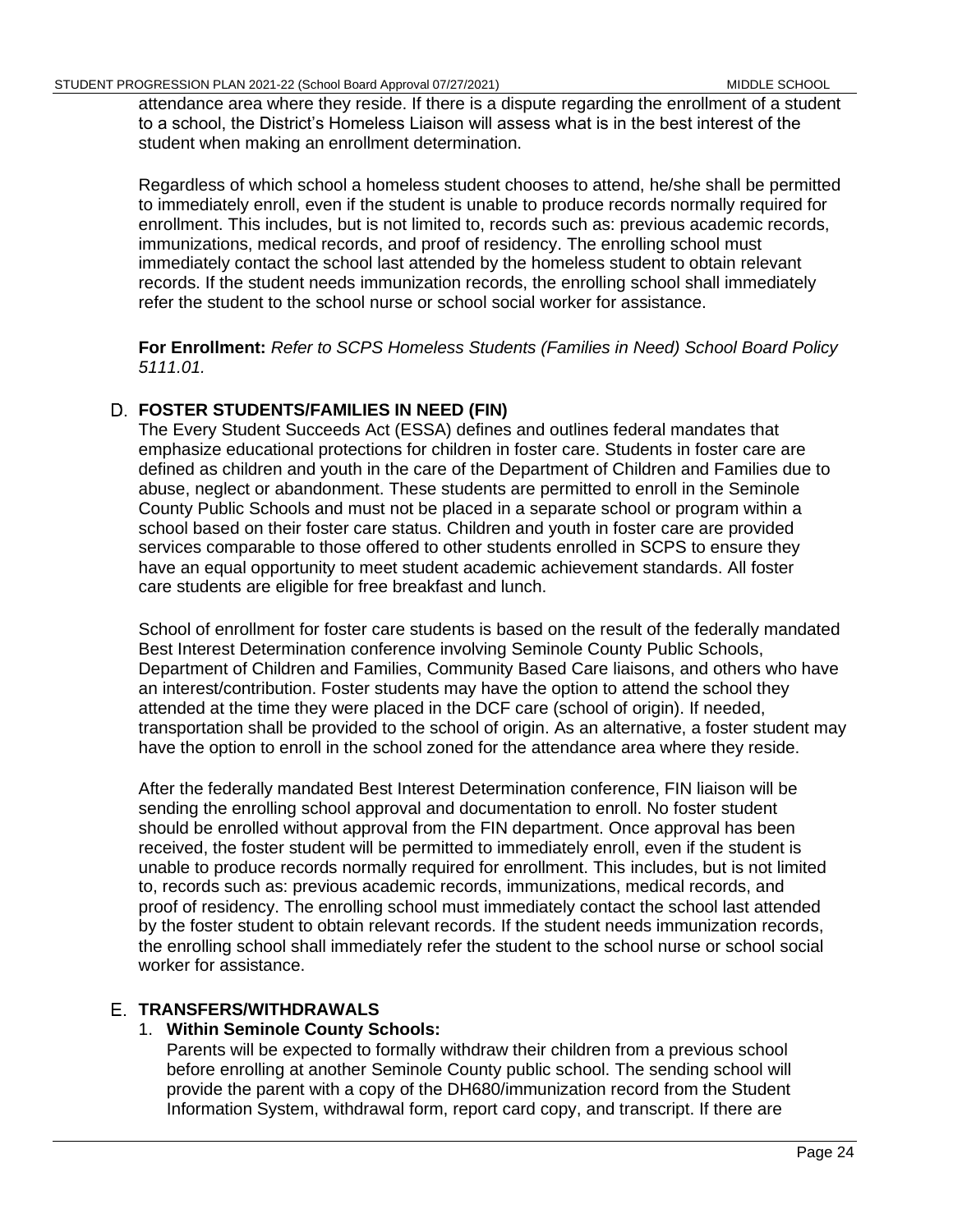extenuating circumstances, the principal may address this process on an individual basis.

**For Enrollment:** *The Student Assignment & Program Access Department must approve an out of zone transfer through an online application system.*

#### 2. **In-State/Out-of-State Enrollment:**

Any student who enrolls from an in-state public or nonpublic school or out-of-state public or nonpublic school shall be admitted upon presentation of the following data:

- a. an official letter or transcript from a proper school authority which shows a record of attendance, academic information, and grade placement of the student;
- b. proof of immunization;
- c. proof of date of birth; and
- d. proof of a medical examination completed within the last twelve months (first time entry to Florida Schools only)

#### 3. **State Uniform Transfer of Students in the Middle Grades** 6A-1.09942

The purpose of this rule is to establish uniform procedures relating to the acceptance of transfer work and courses for students entering Florida's public schools composed of middle grades 6, 7, and 8 from out of state or out of country. The procedures shall be as follows:

- a. Grades earned and offered for acceptance shall be based on official transcripts and shall be accepted at face value subject to validation if required by the receiving school's accreditation. If validation of the official transcript is deemed necessary, or if the student does not possess an official transcript or is a home education student, successful completion of courses shall be validated through performance during the first grading period as outlined in subsection (b) of this rule.
- b. Validation of courses shall be based on performance in classes at the receiving school. A student enrolling into a school shall be placed at the appropriate sequential course level and should be passing each required course at the end of the first grading period. Students who do not meet this requirement shall have courses validated using the Alternative Validation Procedure, as outlined in subsection (c) of this rule.
- c. Alternative Validation Procedure If validation based on performance as described above is not satisfactory, then any one of the following alternatives identified in the district Student Progression Plan shall be used for validation purposes as determined by the teacher, principal or parent:
	- (1) Portfolio evaluation by the superintendent or designee;
	- (2) Demonstrated performance in courses taken at other public or private accredited schools;
	- (3) Demonstrated proficiencies on nationally-normed standardized subjects;
	- (4) Area assessments;
	- (5) Demonstrated satisfactory achievements/proficiencies on the FSA; or
	- (6) Written review of the criteria utilized for a given subject provided by the former school.

Students must be provided at least ninety (90) days from the date of transfer to prepare for assessments outlined in paragraph c (3) and (4) of this rule if required.

4. **Neither the student nor parent(s) reside within Seminole County and the student wishes to transfer into a Seminole County public school while maintaining residence outside of the county:**

Students from adjoining counties may not be enrolled in Seminole County Public Schools. **Exceptions: See School Board Policy 5120 for SCPS Employee/Student Transfers and Policy 5121 for Controlled Open Enrollment (COE)**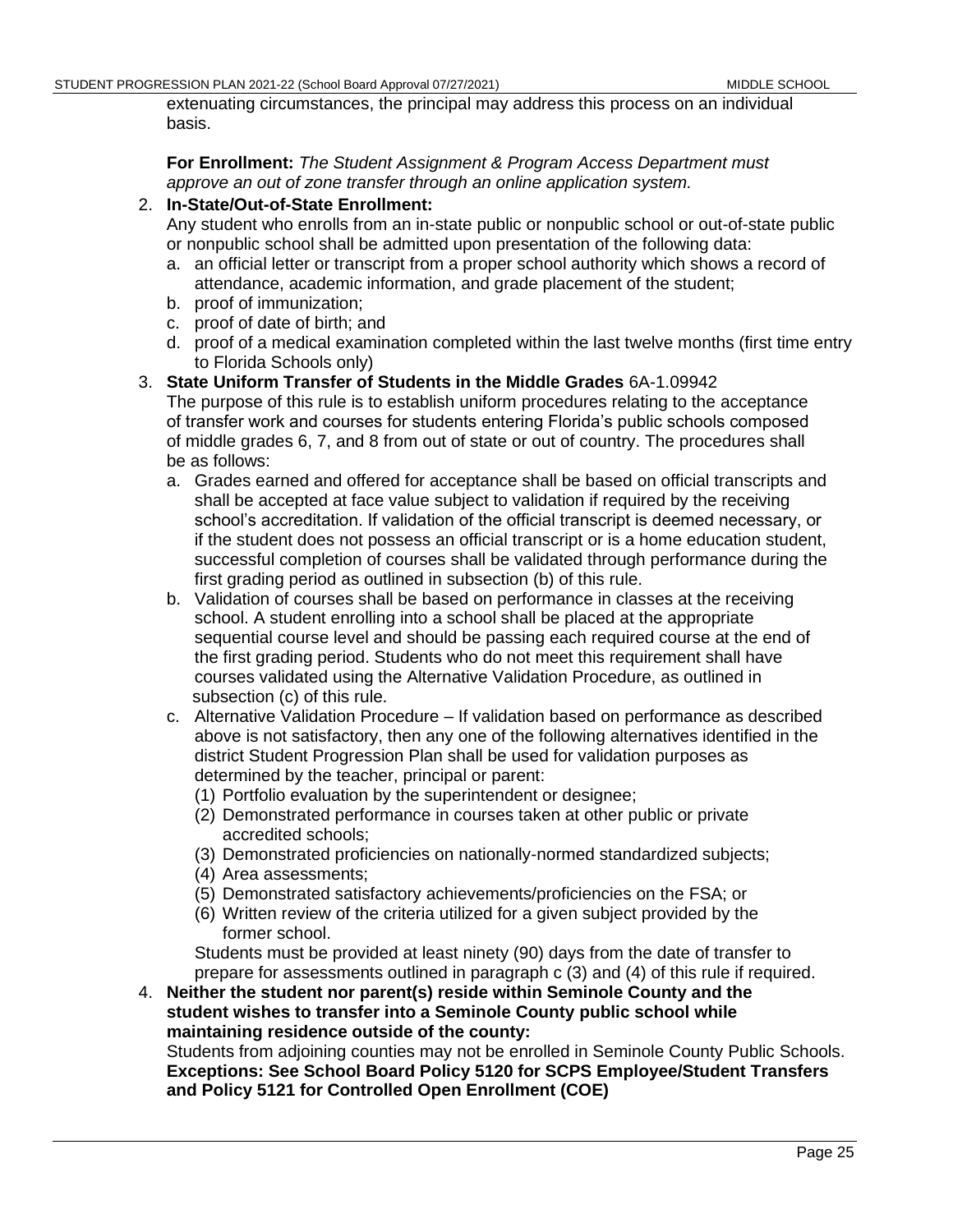#### 5. **Grade Placement:**

When a student enrolls into a Seminole County public school from a public or nonpublic school, it will be the responsibility of the principal of the previous school to determine grade level placement. From a home education program, it will be the responsibility of the principal or the principal's designee of the receiving school to assess the student's achievement level.

**The principal shall have the final decision regarding student placement.**

#### <span id="page-31-0"></span>**MIDDLE SCHOOL MISSION STATEMENT**

The mission of the middle grades is to ensure that all students acquire the knowledge, skills, and attitudes to be productive citizens.

#### <span id="page-31-1"></span>**MIDDLE SCHOOL INSTRUCTION**

In the event of an individual, classroom, school-wide, or district crisis need, remote synchronous instruction via Canvas/eCampus would act as the default instructional platform for middle school students.

Secondary schools are primarily designed to serve students in grades 6-12. Students promoted from the 8<sup>th</sup> grade will have the necessary academic skills for success in high school, and students graduating from high school will have the necessary skills for success in the workplace and postsecondary education.

#### <span id="page-31-2"></span>**REGULAR PROGRAM – GENERAL PROGRAM REQUIREMENTS**

#### 1. **Student Performance Standards:**

Seminole County Public Schools provides instruction in all required course standards and has instructional plans aligned to the course standards in the areas of English language arts, mathematics, science, and social studies. Teachers instruct utilizing the instructional plans and a school wide system of progress monitoring is utilized to support students with identified deficiencies. Student progression is based upon mastering the standards in each course as evidenced by student grades on the student's report card as well as formative data obtained from progress monitoring and summative data obtained from a student's performance on the statewide, standardized assessment program.

It is the responsibility of the classroom teacher to screen, instruct, assess, and monitor the progress of the student proficiency on all Florida Standards/B.E.S.T. Standards/Next Generation Sunshine State Standards. Each teacher should develop lesson plans for all students taught. Plans reflect the teaching of Florida Standards/B.E.S.T. Standards/Next Generation Sunshine State Standards for 6-8, including English Language Learners' and Exceptional Education Students accommodations, when necessary. Lesson plans shall be checked regularly by the principal or the principal's designee. Standards will be consistently taught and assessed throughout the year.

- 2. **Middle school students in Seminole County Public Schools shall receive instruction in the following subjects:**
	- a. three middle grades or higher courses in mathematics; each middle school shall offer an accelerated math curriculum that includes GEM 6, Algebra I Standard, Algebra I Honors, and Geometry Honors for high school credit. Middle grades students enrolled in Algebra I or Geometry must take the EOC assessment which constitutes 30% of the student's semester grades in the course. Students must earn a satisfactory score on the Algebra I EOC in order to earn a standard high school diploma. Beginning in the 2014-2015 school year, students who select the Scholar's diploma pathway must earn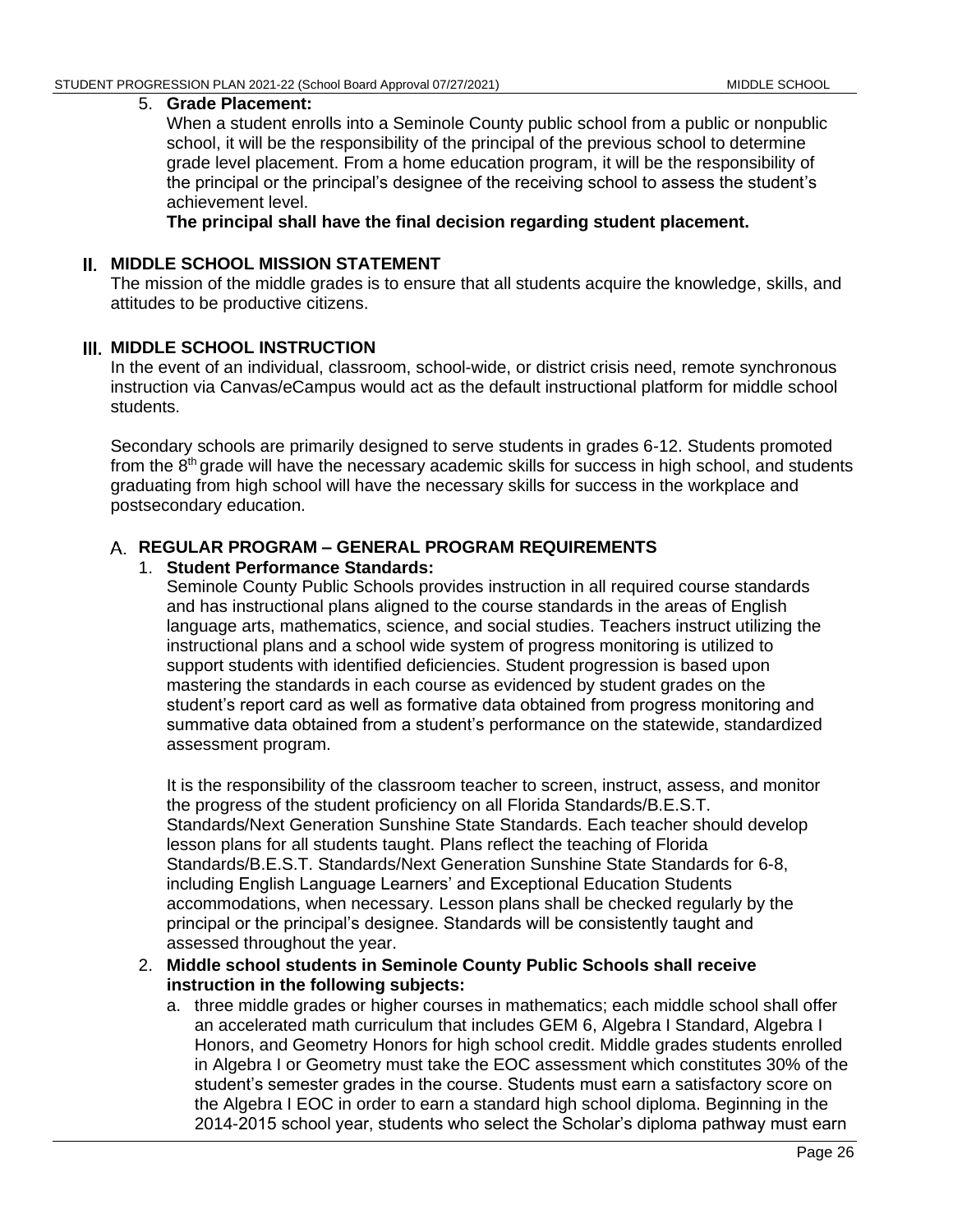a satisfactory level or above on the Geometry EOC assessment. High school credit will be determined by the semester grades earned in the course.

- b. three middle grades or higher courses in English language arts (ELA) which shall include experiences in reading, writing, speaking, listening and language.
- c. three middle grades or higher courses in science which shall include a comprehensive science sequence with an option of high school Environmental Science for students in the Pre-IB programs. Eighth grade students enrolled in either Comprehensive Science or Environmental Science will take the state-wide science assessment.

| Magnet Pre-IB Program<br>(Millennium, South | 6 <sup>th</sup><br>Pre-IB Comprehensive | 7th<br>Pre-IB Comprehensive | 8 <sup>th</sup><br>Pre-IB Comprehensive                 |
|---------------------------------------------|-----------------------------------------|-----------------------------|---------------------------------------------------------|
| Seminole, Milwee,                           | Science 6                               | Science 7                   | Science 8                                               |
| Sanford) and Rock<br>Lake*                  |                                         |                             | <b>Honors Environmental</b><br>Science                  |
|                                             |                                         |                             |                                                         |
| General Program                             | Comprehensive                           | Comprehensive               | Adv./Reg. Comprehensive                                 |
|                                             | Science 6                               | Science 7                   | Science 8                                               |
|                                             |                                         |                             | Ecology (Elective)<br><b>Biology Virtual (Elective)</b> |

\* Non-magnet

- d. three middle grades or higher courses in social studies which shall include the study of government, economics, geography, and history (including world, United States and Florida history). Seventh grade middle school students are required to take a civics education course that includes:
	- (1) roles and responsibilities of federal, state, and local governments;
	- (2) the structures and functions of the legislative, executive, and judicial branches of government; and
	- (3) the meaning and significance of historical documents, such as the Articles of Confederation, the Declaration of Independence, and the Constitution of the United States.

Middle grades students enrolled in Civics must take the Civics EOC assessment, which constitutes 30% of the student's semester grades in the course. Students that enroll into a public middle school from out of county, out of state, private school or a home education program after the start of the second semester of  $8<sup>th</sup>$  grade are exempt from the Civics requirement for promotion from the middle grades if the student's transcript documents passage of three courses in social studies or two yearlong courses in social studies that include coverage of Civics education**.**

- e. the equivalent of one class period per day of physical education for one semester of each year is required for students enrolled in grades 6 through 8. Students enrolled in such instruction shall be reported through the periodic student membership surveys, and records of such enrollment shall be audited pursuant to Florida Statute 1010.305. Such instruction may be provided by any instructional personnel as defined in Florida Statute 1012.02(2), regardless of certification, who are designated by the school principal. The requirements in subsection II.A.6(f) shall be waived for a student who meets one of the following criteria:
	- (1) The student is enrolled or required to enroll in a remedial course;
	- (2) The parent requests in writing by completing the waiver request form and submitting to the principal that the student enroll in another enrichment or elective course; or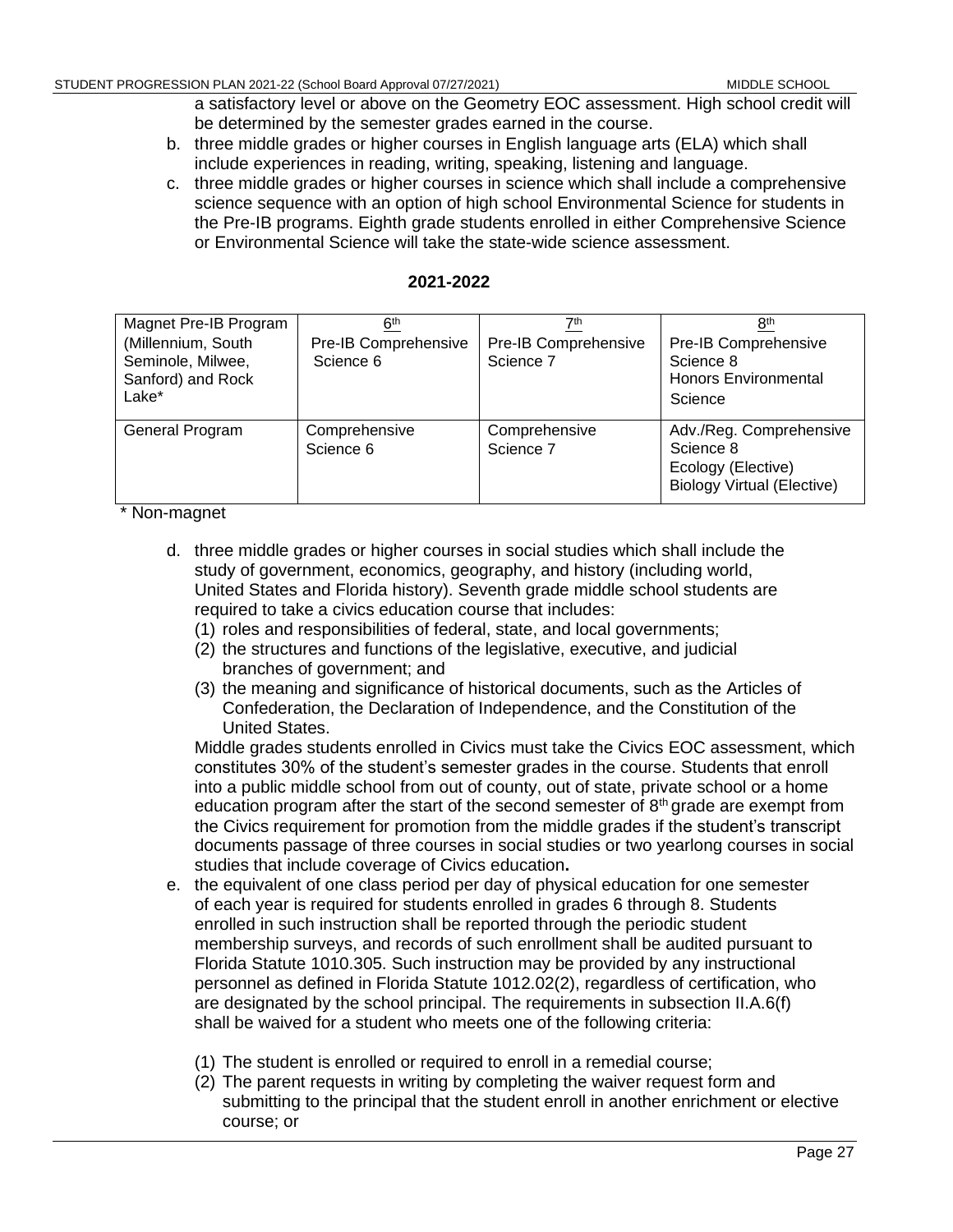(3) The parent indicates in writing by completing the waiver request form and submitting to the principal that the student is participating in physical activities outside the school day which are equal to or in excess of the mandated requirement.

Students who waive the physical education requirement will be enrolled in an enrichment or elective course offered by the school. Placement will be made at the discretion of the principal and on a space available basis. Parents will be advised of these options before scheduling the student to participate in physical education. This type of exception must be renewed annually.

- f. Two of the three iSeries courses (iJourney, iConnect, iChallenge) by the end of the  $8<sup>th</sup>$ grade.
	- (1) iJourney is required along with either iConnect or iChallenge. The iJourney course includes the career and education plan required for promotion to high school per Florida Statute 1003.4156(1)(e). A student who chooses to meet the state requirement through another course, including at Florida Virtual School or Seminole County Virtual School, must still take iJourney.
	- (2) If a principal determines that the iSeries blended learning course content is not appropriate for an  $8<sup>th</sup>$  grade, first-year ESOL student, then the iSeries requirement is waived and the student will complete the career and education plan requirement in an ESOL course.
	- (3) If an IEP team determines that the iJourney blended learning course in an inclusive setting is not appropriate for an  $8<sup>th</sup>$  grade student with disabilities, then the iSeries requirement is waived and the student will complete the career and education plan requirement in an ESE self-contained course.
	- (4) A principal may waive the second iSeries course for any student enrolling into a SCPS middle school for, or during, the second semester of grade 8. iJourney cannot be waived.

### 3. **Scheduling Practices**

Design of the school's master schedule reflects options based upon student course requests. Students who demonstrate academic needs in the areas of English language arts (ELA) and mathematics may be provided support classes to accelerate student growth. Determination of student needs will be done on a case-by-case basis by the principal to best meet the academic learning needs of the student. For exceptional education students, other than gifted, the IEP team will determine remediation strategies to meet the individual needs of the student.

#### 4. **Student Support Opportunities**

The district's comprehensive program for student progression uses multiple data sources including student grades, teacher input, ongoing progress monitoring and state assessment results to monitor each student's response to implemented interventions. The areas of academic need and intervention strategies are defined through a Multi-Tiered Systems of Support (MTSS) process.

#### <span id="page-33-0"></span>**ADVANCED COURSES**

Advanced courses are open for enrollment to any student who desires to self-select a more rigorous and challenging curriculum. Students who fail to maintain a 2.0 average over two consecutive nine-week grading periods in an advanced course may be exited from that course.

Each middle school will provide additional academic support to assist students who are in jeopardy of being exited from an advanced class for failure to sustain the minimum performance expectations.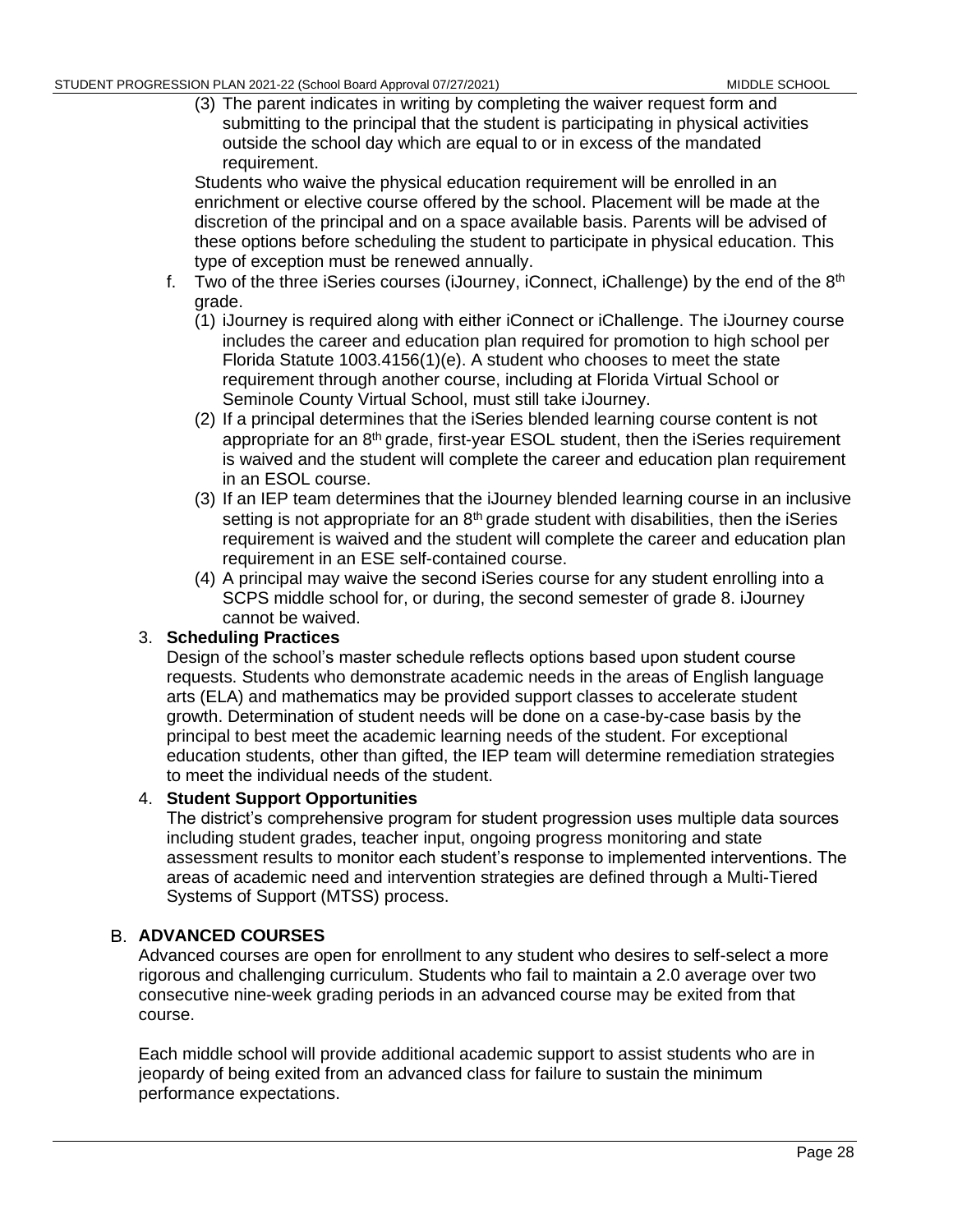#### <span id="page-34-0"></span>**MAGNET PROGRAMS**

The Fine Arts and Communication Magnet Program at Millennium Middle School; the Pre-Engineering Magnet Program at Milwee Middle School; the Math, Science, and Technology Magnet Program at Sanford Middle School and the South Seminole Academy of Leadership, Law, and Advanced Studies are all specifically designed to expose students to a rigorous curriculum that infuses the magnet theme of each school into the daily learning experiences of the students.

### <span id="page-34-1"></span>**INTERNATIONAL BACCALAUREATE PREPARATION PROGRAM**

The International Baccalaureate Preparation Program (IB-PREP) is a highly rigorous academic program that emphasizes and integrates research, problem- solving, and critical thinking into a curriculum specifically designed to challenge middle school students. This accelerated program of study is offered as part of the magnet programs at Millennium Middle School, Milwee Middle School, Sanford Middle School, and South Seminole Academy. The IB-PREP program at each school is designed as part of the continuum to the IB-PREP and International Baccalaureate program offered at Seminole High School and Winter Springs High School.

### <span id="page-34-2"></span>**DISTRICT LEVEL OF PERFORMANCE**

A minimum, cumulative year to date GPA of a 2.0 or above is required for students to progress to the next grade level.

# <span id="page-34-3"></span>**MONITORING STUDENT PROGRESS**

Each student must participate in the statewide, standardized assessment program required by Florida Statute 1008.22. Each student who does not achieve a Level 3 or above on the statewide, standardized English language arts assessment, or on the statewide, standardized mathematics assessment, or the Algebra I EOC assessment must be evaluated to determine the nature of the student's difficulty, the areas of academic need, and strategies for providing academic supports to improve the student's performance. A student who is not meeting the school district or state requirements for satisfactory performance in English language arts and mathematics must be covered by one of the following plans:

- 1. A federally required student plan such as an individual education plan;
- 2. A school wide system of progress monitoring for all students. A student who scores Level 4 or above on the English language arts and mathematics assessments may be exempted from participation by the principal;
- 3. An individualized progress monitoring plan. As required by the district reading plan, data articulation teams will systematically monitor and review student data in order to make decisions about interventions and instruction.

As required by Florida Statute 1001.42(18)(b), a middle grades early warning system is used to identify students who need additional support to improve academic performance and stay engaged in school. When a student exhibits two (2) or more early warning indicators, as required by law, a school-based team, in consultation with the student's parent, shall determine appropriate intervention strategies for the student unless the student is already being served by an intervention program at the direction of a school-based, multi-disciplinary team.

#### <span id="page-34-4"></span>**SUPPLEMENTAL AND INTENSIVE INSTRUCTIONAL SUPPORT**

Students in grades 6 through 8 who are not demonstrating satisfactory progress may be enrolled in an acceleration support program during the school day for the purpose of providing immediate instructional support. Principals may assign students to any one or all of the following acceleration support programs. Students assigned to these programs will remain in placement until they have demonstrated satisfactory performance as determined by a school wide system of progress monitoring.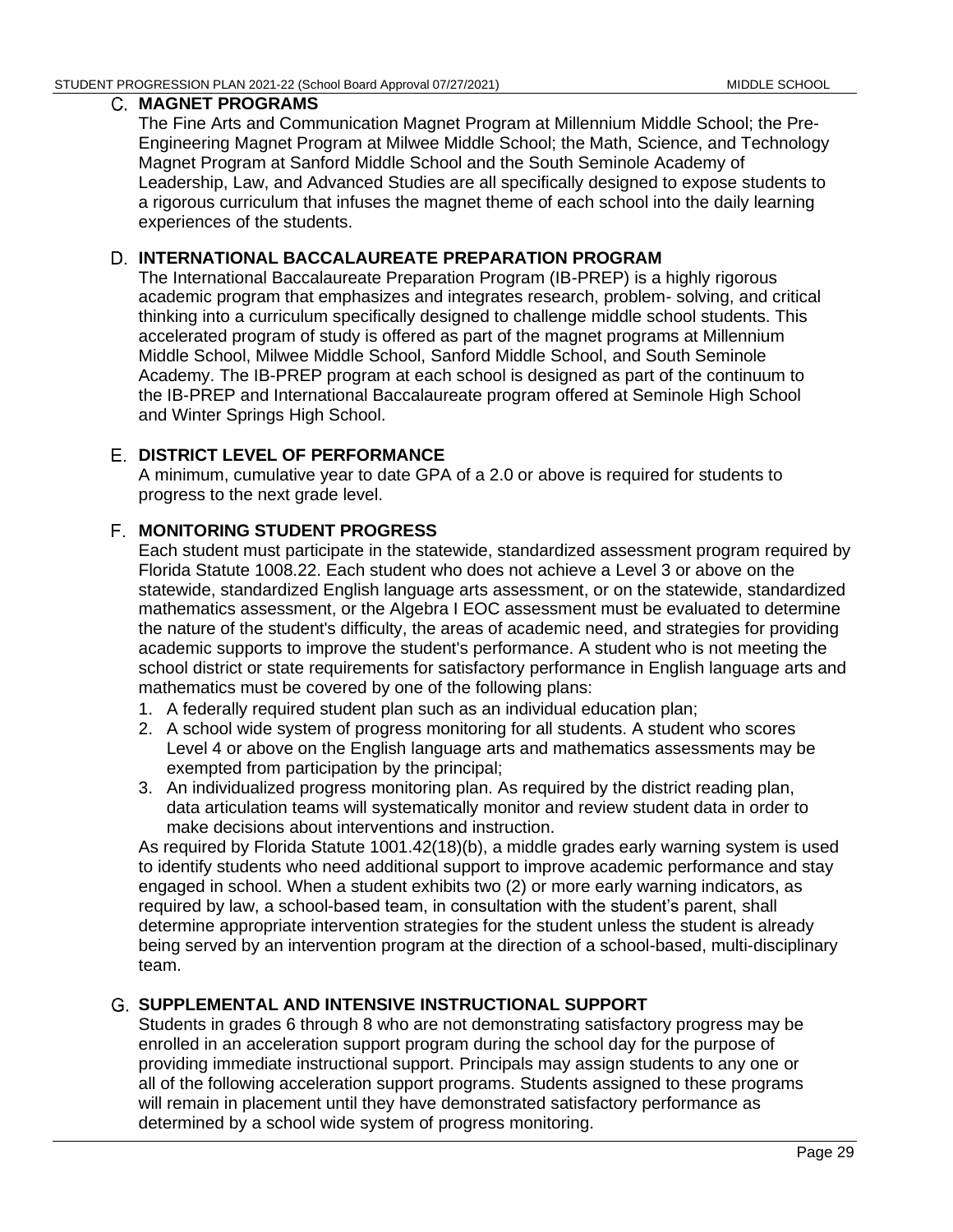#### 1. **Intensive Reading**

Students who do not meet the requirements for satisfactory performance in English language arts, may be enrolled the following year in an accelerated reading support program.

#### 2. **Intensive Mathematics**

Students who do not meet the requirements for satisfactory performance in mathematics, may be enrolled the following year in an accelerated mathematics support program designed to develop a deeper understanding of math concepts and to advance student learning.

#### <span id="page-35-0"></span>**ACADEMICALLY CHALLENGING CURRICULUM TO ENHANCE LEARNING (ACCEL) VERTICAL ACCELERATION**

Each school must offer the following ACCEL options: whole-grade and midyear promotion, subject matter acceleration and virtual instruction in higher grade-level subjects. Additional ACCEL options may include, but are not limited to enriched science, technology, engineering, and mathematics (STEM) coursework; enrichment programs; flexible grouping; advanced academic courses, combined classes; self-paced instruction; curriculum compacting; advanced-content instruction and telescoping curriculum. The principal, after consultation with the parent/guardian, guidance counselors, teachers and the Assistant Superintendent of Secondary Education for Middle Schools shall determine if placement in an above-grade level course offered by a Seminole County Public School or grade level acceleration is appropriate. Factors considered in making this placement decision shall include, but not be limited to, the student's academic history, standardized test performance, current nine weeks' exam performance, the student's attendance and conduct record.

Placement decisions shall be made on a case-by-case basis and the decision of the principal is final. All placement decisions shall be made on an annual basis and students shall be required to petition the principal each year they wish to enroll in above grade level courses. If a student participates in an ACCEL option pursuant to a parent's request, a performance contract must be executed by the student, the parent, and the principal. If a principal initiates a student's participation in an ACCEL option, the student's parent must be notified. A performance contract is not required when a principal initiates participation but may be used at the discretion of the principal.

### <span id="page-35-1"></span>**GREAT EXPLORATION IN MATHEMATICS (GEM)**

GEM  $6<sup>th</sup>$  grade math is a highly accelerated course of study. The course is open to any student who has a high degree of interest in mathematics and is willing to commit to doing the work necessary to be successful in this course. Students who have successfully completed the PRIMES program in elementary school will be eligible for the GEM program. The emphasis in GEM 6<sup>th</sup> grade math is on strengthening mathematics skills and developing understanding of the concepts necessary to be successful in Algebra I Honors to be taken in the 7<sup>th</sup> grade for high school credit. Students who are successful in the Algebra I Honors course will be eligible to take Geometry Honors for high school credit in the 8<sup>th</sup> grade.

For the students successfully completing Geometry Honors in middle school, the math courses available prior to graduation include:

- 1. Algebra Honors,
- 2. Pre-Calculus Honors,
- 3. AP Statistics,
- 4. Analysis of Function Honors,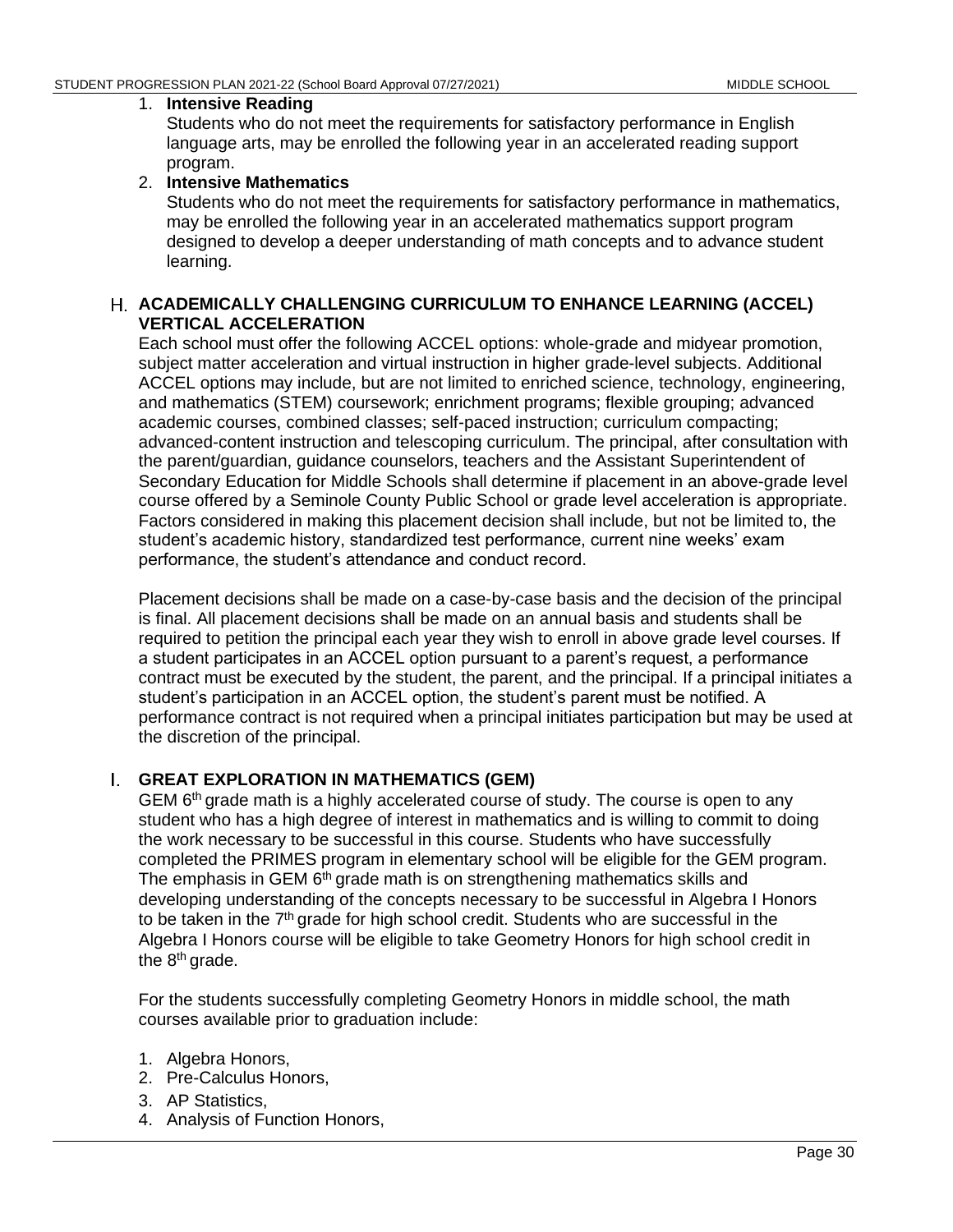- 5. Trigonometry Honors,
- 6. Calculus Honors,
- 7. AP Calculus AB,
- 8. AP Calculus BC, and
- 9. College dual enrollment math courses.

# **DIGITAL TOOL CERTIFICATES**

State law requires district school boards to make Career & Professional Education (CAPE) Digital Tool Certificates available in order to enable students to attain digital Skills (Florida Statute 1003.4203). Additionally, SCPS values the establishment of student career and education plans as an organizing tool for course selection in high school, post-secondary educational research, and career exploration. In support of these goals, students will be scheduled into two of the iSeries courses by the end of the  $8<sup>th</sup>$  grade; iJourney is required along with either iConnect or iChallenge. iJourney includes the career and education plan required for promotion to high school as required by Florida Statute 1003.4156 (1)(e) and prepares students for an opportunity to earn one digital tool certificate. iConnect is a high school course that teaches network components and software applications, preparing students for an opportunity to earn two digital tool certificates. iChallenge is a middle school course that teaches computer science concepts in a gaming environment and provides an opportunity to earn one digital tool certificate (semester course) or an industry certification (full year course).

# **MIDDLE SCHOOL ASSESSMENT**

All students must participate in the statewide assessment tests required by Florida Statute 1008.22. For Exceptional Education students, other than gifted, the IEP team will make recommendations for accommodations students are to receive as part of regular classroom instruction on the statewide assessment.

| Grade 6                                                                   | Grade 7                                                                                                   | Grade 8                                                                                                                                           |
|---------------------------------------------------------------------------|-----------------------------------------------------------------------------------------------------------|---------------------------------------------------------------------------------------------------------------------------------------------------|
| Grade 6 - English Language<br><b>Arts Florida Standards</b><br>Assessment | Grade 7 - English Language<br>Arts Florida Standards<br>Assessment                                        | Grade 8 - English Language<br>Arts Florida Standards<br>Assessment                                                                                |
| Grade 6 - Math Florida<br>Standards Assessment                            | Grade 7 - Math Florida<br>lStandards Assessment<br><b>OR</b> Algebra 1 End of<br><b>Course Assessment</b> | lGrade 8 - Math Florida<br>Standards Assessment OR<br>Algebra 1 End of Course<br><b>Assessment OR Geometry</b><br><b>End of Course Assessment</b> |
|                                                                           | Civics End of Course<br>Assessment                                                                        | Grade 8 - Statewide Science<br>Assessment or Biology End of<br>Course                                                                             |

**Middle School State Standardized Assessments**

Parents will receive an annual report of their student's progress toward achieving state and district expectations for satisfactory achievement levels on standardized state assessments.

# **IV. SPECIAL PROGRAMS**

# **A. TRANSITION PROGRAM**

Recommended  $8<sup>th</sup>$  grade students who are at risk of not meeting promotion to  $9<sup>th</sup>$ grade and demonstrate the need for high school readiness support may be invited to enroll in a unique educational experience at high school. The Transition Program allows students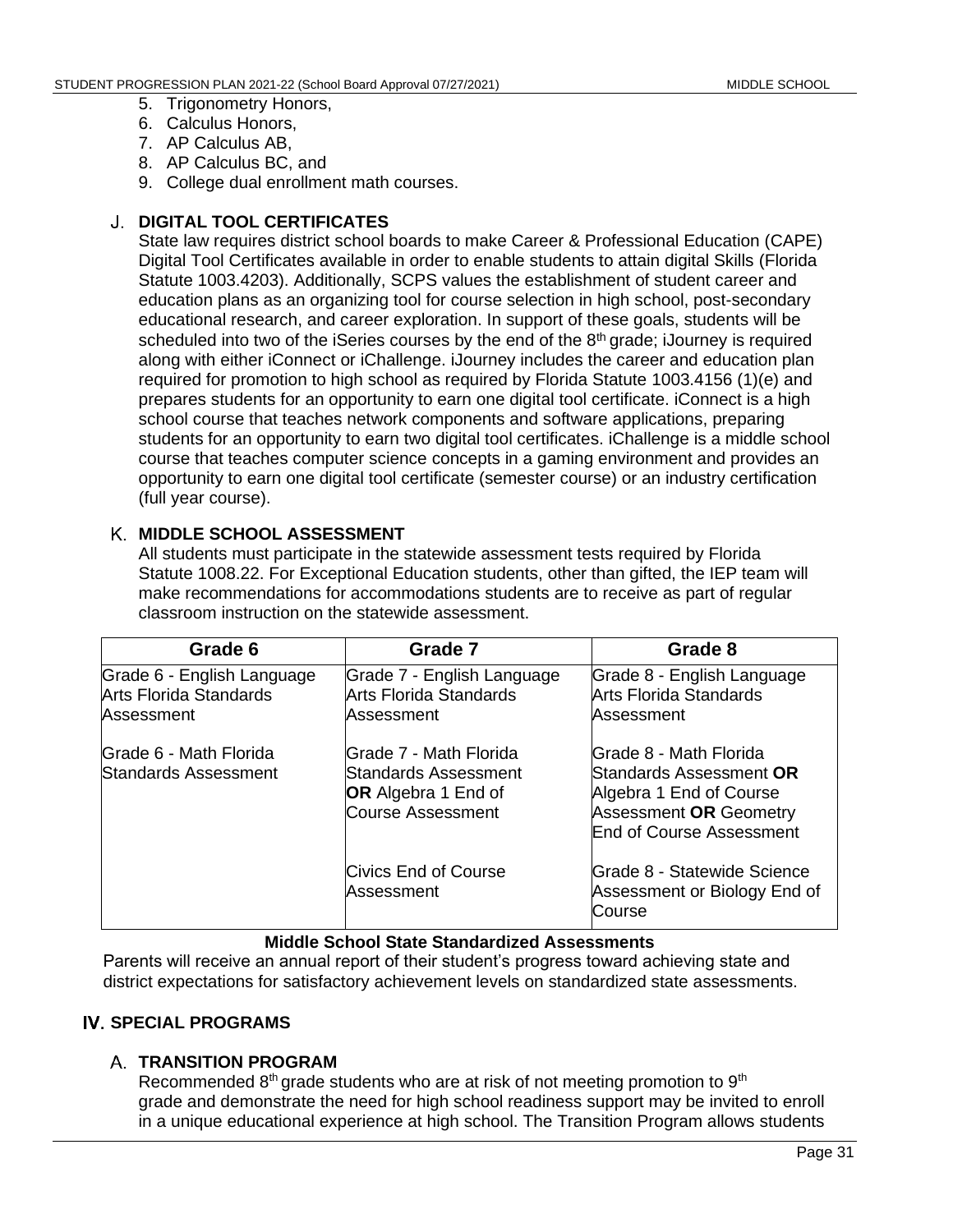the opportunity to participate in a high school environment while earning a high school credit. Academic readiness for high school is the priority. Students successfully completing the Transition Program shall be promoted to the 9<sup>th</sup> grade, earn one high school elective credit, and be eligible to participate in extracurricular sports and activities the first nine weeks in high school. At the principal's discretion, students who do not successfully complete the Transition Program may be retained in the  $8<sup>th</sup>$  grade for the following school year or assigned to the 9<sup>th</sup> grade. If assigned to the 9<sup>th</sup> grade, the students will not earn one high school credit and will not be eligible to participate in extracurricular sports and activities during the first semester in high school. Promotion decisions will be made on a case-bycase basis.

# **ACADEMIC INTERVENTION PROGRAM/DELAYED ASSIGNMENT**

The Academic Intervention Program (AIP) is an alternative to the traditional summer school program. Students assigned to the AIP are provided academic and mentor support throughout the school year. As a result, students do not have to wait until the end of the school year before being provided interventions and instructional supports. The goal of the program is to increase parent communication, foster greater individual student accountability, provide academic interventions, develop study skills, and implement systematic monitoring.

The AIP has two distinct phases:

1. Phase one provides incoming assigned  $6<sup>th</sup>$  grade students and retained  $6<sup>th</sup>$  and  $7<sup>th</sup>$  grade students the opportunity to earn delayed assignment to the next grade level during the first nine weeks or the beginning of the second semester. Students are provided with the program expectations related to academics, attendance, and behavior. Each student is assigned to the Academic Intervention Program Facilitator so consistent support can be provided throughout the school year. Students meet with their AIP Facilitator on a regular basis to review and discuss their class grades, attendance, behavior, and overall performance.

During phase one, students are retained at their grade level but enrolled in the next grade level courses. This allows students to demonstrate they are capable of being successful at the next grade level and prevents them from falling behind their peers should they successfully complete the requirements to earn delayed assignment. Students who are not successful in completing the requirements for delayed assignment may be retained and returned to classes at the retained grade level.

2. Phase two provides support for students identified by administration and guidance as being at-risk of not meeting the promotion requirements during the current academic year, as well as students who have demonstrated academic deficits or study skill deficiencies in specific courses. Phase two of the program is designed to prevent endof-year failures that ultimately result in retention.

# **ENGLISH FOR SPEAKERS OF OTHER LANGUAGES (ESOL)**

The ESOL program is designed to meet the immediate linguistic needs of the English Language Learner (ELL), as well as the academic needs of students whose native language is other than English and who are not proficient in the English language. The instruction shall be designed to develop the student's mastery of the four language skills, including listening, speaking, reading, and writing as rapidly as possible. The students are served by the program as determined by the established criteria, receiving instruction as described by the English for Speakers of Other Languages Procedural Handbook which is approved by the Florida Department of Education and the School Board of Seminole County. For more information about this program, refer to www.scps.k12.fl.us/esol/Home.aspx.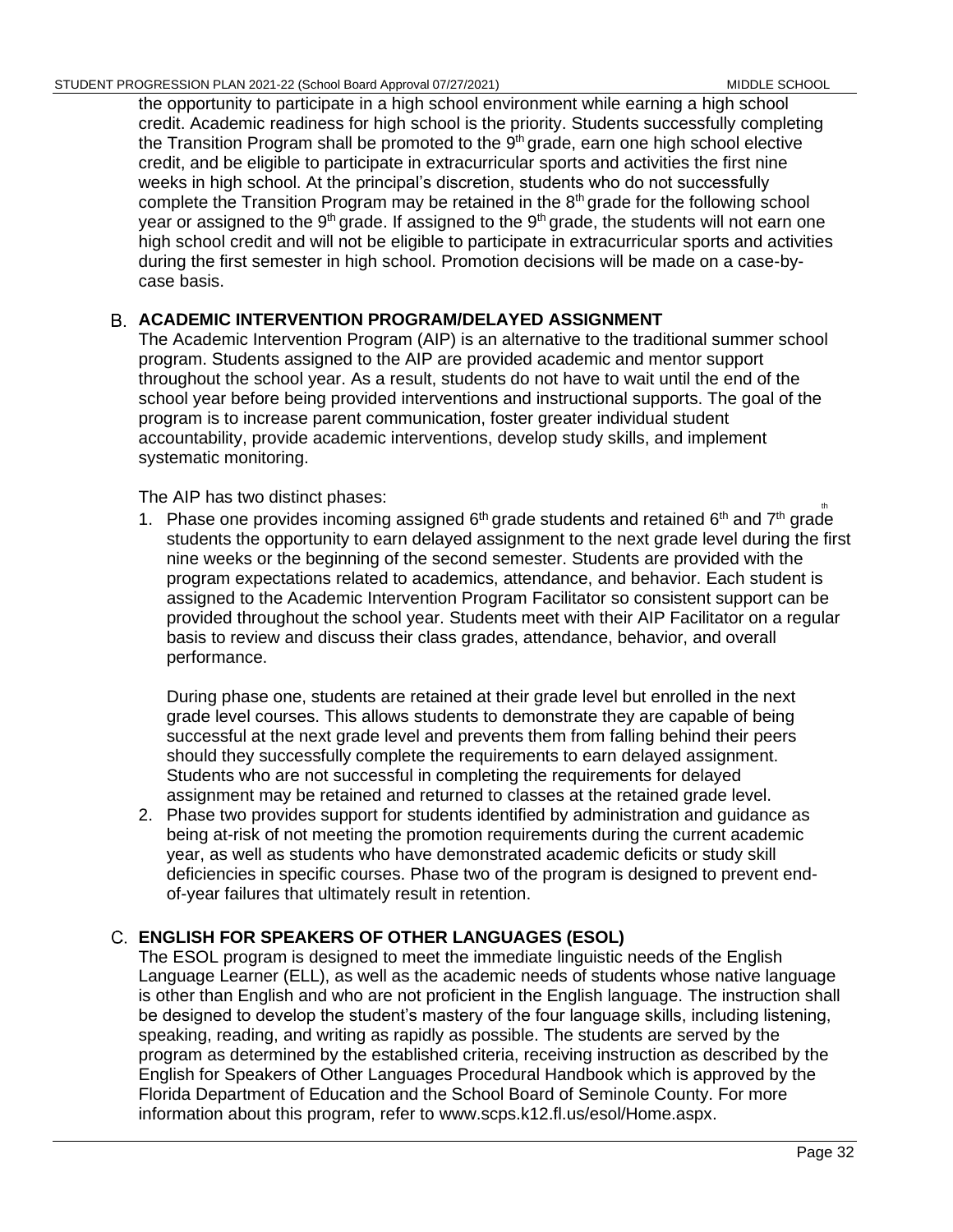All ELL students must meet state requirements (Rule 6A-6.903) to be exited from the program. If a student has been exited from the ESOL program and is not performing satisfactory in the regular classes, he/she may be re-classified and placed back into the ESOL program within the two-year monitoring period. Refer to the SCPS ESOL site for further information:

http://www.scps.k12.fl.us/Portals/46/assets/pdf/procedural%20hbook%2010-9-12.pdf http://www.scps.k12.fl.us/esol/Home.aspx

# **EXCEPTIONAL STUDENT EDUCATION**

Services are available for children identified with vision and hearing disabilities from birth to age 2 and all students with disabilities ages 3 through their 22<sup>nd</sup> birthday. Students who are identified as gifted may receive services from kindergarten through grade 12. These services are described in the Exceptional Student Education Policies and Procedures [\(SP&P\)](http://www.scps.k12.fl.us/Portals/53/assets/pdf/PolicyFiles/ESSS_PP.pdf) manual which is approved by the Florida Department of Education and the School Board of Seminole County. Refer to the Exceptional Student Education Section of the Student Progression Plan for further information.

# **GRADING PROCEDURES**

# **REPORTING STUDENT PROGRESS**

The school year is divided into four nine-week grading periods. A progress report/update will be available for each student in all subjects at the mid-point of each nine-week grading period. Thereafter, until the end of each grading period, teachers will notify parents/guardians if the student's performance drops significantly per the school's guidelines.

### **SECONDARY GRADING – MIDDLE SCHOOL**

1**.** Upon completion of each nine-week grading period, a report card will be issued. The report card will depict the student's grade that is based on his/her academic performance in each class that reflects examinations as well as written papers, class participation, and other academic performance criteria. The report card will include information about the student's conduct and attendance.

Pass/Fail Grading – Only the following courses are approved for a pass/fail grading option:

- iConnect\*
- Algebra Workshop

Beginning with the 18-19 school year, students choosing to utilize the Pass/Fail option for iConnect must notify the teacher/school at the beginning of the semester in which the course is taken. The utilization of a pass/fail grading option must be designated in the middle school's curriculum guide. For students enrolled in the iConnect course prior to the 18-19 school year, students who earned a passing grade in the iConnect course may request to change the letter grade to "P". The request must be submitted in writing to the school principal.

The final report card will contain a statement indicating promotion, assignment, or retention. Florida Statute 1003.437 requires the grading system and interpretation of letter grades used on grades 6 through 12 be as follows: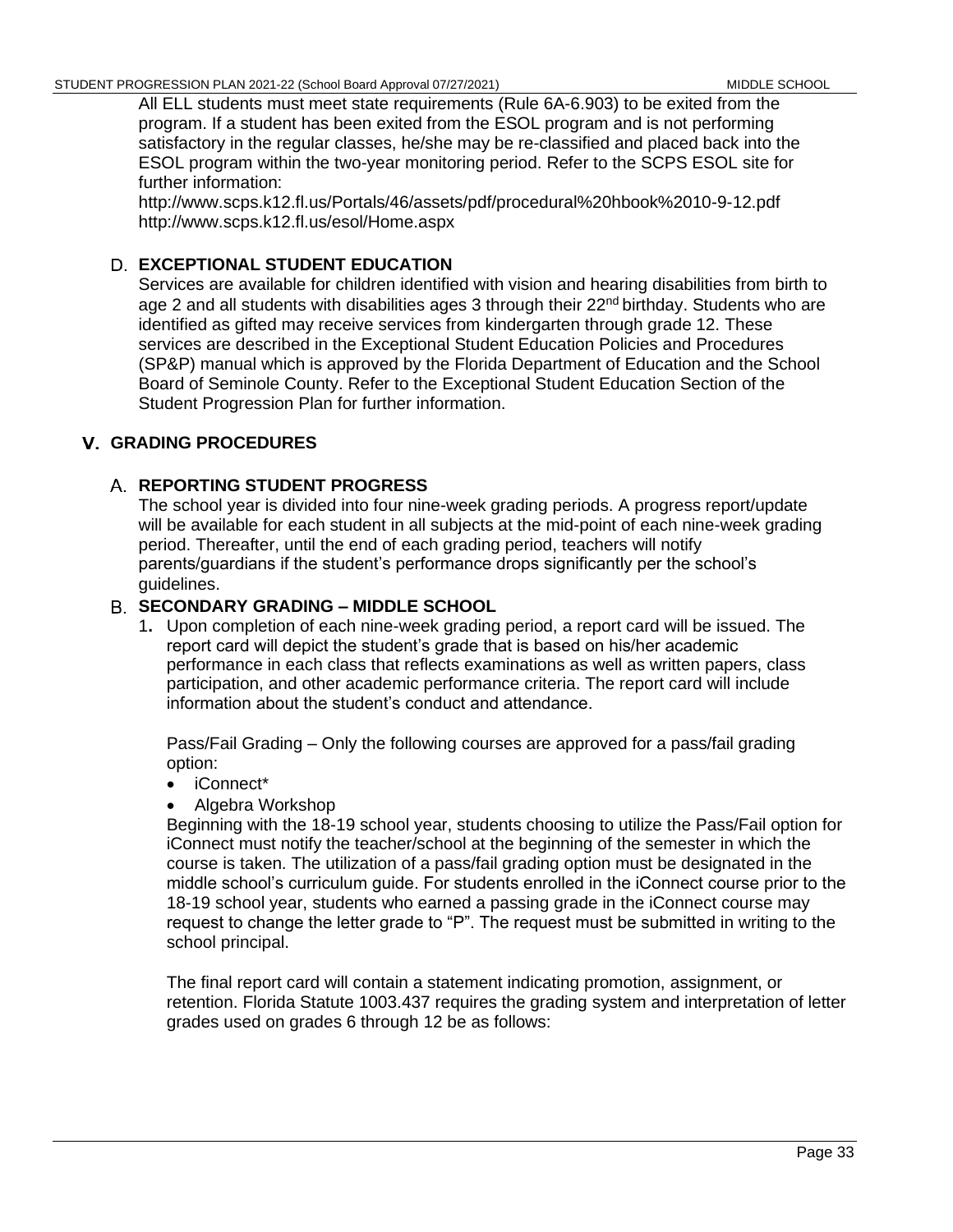**The following is the grading system for Seminole County Public Schools, grades 6-12:**

| <b>Letter Grade</b> | <b>Percentage Range</b> | <b>GPA Value</b>                                      | <b>Definition</b>           |
|---------------------|-------------------------|-------------------------------------------------------|-----------------------------|
| Α                   | 90-100                  | $\overline{4}$                                        | <b>Outstanding Progress</b> |
| B                   | 80-89                   | 3                                                     | Above Average               |
| $\mathsf{C}$        | 70-79                   | 2                                                     | Average Progress            |
| D                   | 60-69                   |                                                       | Lowest Acceptable           |
| F                   | $0 - 59$                | 0                                                     | Failure                     |
|                     |                         |                                                       | Incomplete                  |
| <b>NG</b>           |                         |                                                       | No Grade                    |
| P                   |                         | Not factored<br>into credits<br>for quality<br>points | Passing                     |

**\*GPA Value= Grade Point Average (GPA) Value**

No plus or minus marks will appear on the report card

- 2. As part of a district wide system of monitoring student progress, nine-week middle school exams will be administered to students enrolled in language arts, mathematics, science and social studies. Nine-week grades in these courses will be calculated as follows: 90% will be determined by the work completed by the student during that grading period. The remaining 10% will be the student's grade on the nine-week exam. The nine-week grade in all the courses will be determined by the work completed by the student during that grading period.
- 3. Beginning with the 2016-2017 school year, middle school students enrolled in courses for high school credit shall be graded in accordance with the provisions of Section III.B. of the High School Student Progression Plan (Secondary Grading-High School). The student's nine-week grade will be calculated as follows: 80% will be determined at the professional discretion of the teacher and may include participation. The remaining 20% will be the student's grade on the nine-week exam or equivalent. Each nine-week course grade will be counted as 50% of the semester grade. The student's semester grades in courses with the state mandated End of Course assessments will be calculated as follows: 70% based on student course work and 30% based on the EOC score. The grading plan will be communicated to the student and parent at the beginning of the course.
- 4. The cumulative year-to-date GPA is determined by averaging the semester grade for each course.
- 5. All courses taken in a middle grades student's schedule, including courses taken for high school credit, shall be calculated into the student's cumulative year-to-date GPA.
- 6. Virtual School course grades shall be included in the calculation of a middle grades student's cumulative year-to-date GPA. Courses taken with Seminole County Virtual School (SCVS) must be completed by the end of the academic year to be included in the student's year-to-date cumulative GPA.
- 7. Homework assignments shall count no more than 10% of a sixth-grade student's nineweek grade, no more than 15% of a seventh-grade student's grade, and no more than 20% of an eighth-grade student's grade. The percent that homework counts in a class is to be consistent at a school for identically titled courses taught at each grade level.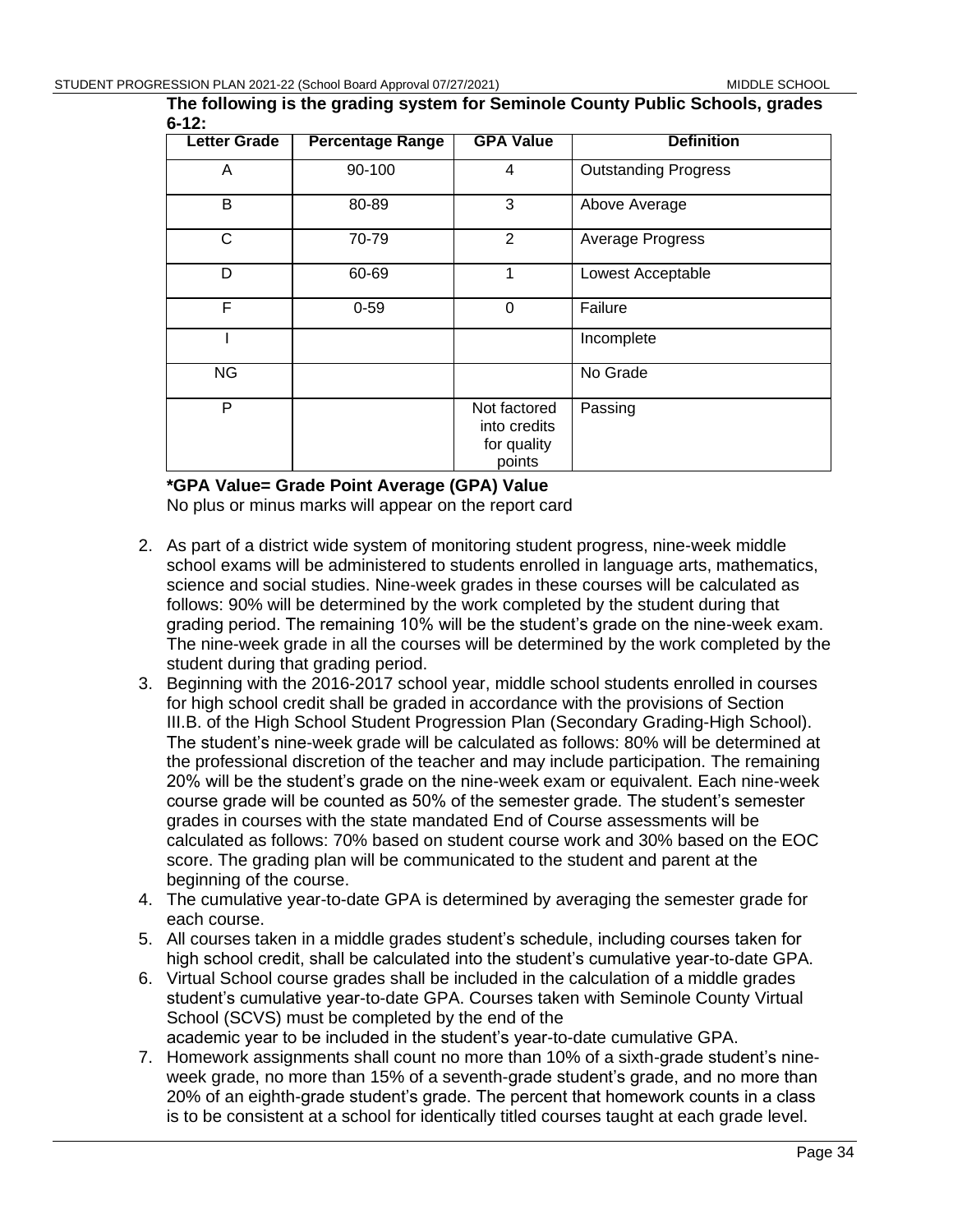8. Grade Weighting: High school honor courses taken during middle grades shall be weighted for the purpose of calculating middle grades GPA's. Grade weighted high school credit honors courses taken at the middle grades level shall also have the weighted grade applied to the calculation of the high school GPA when the student enters high school.

# **MAKE-UP ASSIGNMENTS AND ASSESSMENTS FOR ABSENCES**

Regardless of whether an absence is excused or unexcused, students are required to make up all coursework and assessments missed during the period of nonattendance. Immediately upon returning to class, it is the responsibility of the student to obtain missed coursework, confirm corresponding dates for completion, and schedule missed assessments. Students shall earn full credit for all short-term assignments, long-term assignments, tests, and quizzes made up within the reasonable time limits established by the teacher. Partial credit shall be given for assignments not completed within the time limits established by the teacher.

- 1. Short-Term Assignments:
	- a. Short-term assignments are those assignments given less than five (5) school days in advance of a student's absence.
	- b. Full credit will be given for those short-term assignments turned in within the reasonable time limits set by the teacher, which shall be no less than the number of days the student was absent, plus one (1) additional day.
	- c. Partial credit will be given for those short-term assignments turned in after the due date. The teacher will grade short-term assignments turned in late. After the letter grade for the assignment has been determined, the teacher may reduce it by no more than one (1) letter grade for every day the assignment was turned in late.
- 2. Long-Term Assignments:
	- a. Long-term assignments are those assignments given five (5) or more school days in advance of a student's absence.
	- b. Unless exempted from this requirement by the principal or the principal's designee, in consultation with the teacher, long-term assignments are due on the assigned date for full credit.
	- c. Partial credit will be given for those long-term assignments turned in after the due date. The teacher will grade long-term assignments as been determined. The teacher may impose a reasonable academic penalty.
- 3. Tests and Quizzes:
	- a. Students are required to make up tests and quizzes missed during an absence. At a minimum, students have no less than the number of days they were absent, plus one (1) additional day, to make up tests and quizzes missed during an absence. The time and place for the make-up is the decision of the teacher. The teacher's decision on make-up schedules shall be final.
	- b. The teacher may administer an alternate form test or quiz to assess competency or mastery of subject matter. There shall be no academic penalty imposed for tests and quizzes completed within the reasonable time period set by the teacher. However, if a student fails to make up the test or quiz within the reasonable time period established by the teacher, then the teacher may impose a reasonable academic penalty.
- 4. Exams:

Exams must be made up within the reasonable time limits established by the teacher, at minimum, the number of days absent plus one (1) additional day. The teacher may administer an alternate exam to assess competency or mastery of subject matter. The teacher's decision on make-up schedules shall be final.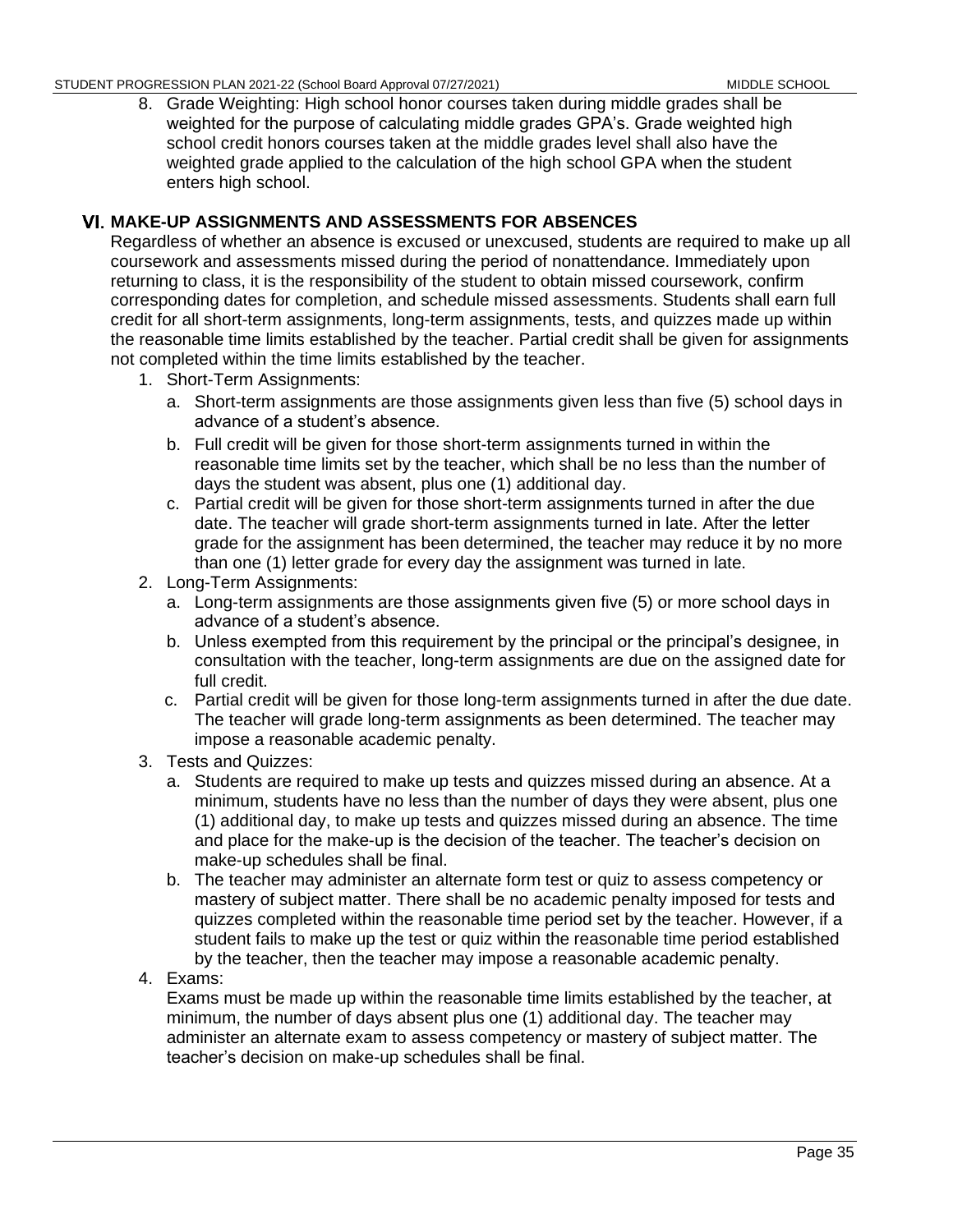### **MIDDLE SCHOOL GRADE PLACEMENT**

Promotion, assignment, or retention will occur at the completion of the regular school year, or after the completion of a grading period in the subsequent school year, when appropriate. Student progression from one grade to another is based on mastery of standards in English language arts, mathematics, science, and social studies. Students may not be assigned to a grade level based solely on age or other factors that constitute social promotion. For exceptional students with disabilities on Florida Standards Alternate Assessment, refer to Section V. in the Exceptional Education section of the Student Progression Plan. The final decision for grade placement is the responsibility of the principal.

# **PROMOTION**

Middle grades students must earn a cumulative year-to-date 2.0 GPA on a 4.0+ scale and complete a course in career and education planning (iJourney) (Florida Statute 1003.4156(1)(e) to be promoted. All courses taken in a school year, including courses taken for high school credit, shall be included in the calculation of the cumulative year-to-date GPA. Students who fail a core academic course that awards high school credit shall be promoted if they have a cumulative year-to-date GPA of 2.0 or greater. Students who do not have a GPA greater than 2.0 shall be retained. Students who have met all promotion criteria shall be promoted, not assigned, or retained. Supplemental and accelerated instructional support can be provided at the next grade level to students who did not demonstrate satisfactory performance.

# **PRINCIPAL ASSIGNMENT**

Students who do not meet the criteria for promotion may be assigned to the next higher grade by the principal after due consideration of relevant factors which may include but are not limited to:

- 1. input from the student's parent, teachers, and counselor;
- 2. successful student participation in supplemental or accelerated instruction;
- 3. other planned interventions;
- 4. performance on multiple assessments.

Information will be placed in the student's cumulative folder by the principal supporting the rationale for a student's assignment to the next grade level. Eighth grade students successfully completing the high school Transition Program during the summer shall be promoted to the 9<sup>th</sup> grade. At the principal's discretion, students not successfully completing the high school transition program may be retained in the 8<sup>th</sup> grade for the following school year or assigned to the 9<sup>th</sup> grade. This decision shall be made on a case-by-case basis.

# **RETENTION**

A student who has not been promoted or assigned is retained. Retained students will also be assigned to the Academic Intervention Program (see Section IV.B.).

# **D. DELAYED ASSIGNMENT**

Retained 6th or 7th grade students who successfully complete Phase One of the Academic Intervention Program (see Section IV.B.) may be assigned to the next grade level. Delayed assignment decisions will be made the ensuing year at the conclusion of the first grading period or the beginning of the second semester. Retained 8th grade students are not eligible for delayed assignment to the 9th grade due to scheduling and high school credit earning issues (see Section IV.A.).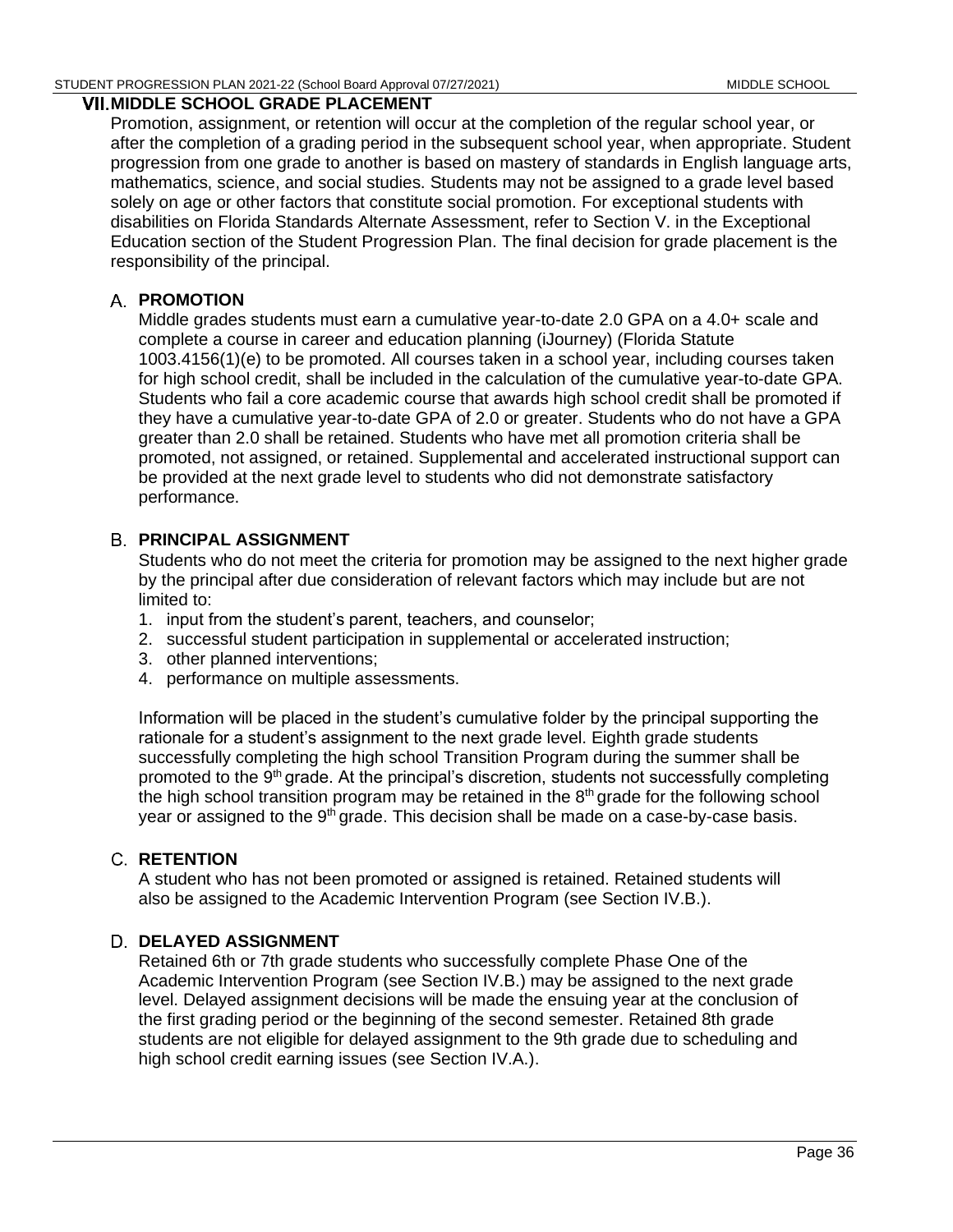# **PUBLIC REPORTING (Florida Statutes 1002.20 and 1008.25)**

Each district school board must annually publish in the local newspaper, and report in writing to the State Board of Education by September 1 of each year, the following information on the prior school year:

- 1. The provisions of this section relating to public school progression and the district school board's policies and procedures on student retention and promotion.
- 2. By grade, the number and percentage of all students in grades 3 through 10 performing at levels 1 and 2 on the English language arts portion of the standardized state assessment.
- 3. By grade, the number and percentage of all students retained in grades 3 through 10.
- 4. Information on the total number of students who were promoted for good cause, by each category of good cause.
- 5. Any revisions to the district school board's policy on student retention and promotion from the prior year.

These requirements are subject to change pending updates from the Florida DOE.

# **HIGH SCHOOL CREDIT**

- 1. Middle school students may enroll in courses for high school credit on a space available basis when the courses are offered at their middle school or through a virtual school program.
- 2. Middle school students enrolled in a high school credit course may not drop the course or transfer into a lower level course after the completion of the first nineweeks grading period.
- 3. Grade Forgiveness Middle school students who take any high school course for high school credit and earn a grade of "C", "D", or "F" or the equivalent of "C", "D", or "F", shall be allowed to retake the same or a comparable course and replace the grade with a grade of "C" or higher, or the equivalent of a grade of "C" or higher, earned in the course. In all cases of grade forgiveness, only the new grade shall be used in the calculation of the student's grade point average. However, all courses completed by a student remain a part of the student's cumulative record and will appear on the high school transcript. Any course not replaced according to this forgiveness policy shall be included in the grade average calculation required for graduation.
- 4. Grade Weighting High school honors courses taken during middle school shall be weighted for the purpose of calculating middle school grade point averages. Grade weighted high school credit courses taken at the middle school level shall also have the weighted grade applied to the calculation of the high school GPA when the student enters high school and will receive the same weighting as courses taken on a high school campus. A weighted and unweighted GPA will be calculated on the high school transcript.
- 5. Grade Flagging applies only to high school credit courses. Flagging is the practice of dropping elective courses with the lowest grades from the calculation of a student's GPA after graduation. This is done only if the student satisfies all state and school graduation requirements.
- 6. All high school credit math courses (Algebra I, Algebra I Honors, Geometry Honors, etc.) completed in middle school count as elective credits not as math credits since students are required to complete four credits in math while enrolled in grades 9 through 12, regardless of the level of mathematics (for high school credit or not) taken in middle school. (See high school mathematics requirements for graduation page 56).
- 7. High School courses taken prior to the  $9<sup>th</sup>$  grade may be used to meet the core course requirement for the National Collegiate Athletic Association (NCAA) if the course appears on the high school transcript with a grade and a credit and the course is on the high school's approved list of NCAA courses.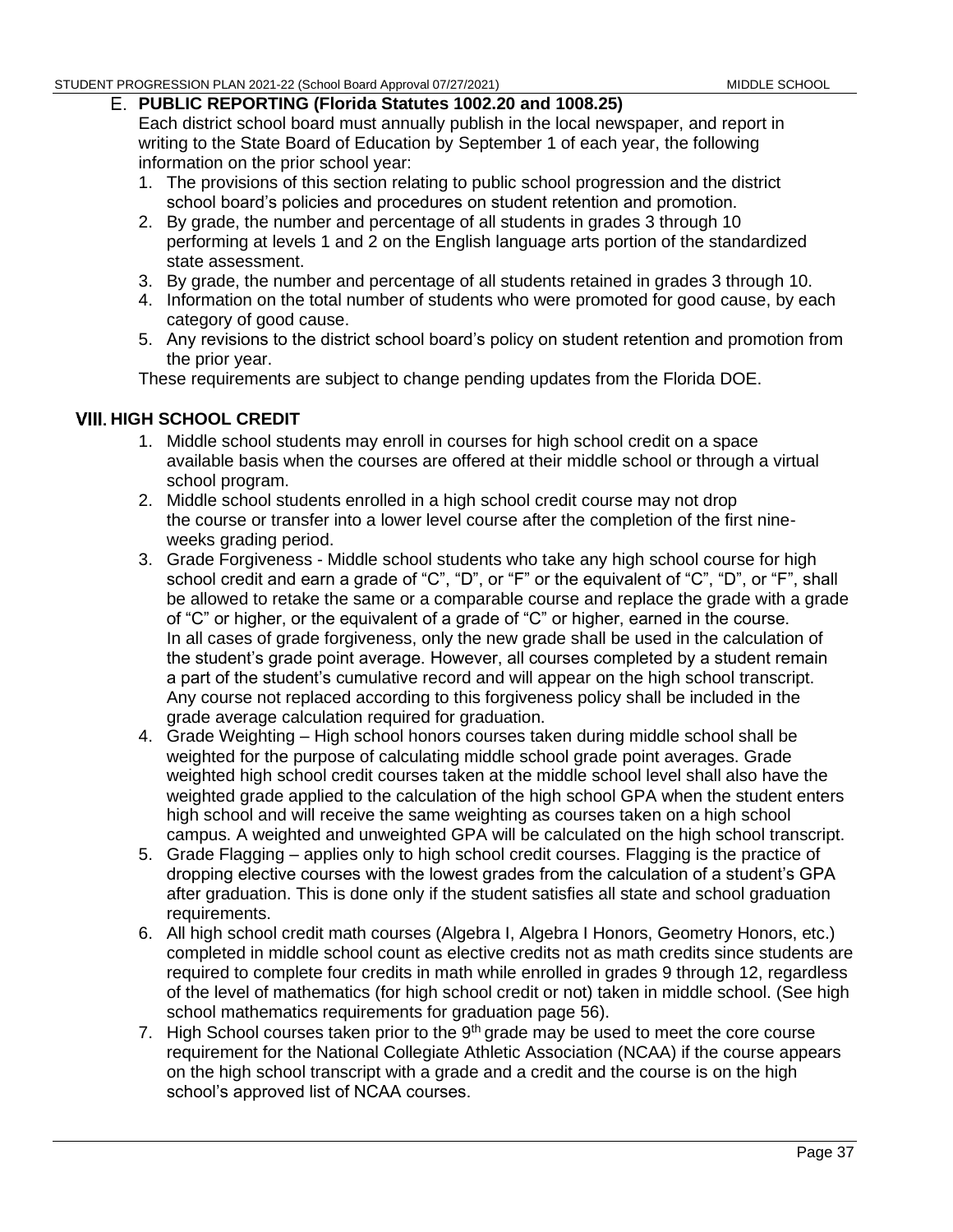- 8. High school credit for courses successfully completed by middle school students shall be awarded upon completion of middle school and official entry into high school.
- 9. All courses taken at the middle grades level for high school credit shall be graded in accordance with the provisions of Section III.B. of the High School Student Progression Plan (Secondary Grading-High School). The student's nine-week grade will be calculated as follows: 80% will be determined at the professional discretion of the teacher and may include participation. The remaining 20% will be the student's grade on the nine-week exam or equivalent. Each nine-week grade will be counted as 50% of the semester grade. The student's semester grades in courses with state mandated End of Course (EOC) assessments will be calculated as follows: 70% based on student course work and 30% based on the EOC score. The grading plan will be communicated to the student and parent at the beginning of the course.
- 10. Middle school students who fail a core academic course that awards high school credit (for example: Algebra I Honors, Geometry Honors, and Biology Honors) shall be promoted if they have a cumulative year-to-date GPA of 2.0 or greater. Students who do not have a cumulative year-to-date GPA greater than 2.0 may be retained.
- 11. Credits are recorded on an official high school transcript from where the student was officially enrolled.
- 12. Virtual Courses for High School Credit Parents of middle school students who want their child to take a high school credited course via virtual school shall inform the certified school counselor at the middle school the student attends. However, parents have primary responsibility for selecting appropriate accelerated course work. For additional information on Virtual School requirements please access the Virtual School webpage at: www.virtualschool.scps.k12.fl.us/
- 13. Middle school students who earned a passing grade in the iConnect course prior to the 18- 19 school year may request to change the letter grade to a "P". The request must be submitted in writing to the school principal.

# **IX. EXCEPTIONS**

Individual student exceptions (under highly unusual circumstances) can be made to the Middle School Student Progression Plan. These exceptions will be made only with the approval of the principal and the Assistant Superintendent of Secondary Education for Middle Schools.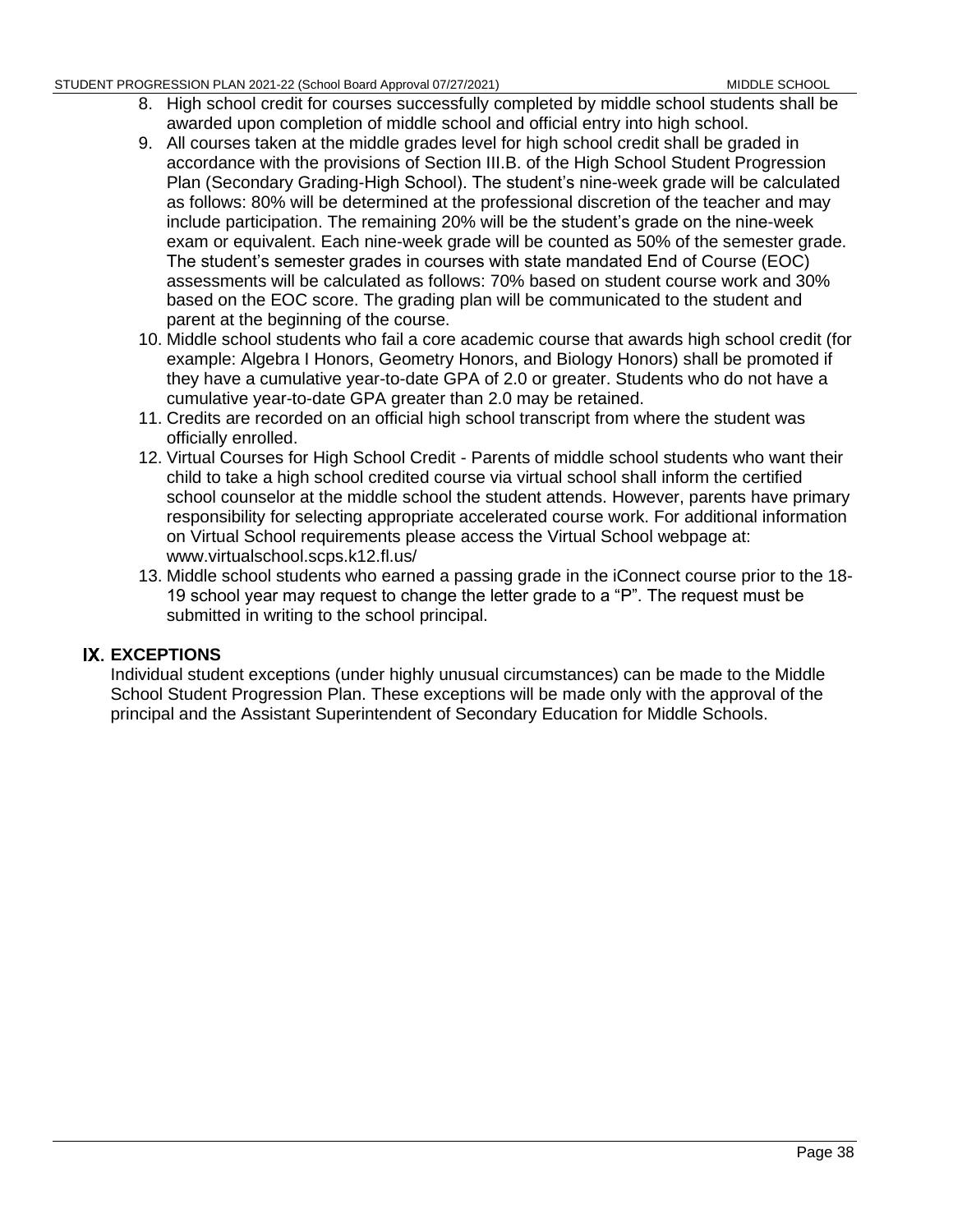# **SECONDARY EDUCATION HIGH SCHOOL (GRADES 9-12)**

# **ADMISSION, ENROLLMENT, AND TRANSFERS**

# **A. ADMISSION**

The following policies for admission to Seminole County Public Schools are in effect for all students in Seminole County.

1. **First Entry to the State of Florida**

Before admitting a student to Florida schools for the first time, the school must have received the following documents as required by Florida Statutes:

- a. proof of date of birth for students (For acceptable alternatives to birth certificates see Florida Statute 1003.21(4))
- b. a certificate showing a physical examination with at least three components performed within one year prior to enrollment (height, weight, blood pressure, etc.).
- c. a valid Florida Certificate of Immunization (DH680) transcribed by a health professional.
- d. kindergarten through 6th grade immunizations required for entry:
	- (1) 4-5 doses of DTap (if the 4<sup>th</sup> dose is administered after the 4<sup>th</sup> birthday, a 5<sup>th</sup> dose is not required);
	- (2) 3-5 doses of Polio (according to age at time of final dose);
	- (3) 2 doses of MMR;
	- (4) 2 doses of Varicella or documentation of chicken pox disease;
	- (5) 3 doses of Hepatitis B;
- e. 7<sup>th</sup> through 12 grade:
	- (1) 4-5 doses of DTP or DTap (if the  $4<sup>th</sup>$  dose is administered after the  $4<sup>th</sup>$  birthday, a 5<sup>th</sup> dose is not required);
	- (2) 3-4 doses of Polio (final dose must be administered after  $4<sup>th</sup>$  birthday);
	- (3) 2 doses of MMR;
	- (4) 2-3 dose series of Hepatitis B (according to age of administration);
	- (5) 2 doses of Varicella or documentation of chicken pox disease;
	- (6) Tdap booster

#### **Seminole County policy does not grant a 30-day extension to obtain required immunizations or a physical.**

Immunizations and physicals may be obtained through the student's physician. Students who do not have health insurance coverage may obtain immunizations through Florida Department of Health Seminole County. All documents must be presented for admission.

- f. The Superintendent may require evidence of the age of any child whom he or she believes not to be within the limits of compulsory attendance as provided for by law (Florida Statute 1003.21) such as:
	- (1) a valid/official birth record
	- (2) Social Security card
	- (3) copy of final transcript
- 2. **Upon initial admission or entry** from one attendance zone to another in Seminole County Public Schools, evidence of residence and date of birth must be presented to the receiving school. All addresses are subject to verification by the School Board. The following documents shall be required:
	- a. Owned residence
		- (1) Copy of the recorded deed (or agreement for deed), or a certified copy of the declaration of homestead exemption, and
		- (2) a copy of a **current** electric bill or initial order for service; and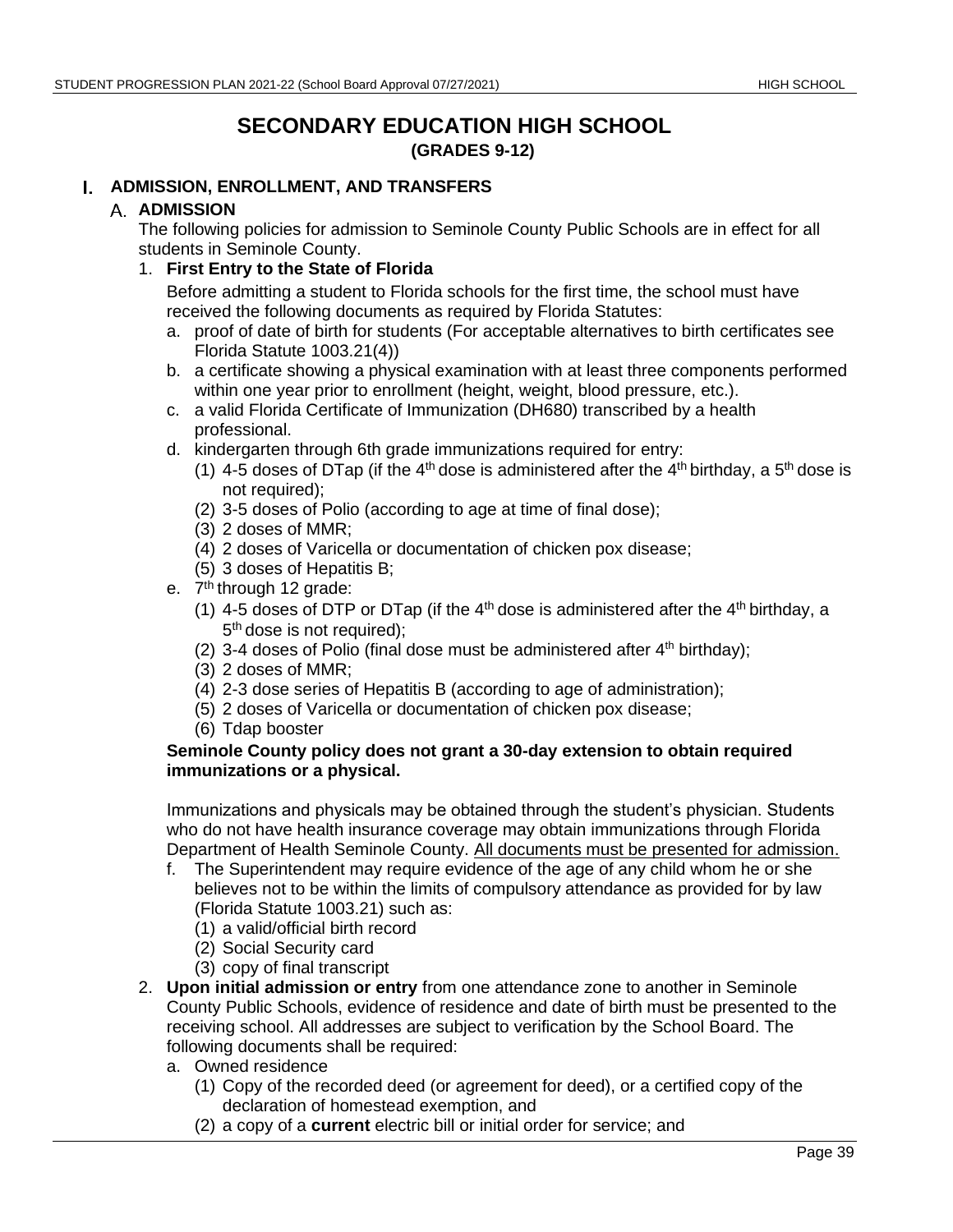- (3) one of the following current documents:
	- (a) auto registration
	- (b) driver's license
	- (c) voter's registration
	- (d) Florida ID
- b. Rented or leased residence
	- (1) copy of **current** lease, rental agreement, or a notarized letter from the landlord; and
	- (2) copy of a **current** electric bill or initial order for service; and
	- (3) one of the following **current** documents:
		- (a) auto registration
		- (b) driver's license
		- (c) voter's registration
		- (d) Florida ID
- c. Non-primary owner or renter (families living with families): A Verification of Residency Form must be completed by primary and non-primary owner or renter. This form is for one year only.
- d. If applicable, legal documents, i.e., a copy of current judgment of divorce (dissolution of marriage) or other court order establishing the right of custody should be presented at time of enrollment.

### 3. **Verifying Residence**

All addresses and changes of addresses are subject to verification by the School Board. All student residence addresses and all documents submitted for verification are subject to validation by district staff. When a change of address occurs after initial enrollment, verification of the new residence is required. Students who are suspected of residing outside of Seminole County, Florida, or in an attendance zone other than the student attendance zone for the school they are attending, will be reported to the district investigator for a residency determination investigation. Changing high school attendance zones may affect athletic eligibility according to the rules and regulations of the FHSAA.

The School Board reserves the authority to verify enrollment information provided by a parent or parents and to reassign a student on the basis of its investigative determination. A student who is found to be attending an out- of-zone in-county school as the result of giving false or misleading information at registration, shall immediately be reassigned to the school serving the student's residential attendance zone or withdrawn and advised to enroll in the appropriate school in their county of legal residence. Any disagreement regarding the investigative finding will be reviewed by the Assistant Superintendent of Secondary Education for High Schools. Any disagreement regarding a determination that a student is a bona fide resident of a county other than Seminole may be contested as provided by law. Florida Statute 837.06 provides that whoever knowingly makes a false statement in writing with the intent to mislead a public servant in the performance of his official duty shall be guilty of a misdemeanor of the second degree.

In an effort to ensure that only students who are bona fide residents of Seminole County attend Seminole County Public Schools and additionally that in-county students attend their correct zoned schools, the Seminole County School Board has established an anonymous hotline for reporting suspected out-of-zone students: 407-320-ZONE (9663). **Exceptions: See School Board [Policy 5120 f](http://www.scps.k12.fl.us/Portals/53/assets/pdf/PolicyFiles/boardpolicies.pdf)or SCPS Employee/Student Transfers and Policy 5121 for Controlled Open Enrollment (COE).**

# 4. **Divorced/Separated Parents:**

- a. Divorced parents: ONE or more of the following documents:
	- (1) certified copy of final judgment of divorce;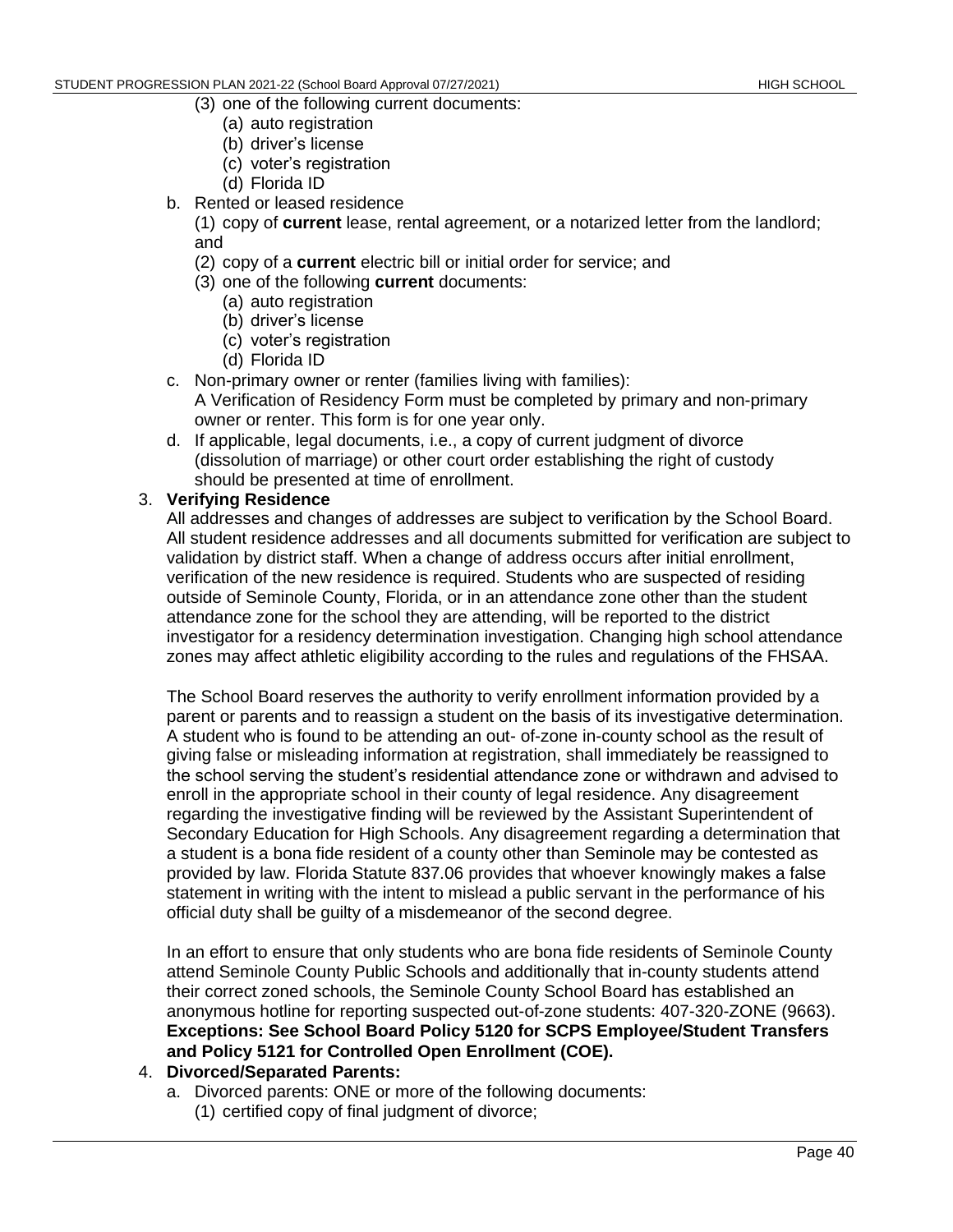- (2) court custody order/parenting plan;
- (3) court guardianship order;
- (4) other such documents establishing the right of custody
- b. Separated Parents: A notarized statement that the child actually lives in the home of the parent designated in the child's school records as the residential parent or parent with whom the student resides.

### 5. **Entry to SCPS from Public or Private Schools within the State:**

Before admission to Seminole County schools from other Florida counties, a student must have a current Florida Certificate of Immunization on file in the Seminole County school in which they are enrolling. If a student has ever been in a Florida public or private school anytime throughout his/her school career, a new physical exam is not required for entry.

- 6. **Late or Delayed Enrollment of Students who have Attained Age 16:** Students seeking to enroll into the public schools of Seminole County, Florida may enroll at any time, however, those enrolling after 20 days from the first day of any school year and who have not attended school elsewhere in the State of Florida or another state or jurisdiction during the school year of enrollment, **may** be recommended for placement in an appropriate program. This policy applies to students who have attained their  $16<sup>th</sup>$ birthday at the time of, or prior to, enrollment in Seminole County during the semester or grading period of enrollment. This policy does not apply to exceptional education students, or students who will or may qualify for ESE placement, excluding gifted placement.
- 7. **Denial of Admission or Continued Enrollment with Reference to Appropriate Alternative(s):**

Seminole County Public Schools is committed to provide students with appropriate educational services through thirteen years from the date of their kindergarten entrance. Services may be provided at the discretion of the principal for a student who is on schedule to graduate by the end of an additional (fourteenth) year. Services are available for Exceptional Education students through the semester in which they turn 22 or they earn a standard diploma, whichever comes first. In any instance consistent with the previous provision that admission or continued enrollment is denied, school personnel shall make recommendations for appropriate alternatives that would provide the student with a means to continue his/her education.

# 8. **Admission of Home Education or Private School Students for Co- Enrollment in a Secondary School:**

Students who are participating in a home education program in accordance with Florida Statute 1002.41, or who are enrolled in a private school may be admitted to the public schools in this district on a space available basis. Factors such as class size restrictions and Controlled Open Enrollment will be considered in the enrollment decision. The child seeking entry must meet the same registration requirements as full-time students. Such students must register for all classes prior to the start of the semester they will attend. Fulltime students will be given priority in course registration. Home education/private school students who are excluded from a class/course at their zoned school due to space limitations may be assigned to another school within the district transfer guidelines if space in that class/course is available. Students who are participating in a home education program in accordance with Florida Statute 1002.20(b) may participate in extracurricular activities. Participation is on a space available basis and students must meet the same registration requirements as full-time students.

Students with disabilities enrolled in home education or attending private schools may be provided services determined by a school-based student study team. Services will be based on a Service Plan, not an IEP (Individual Education Plan), as determined to be appropriate and available by the school-based student study team. Students enrolled in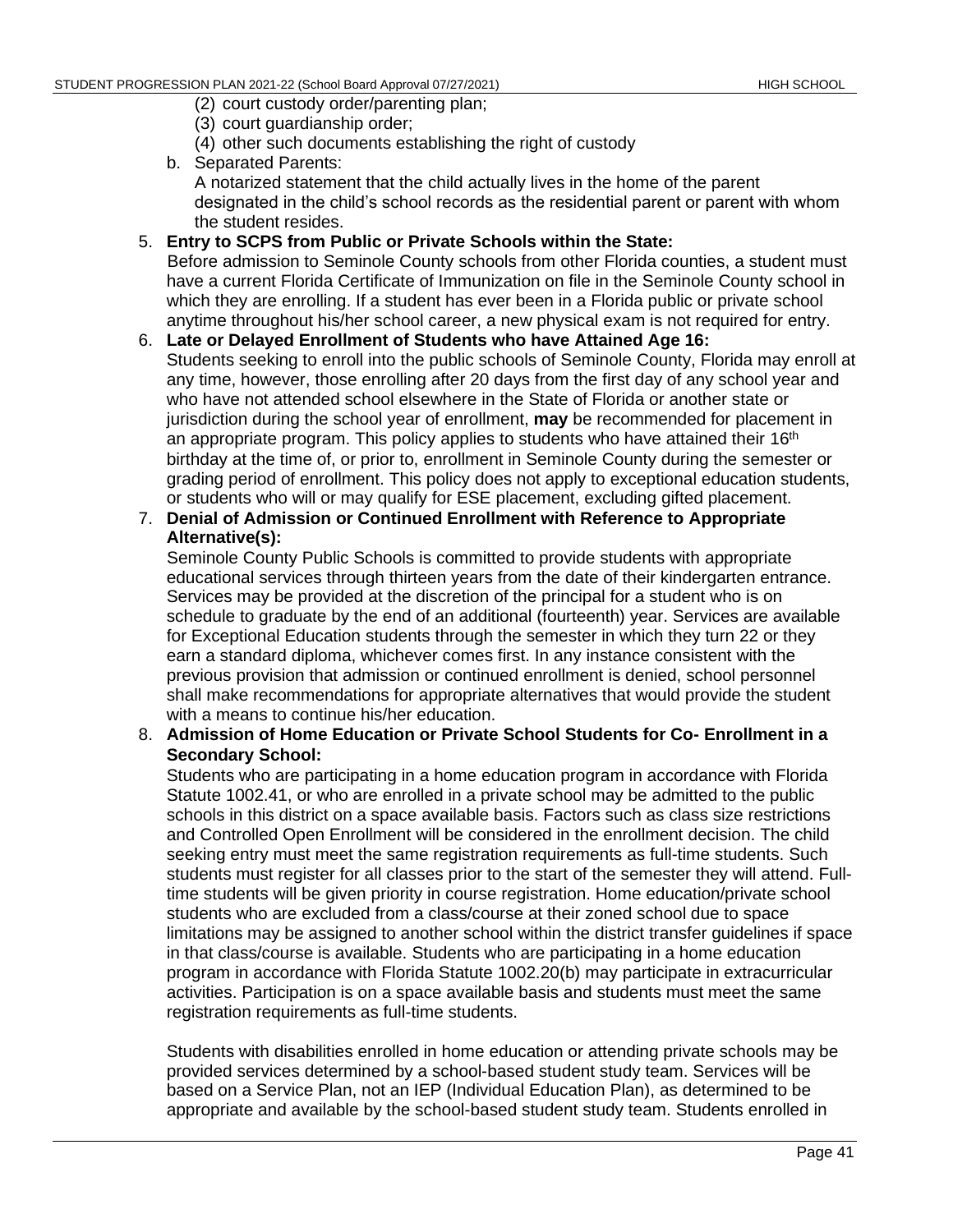home education or attending private schools are not entitled to a Free and Appropriate Public Education (FAPE) through the school district and the district is not obligated to provide services, unless student attends a participating nonprofit private school with a need for specific services developed by the serving school (K-12 only). Gifted eligible students who attend private schools and reside in Seminole County may be co-enrolled in their zone school with a Service Plan and following class size guidelines.

The Board is not responsible for the transportation of students in a home education program/private school to or from the school. The school principal will establish the time and place for arrival and departure of these students.

Students who are co-enrolled are subject to all applicable rules and regulations pertaining to full-time students.

# **ENROLLMENT GUIDELINES**

A minor child's residence is that of the child's parent or parents. A child residing in Seminole County, Florida must be enrolled in and attend the public school that serves the child's residential attendance zone, unless otherwise authorized by the Student Assignment & Program Access Department, ESE school assignment, the appropriate district level administrator, disciplinary assignment under the Student Conduct and Discipline Code, assignment by the School Board "in lieu of expulsion", a "no contact order" entered by a court of competent jurisdiction, or assignment by the Superintendent/designee under School [Board](http://www.scps.k12.fl.us/Portals/53/assets/pdf/PolicyFiles/boardpolicies.pdf)  [Policy 5120.](http://www.scps.k12.fl.us/Portals/53/assets/pdf/PolicyFiles/boardpolicies.pdf)

The following guidelines govern the enrollment of students into the high schools of Seminole County, Florida:

- 1. **Any student who has been officially promoted or assigned to grade 9 will be admitted to high school.**
- 2. **Special enrollment requirements exist for:**
	- a. Students who are seeking admission to the Seminole High School or Winter Springs High School International Baccalaureate Magnet Program;
	- b. Students who are seeking admission to the Seminole High School Academy of Health Careers Magnet Program;
	- c. Students who are seeking admission to the Lyman High School Academy of Engineering Magnet Program;
	- d. Students who are seeking admission to the Crooms Academy of Information Technology Magnet Program. Students attending this magnet program have the opportunity to complete their Associate of Arts degree while enrolled in high school through the collegiate high school program, Florida Statute 1007.273; and
	- e. Out of zone student who are seeking admission to high school Programs of Emphasis. Students who wish to attend the magnet programs or out of zone students who wish to attend Programs of Emphasis must submit applications and participate in the random selection process.

### *Applications for students in these special requirement attendance categories can be accessed through the Seminole County Public Schools Student Assignment & Program Access Department online at www.seminoleschoolchoices.us.*

Guidelines and complete details regarding these requirements may be obtained by reading the School Student Attendance Zones and Interzone Transfers, School Board Policy 5120, located at www.scps.k12.fl.us.

#### 3. **Both parents residing in Seminole County but in different school zones:** If a child's parents physically reside in separate residences located in different residential attendance zones or the child's parents are divorced or otherwise living separate and apart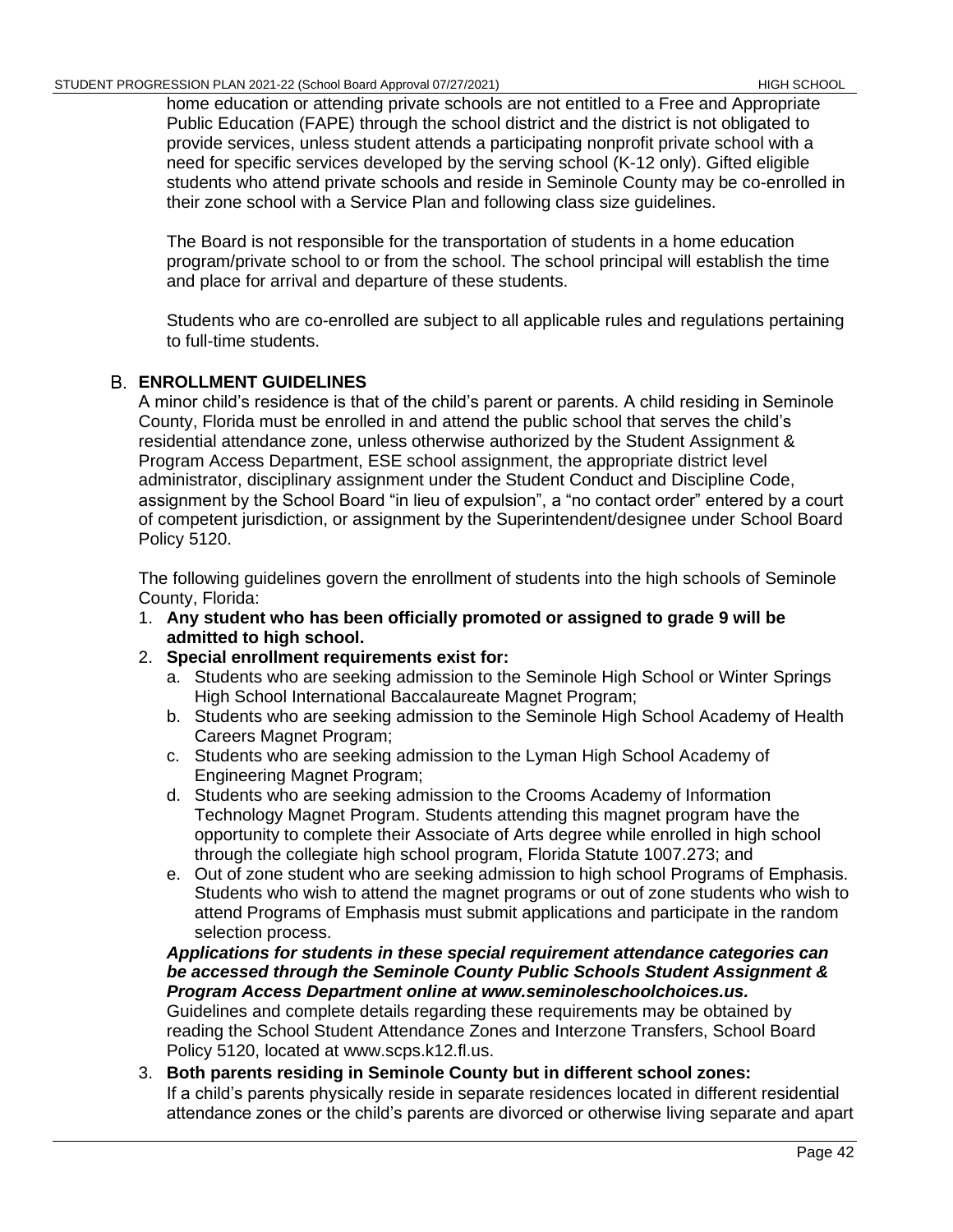under court order and the child rotates between the parents' residences, the child shall be enrolled in and attend the school zoned for the residence of the parent in which the child physically resides (stays) for 51% or more of the time. If the actual physical rotation is 50/50 and the parents reside in separate residential attendance zones, the school of enrollment shall be selected by the parents. If there is no court order, the parents' declaration of primary residence should be accepted.

**For Enrollment**: The parent with whom the student is going to be residing during the school year shall show proof of residency along with the other items required for registration.

4. **A legal parent not living in Seminole County (resides in another county, out of state, or out of the country) requesting that the student reside with a parent living in Seminole County:**

The parent residing in Seminole County shall show proof of residency along with the other items required for registration.

- 5. **A parent residing in Seminole County requesting that his/her student live with someone other than the parent (i.e., aunt, friend, grandparent, etc.) residing in a different school zone in order for the student to attend school in that zone:** This option is not permitted. The student must enroll in the zoned school based on the residence of the parent.
- 6. **A parent residing in Seminole County relinquishing formal legal custody of his/her student to someone other than the parent (i.e., aunt, friend, grandparent, etc.) residing in a different school zone.**

Extenuating circumstances must be documented. The guardianship must be due to the fact that the parent is truly not capable of caring for the student. This type of enrollment is not available if the student's parent is not suffering from a documented physical, mental, or financial infirmity which, by ordinary and reasonable standards, precludes the parent from actually caring for the student. Once guardianship has been validated with legal documentation, the student shall be allowed to enroll in a school zoned for the residence of his/her legal guardian/custodian.

7. **A parent NOT residing in Seminole County requesting that his/her student reside with someone other than a parent, (i.e., aunt, friend, grandparent, etc.), and there is no parent living in the district:**

Extenuating circumstances must be documented. If the student's parent is not suffering from a documented physical, mental, or financial infirmity, which, by ordinary and reasonable standards, precludes the parent from actually caring for the student, this transfer should not be approved.

**For Enrollment**: This requires the person with whom the parents request the student to live with to obtain temporary custody. This person, the student, and the parents (if possible) must submit to the Assistant Superintendent of Secondary Education for High Schools. Student Not Residing with Parents Form (SCPS form #893). A notarized letter from the parents stating the extenuating circumstances, which, by ordinary and reasonable standards, precludes the parent from actually caring for the student must accompany this request.

8. **Students who have been expelled or recommended for expulsion in another School district:**

The Seminole County School Board will uphold the expulsion of a student from another school district.

**For Enrollment:** The student must appeal to the Assistant Superintendent of Secondary Education for High Schools at the Educational Support Center for entry into the Seminole County Public Schools.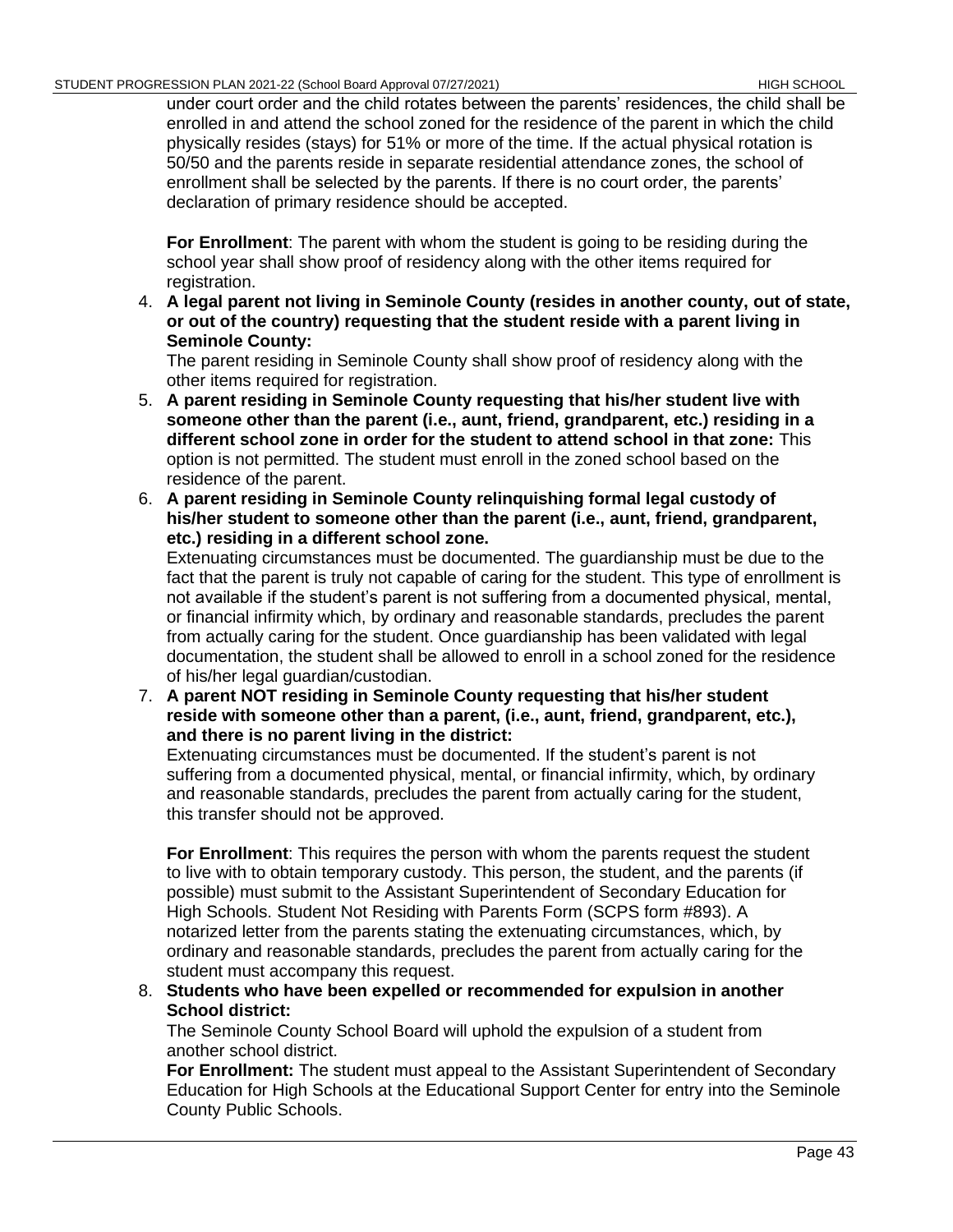9. **Students who have been assigned to or recommended for assignment to an alternative school in another school district:**

The Superintendent has the authority to assign a student to alternative educational placement when such placement has been made or recommended in another school district.

**For Enrollment:** The student must apply to the Assistant Superintendent of Secondary Education for High Schools at the Educational Support Center for entry into the Seminole County Public Schools.

10. **Students placed in a residential facility:** Students placed in a residential facility located in Seminole County, Florida by the proper authority (a Florida court having jurisdiction over the child or Agency for Persons with Disabilities) may be placed in a Seminole County public school at the expense of the child's county of residence as determined by the residence of the child's parent or parents.

# **HOMELESS STUDENTS/FAMILIES IN NEED (FIN)**

Homeless students, including homeless unaccompanied youth, are permitted to enroll in the Seminole County Public Schools and must not be placed in a separate school or program within a school based on their homeless status. Homeless children and youth are being provided services comparable to those offered to other students enrolled in SCPS to ensure they have an equal opportunity to meet student academic achievement standards. All homeless students are eligible for free breakfast and lunch.

Homeless students may choose to attend the school they attended at the time they became homeless. Those students who elect to do this shall be provided transportation if needed. As an alternative, homeless students may choose to enroll in the school zoned for the attendance area where they reside. If there is a dispute regarding the enrollment of a student to a school, the District's Homeless Liaison will assess what is in the best interest of the student when making an enrollment determination.

Regardless of which school a homeless student chooses to attend, he/she shall be permitted to immediately enroll, even if the student is unable to produce records normally required for enrollment. This includes, but is not limited to, records such as: previous academic records, immunizations, medical records, and proof of residency. The enrolling school must immediately contact the school last attended by the homeless student to obtain relevant records. If the student needs immunization records, the enrolling school shall immediately refer the student to the school nurse or school social worker for assistance.

**For Enrollment:** *Refer to SCPS Homeless Students (Families in Need) School Board Policy 5111.01.*

# **FOSTER STUDENTS/FAMILIES IN NEED (FIN)**

The Every Student Succeeds Act (ESSA) defines and outlines federal mandates that emphasize educational protections for children in foster care. Students in foster care are defined as children and youth in the care of the Department of Children and Families due to abuse, neglect or abandonment. These students are permitted to enroll in the Seminole County Public Schools and must not be placed in a separate school or program within a school based on their foster care status. Children and youth in foster care are provided services comparable to those offered to other students enrolled in SCPS to ensure they have an equal opportunity to meet student academic achievement standards. All foster care students are eligible for free breakfast and lunch.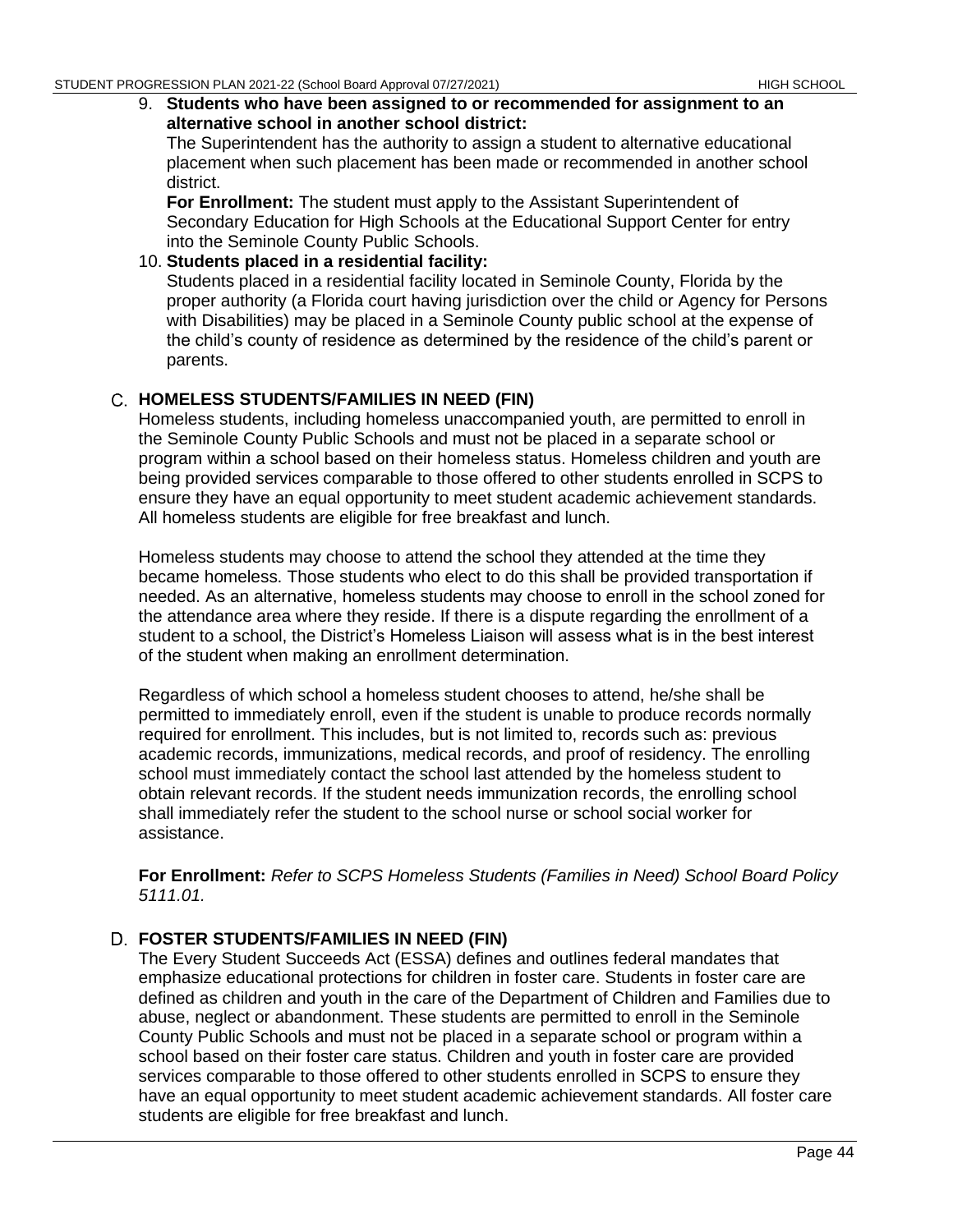School of enrollment for foster care students is based on the result of the federally mandated Best Interest Determination conference involving Seminole County Public Schools, Department of Children and Families, Community Based Care liaisons, and others who have an interest/contribution. Foster students may have the option to attend the school they attended at the time they were placed in the DCF care (school of origin). If needed, transportation shall be provided to the school of origin. As an alternative, a foster care student may have the option to enroll in the school zoned for the attendance area where they reside.

After the federally mandated Best Interest Determination conference, FIN liaison will send the enrolling school approval and documentation to enroll. No foster student should be enrolled without approval from the FIN department. Once approval has been received, the foster student shall be permitted to immediately enroll, even if the student is unable to produce records normally required for enrollment. This includes, but is not limited to, records such as: previous academic records, immunizations, medical records, and proof of residency. The enrolling school must immediately contact the school last attended by the foster student to obtain relevant records. If the student needs immunization records, the enrolling school shall immediately refer the student to the school nurse or school social worker for assistance.

# **TRANSFERS/WITHDRAWALS**

# 1. **Within Seminole County Schools:**

Parents will be expected to formally withdraw their child from a previous school before enrolling at another Seminole County public school. The sending school will provide the parent with a copy of the DH680/immunization record from the Student Information System, withdrawal form, report card copy, and transcript. If there are extenuating circumstances, the principal may address this process on an individual basis. Athletic eligibility is not guaranteed for students transferring within Seminole County Schools.

# 2. **In-State/Out-of-State Transfers:**

Any student who enrolls from an in-state public or nonpublic school or out-of- state public or nonpublic school shall be admitted upon presentation of the following data:

- a. an official letter or transcript from a proper school authority which shows a record of attendance, academic information, and grade placement of the student;
- b. proof of immunization;
- c. proof of date of birth; and
- d. proof of a medical examination completed within the last twelve months (first time entry into Florida Public Schools only).
- 3. **Neither the student nor parent(s) reside within Seminole County and the student wishes to transfer into a Seminole County public school while maintaining residence outside of the county:**

Students from adjoining counties may not be enrolled in Seminole County Public Schools.

**Exceptions:** See School Board [Policy 5120 f](http://www.scps.k12.fl.us/Portals/53/assets/pdf/PolicyFiles/boardpolicies.pdf)or SCPS Employee/Student Transfers and Policy 5121 for Controlled Open Enrollment (COE).

**For Enrollment:** The Student Assignment & Program Access Department must approve an out of zone transfer through an online application system.

# 4. **Grade Placement:**

When a student enrolls into a Seminole County public school from a public or nonpublic school, it will be the responsibility of the principal of the previous school to determine grade level placement. From a home education program, it will be the responsibility of the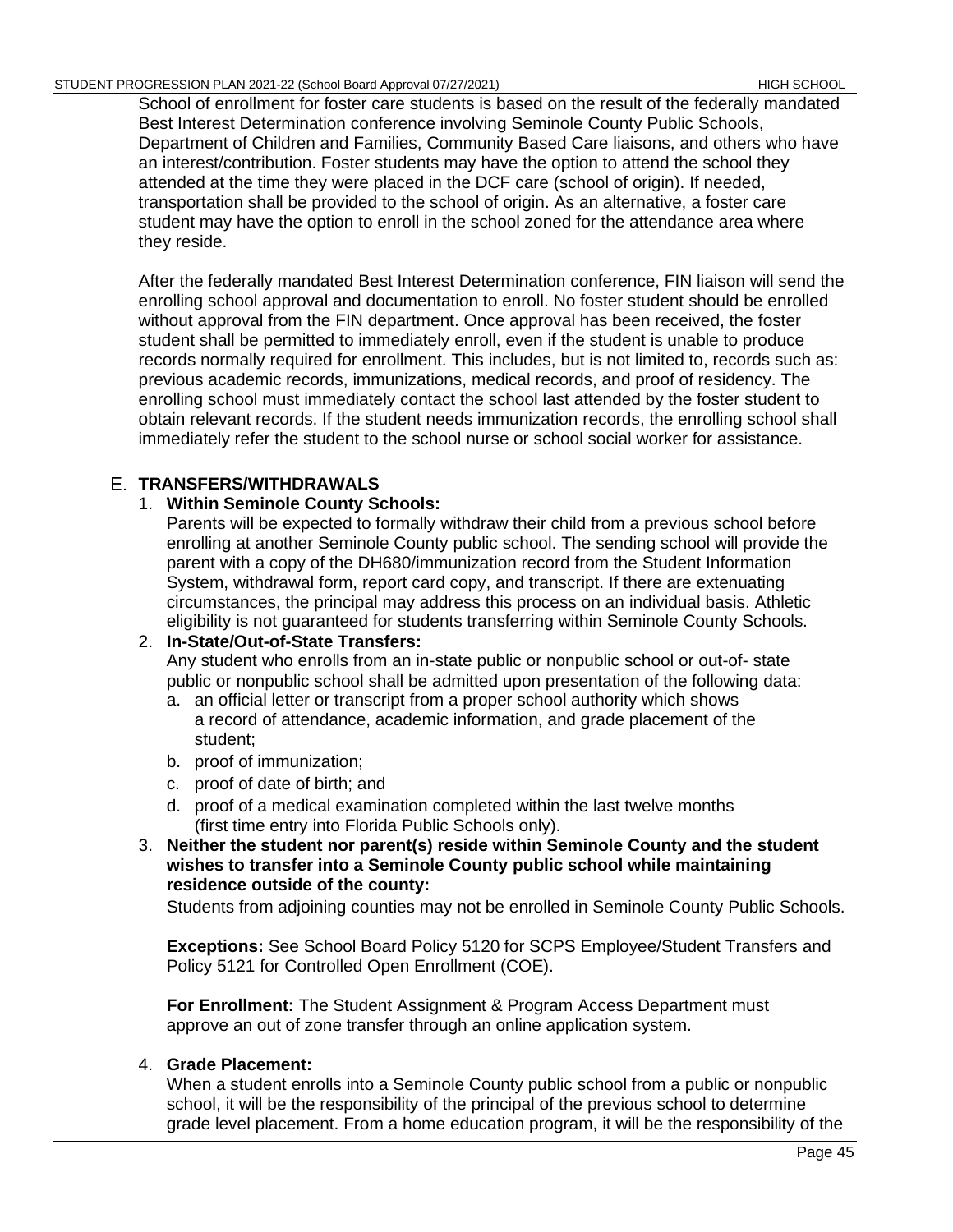principal or principal's designee of the receiving school to assess the student's achievement level.

### **The principal shall have the final decision regarding student placement.**

- 5. **Transfer of High School Credits:**
	- a. All evidence of work or credits earned at another school, community college, or university offered for acceptance will be based on an official transcript authenticated by the proper school authority.
	- b. Work or credits from all schools or institutions will be accepted at face value, subject to validation if required by the receiving school's accreditation. If validation of the official transcript is deemed necessary, or if the student does not possess an official transcript or is a home education student, credits shall be validated through performance during the first grading period.
	- c. Validation of credits shall be based on performance in classes at the receiving school. A student enrolling into a school shall be placed at the appropriate sequential course level and should have a minimum grade point average of 2.0 at the end of the first grading period. Credits and grades earned from unaccredited schools shall be accepted at face value if submitted on an official transcript. An official transcript is sent directly from the past administrator to the present administrator and should clearly identify the school, the student, the course number, date the course was taken, credit earned and grade in each course. The transcript should be on official school letterhead and/or be embossed with the school seal. Students who do not meet this requirement shall have credits validated using the Alternative Validation Procedure.
	- d. Alternative Validation Procedure If validation based on performance as described above is not satisfactory, then any one of the following alternatives shall be used for validation purposes as determined by the teacher, principal, and parent:
		- (1) Portfolio evaluation by the superintendent or designee;
		- (2) Written recommendation by a Florida certified teacher selected by the parent and approved by the principal;
		- (3) Demonstrated performance in courses taken through dual enrollment or at other public or private accredited schools;
		- (4) Demonstrated proficiencies on nationally normed standardized subject area assessments;
		- (5) Demonstrated satisfactory achievement on the 10th grade state standardized reading assessment and/or End-of- Course Exams (EOC);
		- (6) Written review of the criteria utilized for a given subject provided by the former school. Students must be provided at least 90 days from date of transfer to prepare for assessments outlined in paragraphs (d) (4) and (d) (5) if required.
	- e. The requirements of the School Board will not negatively affect transfer students provided the student has met all requirements of the school district or state from which he/she is transferring and provided that the student was enrolled elsewhere for at least one (1) grading period.

A student must meet Seminole County Public Schools' graduation requirements for the grading periods including passing scores on required tests, tenth  $(10<sup>th</sup>)$  grade state standardized English language arts assessment and/or End-of-Course Exams.

f. In cases where students are unable to provide an official letter or transcript, it will be the responsibility of the principal to assign credit. Comprehensive tests may be required.

#### 6. **Home Education**

a. Validation of credits shall be based on performance in classes at the receiving school. A student enrolling into a school shall be placed at the appropriate sequential course level and should have a minimum grade point average of 2.0 at the end of the first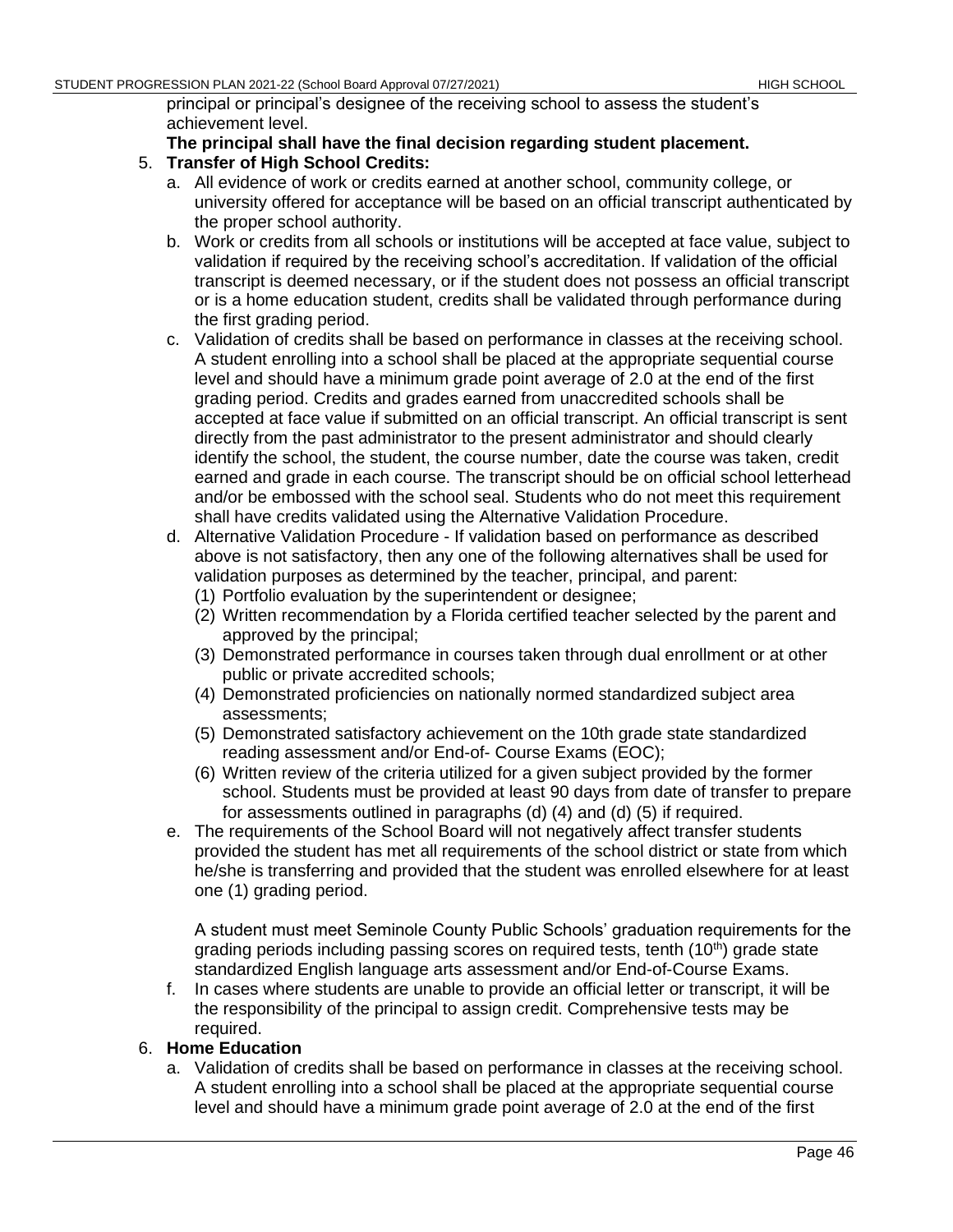grading period. Credits and grades earned from unaccredited schools shall be accepted at face value if submitted on an official transcript. An official transcript is sent directly from the past administrator to the present administrator and should clearly identify the school, the student, the course number, date the course was taken, credit earned and grade in each course. The transcript should be on official school letterhead and/or be embossed with the school seal. Students who do not meet this requirement shall have credits validated using the Alternative Validation Procedure.

- b. In order to receive credit for any course completed within the past year, a student shall pass a school–based competency exam if an examination is available for the subject. For those subjects where a test is not available, a curriculum outline, materials utilized, samples of work generated, and an indication of time devoted to study of the course shall be required.
- c. In order to receive credit for any course completed prior to the past year, the principal/designee shall use discretion in determining whether a final examination is required.
- d. Credit granted for courses shall receive Pass/Fail grades only.
- e. Credit for courses shall not carry the Honors designation. However, should a student earn an "A" or "B" on a school-based competency exam in an honors course, the honors designation will be provided (The student would receive a "Pass" grade). The Advanced Placement designation will only be provided if the student has taken the relevant Advanced Placement examination and has earned a score of 3 or higher on that exam.
- f. Home education students enrolling into Seminole County Public Schools (SCPS) during their last academic year prior to graduation, must be co-enrolled in a minimum of 4 SCPS courses and earn a minimum of 4 SCPS credits in order to receive a diploma from the district.
- g. Students with credit awarded for home education programs shall be eligible to be ranked in their graduation class only if a minimum of 14 credits has been earned in the district high school.
- h. Home education students may participate in dual enrollment, Seminole County Virtual School (SCVS), Florida Virtual School (FLVS), career and technical courses, early admission, and credit by examination/Credit Acceleration Program (CAP). Credit earned by the home education students through dual enrollment shall apply toward the completion of a home education program that meets the requirements of Florida Statute 1002.41.
- i. A home education student is eligible to participate in the interscholastic extracurricular activities at the public school that he or she would be assigned to attend based on the district's attendance area policy and provided the student meets the requirements of the home education program, Florida Statute 1002.41.

# 7. **Class Honors/Awards**

Students must earn 14 credits in a district high school prior to their  $7<sup>th</sup>$  semester to be eligible for class honors/awards (valedictorian, salutatorian, top 10). Valedictorian, salutatorian and top 10 will be calculated at the end of the seventh semester of high school.

# **COURSE OF STUDY**

In the event of an individual, classroom, school-wide, or district crisis need, remote synchronous instruction via Canvas/eCampus would act as the default instructional platform for high school students.

# **STUDENT PERFORMANCE STANDARDS**

Seminole County Public Schools provides instruction in all required course standards and has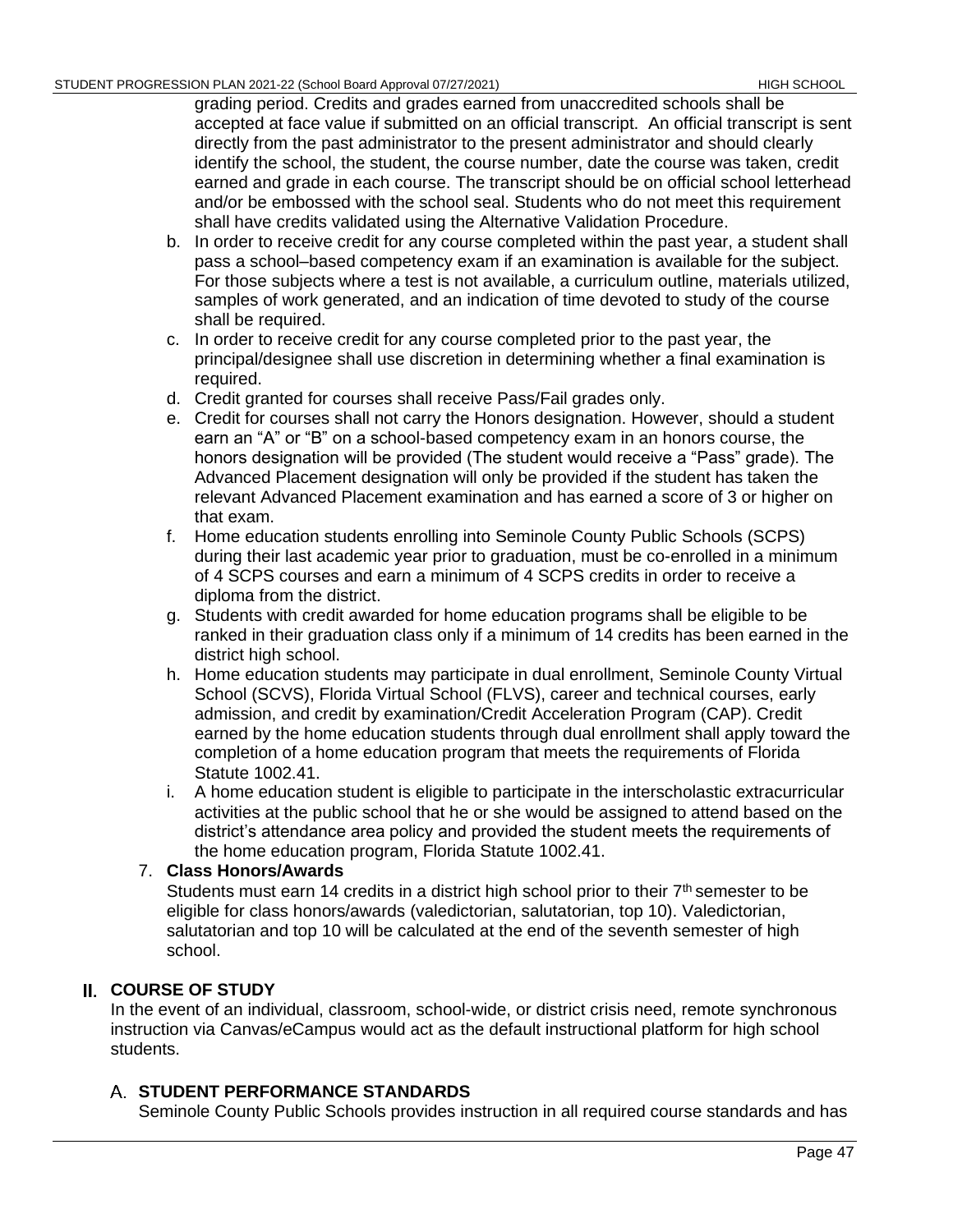#### STUDENT PROGRESSION PLAN 2021-22 (School Board Approval 07/27/2021) HIGH SCHOOL HIGH SCHOOL

instructional plans aligned to the course standards in the areas of English language arts, mathematics, science, and social studies. Teachers instruct utilizing the instructional plans and a school wide system of progress monitoring is utilized to support students with identified deficiencies. Student progression is based upon mastering the standards in each course as evidenced by student grades on the student's report card as well as formative data obtained from progress monitoring and summative data obtained from a student's performance in the statewide, standardized assessment program.

It is the responsibility of the classroom teacher to screen, instruct, assess, and monitor the progress of student proficiency on all Florida Standards/B.E.S.T. Standards/Next Generation Sunshine State Standards. Each teacher shall develop daily lesson plans for all subjects taught. Plans should reflect the teaching of Florida Standards/B.E.S.T. Standards/Next Generation Sunshine State Standards and/or program of study including English Language Learners' and Exceptional Education Students modification, when necessary. Lesson plans will be checked regularly by the principal or principal designee. Standards will be consistently taught and assessed throughout the year. Assessment of proficiency will be based on Florida Standards/B.E.S.T. Standards/Next Generation Sunshine State Standards and/or program of study, supplemental materials, student work samples, observation of the student's performance, and student self- assessment.

The term "extracurricular" means any school-authorized or education-related activity occurring during or outside the regular instructional school day. In order to participate in interscholastic, extracurricular student activities, a student must maintain a cumulative grade point average of 2.0 or above on a 4.0 scale. Per FHSAA policy, athletic eligibility is determined at the end of each semester. High school courses taken prior to the ninth grade may be used to meet the core course requirement for the National Collegiate Athletic Association (NCAA) if the course appears on the high school transcript with a grade and a credit and the course is on the high school's approved list of NCAA courses.

# **REQUIREMENTS FOR GRADUATION**

1. Students receiving a **Standard High School Diploma** from Seminole County Public Schools must meet the following requirements:

| <b>SUBJECT</b>          | <b>CREDITS</b> | <b>DESCRIPTION</b>                                                                                                                                                                                                                                                                                       |
|-------------------------|----------------|----------------------------------------------------------------------------------------------------------------------------------------------------------------------------------------------------------------------------------------------------------------------------------------------------------|
| English                 | 4 credits      | English I, II, III, IV or higher-level courses AND a satisfactory score or above<br>on the 10 <sup>th</sup> grade state standardized ELA/Reading assessment                                                                                                                                              |
| <b>Mathematics</b>      | 4 credits      | To include Algebra 1, Geometry, AND a satisfactory score on the<br>Algebra 1 EOC. Four math credits must be earned in 9 <sup>th</sup> -12 <sup>th</sup> grade. Industry<br>certification that leads to college credit may be substituted for up to 2 math<br>credits (excluding Algebra 1 and Geometry). |
| Science                 | 4 credits      | Three credits must be earned in courses with a lab component one of which<br>must include Biology. Industry certification that leads to college credit may be<br>substituted for up to 1 science credit (excluding Biology).                                                                             |
| <b>Social Studies</b>   | 3 credits      | To include World History, American History, American Govt. (1/2) and<br>Economics (1/2)                                                                                                                                                                                                                  |
| Physical<br>Education   | credit         | To include Personal Fitness (1/2) - A Hands Only CPR component is<br>embedded within the curriculum for this course and PE elective (1/2<br>credit). See Waiver Section for course substitutions.                                                                                                        |
| Fine/Performing<br>Arts | credit         |                                                                                                                                                                                                                                                                                                          |
| Electives               | 9 credits      | College bound students are highly recommended to complete a minimum of<br>two credits in the same world language                                                                                                                                                                                         |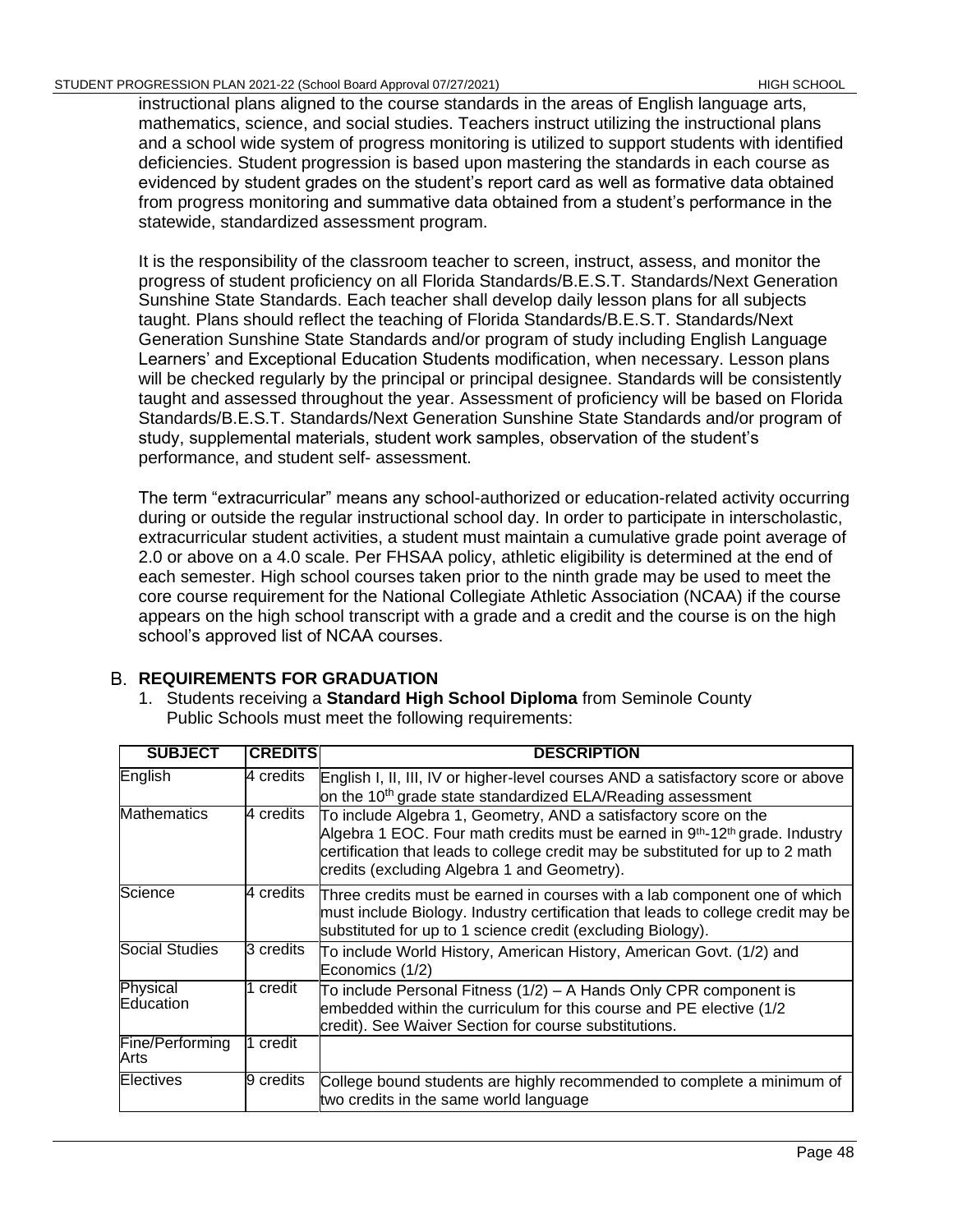| Total                   | 26 credits l |                                                                                                                                                                                                                                                                                                                                                                                                                                                                                      |
|-------------------------|--------------|--------------------------------------------------------------------------------------------------------------------------------------------------------------------------------------------------------------------------------------------------------------------------------------------------------------------------------------------------------------------------------------------------------------------------------------------------------------------------------------|
| NOTE:<br>On-Line Course |              | 1 Course To be completed through online learning or through completing a blended<br>learning course; high school credited courses taken in grades 6-8 fulfill this<br>requirement; OR completion of a course that leads to nationally recognized<br>industry certification in information technology that leads to college credit or<br>the passing the information technology certification exam without enrolling<br>or completing the corresponding course meets this requirement |

2. Students choosing the **Scholar's Pathway Diploma** must meet the following requirements:

| <b>SUBJECT</b>            | <b>CREDITS</b> | <b>DESCRIPTION</b>                                                                                                                                                                                                                                                                                             |
|---------------------------|----------------|----------------------------------------------------------------------------------------------------------------------------------------------------------------------------------------------------------------------------------------------------------------------------------------------------------------|
| English                   | 4 Credits      | Standard Diploma requirements including a satisfactory score or above on<br>the 10 <sup>th</sup> grade state standardized ELA/reading assessment                                                                                                                                                               |
| <b>Mathematics</b>        | 4 Credits      | Standard Diploma requirements including one credit in Algebra II or an<br>equally rigorous course and one credit in Statistics or an equally rigorous<br>course.                                                                                                                                               |
| Science                   | 4 Credits      | Standard Diploma Requirements Chemistry or Physics, and one<br>credit equally rigorous AND satisfactory score or above on the<br>Biology EOC assessment.<br>An identified rigorous computer science course with a related industry<br>certification substitutes for up to one science credit (except Biology). |
| Social Studies            | 3 Credits      | Standard Diploma requirements AND a satisfactory score or above on the<br>US History EOC assessment.                                                                                                                                                                                                           |
| Electives <sup>*</sup>    | 9 Credits      | Students must earn one credit in an AP, IB, AICE, or dual<br>enrollment course.<br>*Students must earn two (2) credits in the same world language.                                                                                                                                                             |
| Fine/Performing<br>Arts   | 2 Credits      | Students must meet all standard diploma requirements in these areas.                                                                                                                                                                                                                                           |
| <b>Physical Education</b> |                | NOTE: Online Course Additional Electives                                                                                                                                                                                                                                                                       |
| Total                     | 26 Credits     |                                                                                                                                                                                                                                                                                                                |

# 3. Students choosing the **Merit Pathway Diploma** must meet the following requirements:

| <b>SUBJECT</b>          | <b>CREDITS</b> | <b>DESCRIPTION</b>                                                                                                                                                                                                                                                                                                         |
|-------------------------|----------------|----------------------------------------------------------------------------------------------------------------------------------------------------------------------------------------------------------------------------------------------------------------------------------------------------------------------------|
| English                 |                | 4 credits Standard Diploma requirements including a satisfactory score or above<br>on the 10 <sup>th</sup> grade state standardized ELA/reading assessment                                                                                                                                                                 |
| <b>Mathematics</b>      |                | 4 credits Standard Diploma requirements including a satisfactory score or above<br>on the Algebra 1 EOC. Industry certification that leads to college credit<br>may be substituted for up to 2 math credits (excluding Algebra 1 and<br>Geometry).                                                                         |
| Science                 |                | 4 credits Standard Diploma requirements<br>Industry certification that leads to college credit may be substituted for up<br>to 1 science credit (excluding Biology). An identified rigorous computer<br>science course with a related industry certification substitutes for up to<br>one science credit (except Biology). |
| <b>Social Studies</b>   | 3 credits      | Standard Diploma requirements.                                                                                                                                                                                                                                                                                             |
| Physical<br>Education   | credit         | Standard Diploma requirements.                                                                                                                                                                                                                                                                                             |
| Fine/Performing<br>Arts | credit         | Standard Diploma requirements.                                                                                                                                                                                                                                                                                             |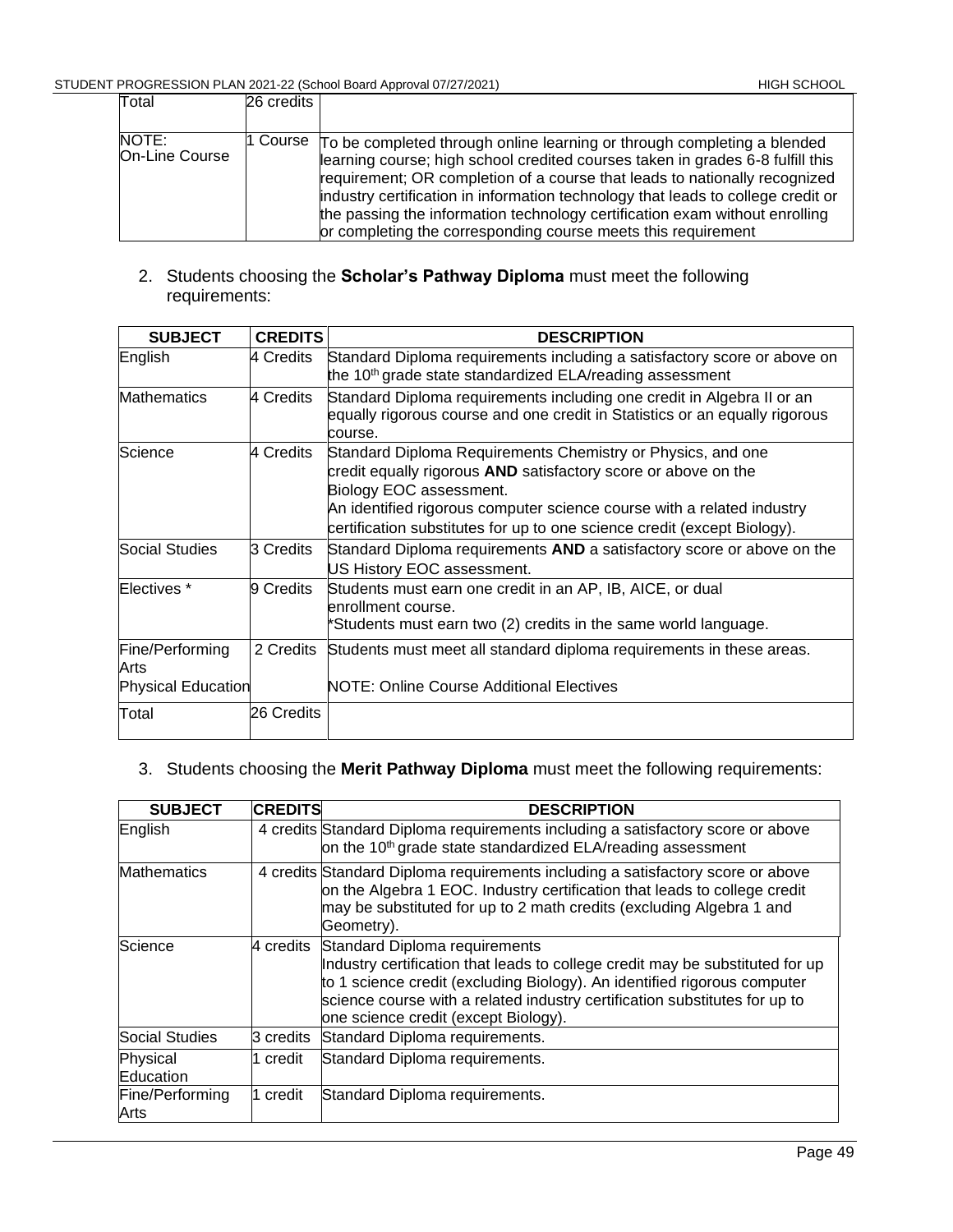| <b>Electives</b>          | 9 credits College bound students are highly recommended to complete a<br>minimum of two credits in the same world language |
|---------------------------|----------------------------------------------------------------------------------------------------------------------------|
| Industry<br>Certification | One or more industry certification is required for the<br>Merit Diploma Path.                                              |
| On-Line Course            | course Standard Diploma requirements                                                                                       |

# 4. **Florida Seal of Biliteracy**

The Florida Seal of Biliteracy Program is established to recognize a high school graduate who has attained a high level of competency in listening, speaking, reading, and writing in one or more world languages in addition to English. There are two levels of competency (Silver and Gold) established by Rule 6A-1.09951. Requirements are:

- a. Silver Seal
	- (1) Has earned four world language course credits in the same world language with a cumulative 3.0 grade point average or higher on a 4.0 scale in those world language courses; or
	- (2) Has earned a score of 3 or higher on the Advanced Placement Language Exam; or
	- (3) A 4 or higher on the International Baccalaureate Language Exam or a qualifying score on other Exams per Rule 6A-1.09951.
- b. Gold Seal
	- (1) Has earned four world language course credits in the same world language with a cumulative 3.0 grade point average or higher on a 4.0 scale in those world languages courses, and scores Level 4 or higher on the Grade 10 English Language Arts (ELA) Florida Standards Assessment (FSA); or
	- (2) Has earned a score of 4 or higher on the Advanced Placement Language Exam; or
	- (3) Has earned a score of 5 or higher on the International Baccalaureate Language Exam or a qualifying score on other Exams per Rule 6A-1.09951.

# 5. **Advanced Placement Capstone Diploma**

Seminole County Public Schools in partnership with College Board is now offering the AP Capstone Diploma for students who complete specialized Advanced Placement courses and complement those courses with additional Advanced Placement course work. Requirements are:

- Satisfactory completion of the AP Seminar course as determined by College Board.
- Satisfactory completion of the AP Research course as determined by College Board.
- Satisfactory completion of four additional AP courses as determined by College Board.

6. **Seminole County Public Schools – Scholar with Distinction** Students attending Seminole County Public Schools have the opportunity to obtain a uniquely rigorous diploma – Scholar with Distinction Pathway Diploma. Requirements are:∙

- Meet all Scholars Pathway Diploma requirements **AND** cumulative weighted 3.75 GPA; **AND**∙
- Completion of 3 years in the same world language (three consecutive levels); **AND**∙
- Completion of 6 credits in Advanced Placement or International Baccalaureate classes with Completion of 6 credits in Advanced Placement or International Baccalaureate classes with "A" and "B" grades (up to 2 "A" and "B" credits earned in dual enrollment may be applied to this requirement); **AND**
- Completion of 1 credit in Experimental Research (or equivalent) with an "A" or "B" or completion of an extended essay, senior portfolio, senior project,  $4<sup>th</sup>$  year of same world language, or 1 additional Advanced Placement or dual enrollment credit.

Students entering 9<sup>th</sup> grade during the 2021-2022 school year and after will no longer have access to the Seminole County Public Schools Scholar with Distinction.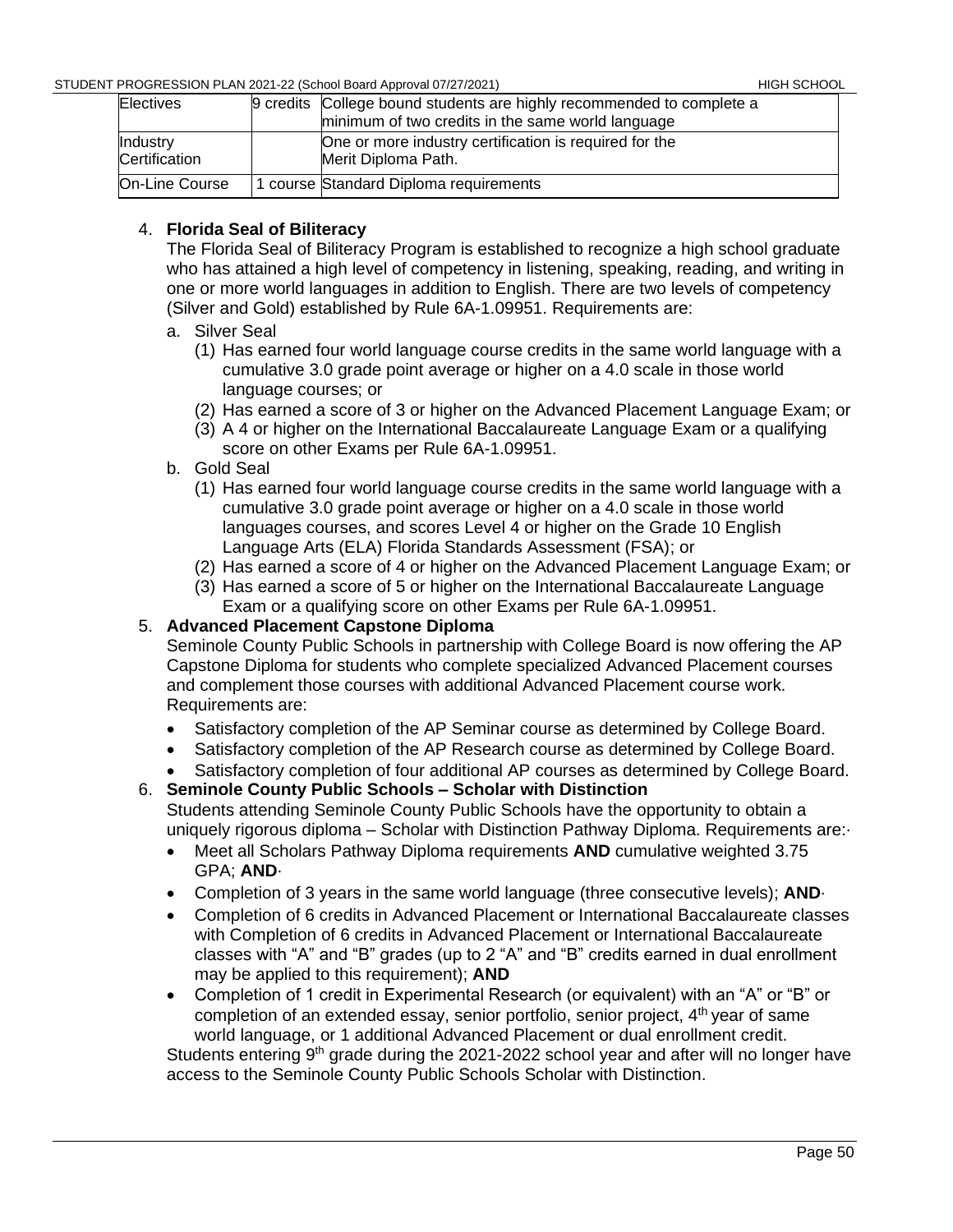#### 7. **Diplomas and Certificates of Completion**

In order to receive a standard diploma, a student must satisfy the state and school graduation requirements as prescribed in Florida Statute 1003.4282(1), (2), and (3).

- The student must accumulate a 2.0 GPA on a 4.0 scale;
- Demonstrate mastery of the 10th grade state standardized ELA/reading assessment or earn a concordant score on the ACT or SAT;
- Demonstrate satisfactory performance on the state mandated Algebra I EOC or its equivalent. (See Concordant Score chart on page 67 for more information.)

If, at the time of graduation, the student earns the appropriate credits but does not meet the testing requirements, he/she will receive a certificate of completion in lieu of a standard diploma.

**Explanatory Note**: A student who has received a certificate of completion who subsequently meets the requirements for a standard high school diploma shall be awarded a standard diploma whenever the requirements are completed. Additionally, the awarding of a certificate of completion is limited to those students choosing to meet their school's graduation requirements and is not applicable to the three-year graduation programs.

Any student who is entitled to a certificate of completion may elect to remain in the secondary school either as a full-time student or a part-time student for up to 1 additional year and receive special instruction designed to remedy his or her identified deficiencies.

Fourteenth-year students remaining in school due to a deficiency on the tenth-grade state standardized ELA/reading assessment and/or the Algebra I EOC may retake the assessments at scheduled administrations during the year. At the time that a fourteenthyear student earns a passing score on the 10<sup>th</sup> grade state standardized ELA/reading assessment, Algebra EOC or meets the concordant score on a state approved alternative assessment, the student may exit this school system and be awarded a diploma with the current year's graduating class based upon meeting graduation requirements specific to the student's graduation base year.

*In order to participate in the graduation ceremony, seniors must have earned all required credits.*

| <b>English Language Arts</b>                                                                                    | <b>Mathematics</b>                                                                          | <b>Science</b>                       | <b>Social Studies</b>                        |
|-----------------------------------------------------------------------------------------------------------------|---------------------------------------------------------------------------------------------|--------------------------------------|----------------------------------------------|
| 9 <sup>th</sup> grade state<br>standardized ELA<br>assessment                                                   | Algebra 1 EOC (30%) of<br>course grade and<br>satisfactory score required<br>for graduation | Biology EOC (30%) of<br>course grade | US History EOC<br>$(30%)$ of course<br>grade |
| 10 <sup>th</sup> grade state<br>standardized ELA<br>assessment satisfactory<br>score required for<br>graduation | Geometry EOC (30%) of<br>course grade                                                       |                                      |                                              |

# **REQUIRED STATE STANDARDIZED ASSESSMENTS**

# 8**. Course Waivers/Substitutions**

- a. Please see high school guidance counselor regarding the waiver/substitution options;
- b. Students using a waiver or substitution may need to substitute other courses to meet the required number of credits for graduation.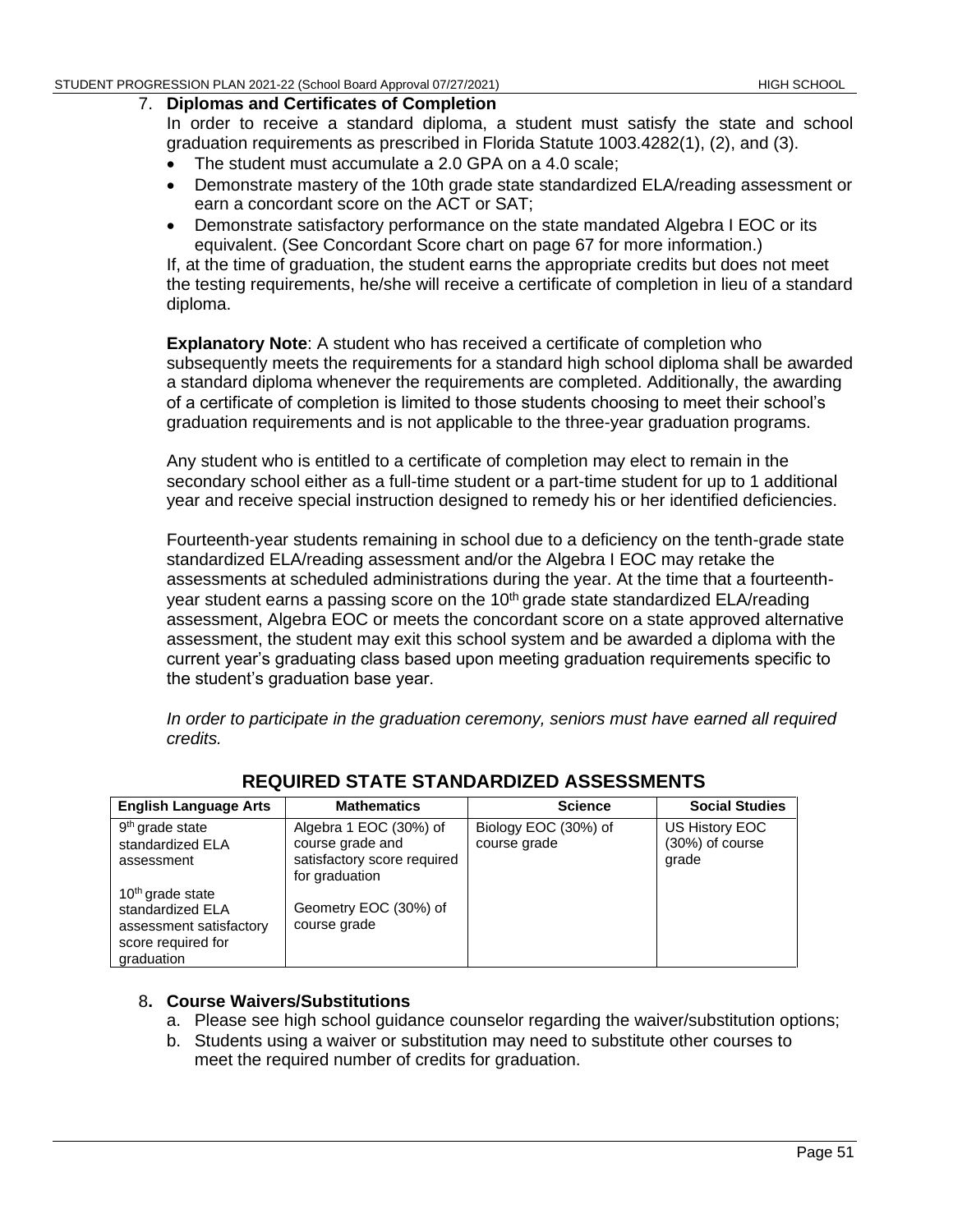| <b>Course</b>                                                                                                                                                                                                                                                                                                                                                                                                                                                                                                                                                      | <b>Waiver/Substitution</b><br>applies to                                                                                                                 |
|--------------------------------------------------------------------------------------------------------------------------------------------------------------------------------------------------------------------------------------------------------------------------------------------------------------------------------------------------------------------------------------------------------------------------------------------------------------------------------------------------------------------------------------------------------------------|----------------------------------------------------------------------------------------------------------------------------------------------------------|
| Athletic Participation: Students who participate in interscholastic sports at<br>the junior varsity or varsity level for two years (2 full seasons) satisfy the $\frac{1}{2}$<br>credit of Personal Fitness and 1/2 credit of elective physical education.<br>Students who have taken or are currently enrolled in Personal<br>$\bullet$<br>Fitness or a PE elective may only waive the remaining .5 credit<br>required to fulfil the graduation requirement.                                                                                                      | Physical Education graduation<br>requirement including Personal<br><b>Fitness</b>                                                                        |
| Marching Band: Completion with a grade of "C" or better of one<br>semester in an official marching band class (Band I - VI) or in a physical<br>activity class that requires participation in marching band activities as an<br>extracurricular activity shall satisfy the 1/2 credit of elective PE credit. The<br>student must still take Personal Fitness.<br>This waiver may not be combined with the waiver for Personal<br>$\bullet$<br>Fitness through athletic participation.<br>Marching band season is the first semester of the year only.<br>$\bullet$ | Physical Education graduation<br>requirement but not Personal<br><b>Fitness</b>                                                                          |
| Dance: Students who complete a semester of dance may satisfy the 1/2<br>credit in physical education or $\frac{1}{2}$ credit in performing fine arts (may not<br>count for both requirements). This may not be used to satisfy the<br>Personal Fitness requirement or the requirement for adapted physical<br>education under an IEP or 504 Plan.                                                                                                                                                                                                                  | Physical Education graduation<br>requirement but not Personal<br><b>Fitness</b>                                                                          |
| JROTC/Performing Fine Arts/Physical Education: Completion of two<br>years in a JROTC class, a significant component of which is drills, shall<br>satisfy the 1/2 credit requirement in physical education (not Personal<br>Fitness) and the one credit requirement in performing arts.                                                                                                                                                                                                                                                                             | Physical Education graduation<br>requirement (not Personal<br>Fitness) and Performing Fine<br>Arts                                                       |
| JROTC/Physical Education: A grade of "C" or better in a JROTC class,<br>a significant component of which is drills, shall satisfy the $\frac{1}{2}$ credit<br>requirement in physical education. This may not be used to satisfy the<br>Personal Fitness requirement or the requirement for adapted physical<br>education under an IEP or 504 Plan.                                                                                                                                                                                                                | Physical Education graduation<br>requirement but not Personal<br><b>Fitness</b>                                                                          |
| Industry Certification - Math: Industry certification courses that lead to<br>college credit may substitute for up to two (2) math credits.                                                                                                                                                                                                                                                                                                                                                                                                                        | Math graduation requirement<br>(excluding Algebra 1 and<br>Geometry)                                                                                     |
| Industry Certification - Science: Industry certification courses that<br>lead to college credit may substitute for up to one (1) science credit.<br><b>Computer Science</b> -- An identified rigorous Computer Science course may Science graduation requirement<br>substitute for up to one (1) science credit or one (1) math credit.                                                                                                                                                                                                                            | Science graduation requirement<br>(excluding Biology)<br>(excluding Biology)<br>Math graduation requirement<br>(excluding for Algebra I and<br>Geometry) |
| Industry Certification - 3D Rapid Prototype Printing - An identified<br>rigorous industry certification that may substitute up to two (2) math<br>credits (Florida Statute 1003.4282(3)(b)3).                                                                                                                                                                                                                                                                                                                                                                      | Math graduation requirement<br>(excluding Algebra I)                                                                                                     |

#### **9. Enrollment Students from Out-of-State and Out-of-Country**

Students who enter 11<sup>th</sup> or 12<sup>th</sup> grade from out-of-state or out of country shall not be required to spend additional time in a Florida public school in order to meet the high school course requirements of the school district, state, or country from which he or she is transferring. Such students who are not proficient in English should receive immediate and intensive instruction in English language acquisition. However, to receive a standard high school diploma, a transfer student must earn a 2.0 grade point average and meet the requirements under Florida Statute 1008.22. Students who earn the required credits for the standard high school diploma except for the passage of any required state standardized assessment or earn a concordant score by the end of grade 12 will be provided the following learning opportunities:

- a. Participation in an accelerated high school equivalency diploma preparation program during the summer.
- b. Participation in an adult general education program as provided in Florida Statute 1002.3105, for such time as the student requires to master English, reading,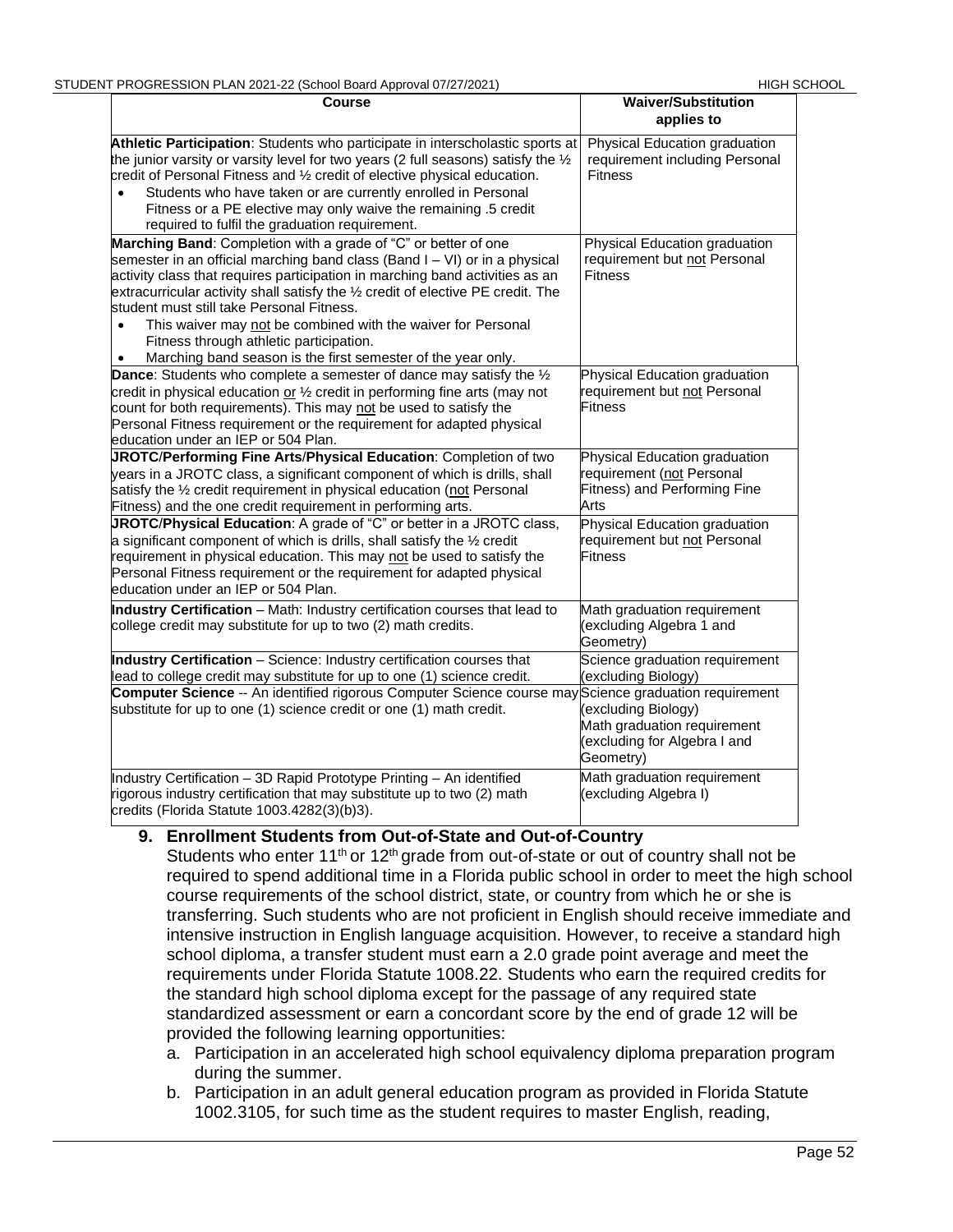mathematics, or any other subject required for high school graduation. A student attending an adult general education program shall have the opportunity to take any required state standardized assessment (see diploma pathways requirements per Florida Statute 1003.4282 or Florida Statute 1008) an unlimited number of times in order to receive a standard high school diploma.

c. Students who have been enrolled in an ESOL program for less than two school years and have met all requirements for the standard high school diploma except for passage of any required state standardized assessment (see diploma pathways requirements per Florida Statute 1003.4282 or Florida Statute 1008) or alternate assessment may receive immersion English language instruction during the summer following their senior year. Students receiving such instruction are eligible to take the required assessment(s) or alternate assessment and receive a standard high school diploma upon passage of the required assessment(s) or the alternate assessment. This section will be implemented to the extent funding is provided in the General Appropriations Act.

# **10. Graduation Options**

Students who enter grade 9 may select one of the following THREE HIGH SCHOOL GRADUATION OPTIONS:

- a. Completion of the general requirements for high school graduation pursuant to Florida Statute 1003.4282 (see II.B.1)
- b. Completion of the 18 credit Academically Challenging Curriculum to Enhance Learning (ACCEL) Florida Statute 1002.3105. The 18 primary credits required for completion of this program shall be distributed as follows:

| <b>SUBJECT</b>                          | <b>CREDITS</b> | <b>DESCRIPTION</b>                                                                                                                                                                                                                                                                                                                                                                                                                                                               |
|-----------------------------------------|----------------|----------------------------------------------------------------------------------------------------------------------------------------------------------------------------------------------------------------------------------------------------------------------------------------------------------------------------------------------------------------------------------------------------------------------------------------------------------------------------------|
| English                                 | 4              | English I, II, III, IV or ELA honors, Advanced Placement (AP),<br>Advanced International Certificate of Education (AICE),<br>International Baccalaureate (IB), and dual enrollment courses<br>may satisfy this requirement.                                                                                                                                                                                                                                                      |
| <b>Mathematics</b>                      | 4              | Algebra I and Geometry, Algebra 1 EOC and Geometry EOC<br>assessment will constitute 30% of final course grades. Four math<br>credits must be earned in 9th - 12th grade. Industry certifications that<br>lead to college credit may substitute for up to 2 math credits, except<br>for Algebra 1 and Geometry.                                                                                                                                                                  |
| Natural Science                         | 3              | Two must have a laboratory component, one must be Biology 1<br>and EOC assessment will constitute 30% of final course grade.<br>Chemistry, physics, or equally rigorous courses are required.<br>Industry certifications that lead to college credit may substitute for<br>up to 1 science credit, except for Biology 1. An identified rigorous<br>computer science course with a related industry certification<br>substitutes for up to 1 science credit except for Biology 1. |
| Social Science                          | $\overline{3}$ | World History (1), American History (1), American<br>Government (1/2), Economics (1/2), US History EOC assessment<br>will constitute 30% of final course grade.                                                                                                                                                                                                                                                                                                                  |
| Fine/Performing Art                     | 1              |                                                                                                                                                                                                                                                                                                                                                                                                                                                                                  |
| Electives                               | 3              |                                                                                                                                                                                                                                                                                                                                                                                                                                                                                  |
| <b>State Assessment</b><br>Requirements |                | Satisfactory score on the Grade 10 required state assessment<br>for reading/ELA or a concordant score<br>Satisfactory score on the Algebra I End-of-Course<br>Exam or a concordant score.                                                                                                                                                                                                                                                                                        |

# **Requirements for the 18 credit ACCEL Diploma**

Students participating in the 18 credit ACCEL diploma program are not required to meet the physical education or on -line course graduation requirements.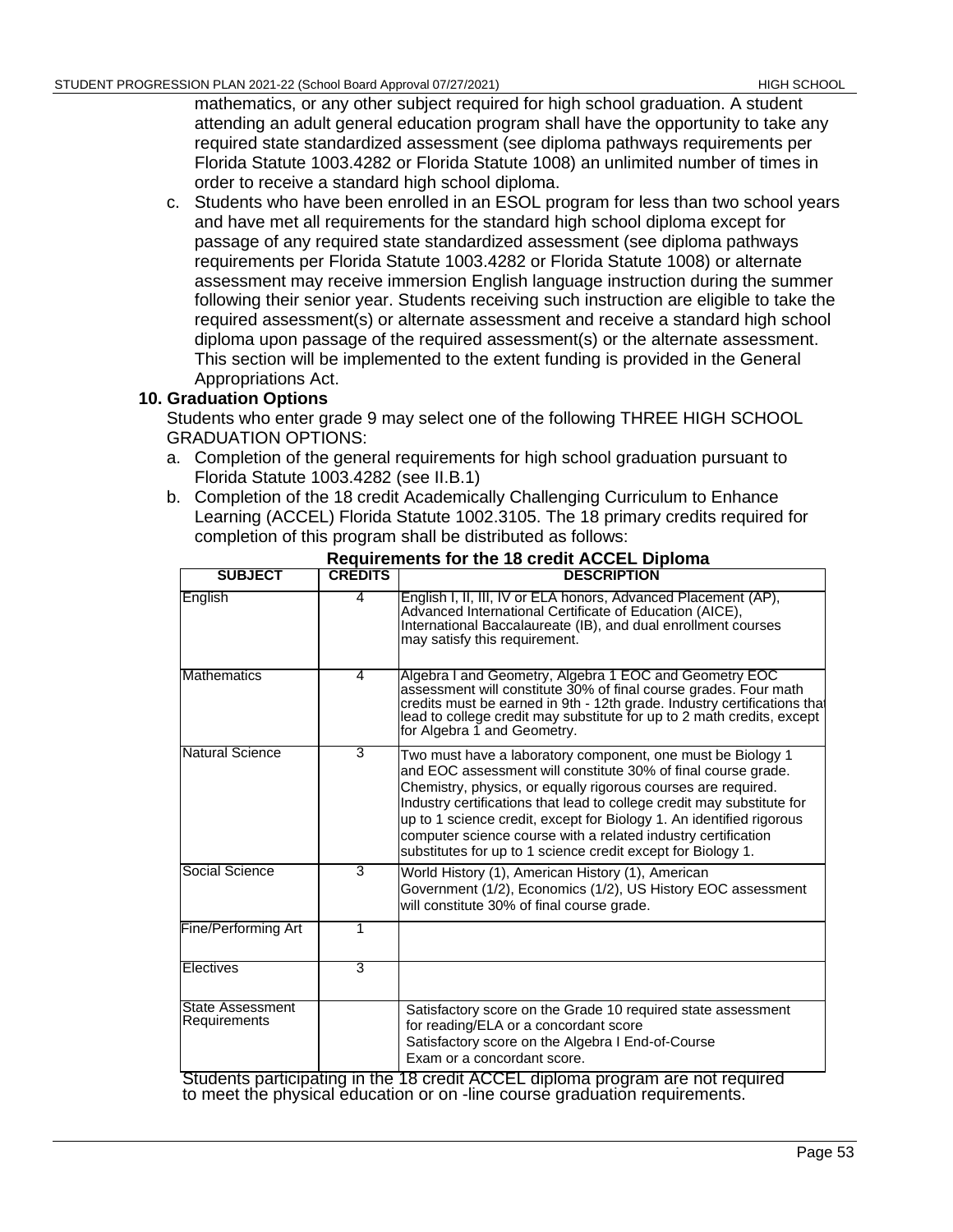|                                         |                | The Career and Technical Education Graduation Pathway Requirements                                                                                                                                                                                                                                                                                                                                                                                                               |
|-----------------------------------------|----------------|----------------------------------------------------------------------------------------------------------------------------------------------------------------------------------------------------------------------------------------------------------------------------------------------------------------------------------------------------------------------------------------------------------------------------------------------------------------------------------|
| <b>SUBJECT</b>                          | <b>CREDITS</b> | <b>DESCRIPTION</b>                                                                                                                                                                                                                                                                                                                                                                                                                                                               |
| English                                 | 4              | English I, II, III, IV or ELA honors, Advanced Placement (AP),<br>Advanced International Certificate of Education (AICE),<br>International Baccalaureate (IB), and dual enrollment courses<br>may satisfy this requirement.                                                                                                                                                                                                                                                      |
| <b>Mathematics</b>                      | 4              | Algebra I and Geometry, Algebra 1 EOC and Geometry EOC<br>assessment will constitute 30% of final course grades Industry<br>certifications that lead to college credit may substitute for up to 2<br>math credits, except for Algebra 1 and Geometry. Four math credits<br>must be earned in 9th-12th grade.                                                                                                                                                                     |
| Natural Science                         | 3              | Two must have a laboratory component, one must be Biology 1<br>and EOC assessment will constitute 30% of final course grade.<br>Chemistry, physics, or equally rigorous courses are required.<br>Industry certifications that lead to college credit may substitute for<br>up to 1 science credit, except for Biology 1. An identified rigorous<br>computer science course with a related industry certification<br>substitutes for up to 1 science credit except for Biology 1. |
| Social Science                          | 3              | World History (1), American History (1), American<br>Government (1/2), Economics (1/2), US History EOC assessment<br>will constitute 30% of final course grade.                                                                                                                                                                                                                                                                                                                  |
| Career and<br>Technical<br>Education    | 2              | The courses must result in a program completion and an industry<br>certification.                                                                                                                                                                                                                                                                                                                                                                                                |
| Work based<br>learning<br>experience    | 2              | May substitute up to two (2) credits of electives to fulfill this<br>requirement.                                                                                                                                                                                                                                                                                                                                                                                                |
| <b>State Assessment</b><br>Requirements |                | Satisfactory score on the Grade 10 required state assessment<br>for reading/ELA or a concordant score<br>Satisfactory score on the Algebra I End-of-Course<br>Exam or a concordant score.                                                                                                                                                                                                                                                                                        |

Students participating in the 18 credit Career and Technical Education diploma program are not required to meet the physical education or on -line course graduation requirements.

#### **11. Prior to selecting a program, the following requirements must be met:**

- a. Designated school personnel shall meet with the student and student's parent to give an explanation of the relative requirements, advantages, and disadvantages of each graduation option.
- b. Participation in the 18 credit ACCEL diploma program can be principal initiated or parent initiated.
- c. Selection of one of the graduation options may be completed by the student at any time and is exclusively up to the student and parent. If the student and parent fail to select a graduation option, the student shall be considered to have selected the general graduation option (II.B.1) in accordance with state and school graduation requirements.

#### **12. Early High School Graduation**

A student who earns the required number of credits and meets the high school graduation requirements as specified in the Student Progression Plan in less than 8 semesters or the equivalent, may elect early graduation. The school shall provide notification of this option to the parent/guardian of the student who is eligible for early graduation.

A student who completes all of their graduation requirements in less than 8 semesters or the equivalent and does not return as a student the following semester, will have a graduation date on his/her transcript and cumulative record that will reflect the date on which he/she finished all the graduation requirements.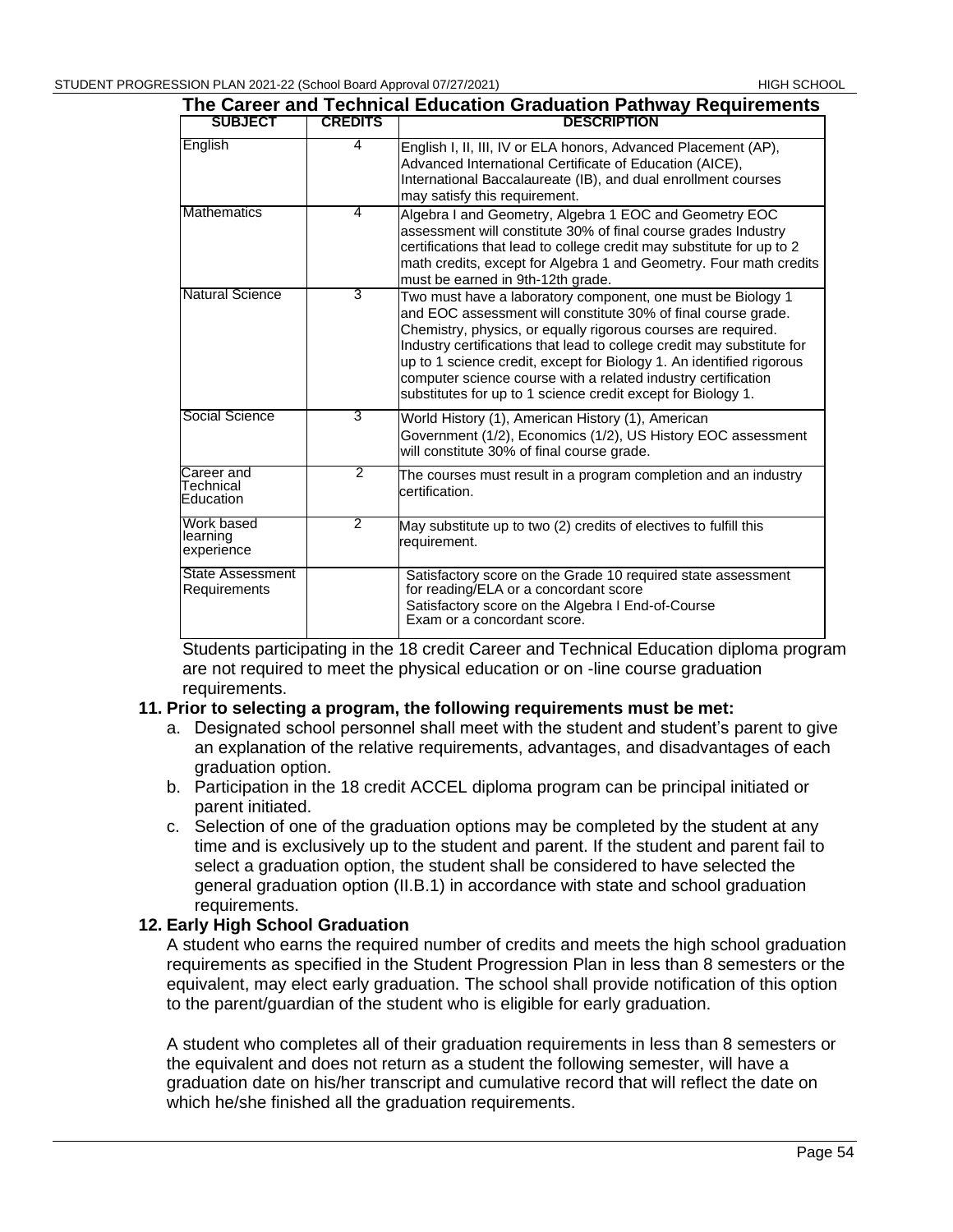If eligible for a Florida Bright Futures Scholarship Program award under Florida Statutes 1009.53-1009.538, a student who graduates from high school midyear may receive an initial award in the spring term following the student's graduation.

### **13. Acceleration Coursework**

At the beginning of each school year and prior to ninth grade, parents of students in or entering high school will be notified of the opportunity and benefits of Advanced Placement, International Baccalaureate, dual enrollment, and virtual school courses.

# **14. International Baccalaureate Diploma Program**

Graduation requires successful completion of a minimum of 26 credits in grades 9 through 12 of an International Baccalaureate curriculum. To fulfill the minimum requirements for the IB curriculum and the Bright Futures Scholarship, the following courses are needed:

| <b>SUBJECT</b>        | <b>CREDITS</b> | IB      | <b>DESCRIPTION</b>                                                                                                                                                                                                                                                                                                         |
|-----------------------|----------------|---------|----------------------------------------------------------------------------------------------------------------------------------------------------------------------------------------------------------------------------------------------------------------------------------------------------------------------------|
| English               | 4              | Group 1 | Any level three course, must include at least one AP<br>or IB course                                                                                                                                                                                                                                                       |
| World Language        | 2              | Group 2 | Any level three course in the same language                                                                                                                                                                                                                                                                                |
| <b>Social Studies</b> | 3              | Group 3 | Any level three course, must include at least one AP<br>or IB course                                                                                                                                                                                                                                                       |
| Theory of Knowledge   |                |         | Required of all students                                                                                                                                                                                                                                                                                                   |
| Science               | 3              | Group 4 | Any level three course (Biology I or higher), must include<br>at least one AP or IB lab course                                                                                                                                                                                                                             |
| <b>Mathematics</b>    | 4              | Group 5 | Any level three course (Algebra I or higher), must<br>include at least one AP or IB course                                                                                                                                                                                                                                 |
| The Arts/Electives    | 9              | Group 6 | Electives may include music, a third modern language, a<br>second subject from Group 3 or Group 4, Advanced<br>Mathematics SL, a school-based syllabus approved by the<br>IBO, or any course listed in the Course Code Directory for<br>which high school credit is granted. Must include at least one<br>AP or IB course. |

To fulfill the State of Florida requirements for the IB Diploma Curriculum, students must complete all End-of-Course assessments as required by the state and all internal and external assessment requirements for the IB Diploma, including a completed extended essay and completion of the CAS program (creativity, action and service). If a student leaves the International Baccalaureate Program, he/she must then meet all graduation requirements and End-of-Course exams as specified by the Florida Statutes and the Seminole County Student Progression Plan.

# **DEFINITION OF A HIGH SCHOOL CREDIT**

One full credit for high school graduation is defined as a minimum of 135 hours or two semesters of sixty-seven and one half (67.5) hours or 120 hours or two semesters of 60 hours for schools utilizing a block scheduling method (with the exception of summer school), of bona fide instruction in a designated course which contains student performance standards. Except as otherwise provided by the Credit Acceleration Program (CAP), virtual courses and identified blended courses, students must be enrolled and in attendance for the minimum hourly requirement of each course. (Refer to Attendance Policy). Schools may deny credit in courses based on unexcused absences. School based credit denial procedures will be made available on the school website.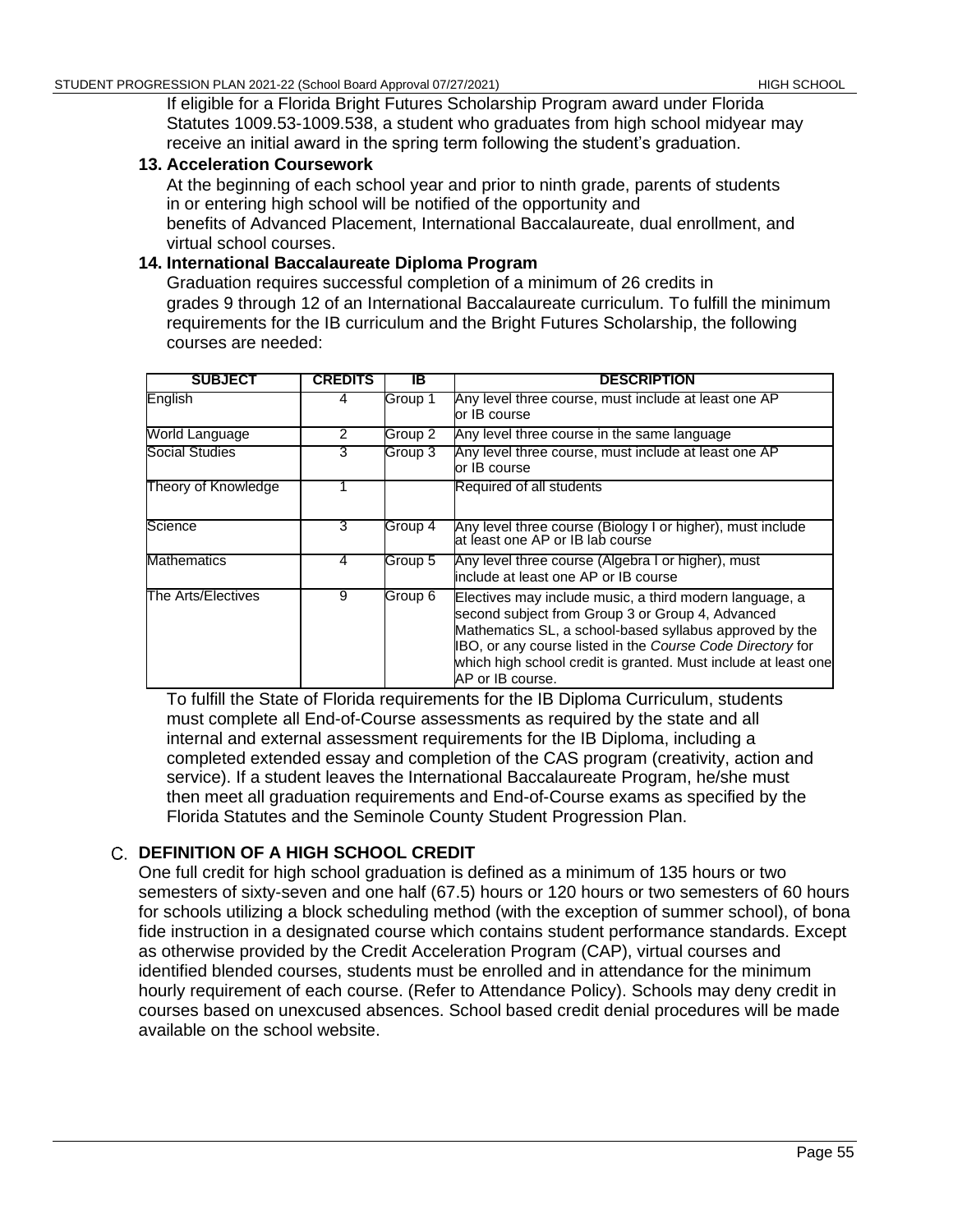#### **GRADE CLASSIFICATION OF STUDENTS**

High school graduation requirements – Students will follow the requirements that were in place when they entered their high school.

| <b>Seven Period Schedule</b>   |                                                             |  |
|--------------------------------|-------------------------------------------------------------|--|
| 9 <sup>th</sup> Grade Student  | Having been promoted or assigned from 8 <sup>th</sup> grade |  |
| 10 <sup>th</sup> Grade Student | Having earned 6 credits                                     |  |
| 11 <sup>th</sup> Grade Student | Having earned 12 credits                                    |  |
| 12 <sup>th</sup> Grade Student | Having earned 19 credits                                    |  |
| Graduation                     | Having earned 26 credits                                    |  |

Mid-year promotion is permitted when students earn the appropriate number of credits to join their cohort and are in the appropriate English class for that cohort.

Students will receive one-half (½) credit for each semester course satisfactorily completed. Credit in courses with an EOC will be finalized upon receipt of the EOC assessment results.

No student may be assigned to a grade level based solely on age or other factors that constitute social promotion.

No credit will be granted for non-interscholastic athletic extracurricular activities, or any course which is not listed in the Course Code Directory.

### **ASSESSMENT AND REMEDIATION**

Each student must earn a satisfactory score on required state standardized assessments as defined in Florida Statute 1008.22(3) or earn a concordant score. Levels for FSA/EOC student satisfactory performance are:

| <b>Subject</b>         | <b>Achievement Level</b> |
|------------------------|--------------------------|
| English Language Arts* | $3.0+$                   |
| Algebra I**            | $3.0+$                   |
| Biology                | $3.0+$                   |
| Geometry               | $3.0+$                   |
| <b>US History</b>      | $3.0+$                   |

| <b>Concordant Scores</b>                          |               |  |                                                       |                  |
|---------------------------------------------------|---------------|--|-------------------------------------------------------|------------------|
| Students entering high school prior to<br>2018-19 |               |  | Students entering high school<br>in 2018-19 and after |                  |
| <b>Assessment</b>                                 | Algebra 1 EOC |  | <b>Assessment</b>                                     | Algebra 1 EOC    |
| <b>PERT</b>                                       | 97            |  | Geometry EOC                                          | Level 3 or above |
| <b>PSAT/NMSQT Math</b>                            | 430           |  | PSAT/NMSQT Math                                       | 430              |
| <b>SAT Mathematics</b>                            | 420           |  | <b>SAT Mathematics</b>                                | 420              |
| <b>ACT Math</b>                                   | 16            |  | <b>ACT Math</b>                                       | 16               |
|                                                   |               |  |                                                       |                  |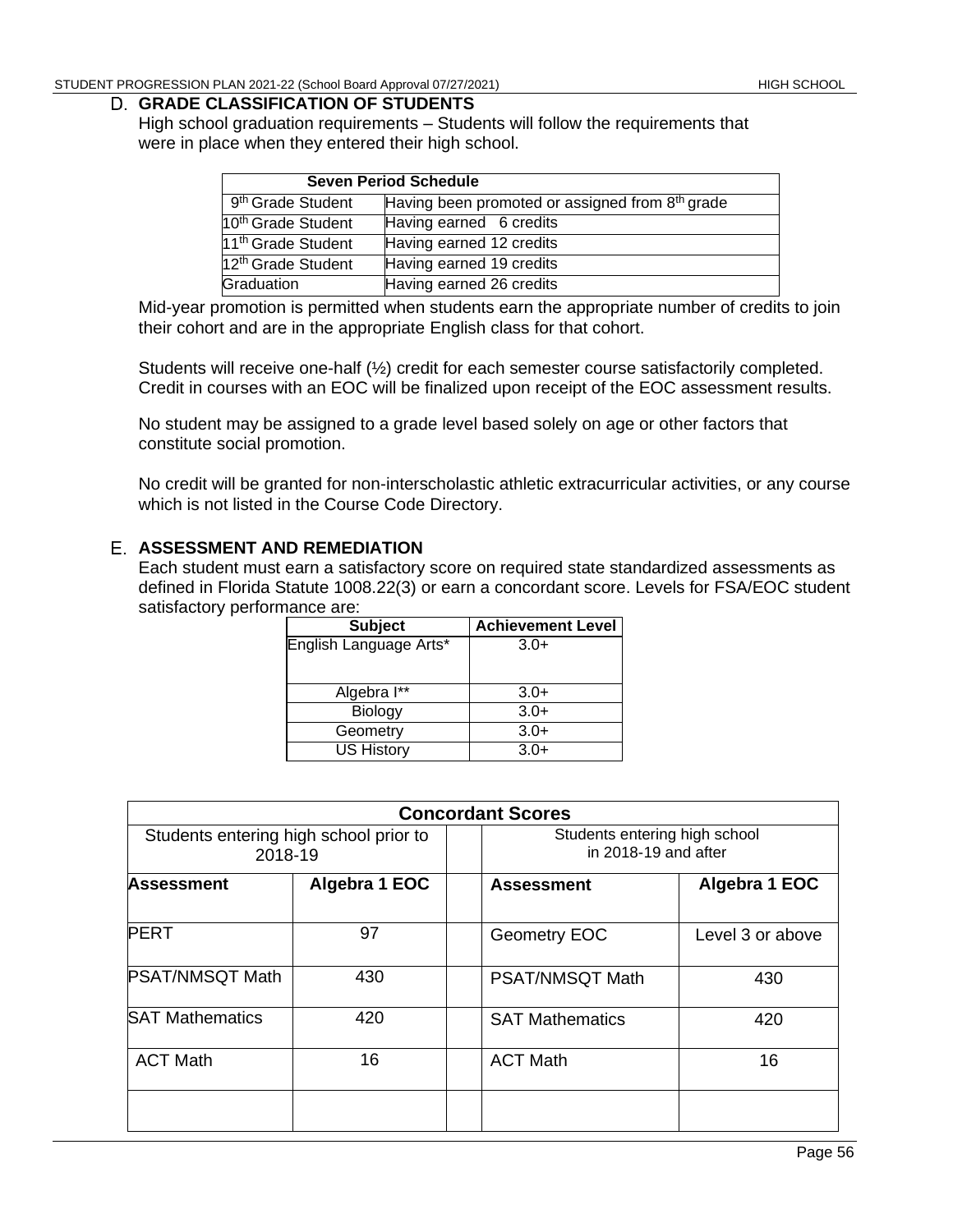| <b>Assessment</b>                              | Grade 10 FSA ELA | <b>Assessment</b>                              | <b>Grade 10 FSA ELA</b> |
|------------------------------------------------|------------------|------------------------------------------------|-------------------------|
| <b>ACT Reading</b><br><b>Subtest</b>           | 19               | ACT average of<br>Reading & English<br>subtest | 18                      |
| ACT average of<br>Reading & English<br>subtest | 18               | <b>SAT English</b><br>Reading & Writing        | 480                     |
| <b>SAT English</b><br>Reading & Writing        | 430              |                                                |                         |
| <b>SAT Reading</b><br>subtest                  | 24               |                                                |                         |

Each student must participate in the statewide, standardized assessment program by Florida Statute 1008.22. Each student who does not achieve satisfactory performance or above on the statewide, standardized English language arts assessment, or on the statewide, standardized mathematics assessment, or the Algebra I EOC assessment must be evaluated to determine the nature of the student's difficulty, the areas of academic need, and strategies for providing academic supports to improve the student's performance.

A student who is not meeting the school district or state requirements for satisfactory performance in English language arts and mathematics must be covered by one of the following plans:

- A federally required student plan such as an individual education plan;
- A school wide system of progress monitoring for all students. A student who scores Level 4 or above on the English language arts and mathematics assessments may be exempted from participation by the principal, or,
- An individualized progress monitoring plan.
- 1. Each student who does not meet the minimum performance expectations defined by the Commissioner of Education for the statewide assessment test in English language arts and mathematics may continue to be provided with an accelerated support programs until the expectations are met or the student graduates from high school or is not subject to compulsory school attendance.
- 2. ESE Statewide Assessment Waiver (FSA or FSAA as applicable): Students with disabilities who meet the following criteria may be considered for a waiver from passing the state standardized assessment in tenth grade ELA/reading, Florida Statute 1003.43:
	- a. Have a current Individual Education Plan (IEP).
	- b. Have taken the required state ELA/reading assessment with appropriate, allowable accommodations at least once.
	- c. Demonstrated mastery of Grade 10 English language arts standards.
	- d. Obtained a recommendation from the student's IEP team for a waiver.
- 3. The IEP team will meet and complete the state standardized reading assessment waiver process. Students with disabilities who meet the following criteria may be considered for a waiver from state mandated End-of-Course assessments for the purpose of determining the student's course grade and/or standard diploma graduation requirements (Florida Statute 1003.43):
	- a. Have a current Individual Education Plan (IEP)
	- b. Have taken the EOC with appropriate, allowable accommodations at least once. A student is eligible for consideration for the waiver if the student has not earned a passing score on the EOC.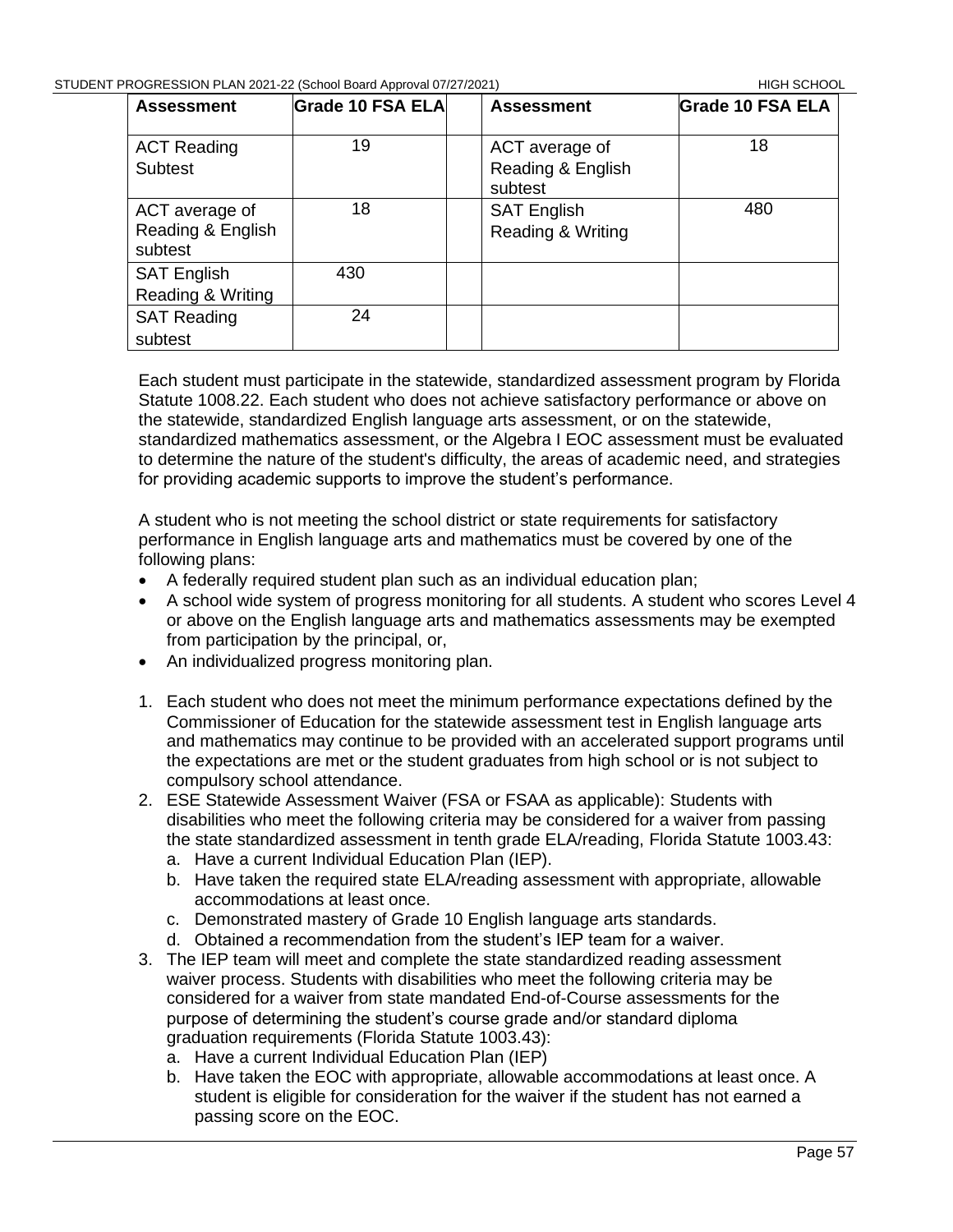- c. Demonstrated mastery of course standards.
- d. Obtained a recommendation from the student's IEP team for a waiver.
- 4. The district's comprehensive program for student progression uses multiple data sources, including student's grades, teacher input, ongoing progress monitoring and state assessment results, to monitor each student's response to implemented interventions. The areas of academic need and intervention strategies are defined through a Multi-Tiered Systems of Support/MTSS process.
- 5. Accommodations for national assessments, such as but not exclusive to, SAT and ACT will require a separate parent-initiated application process and are not solely determined by IEP/504 documentation.

# **INTENSIVE INSTRUCTIONAL SUPPORT**

- 1. Students in grades 9 and 10 who do not meet the requirements for satisfactory performance in English language arts, may be enrolled the following year in an accelerated reading support program.
- 2. Students who do not meet the requirements for satisfactory performance in Algebra I may be enrolled the following year in an accelerated mathematics support program designed to develop a deeper understanding of math concepts and to advance student learning.
- 3. Schools will continue to make decisions that are in the best interest of each student regarding course enrollment and instructional support for students entering their senior year who have not demonstrated college readiness on the SAT, ACT, or through mastery of standards in mathematics or English language arts courses. College ready scores are defined as follows:

| <b>College Ready Scores</b> |                                    |                    |  |
|-----------------------------|------------------------------------|--------------------|--|
| <b>Assessment</b>           | <b>English</b><br>Language<br>Arts | <b>Mathematics</b> |  |
| <b>SAT</b>                  | $440+$                             | 420                |  |
| <b>ACT</b>                  | 22+ Reading &<br>18+ English       | $22+$              |  |

4. Acceleration support courses taken in grades 9-12 may be taken only as elective credits for high school graduation. Acceleration support instruction may not be in lieu of English and mathematics credits required for graduation.

# **TESTING EXEMPTIONS (ESE)**

See Section IV. STATEWIDE ASSESSMENT FOR STUDENTS WITH DISABILITIES- Rule 6A-1094[3](https://www.flrules.org/gateway/ruleno.asp?id=6A-1.094222) regarding exempting students with disabilities for district and/or state testing.

# **EARNING ADDITIONAL CREDIT TOWARD GRADUATION**

Students may earn additional credit toward graduation through any of the following programs for which they are eligible:

- 1. **Earning High School Credit Prior to the Ninth Grade** Students from public schools, private schools, or home education may earn high school credit prior to their freshman year subject to one of the following:
	- a. Non-accredited credit will be granted as stated in Section I.D.5c. Mathematics.
	- b. Credits are on an official high school transcript from where the student was officially enrolled.
- 2. **Summer School (9-12)/Retention**

Students may attend summer school for remediation in  $9<sup>th</sup> - 12<sup>th</sup>$  grades. Students who do not successfully earn ample credits to be promoted to the next grade are provided the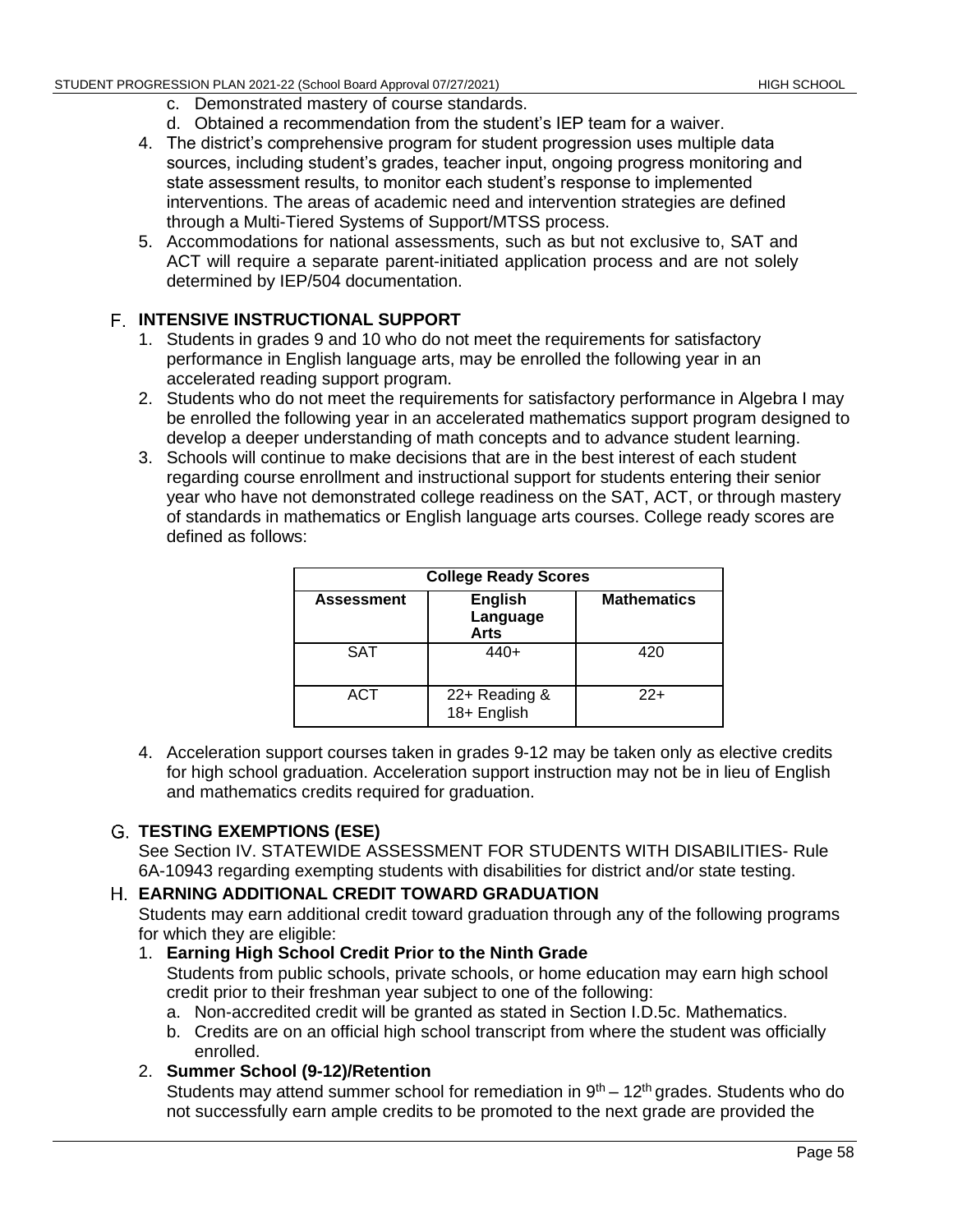opportunity to enroll in summer school courses to remediate deficiencies. It is the expectation that the summer school students attend every day. Summer school acceleration opportunities are available through virtual school.

# 3. **Transition Program**

Recommended middle school students who demonstrate the need for high school readiness support are afforded a unique educational experience at high school. The Transition Program allows students the opportunity to participate in a high school environment while earning their initial high school credit. Academic readiness for high school is the priority. Any middle school student who has not met requirements for promotion to 9 grade and who completes the program with a grade of "C" or better, will be promoted to 9th grade for the fall.

# 4. **Driver Education**

Driver education will be offered at selected summer school sites. Students enrolled in this course will earn .5 elective credit. Driver Education is also offered for a .5 credit during the school year as an after-school program.

# 5. **Volunteer Service**

The purpose of volunteer service is to encourage students to develop a sense of responsibility for others within their community. It helps students foster an understanding of the value of volunteerism and the rewards of helping others. One of the requirements to receive a Bright Futures Scholarship is the successful completion of a program of volunteer service work in which the student must identify a social or civic issue or a professional area that interests him or her, develop a plan for his or her personal involvement in addressing the issue or learning about the area and through papers or other presentations, evaluate and reflect upon his or her experience. Service hours are required for all four Bright Futures award levels as follows: 100 hours for Bright Futures Florida academic Scholars (FAS), 75 hours for Florida Medallion Scholars (FMS), 30 hours for Florida Gold Seal Vocational Scholars (GSV) and 30 hours for Florida Gold Seal CAPE Scholars (GSC). The following guidelines apply to volunteer service hours:

Except for credit earned through service-learning courses adopted pursuant to Florida Statute 1003.497, a student may not receive remuneration or academic credit for the volunteer service work performed. Such work may include, but is not limited to, a business or government internship, work for a nonprofit community service organization, or activities on behalf of a candidate for public office. The hours of volunteer service must be documented in writing, and the document must be signed by the student, the student's parent or guardian and a representative of the organization for which the student performed the volunteer service work.

- a. Students should complete a Volunteer Service Plan (SCPS Form 1489) and have it approved by their principal or designee prior to volunteering. An approved form is the only way to guarantee that volunteer service hours will be accepted. SCPS Form 1489 contains examples of circumstances in which service hours would not be approved/accepted.
- b. Students must submit a written reflection along with a completed service hours' log prior to May 1<sup>st</sup> of the senior year.
- c. School principals have the final authority to approve student volunteer service.

# 6. **ePathways After School Courses**

SCPS offers several after school courses for high school credit. Students can attend an after-school course at any of the participating high schools regardless of the high school they currently attend. Transportation is not provided. Students who would like to add an after-school course to their schedule should do so during course registration at their school. Please note that courses are subject to cancellation due to low enrollment or change in instructor availability.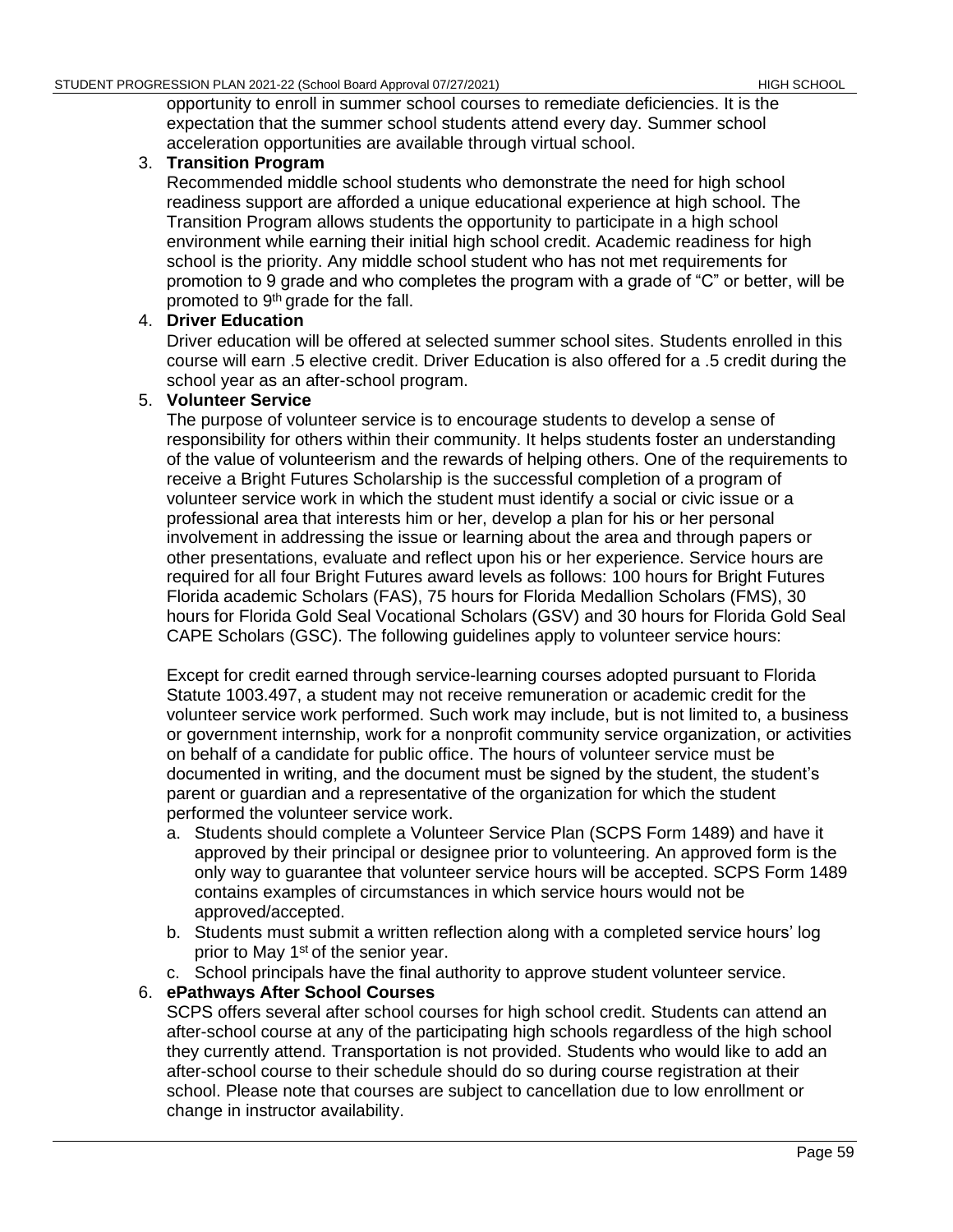Students in an after-school course must complete the same instructional time requirements as any other high school course validated by the State of Florida. If a student registers and attends an after-school course and is not able to complete the required instructional time due to loss of transportation or other hardship, the student may withdraw. The student will be issued a grade of Withdraw Passing (WP) or Withdraw Failing (WF) based on the grade earned as of the drop request date.

# 7. **Grade/Credit Recovery**

The following recovery programs have been put in place to assist students who have fallen behind their cohort due to previous retentions and/or loss of credit. The purpose of these opportunities is to give motivated students the opportunity to graduate with their cohort. The principal must approve enrollment in the programs listed below. Recovery programs are:

- a. Competency Based Education (CBE)/Credit Recovery: Competency Based Education Programs have been developed and implemented as components of the dropout prevention efforts of Seminole County Public Schools. The focus of CBE is on the mastery of course content objectives. Specific course credit is awarded when students demonstrate competency of the intended learning outcomes and the performance standards for the course.
- b. Summer School: Students who are behind in credits or have a "D" or "F" in an academic course are permitted to enroll in summer school, including virtual instruction options if available.

# **EARNING COLLEGE CREDIT IN HIGH SCHOOL**

Students may earn college credit in high school through any of the following programs for which they are eligible:

# 1. **Advanced Placement**

Advanced Placement (AP) is the enrollment of an eligible secondary student in a course offered by the Advanced Placement Program administered by the College Board. Postsecondary credit for an AP course may be awarded if students who score a minimum of 3 on a 5-point scale on the corresponding AP exam.

# 2. **International Baccalaureate (IB)**

Students enrolled in the International Baccalaureate (IB) programs at Seminole High School or Winter Springs High School taking IB courses may be awarded postsecondary credit when scoring a minimum of 4 on a 7-point scale in the corresponding IB exam.

# 3. **Career Pathways**

Career Pathways is a partnership between Seminole County Public Schools and Seminole State College designed to provide at no cost to the student the opportunity to get a head start on preparing for college and a career. Students taking a specified sequence of high school Career and Technical Education courses earning a "B" or better are eligible to take a college level assessment test. If the student passes the assessment and enrolls in Seminole State College within 24 months after graduating from high school, he/she will receive college credit for specified courses which lead to the completion of an Associate in Science Degree or Technical Certificate.

# 4. **Ready to Work**

A Florida Ready to Work Credential shall be awarded to a student who successfully passes assessments in Reading for Information, Applied Mathematics, and locating information or any other assessments of comparable rigor. Each assessment shall be scored on a scale of 3 to 7. The level of the credential each student receives is based on the following:

- a bronze-level credential requires a minimum score of 3 or above on each of the assessments
- a silver-level credential requires a minimum score of 4 or above on each of the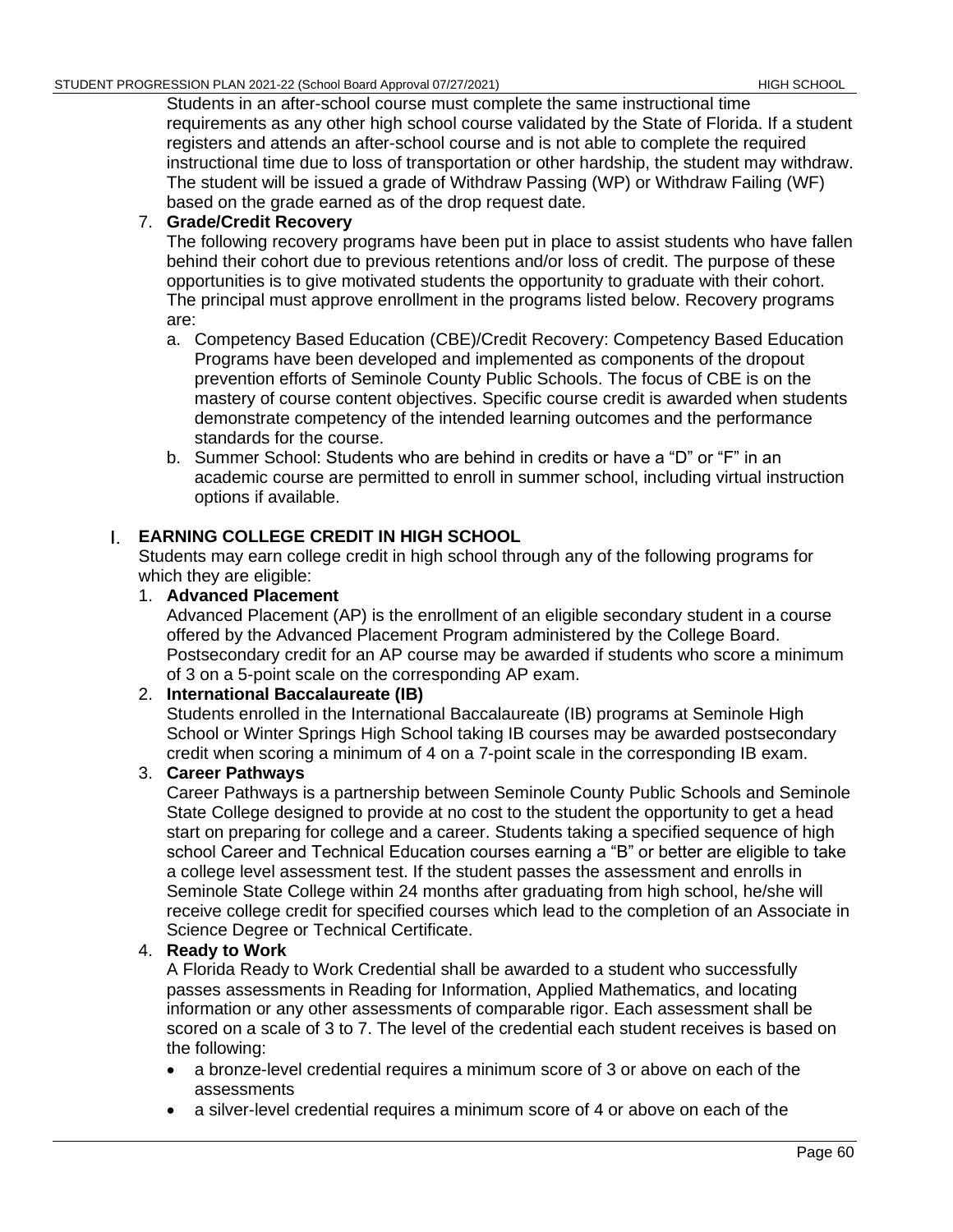#### assessments

• a gold-level credential requires a minimum score of 5 or above on each of the assessments

# 5. **Credit Acceleration Program (CAP)**

The purpose of the Credit Acceleration Program (CAP) is to allow a secondary student to earn high school credit in courses required for high school graduation through passage of an end of course assessment in Algebra I, Algebra II, Biology, Geometry, and/or United States History or an Advanced Placement or College Level Examination Program (CLEP) test.

Notwithstanding Florida Statute 1003.436, definition of "credit", a school district shall award course credit to a student who is not enrolled in the course, or who has not completed the course, if the student attains a passing score on the corresponding end of course assessment, Advanced Placement exam or CLEP test. The district shall permit a public school or home education student who is not enrolled in the course, or who has not completed the course, to take the assessment or exam during the regular administration of the assessment or exam.

### 6. **Dual Enrollment**

The dual enrollment program is defined as the enrollment of an eligible secondary student or home education student in a postsecondary course creditable toward high school completion and a career certificate or an associate or baccalaureate degree. Seminole County Public Schools, Seminole State College and the University of Central Florida operate under a Dual Enrollment Contract of which a copy is available at each high school. College credit and vocational certificate courses may be offered to high school students pending the approval of the high school principal and the Vice President for Educational Programs at Seminole State College, and the University of Central Florida, Students enrolled in an approved dual enrollment course are exempt from the payment of registration, tuition, and laboratory fees for no more than nine credit hours per semester.

- a. Requirements for students to be admitted in a dual enrollment course:
	- (1) Students must be enrolled in at least one (1) high school credit courses during each term, excluding summer.
	- (2) Students must have a cumulative unweighted high school grade point average of 3.0 or better and/or the approval of their high school principal.
	- (3) Students must meet the same entrance requirements as students desiring to enroll in the same courses on the college campus and have the approval of the high school principal.
	- (4) Dual enrollment course offerings are limited to approved courses at Seminole State College, and the University of Central Florida. Students must receive prior approval from their principal to enroll. Courses not taken at SSC, or UCF, are not covered by the Dual Enrollment Contract and therefore not eligible for tuition and instructional materials reimbursed by SCPS. This includes talent identification programs, college summer programs, summer camps and courses at schools other than SSC, or UCF.
	- (5) College ready scores may be required for students participating in certain dual enrollment courses.
- b. Requirements for students to be admitted in the dual enrollment Career Program:
	- (1) Students must have completed the  $10<sup>th</sup>$  grade and be enrolled in at least four (4) high school credit courses during each term, excluding summer.
	- (2) Students must have a cumulative unweighted high school grade point average of 2.5 or better to enroll in a postsecondary vocational course.
	- (3) Students must meet the same entrance requirements as students desiring to enroll in the same courses on the college campus, have earned a college-ready score as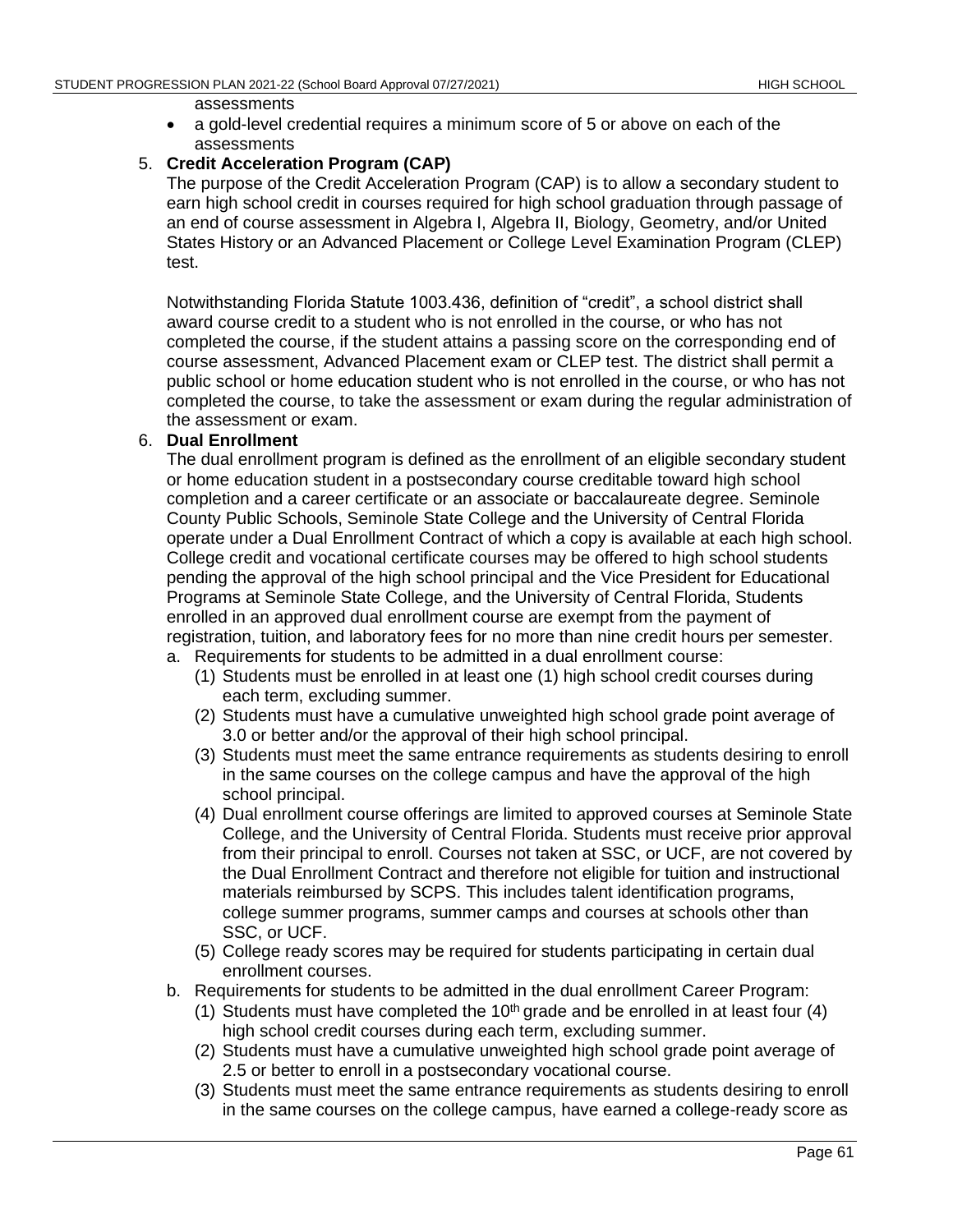indicated above, and have the approval of the high school principal.

- College credit courses taken under this program must be applied toward a student's high school diploma. It shall be the principal's responsibility to ensure that high school credit shall be awarded.
- High school credit for dual enrollment classes will be issued upon successful completion. Earned credit will be based on, the Dual Enrollment Course High School Subject Area Equivalency List (found in the Counseling for Future Education Handbook at www.floridashines.org).

Per Florida Statute 1007.27(18) school districts and Florida College System institutions must weigh dual enrollment courses the same as advanced placement, International Baccalaureate, and Advanced International Certificate of Education courses when grade point averages are calculated. Based upon this Florida Statute, grade points earned in dual enrollment courses, like those earned in Advanced Placement and International Baccalaureate, are based on the length of student enrollment in the dual enrollment course and not on the credit earned in the course. Therefore, students in dual enrollment in the courses will earn GPA quality points equivalent to one semester's enrollment in the course.

Weighted grade calculations for dual enrollment, Advanced Placement and International Baccalaureate courses taken during a semester and earning a 1.0 or .5 high school credit toward graduation will be as follows:

| <b>Letter Grade</b> | <b>GPA Points</b> | Term of           | <b>GPA Points</b> |
|---------------------|-------------------|-------------------|-------------------|
|                     |                   | <b>Enrollment</b> | <b>Earned</b>     |
|                     |                   | $.5(1$ semester)  | 2.5               |
|                     |                   | $.5(1$ semester)  |                   |
|                     |                   | $.5(1$ semester)  | .5                |
|                     |                   | $.5(1$ semester)  |                   |
|                     |                   | $.5(1$ semester)  |                   |

# 7. **Early College Admission (Full Time College)**

Students may enter college full time during their senior year if the following criteria are met:

- a. The student must successfully complete the  $11<sup>th</sup>$  grade with enough credits to be classified as a senior.
- b. The student must have achieved at least a 3.0 cumulative unweighted grade point average during his/her sophomore and junior year.
- c. Students must meet the same entrance requirements as students desiring to enroll in the same courses on the college campus, have earned a college-ready score as indicated above, and have the approval of the high school principal. Students entering the Early College Admission Program may earn a high school diploma to be awarded with the student's class at graduation or at a later time based on the following:
	- (1) The student must demonstrate mastery of skills measured by state standardized assessments.
	- (2) The student must earn sufficient college credit to fulfill the remaining high school graduation requirements (based on three semester hours equaling one-half high school credit).
	- (3) The student must maintain at least a 2.0 GPA in college courses.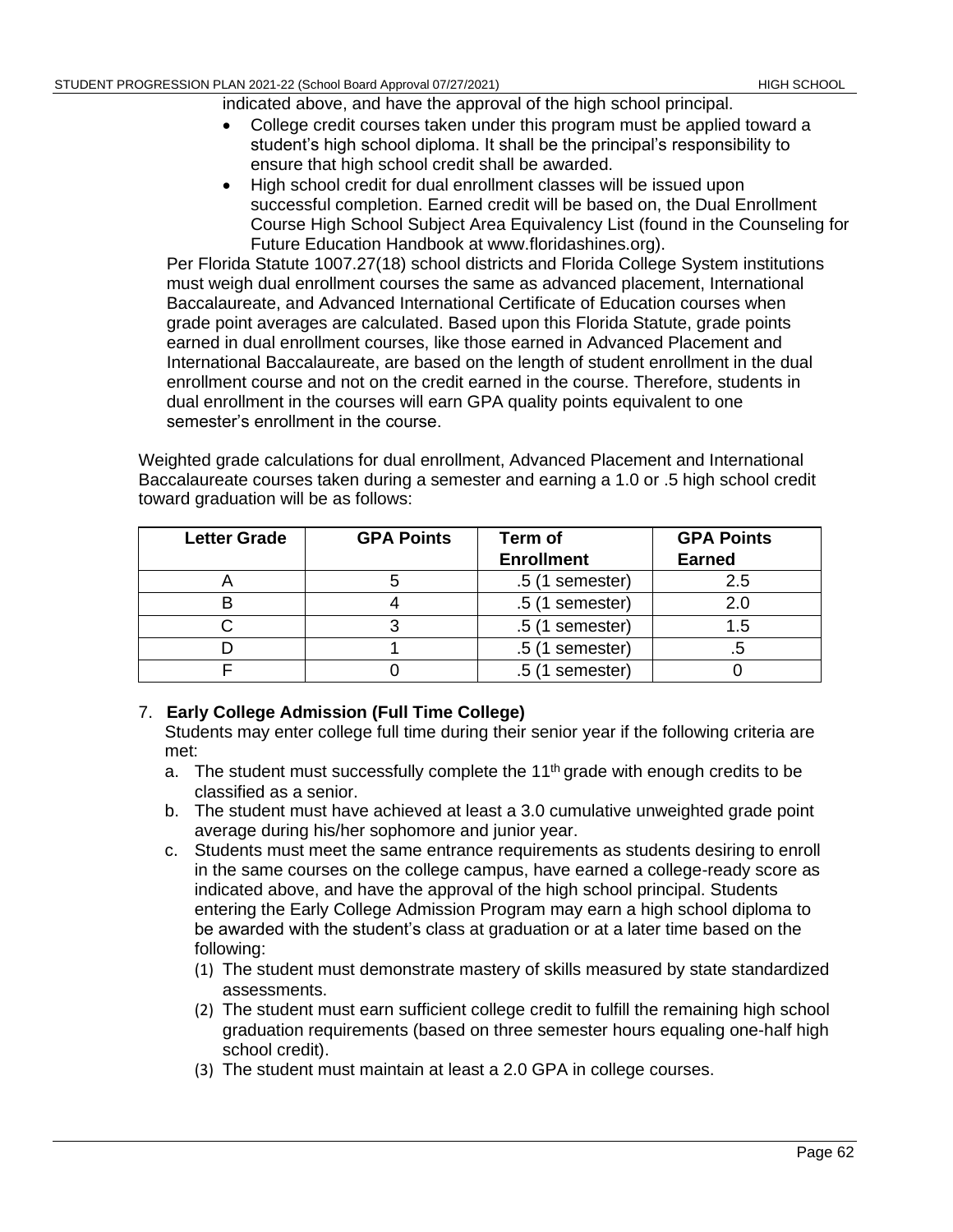#### STUDENT PROGRESSION PLAN 2021-22 (School Board Approval 07/27/2021) HIGH SCHOOL HIGH SCHOOL

# **ALTERNATIVE TO EARNING A HIGH SCHOOL DIPLOMA**

Although Seminole County Public Schools does not recommend student withdrawal from the public school system, there is an alternative for a student who is eighteen or older who does not wish to pursue an education in a traditional public high school setting. Students may attend the Adult High School located at Seminole State College. Additional information can be obtained from the school's guidance office and from the registrar at Seminole State College. Students enrolled in Seminole State College Adult High School have the option of pursuing a standard diploma or GED.

# **ENGLISH FOR SPEAKERS OF OTHER LANGUAGES (ESOL)**

The ESOL program is designed to meet the immediate linguistic needs of the English Language Learner (ELL), as well as the academic needs of students whose native language is other than English and who are not proficient in the English language. The instruction shall be designed to develop the student's mastery of the four language skills, including listening, speaking, reading, and writing, as rapidly as possible. The students are served by the program as determined by the established criteria, receiving instruction as described by the English for Speakers of Other Languages Procedural Handbook which is approved by the Florida Department of Education and the School Board of Seminole County. For more information about this program, refer to http://www.scps.k12.fl.us/esol/Home.aspx. All ELL students must meet state requirements (Rule 6A-6.903) to be exited from the program. If a student has been exited from the ESOL program and is not performing satisfactory in the regular classes, he/she may be re-classified and placed back into the ESOL program within the two-year monitoring period. Refer to the SCPS ESOL site for further information. www.scps.k12.fl.us.

# **EXCEPTIONAL STUDENT EDUCATION**

Services are available for children identified with vision and hearing disabilities from birth to age 2 and all students with disabilities ages 3 through their 22<sup>nd</sup> birthday. Students who are identified as gifted may receive services from kindergarten through grade 12. These services are described in the Exceptional Student Education Policies and Procedures (SP&P Manual) which is approved by the Florida Department of Education and the School Board of Seminole County. Refer to the Exceptional Student Education Section of the Student Progression Plan for further information.

# **TRANSCRIPT INTEGRITY-COURSE CHANGES AND WITHDRAWALS:**

Occasionally it will be necessary to reschedule a student from one course to another in the same discipline to ensure appropriate placement. When a student is rescheduled from one course and enrolled in another course, the original course will not appear on the student's official transcript. The schedule change window is typically limited to the first five (5) days of each semester. For transfer students, principals who are in receipt of an official transcript from another school may substitute a course with another in the same discipline if appropriate.

# **GRADING PROCEDURES**

# **REPORTING STUDENT PROGRESS**

All parents/guardians will be notified quarterly of their student's achievement. The grading system is divided into four quarters of nine-weeks each. A progress report will be available at the midpoint of each nine-week grading period. Upon completion of each grading period, a report card will be issued. The report card must clearly grade or mark:

1. the student's academic performance in each class or course in grades 9-12 (based upon examinations as well as written papers, class participation and other academic performance criteria);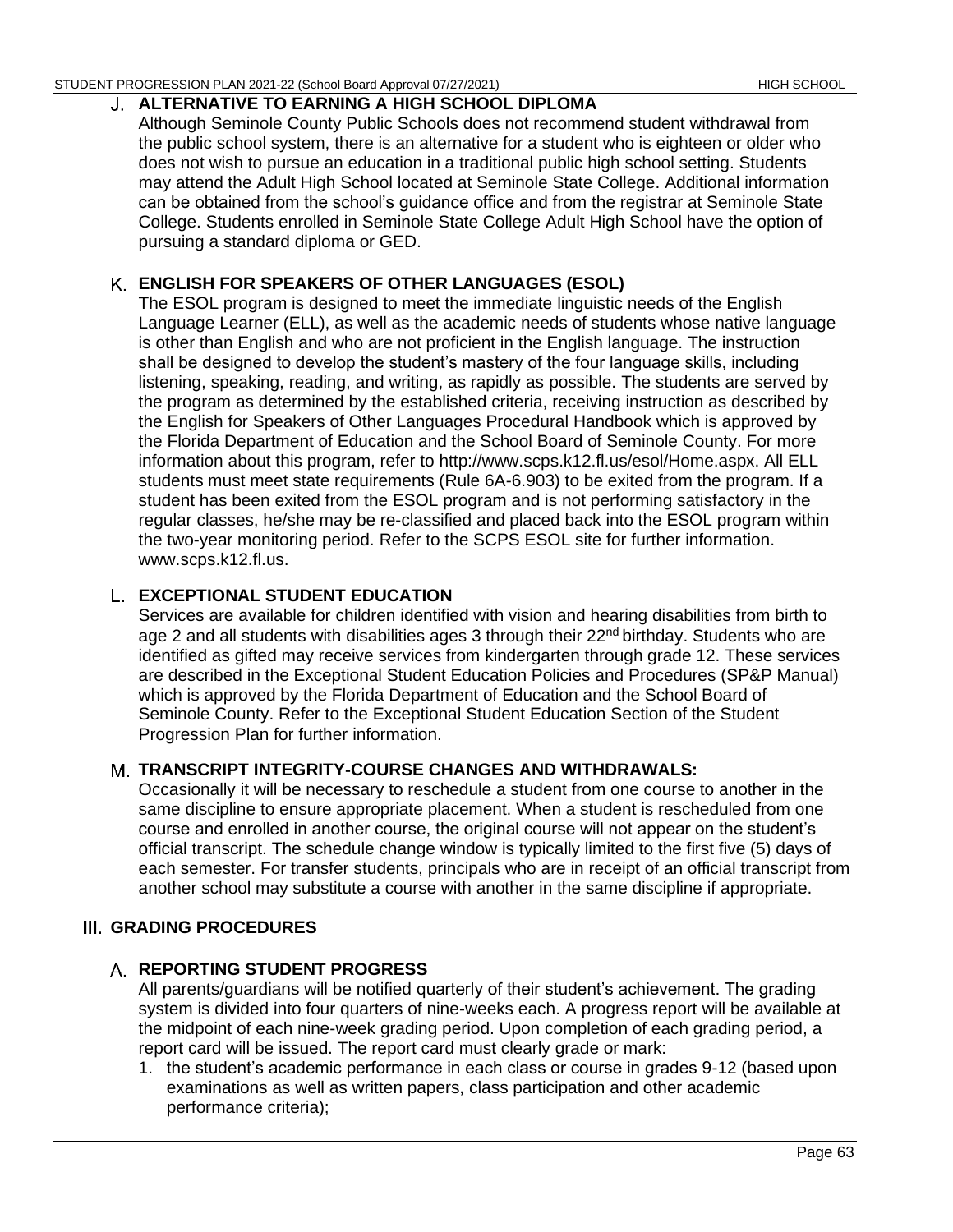- 2. the student's conduct and behavior;
- 3. the student's attendance; and
- 4. the student's cumulative grade point average.

Each student who does not meet specific levels of performance as determined by the district or who does not meet specific levels of performance, as determined by the state on statewide assessments at selected grade levels, may be scheduled in an acceleration support program and provided with additional diagnostic assessments to determine the nature of the student's difficulty and areas of academic need. Services may include, but are not limited to:

- 1. summer school
- 2. special counseling
- 3. tutoring assistance
- 4. school-sponsored help sessions
- 5. study skills classes

At the end of each semester, parents or guardians of each student in grades 9 -12 who have attained a grade point average of less than 0.5 of a point above the cumulative grade point average required for graduation pursuant to Florida Statute [1003.43\(5\)](https://www.flsenate.gov/laws/statutes/2011/1003.43) will be notified that the student is at risk of not meeting graduation requirements.

# **SECONDARY GRADING -- HIGH SCHOOL**

The following is the grading system for Seminole County Public Schools, grade 6-12:

| <b>Letter Grade</b> | <b>Percentage Range</b> | *GPA Value                                      | <b>Definition</b>                                                |
|---------------------|-------------------------|-------------------------------------------------|------------------------------------------------------------------|
|                     | $90 - 100$              |                                                 | <b>Outstanding Progress</b>                                      |
| в                   | 80-89                   | 3                                               | Above Average Progress                                           |
|                     | 70-79                   | 2                                               | <b>Average Progress</b>                                          |
|                     | 60-69                   |                                                 | Lowest Acceptable Progress                                       |
|                     | $0 - 59$                | 0                                               | Failure                                                          |
|                     |                         |                                                 | Incomplete and I becomes an F<br>at the end of the next semester |
| Р                   |                         | Not factored into credits<br>for quality points | Passing                                                          |
| ΝG                  |                         |                                                 | No Grade                                                         |

The student's nine-week grade will be calculated as follows: 80% will be determined at the professional discretion of the teacher and may include participation. The remaining 20% will be the student's grade on the nine-week exam or equivalent. Each nine-week grade will be counted as 50% of the semester grade. The student's semester grade in courses with state mandated End of Course assessments will be calculated as follows: 30% of the semester grade will be determined by the grade earned on the End of Course assessment. Semester exams will not be given. The grading plan will be communicated to the student at the beginning of the course. A numerical grading system shall be used, the components of which are determined by the teacher. For the purpose of class rank and honors/awards, graduating seniors grade point average will be calculated at the completion of the seventh semester of high school enrollment.

Pass/Fail Grading – The following courses are approved for a pass/fail grading option\*:

- Volunteer Service
- Leadership Student Government courses
- Teacher Assistant/Dividends
- Peer Counseling/Mentoring
- Drivers Education courses taught by SCPS instructors begins with students entering  $9<sup>th</sup>$ grade in the 16-17 school year and after
- Physical education classes specifically related to an official interscholastic sports team.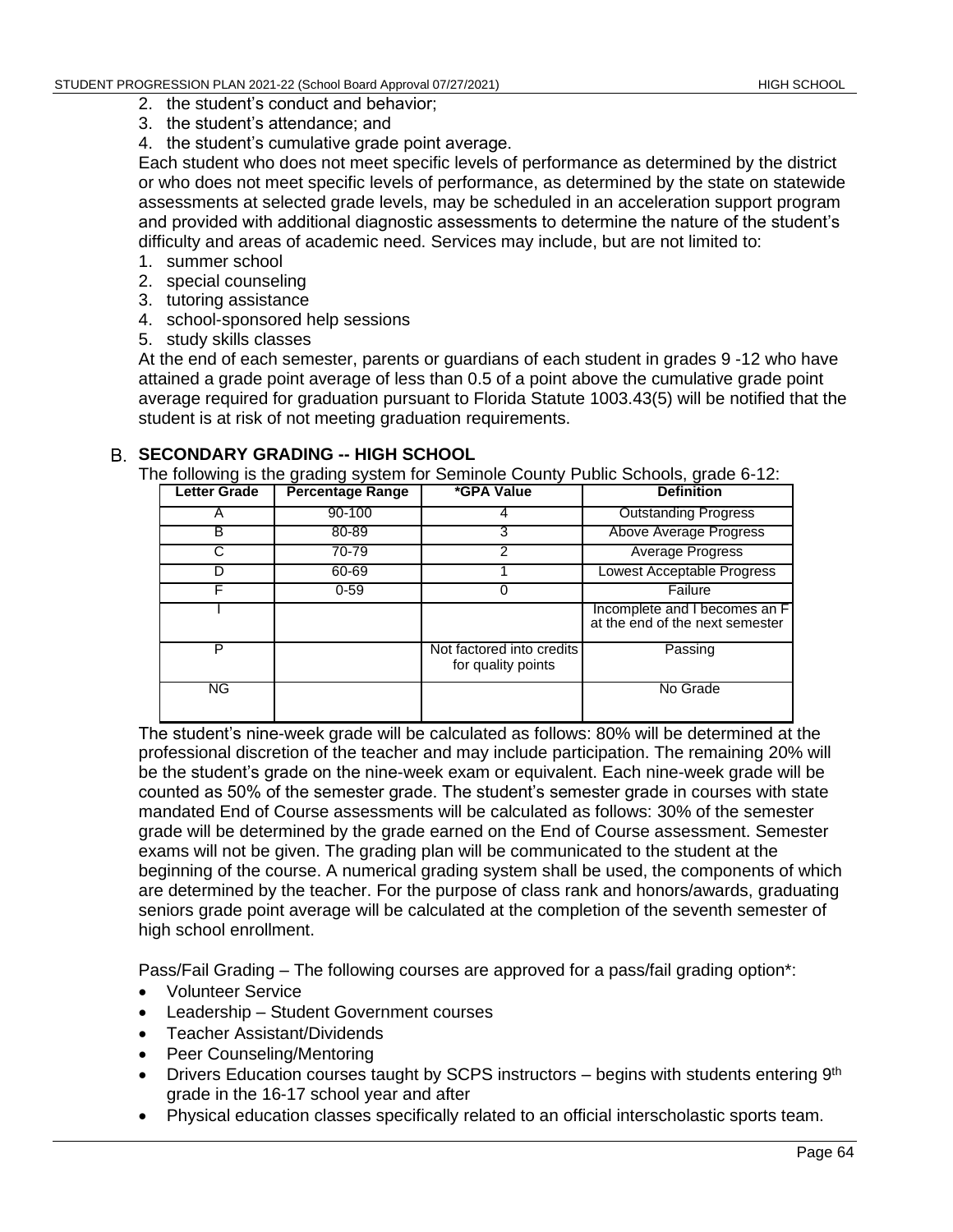This option is not available as a substitution for the required physical education/Personal Fitness graduation requirements.

The decision to offer a pass/fail grading option for the approved courses is at the discretion of the school's principal. Students choosing to utilize the pass/fail option must notify the teacher/school at the beginning of the semester in which the course is taken.

\*Requests to approve additional courses for a pass/fail grading option must be approved by the Assistant Superintendent of Secondary Education for High Schools.

*Utilization of a pass/fail grading option must be designated in the high school's curriculum guide.*

# **GRADE WEIGHTING**

The quality points reflected below are based on a full year, two semester course (.5 quality points for each semester).

| <b>Letter Grade</b> | <b>Quality Points for</b><br>Advanced Placement, Dual Enrollment,<br>and International Baccalaureate | <b>Quality Points for</b><br>Honors, Gifted, and<br><b>Pre-International Baccalaureate *</b> |
|---------------------|------------------------------------------------------------------------------------------------------|----------------------------------------------------------------------------------------------|
|                     |                                                                                                      | 4.5                                                                                          |
|                     |                                                                                                      |                                                                                              |
|                     |                                                                                                      |                                                                                              |

Grade weighting in Seminole County Public Schools is as follows:

Schools who wish to weight courses not designated as honors level courses by the Florida Department of Education must submit a formal request for approval to the Assistant Superintendent of Secondary Education for High Schools.

# **GRADE FORGIVENESS**

Grade forgiveness policies for required and elective courses are limited to replacing a grade of "D" or "F" with a grade of "C" or higher that is subsequently earned in the same or comparable course with principal approval. If a student has multiple prior attempts at a course resulting in multiple grades of "D" or "F" and subsequently earns a grade of "C" or higher in the course, all prior attempts at passing that course can be forgiven for graduation purposes.

Middle school students who fail a course that awards high school credit (e.g., Algebra I Honors, Geometry Honors, Environmental Science Honors and Biology Honors) shall be promoted if they have a GPA of 2.0 or greater. Students who do not have a GPA greater than 2.0 shall be retained and will be eligible to attend summer school.

Middle school students who take any high school course for high school credit and earn a grade of "C", "D", or "F" or the equivalent of "C", "D", or "F", shall be allowed to retake the same or a comparable course and replace the grade with a grade of "C" or higher, or the equivalent of a grade of "C" or higher, earned in the course. In all cases of grade forgiveness, only the new grade shall be used in the calculation of the student's grade point average, however all courses completed by the student will appear on the high school transcript. Any course not replaced according to this forgiveness policy shall be included in the calculation of the cumulative grade point average required for graduation.

# **GRADE FLAGGING**

Students may flag elective courses with the lowest grades from their GPA calculation **after graduation** if they satisfy the state and school graduation requirements. For students at risk of failing to graduate on time due to their cumulative GPA, grade flagging may occur during the 4<sup>th</sup> quarter of the school year. Under no circumstances should grade flagging occur prior to the determination of class rank and class honors/awards.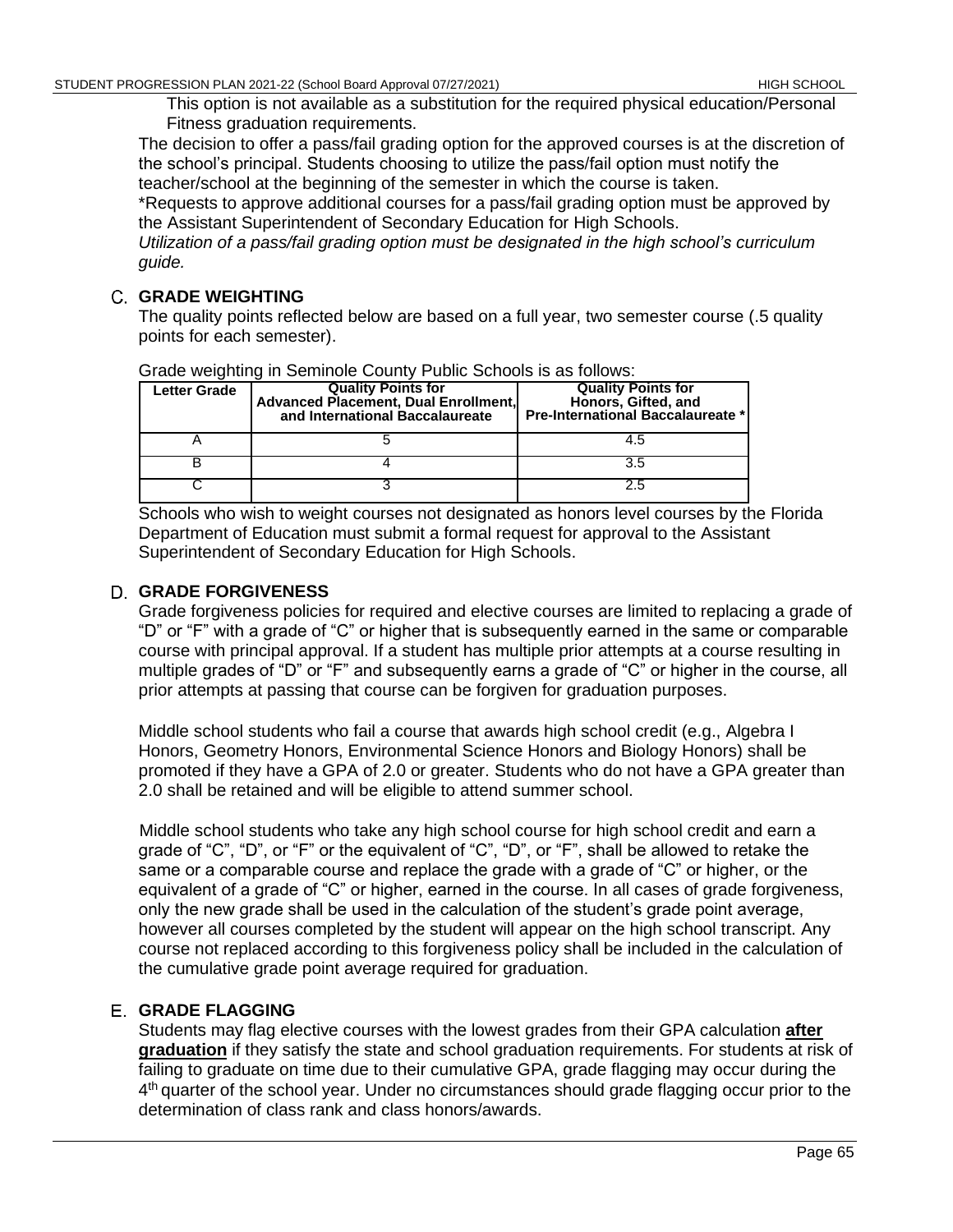### **HIGH SCHOOL COURSES**

All high school courses are designated as semester courses. Students will be awarded credit in one-half (½) credit increments if the student successfully completes either the first or the second half of a full year course. Grades are based on student mastery of course standards.

# **PUBLIC REPORTING (Florida Statutes 1002.20 and 1008.25)**

Each district school board must annually publish in the local newspaper, and report in writing to the State Board of Education by September 1 of each year, the following information on the prior school year:

- 1. The provisions of this section relating to public school student progression and the district school board's policies and procedures on student retention and promotion.
- 2. By grade, the number and percentage of all students in grades 3 through 10 performing at levels 1 and 2 on the English language arts portion of the standardized state assessment.
- 3. By grade, the number and percentage of all students retained in grades 3 through 10.
- 4. Information on the total number of students who were promoted for good cause, by each category of good cause.
- 5. Any revisions to the district school board's policy on student retention and promotion from the prior year.

These requirements are subject to change, pending updates by the Florida Department of Education.

# **FLORIDA BRIGHT FUTURES SCHOLARSHIP PROGRAM**

The Florida Bright Futures Scholarship Program Florida Statute 1009.531 provides for tuition and fee reimbursement for undergraduate studies at a public or private university, state/community college, or career and technical School. The four scholarship awards within the Bright Futures Scholarship Program are the Bright Futures Florida Academic Scholars Award, Florida Medallion Scholars Award, Florida Gold Seal Vocational Scholars Award and Florida Gold Seal CAPE Scholars Award. Each has specific criteria that must be met. Refer to the Florida Department of Education website for the most current criteria. The student report card contains a disclosure that the grade point average calculated for purposes of the Florida Bright Futures Program may differ from the grade point average on the report card. Additional information can be found at http://www.floridastudentfinancialaid.org/ssfad/b[f/](http://www.floridastudentfinancialaid.org/ssfad/bf/)

# **MAKE-UP ASSIGNMENTS AND ASSESSMENTS FOR ABSENCES**

Regardless of whether an absence is excused or unexcused, students are required to make up all coursework and assessments missed during the period of nonattendance. Immediately upon returning to class, it is the responsibility of the student to obtain missed coursework, confirm corresponding dates for completion, and schedule missed assessments. Students shall earn full credit for all short-term assignments, long-term assignments, tests, and quizzes made up within the reasonable time limits established by the teacher. Partial credit shall be given for assignments not completed within the time limits established by the teacher.

- 1. Short-Term Assignments:
	- a. Short-term assignments are those assignments given less than five (5) school days in advance of a student's absence.
	- b. Full credit will be given for those short-term assignments turned in within the reasonable time limits set by the teacher, which shall be no less than the number of days the student was absent, plus one (1) additional day.
	- c. Partial credit will be given for those short-term assignments turned in after the due date. The teacher will grade short-term assignments turned in late. After the letter grade for the assignment has been determined, the teacher may reduce it by no more than one (1) letter grade for every day the assignment was turned in late.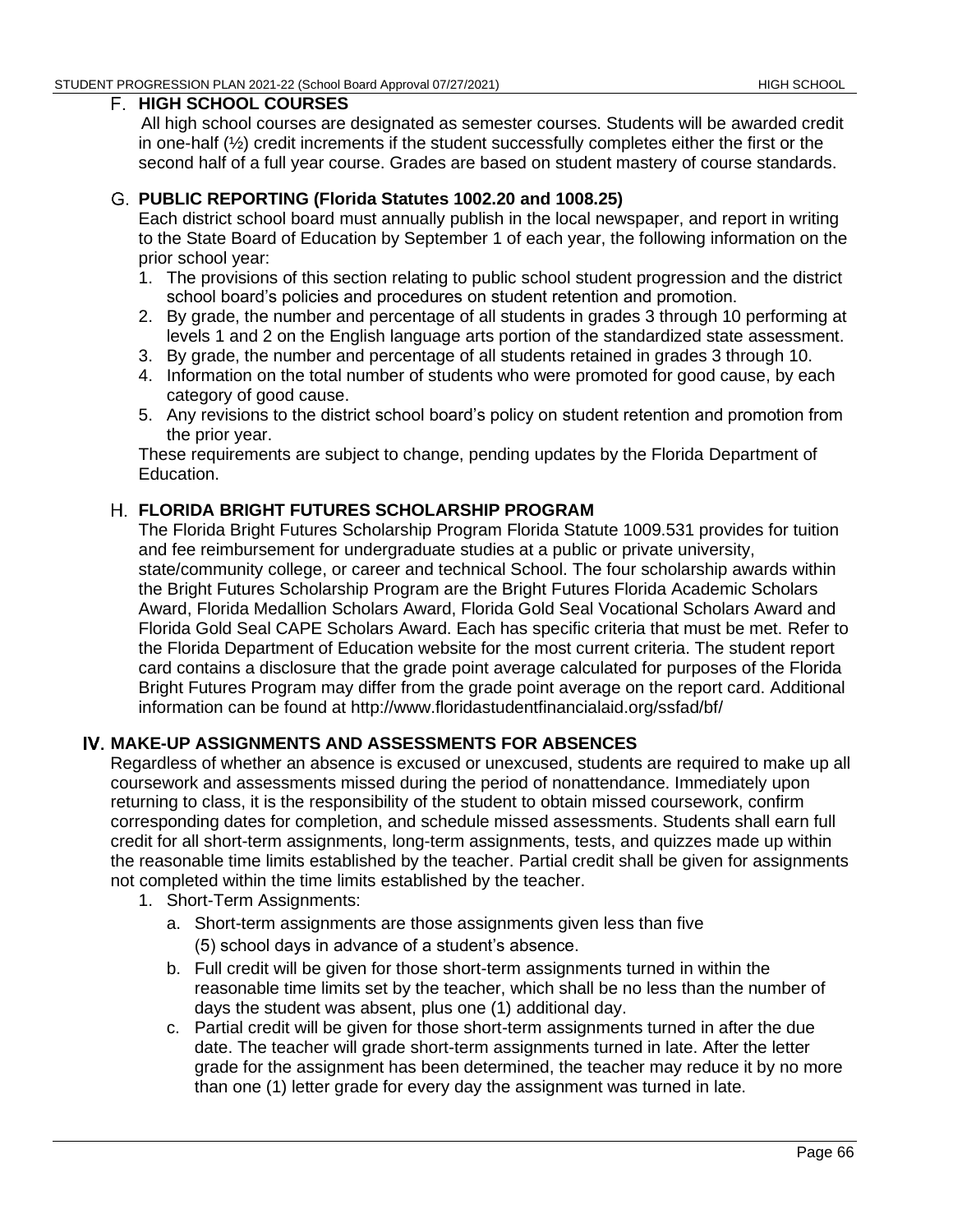- 2. Long-Term Assignments:
	- a. Long-term assignments are those assignments given five (5) or more school days in advance of a student's absence.
	- b. Unless exempted from this requirement by the principal or the principal's designee, in consultation with the teacher, long-term assignments are due on the assigned date for full credit.
	- c. Partial credit will be given for those long-term assignments turned in after the due date. The teacher will grade long-term assignments as been determined. The teacher may impose a reasonable academic penalty.
- 3. Tests and Quizzes:
	- a. Students are required to make up tests and quizzes missed during an absence. At a minimum, students have no less than the number of days they were absent, plus one (1) additional day, to make up tests and quizzes missed during an absence. The time and place for the make-up is the decision of the teacher. The teacher's decision on make-up schedules shall be final.
	- b. The teacher may administer an alternate form test or quiz to assess competency or mastery of subject matter. There shall be no academic penalty imposed for tests and quizzes completed within the reasonable time period set by the teacher. However, if a student fails to make up the test or quiz within the reasonable time period established by the teacher, then the teacher may impose a reasonable academic penalty.

#### 4. Exams:

Exams must be made up within the reasonable time limits established by the teacher, at minimum, the number of days absent plus one (1) additional day. The teacher may administer an alternate exam to assess competency or mastery of subject matter. The teacher's decision on make-up schedules shall be final.

#### **EXCEPTIONS**

Individual student exceptions (under highly unusual circumstances) can be made only with the approval of the principal and the Assistant Superintendent of Secondary Education for High Schools.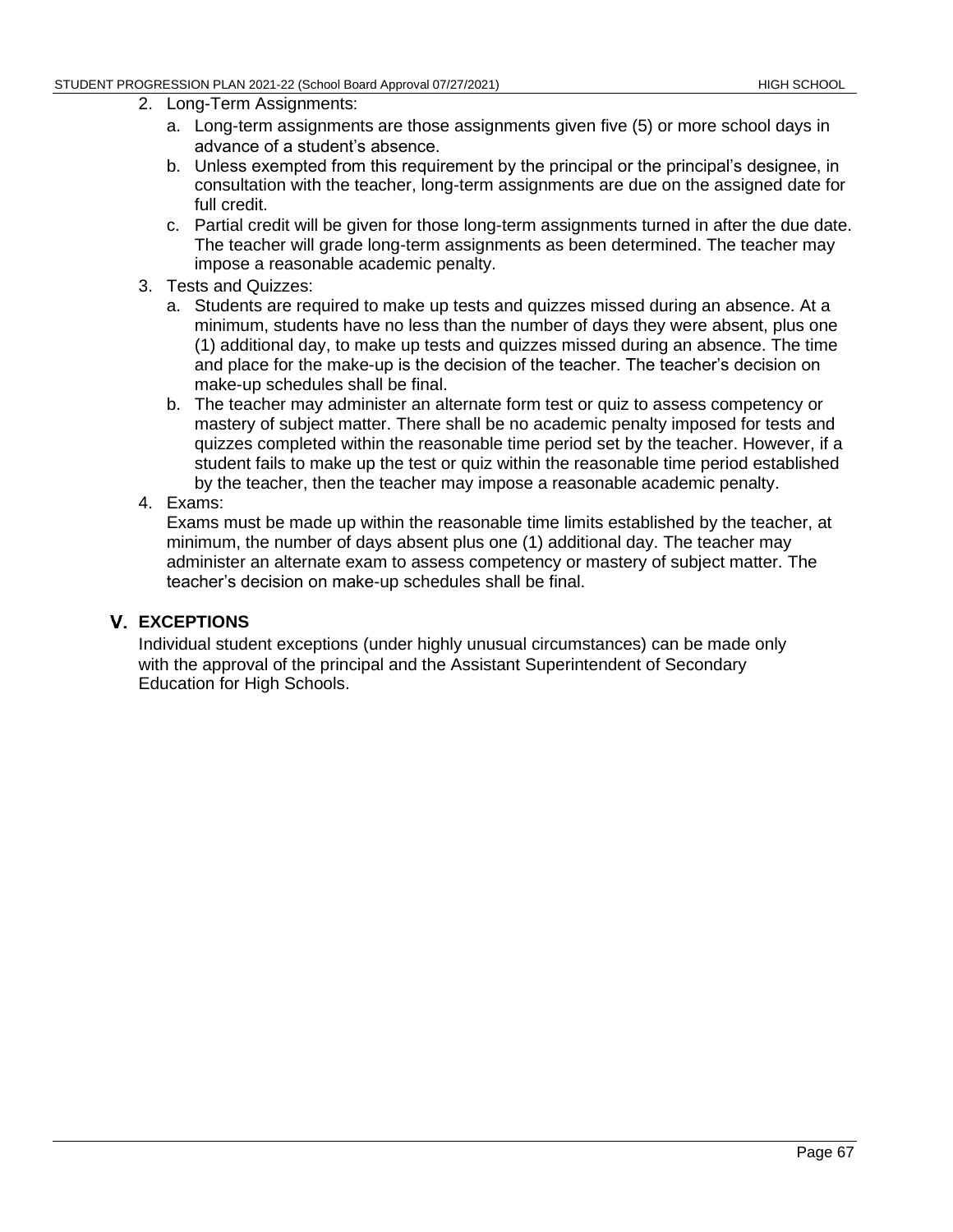## **VIRTUAL EDUCATION**

#### **I. OVERVIEW**

A. Seminole County Public Schools offers a virtual instruction program in accordance with Florida Statute 1002.45(1)(b) with at least three options for part-time and full- time virtual instruction.

1. The virtual instruction program is a public school choice option per Florida Statute 1002.20(6)(a).

2. Through its ePathways initiative, SCPS offers virtual education in conjunction with flexible student scheduling, including blended schedules (combinations of virtual and brick-andmortar courses), virtual education during the school day in a computer lab or elsewhere on campus on a space-available basis, and/or virtual education from home or other off-campus locations if authorized by the parent.

- B. The following virtual education options may be available to students for the 2021-22 school year:
	- 1. Seminole Academy of Digital Learning (SADL) provides part-time virtual education for students in grades K-5 and part-time virtual education for students in grades 6-12. SADL instruction is provided by SCPS teachers. The curriculum/instructional plan for each grades K-5 SADL course is created and maintained by SCPS staff, and the curriculum for each grades 6-12 SADL course is created and maintained by either SCPS staff or by thirdparty providers. For scheduling purposes, students who take one or more SADL courses are enrolled in school 7023, a District Virtual Instructional Program (DVIP). Parent(s)/guardian(s) or approved adult(s) of a student taking SADL course(s) in grades K-5 are expected to serve as the student's learning coach.
	- 2. Seminole County Virtual School (SCVS) provides full-time and part-time virtual education for students in grades K-5 for elementary courses and/or for those who wish to access secondary courses for acceleration. SCVS also offers full-time and part-time virtual education for students in grades 6-12. SCVS instruction is provided by SCPS teachers, and the curriculum/instructional plan for each course is provided by Florida Virtual School (FLVS) and/or a third-party vendor. For scheduling purposes, students who take one or more SCVS courses are enrolled in school 7004, the District Franchise of FLVS.
	- 3. A hybrid option may be used for full-time students in grades K-12 by taking a combination of courses from SADL (7023) and SCVS (7004). For scheduling purposes, students in the hybrid option are co-enrolled in schools 7023 and 7004.
	- 4. Seminole County Public Schools has a reciprocal agreement with the School Board of Pasco County to provide a full-time enrollment option in Pasco Virtual School for students in grades K-12.
	- 5. Seminole County Public Schools has a reciprocal agreement with the School Board of Alachua County to provide a full-time enrollment option in Alachua eSchool for students in grades K-12.
	- 6. Students in grades K-12 may also access courses directly through Florida Virtual School (FLVS). These courses are not taught by SCPS teachers, nor does SCPS create or maintain the curriculum. SCPS provides no instructional or technical support for courses taken with FLVS, and grades/credits earned in FLVS courses transfer to a SCPS student in accordance with provisions of other sections of this document.
	- 7. Students enrolled in full-time FLVS will be withdrawn from Seminole County Public Schools and will need to complete the full registration and student assignment processes should they wish to return to SCPS or SCVS.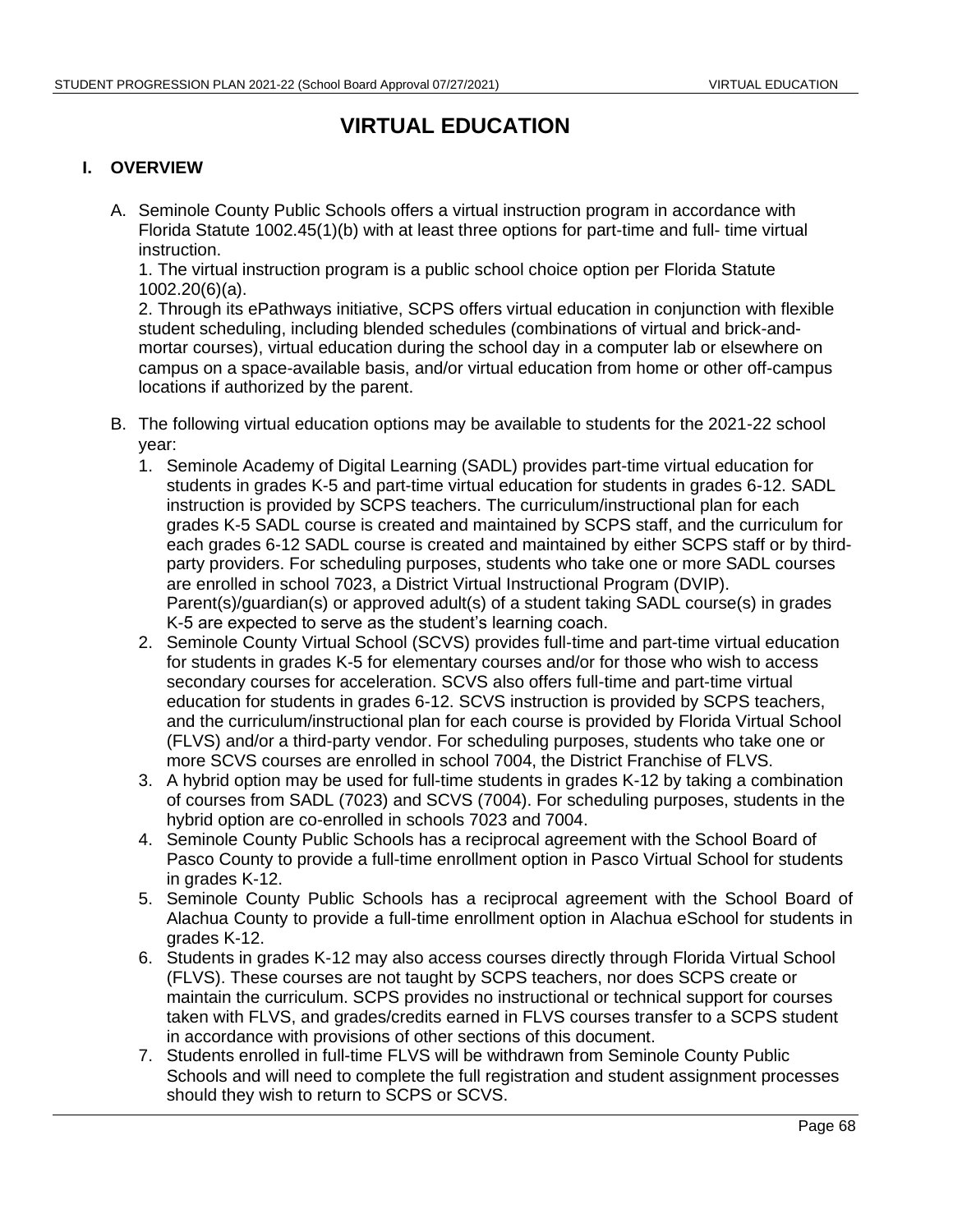C. Students may participate in multiple virtual education options identified above if enrollment requirements are met.

#### **II. STUDENT CLASSIFICATION**

- A. Public School Students
	- 1. A student in grades K-5 entering virtual education to participate as a public school student will be classified as:
		- a. Full-time through either SCVS (7004) or co-enrollment in SADL (7023) and SCVS (7004), if the student enrolls in virtual education for all core academic courses and PE, art, and music, and takes no courses in a brick-and-mortar school. However, a full-time SCVS or SCVS/SADL co-enrolled student may take one or more courses at the student's zone school by mutual agreement of the SCVS/SADL principal or designee and the principal of the zone school or designee. In these cases, the student is coenrolled in SCVS/SADL and the brick-and-mortar school. In this option, the student would take state assessments, take district assessments, and receive counseling and intervention services at the SCVS/SADL offices.
		- b. Part-time in SADL (7023) or SCVS (7004), if the student is enrolled in a brick-andmortar SCPS school and enrolls in at least one SADL/SCVS course. In this case, the student is co-enrolled in SADL/SCVS and the brick- and-mortar school. In this option, the student would take state assessments, take district assessments, and receive counseling and intervention services at the brick-and-mortar school. Students may not be simultaneously enrolled in the same course in a virtual school and brick-and-mortar school.
	- 2. A student in grades 6-12 entering virtual education to participate as a public school student will be classified as:
		- a. Full-time in SCVS (7004) if the student enrolls in virtual education for all courses and takes no courses in a brick-and-mortar school. However, a full-time SCVS student may take one or more courses at the student's zone school by mutual agreement of the SCVS principal or designee and the principal of the zone school or designee. In these cases, the student is co-enrolled in SCVS and the brick-and-mortar school. In this option, the student would take state assessments, take district assessments, and receive counseling and intervention services at the SCVS offices.
		- b. Part-time in SCVS (7004) or SADL (7023), if the student is enrolled in a brick-andmortar SCPS school and enrolls in at least one SCVS/SADL course. In this case, the student is co-enrolled in SCVS/SADL and the brick-and-mortar school. In this option, the student would take state assessments, district assessments, and receive counseling and intervention services at the brick-and-mortar school. Students may not be simultaneously enrolled in the same course in a virtual school and brick-and-mortar school, and high school students must follow the schedule change process as explained in the High School section of this document.
		- c. A student who begins his/her 12<sup>th</sup> grade school year full-time with SCVS may not enroll in another Seminole County high school during the school year except with the consent of the SCVS principal and the principal of the receiving school.
- B**.** Non-Public School Students: A student who is enrolled in a non-public school may also enroll in one or more virtual education courses on a part-time basis and will be assigned to a virtual school/program based on the course(s) selected in accordance with I.B. above.
- C. Home Education Students: A student who is registered in a Home Education program in Seminole County per Florida Statute 1002.41 may access one or more virtual education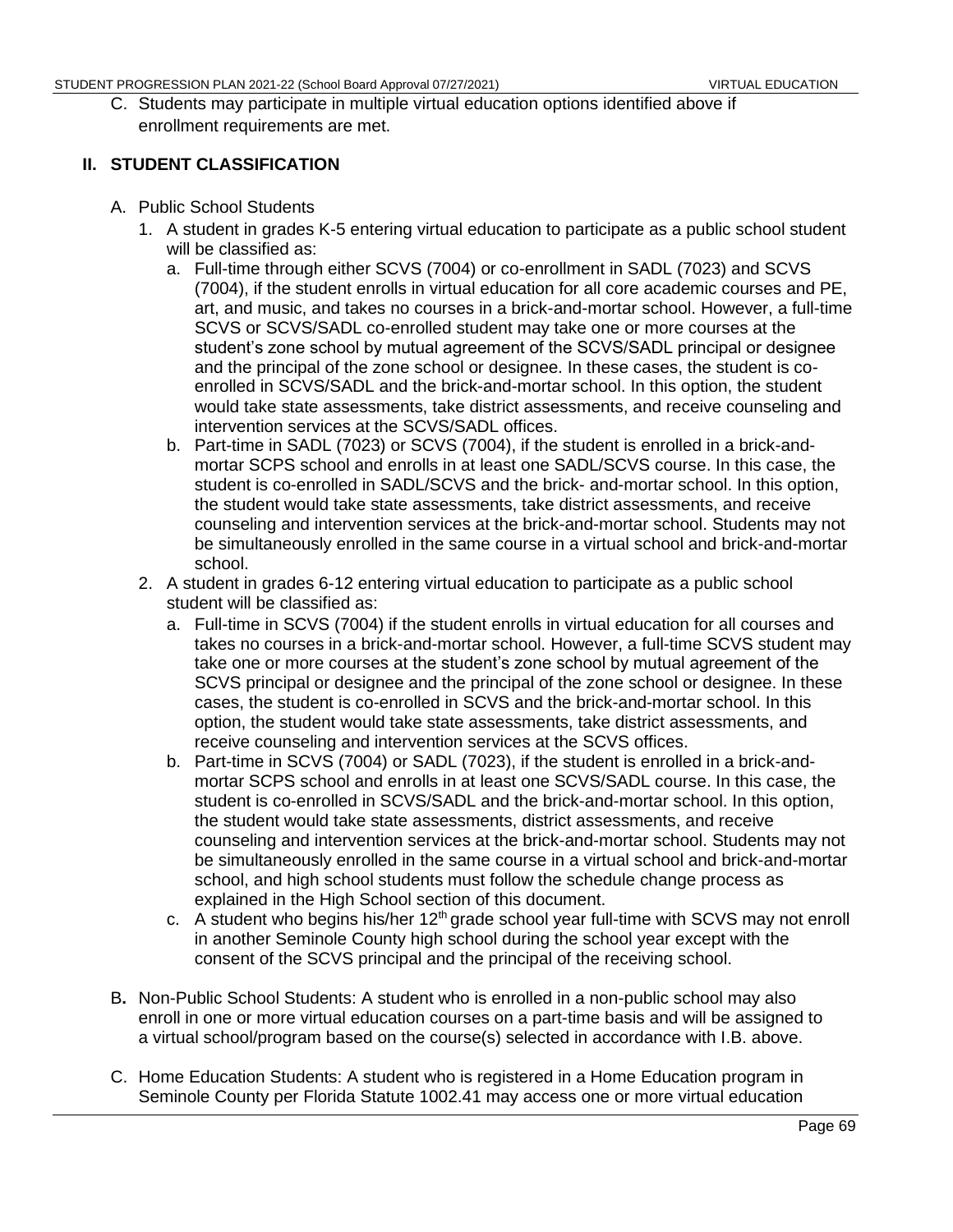courses through SADL and/or SCVS on a part-time basis. Home Education students in secondary courses may not exceed six (6) half-credit courses per semester in SADL and SCVS. Even in cases where the entire home education program consists of virtual education, the parent of a Home Education student remains responsible for maintaining a Home Education program and portfolio as required in Florida Statute 1002.41.

#### **III. HIGH SCHOOL GRADUATION**

- A. Public school students who are enrolled full-time in Seminole County Virtual School (7004) and meet the high school graduation requirements listed in the High School section of this document will receive a diploma, with the appropriate designation if so eligible, from Seminole County Virtual School.
- B. SCVS students interested in participating in the graduation ceremony of their zoned school are expected to complete at least one course on the campus of their brick-and-mortar school during their final year."
- C. Non-public school, charter, and home education students who wish to enter SCVS or a brickand-mortar school as a public school student for the purpose of graduation from high school should review the Transfers provisions of the High School section of this document.

#### **IV. ENROLLMENT AND ELIGIBILITY**

- A. Public school students seeking enrollment into a full-time virtual education option must register with the SADL/SCVS offices and meet all admission requirements as outlined in the grade-appropriate section of this document.
- B. Non-public school students and home education students seeking enrollment into a parttime virtual education option must register with the SADL/SCVS offices and meet all of the admission requirements as outlined in the grade-appropriate section of this document.
- C. SCVS Full-Time Enrollment Windows and Requirements:
	- 1. Full-time enrollment in SCVS for semester 1 will be open annually for at least 90 days, ending 30 days before the first day of the school year as required by Florida Statute 1002.45 and then continuing until three (3) weeks prior to the first student attendance day of each school year.
	- 2. Full-time enrollment in SCVS for semester 2 will be open on a space-available basis beginning the Monday after Thanksgiving until the last student attendance day of the first semester as identified by the SCPS calendar.
	- 3. The enrollment period restriction may be waived for good cause (such as medical documentation, family hardship, and/or transfer from another virtual school) by the principal of SCVS.
	- 4. Any student entering SCVS with a prior year FSA English language arts or FSA/EOC Math score of Level 1 or Level 2, or with no score for the prior year, will be required to participate in an additional academic screening and may, at the discretion of the SCVS principal, be required to sign a contract as a condition of enrollment committing to either one (1) or more weekly face-to- face sessions at the SCVS Office for remedial support or attend intensive reading/math course(s) at the student's zoned school. Failure to meet the provisions of this contract will result in return to zoned school at semester or end of school year as appropriate.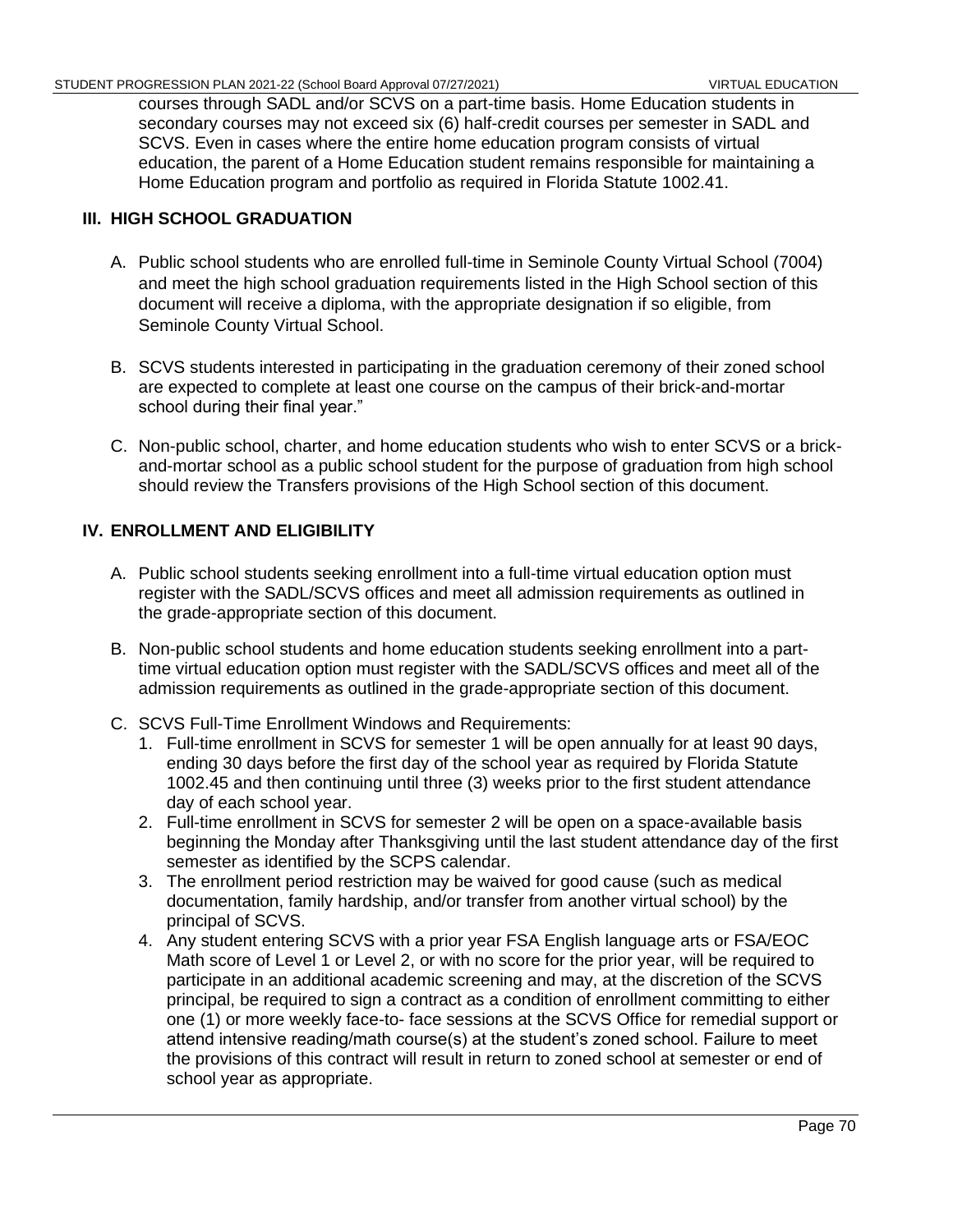D. For Students entering virtual education with an Individual Education Plan (IEP) or Section 504 plan, an IEP/504 team meeting will be scheduled, to include representation from virtual school, to determine whether services and accommodations can be delivered appropriately to the student.

#### **V. ANNUAL RE-ENROLLMENT POLICY**

To qualify for enrollment for the following school year, a student enrolled in full-time SCVS must maintain satisfactory attendance by participating in mandatory face-to-face sessions, completing required state/district curriculum and mandates, mainstreaming satisfactory course pacing, and complying with any contract(s) related to Level 1 and/or Level 2 scores on FSA English language arts and/or FSA/EOC Mathematics.

#### **VI. PACE & PERFORMANCE**

- A. During the first twenty-eight (28) days of any virtual education course, or for a shorter period of time if so established by the principal of SADL/SCVS, a student may be dropped from the course if pace expectations, which are established and published for each course by the administration of SADL/SCVS, are not met. Following an administrative withdrawal from a course, the SADL/SCVS administration may choose to allow a student to re-enroll in the course if the student and parent enter into a performance contract.
- B. The compulsory attendance requirement for full-time virtual education students is met through course pace requirements, which are established and published by the administration of SADL/SCVS. A student who falls behind pace in one or more courses will receive attendance interventions from the teacher and then be referred to the truancy process if pace remains deficient.
- C. Full-time virtual education students are expected to attend all required state and local assessments sessions at the SADL/SCVS office. Failure to attend all required state and local assessment sessions is an indicator of inadequate pace, which may initiate the truancy process and result in the loss of re-enrollment for the next school year. Full-time virtual education students will be scheduled into state assessments at the grade level for which instruction is provided, which may be a higher grade level than indicated in the school district's student information system.
- D. Virtual education students are expected to comply with the school district's Honor Code as established in the SCPS Student Conduct and Discipline Code. In addition to the consequences listed in that document, violations of the Honor Code in virtual education courses may result in additional sanctions such as course withdraw/failure or denial of future access to virtual education courses.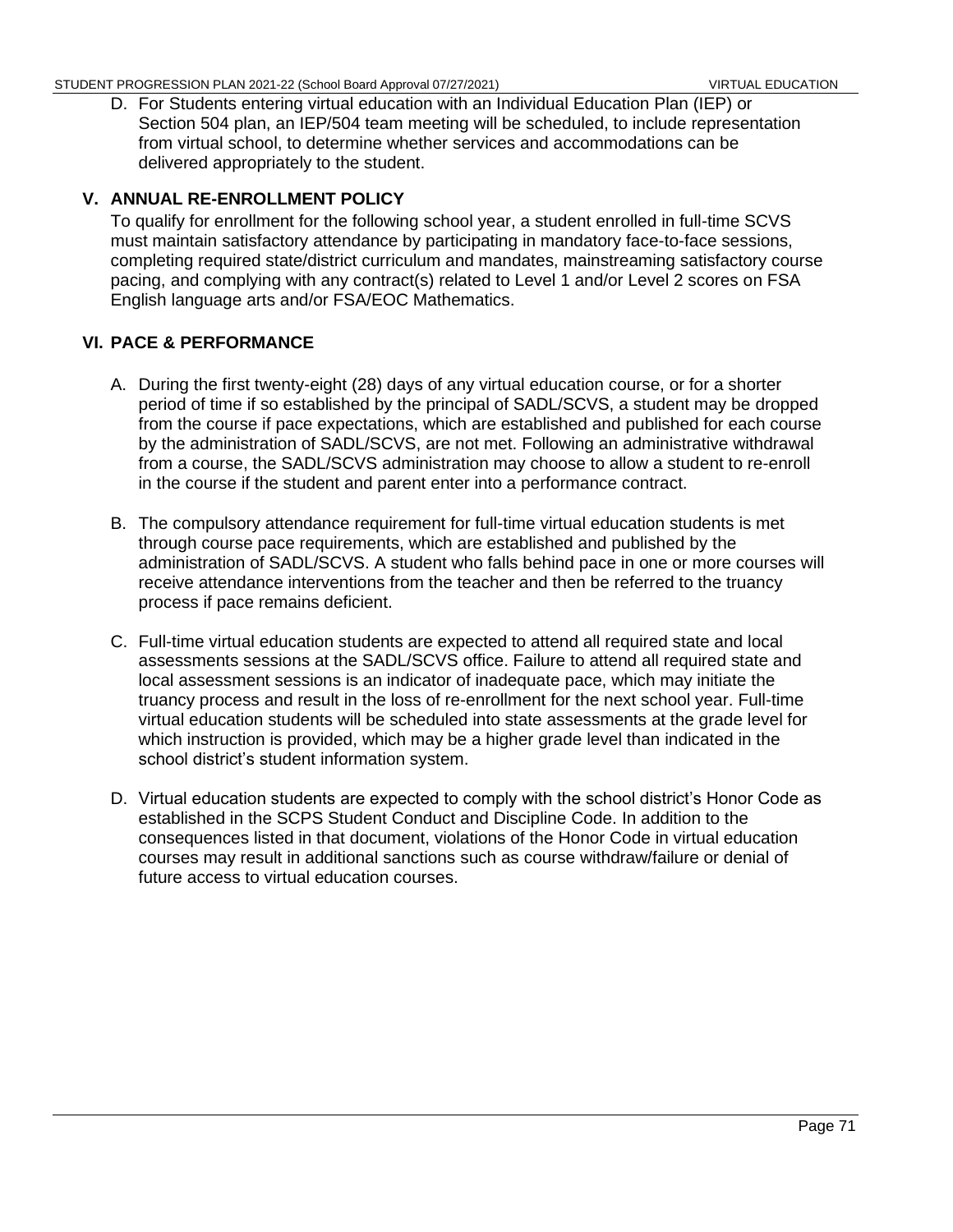# **EXCEPTIONAL STUDENT EDUCATION (GRADES K-12)**

#### **I. SERVICES FOR STUDENTS WITH DISABILITIES AND STUDENTS WHO ARE GIFTED**

Services are available for children identified with vision and hearing disabilities from birth to 2 and all students with disabilities ages 3 through the semester they turn 22. Students who are identified as gifted may receive services from kindergarten through grade 12. These services are described in the Exceptional Student Education Policies and Procedures [\(SP&P](http://www.scps.k12.fl.us/Portals/53/assets/pdf/PolicyFiles/ESSS_PP.pdf) manual) which is approved by the Florida Department of Education and the School Board of Seminole County.

#### **II. HOSPITAL HOMEBOUND**

Students confined to the home or hospital due to an acute or catastrophic condition for fifteen or more school days, may be eligible for Home/Hospital under the Exceptional Student Education program. Students in grades K-12 and PreK students with identified disabilities who are determined to be eligible based on state criteria by the school-based Student Study Team, continue their academic instruction in the home or hospital.

#### **III. CURRICULUM AND INSTRUCTION**

#### **A. FLORIDA STANDARDS/B.E.S.T. STANDARDS/NEXT GENERATION SUNSHINE STATE STANDARDS**

The expectation is for students with disabilities to receive instruction in the Florida Standards/B.E.S.T. Standards/Next Generation Sunshine State Standards. Accommodations are provided based on individual student need to support the participation of students with disabilities in the general education curriculum. Accommodations are changes to how a student accesses information and demonstrates performance. Accommodations may change how students are instructed and how they are assessed. As permitted by state or national testing guidelines, accommodations provided in the classroom will be made accessible on standardized tests. The use of an accommodation must not change the standards, the instructional level, or the content; instead it provides the student with equal access and equal opportunity to demonstrate his/her skills and knowledge. For Exceptional Education students, other than gifted, who are working on Florida Standards/B.E.S.T. Standards/Next Generation Sunshine State, the student's IEP (Individual Education Plan) will specify the student's present levels of performance, special education services, related services, and accommodations as the district's offer of a free and appropriate public education (FAPE).

#### **B. ACCESS POINTS FOR STUDENTS WITH SIGNIFICANT COGNITIVE DISABILITIES Florida Standards Access Points/B.E.S.T. Standards Access Points/Next Generation Sunshine State Standards:**

Access Points reflect the essence or core intent of the standards that apply to all students in the same grade level but at reduced levels of complexity. Access Points are academic expectations created specifically for students with significant cognitive disabilities. Students eligible for Access Points will take the Florida Standards Alternate Assessment. All Florida students participate in the state's assessment and accountability system. It is the responsibility of the classroom teacher to assess, instruct, and monitor progress of students' proficiency on all Florida Standard Access Points/B.E.S.T. Standards Access Points/Next Generation Sunshine State using the same progress monitoring testing schedule as districtwide regular assessments for progress monitoring. Each teacher shall develop daily lesson plans for all subjects taught to be checked regularly by the principal or designee. Students will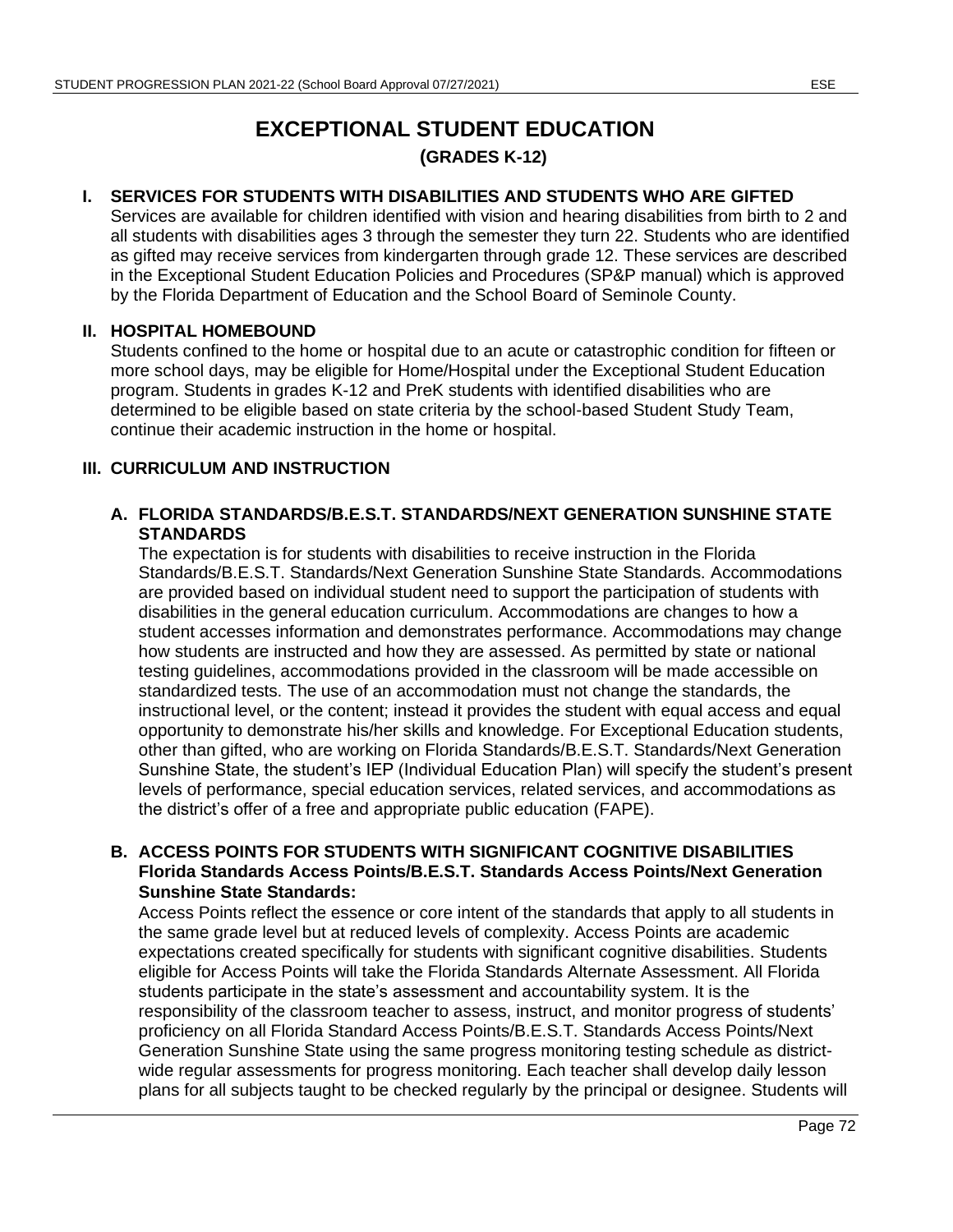receive instruction based on the requirements of the district K-12 reading, writing, math, and science instructional plans with appropriate accommodations and/or modifications. Instruction will also include social studies, physical education, and career education at appropriate levels of instruction with accommodations and/or modifications. Modifications are changes in what a student is expected to learn; may include changes to content, requirements, and expected level of mastery; however, should align with the grade level Access Points.

#### **IV. REPORTING STUDENT PROGRESS**

The evaluation of student progress must be based on classwork, observations, tests, district and state assessments and other relevant information. All parents/guardians will be notified regularly of their child's achievement during the school year utilizing SCPS Report Cards and Progress Reports. The frequency of reporting will be the same as that of non- disabled peers enrolled in the same school. Nothing on the report card, progress report, or grade transcript may identify the student as a student with a disability. Progress toward IEP annual goals will be reported to the parent/guardian with the report card through a specific, separate report on IEP goals. Progress toward Educational Plan (EP) goals for elementary students who are gifted will be reported to parents/guardians at the same frequency of report cards utilizing SCPS Form #1317 Gifted Educational Plan Evaluation – Elementary K-5. Progress towards EP goals for students who are gifted at the secondary level will be reported at the time of regular report cards. Progress towards Service Plan goals will be reported at the report card period of the public school, utilizing SCPS Form #1484.

#### **V. STATEWIDE ASSESSMENT FOR STUDENTS WITH DISABILITIES** [\(RULE 6A-1.0943\)](https://www.flrules.org/gateway/ruleno.asp?id=6A-1.094222)

It is expected that all students participate in state and district assessments. Students with disabilities must be afforded the appropriate allowable accommodations for state and district assessments as indicated on the IEP. The IEP team decides which, if any, testing accommodations the student will receive. The team should only consider accommodations that the student receives for classroom instruction and testing and determine whether the student also needs those accommodations for state and district assessments as allowable by state and national testing guidelines. A student's IEP team may determine that a student is eligible to participate in the statewide accountability system by participating in the Florida Standards Alternate Assessment (FSAA). This decision must be made based on specific guidelines and with parental consent.

#### A. **GUIDELINES FOR DETERMINING APPROPRIATE ACCOMMODATIONS**

Determination of appropriate accommodations in assessment situations for students with disabilities shall be based on the individual needs of each student. Decisions on accommodations shall be made by the IEP team and must be documented on the IEP. Accommodations for national assessments, such as but not exclusive to, SAT and ACT will require a separate parent-initiated application process and are not solely determined by IEP documentation. Statewide/district assessment accommodations must be the same or nearly the same as the student uses in classroom instruction and assessment activities. See allowable accommodations in the most recent Department of Education Florida Standards Assessment.

Administration Manual and/or Guidelines for End of Course Exam. For administration of CBT (Computer Based Testing) allowable accommodations must also be considered by the IEP team and indicated on IEP.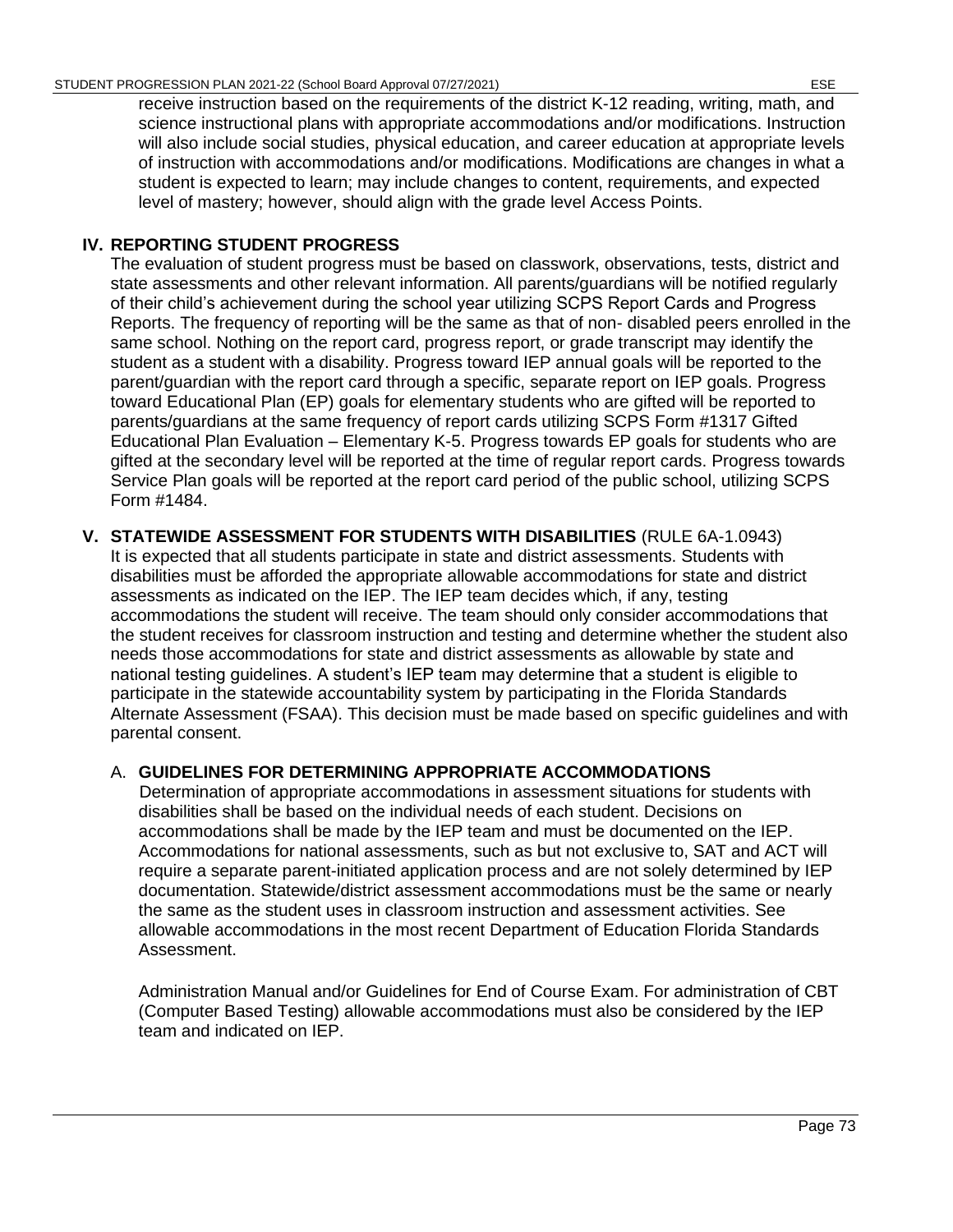#### B. **WAIVER OF THE STATE ASSESSMENT GRADUATION REQUIREMENTS FOR STUDENTS WITH DISABILITIES:**

Students with disabilities who are working toward a standard high school diploma, including students on Access Points, are expected to participate in state assessments. Legislation provides for consideration of a waiver, with parent consent, for these assessments if specific criteria is met (refer to High School for assessment and waiver requirements).

Students with disabilities enrolled in courses for which a statewide EOC assessment is required are expected to participate in the Florida Standards or Florida Standards Alternate EOC Assessments. Waivers are available for an EOC requirement for students who have IEPs. The IEP team must determine that an EOC assessment cannot accurately measure the student's abilities, taking into consideration all allowable accommodations. The student may have the EOC assessment results waived for the purpose of determining the student's course grade and credit.

In order to be considered for the waiver from the FCAT 2.0, FSA, FSAA, and/or End- of-Course (EOC) assessment requirement, the student must meet all of the following criteria:

- 1. Be identified as a student with a disability, as defined in Florida Statute 1007.02(2)
- 2. Have an active Individual Educational Plan (IEP),
- 3. Have taken the FCAT 2.0/FSA/FSAA/EOC assessment with appropriate allowable accommodations at least once, and
- 4. Have demonstrated as determined by the IEP team, achievement of the course standards.

#### **VI. GRADE PLACEMENT OF EXCEPTIONAL EDUCATION STUDENT**

#### **PROMOTION AND RETENTION OF STUDENTS WITH DISABILITIES**

1. Promotion

Promotion is based upon achievement of these regular education standards on grade level standards with accommodations and/or modifications, if indicated on the IEP. (Rule 6A-6.0312)*.* Refer to Elementary and Secondary Education sections (grades K-5, 6-8, 9-12) for general education promotion requirements.

- 2. Retention Students with disabilities will follow the same criteria as outlined in the Elementary, Middle, and High School Retention sections of the Student Progression Plan. The final decision for grade placement is the responsibility of the principal.
- 3. Midyear promotion of retained third graders A third grade student with a disability who did not qualify for good cause exemption and was retained in 3<sup>rd</sup> grade may be eligible for a midyear promotion based on Rule [6A 1.094222.](https://www.flrules.org/gateway/ruleno.asp?id=6A-1.094222) See Elementary Midyear Promotion of 3rd Graders section for requirements for midyear promotion. If a midyear promotion is granted, the IEP team must convene to renew the IEP at the time of promotion and revise said IEP if necessary.

#### **MANDATORY GRADE THREE RETENTION**

(See TIER 2 and TIER 3 of K-12 Comprehensive Evidence-Based Reading Plan)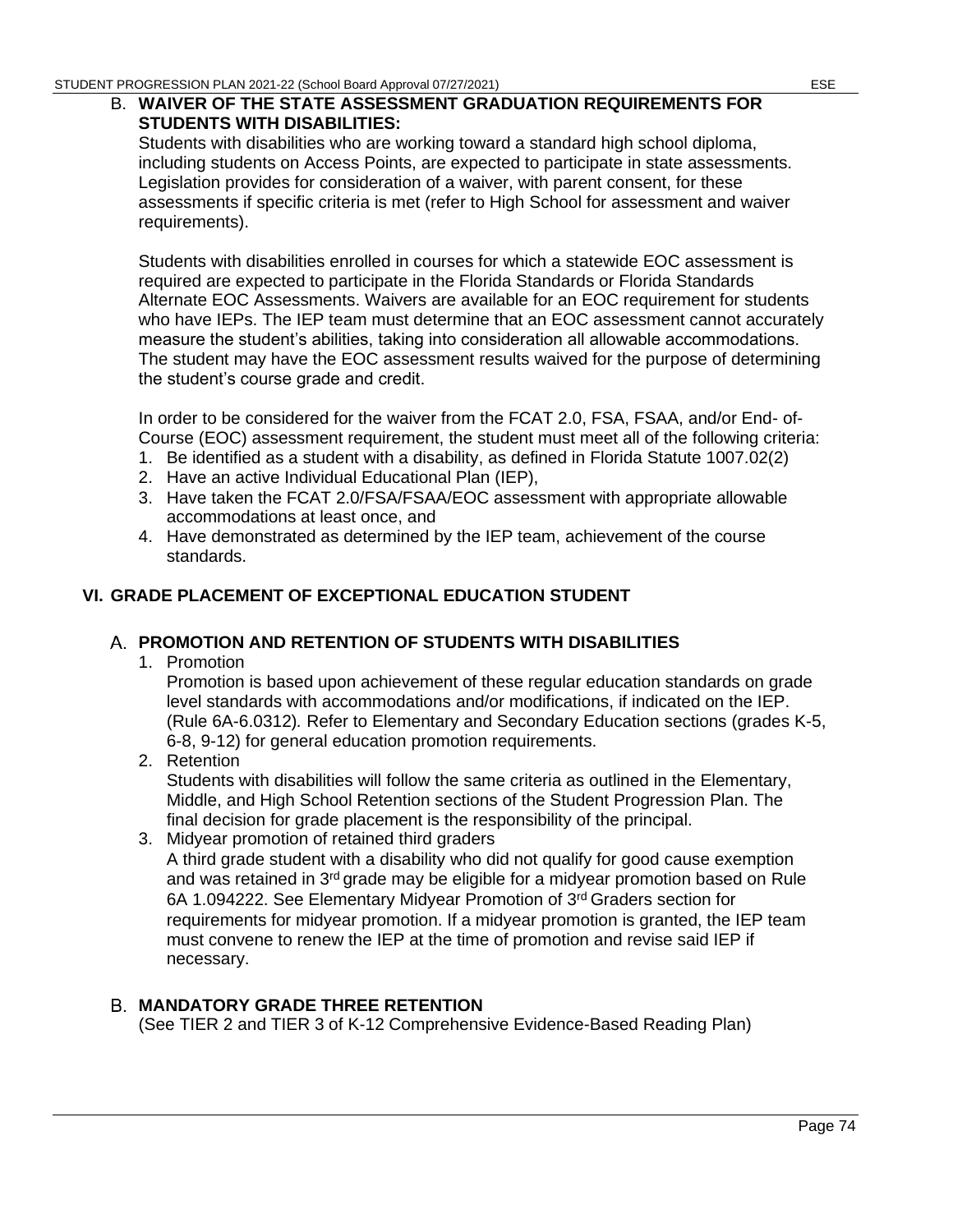### **EXEMPTION FROM MANDATORY GRADE THREE RETENTION**

Florida Statute 1008.25: (refer to Elementary Education section)

- 1. Refer to Elementary Education Section Good Cause Exemption from Mandatory Retention in grade 3 for requests for good cause exemptions for students with disabilities from the mandatory retention requirements.
- 2. Remediation
	- a. Remediation opportunities will be based on student progress, demonstrated need and IEP goals.
	- b. The IEP team will review and/or revise the Individual Educational Plan, if needed, when student achievement on state/district assessment does not meet the level of proficiency required in any area.

#### **GRADE PLACEMENT OF EXCEPTIONAL EDUCATION STUDENTS WITH SIGNIFICANT COGNITIVE ABILITIES**

When considering grade placement of a student receiving instruction on Access Points:

- 1. Progress monitoring data, mastery of IEP goals and objectives, and other student performance measures based on Access Points instruction will be considered to determine whether or not students with significant cognitive disabilities should be retained in a specific grade level.
- 2. Beginning in grade three, Florida Standard Alternative Assessment will also be considered.

#### **SUMMER SCHOOL**

Students with disabilities may attend if they meet SCPS Summer Learning Camp or Summer School criteria.

#### **EXTENDED SCHOOL YEAR (ESY)**

A student with a disability receives extended school year (ESY) services if the student's IEP team determines that the student needs specific services beyond the regular 180-day school year in order to meet the IEP goals provided as part of the district's offer of a free and appropriate public education (FAPE). ESY services are determined for each student by the IEP team based on emerging critical life skills, severity of their disability, regression, and/or other relevant factors as related to the IEP goals, not based on exceptionality. The IEP team determines the initiation, duration, and frequency of ESY services.

#### **TRANSITION PLANNING**

Secondary transition refers to the process a student with a disability goes through as they move from high school to next steps after high school, including postsecondary education, employment, and independent living. Services are determined by the IEP team and are based on the individual child's needs and transition goals, taking into account the child's strengths, preferences, and interests. Students who secure paid employment should be enrolled in Career placement/On the Job Training (OJT). Job Experience Training (JET) opportunities are determined by the IEP team.

#### **COURSE CODE CONSIDERATION FOR STUDENTS WITH DISABILITIES**

The Social and Personal Skills Course (ESE course code 7963070) will be credited as an elective for students with disabilities as determined by the IEP team and may be taken consecutively.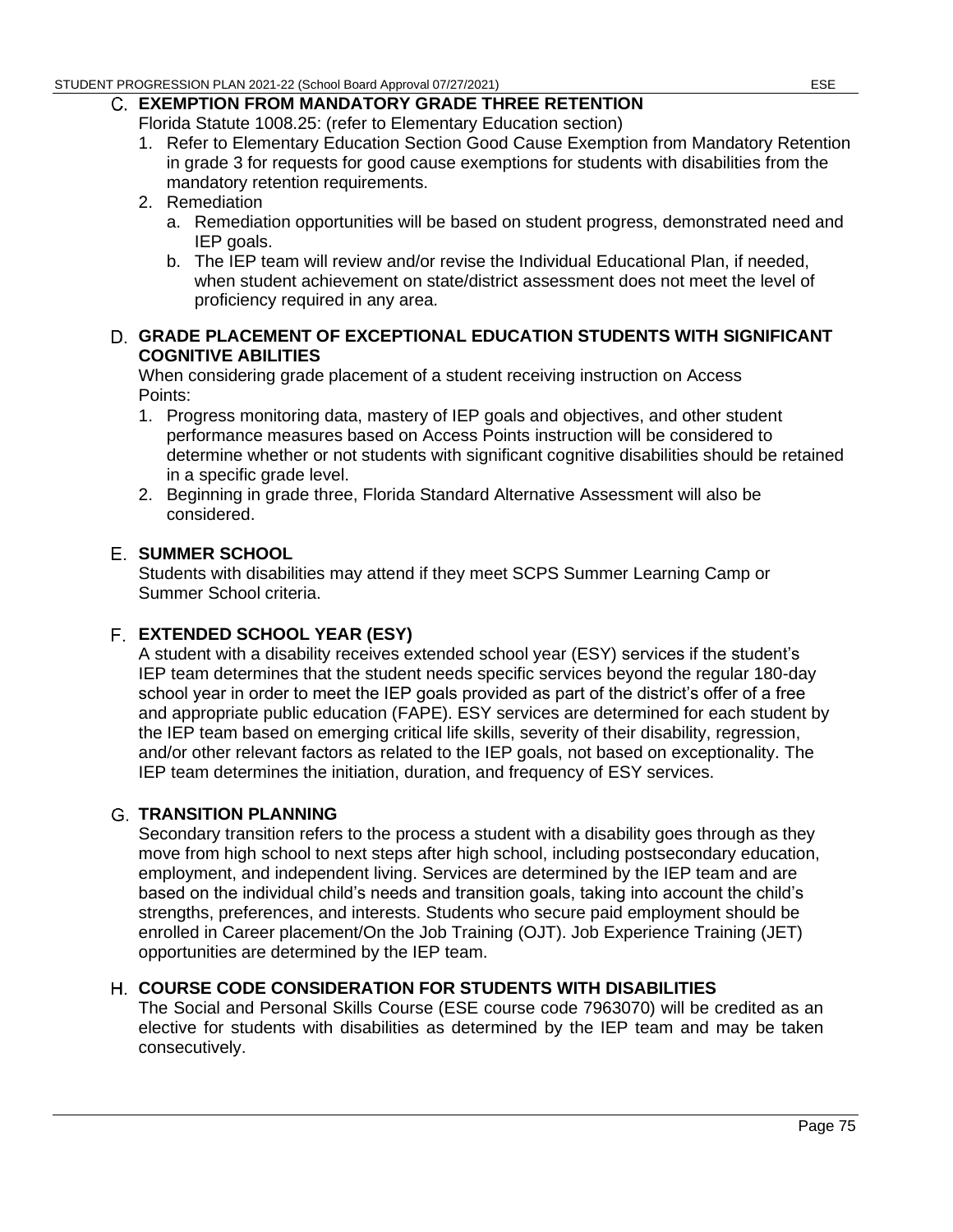#### **VII.GRADUATION OPTIONS FOR EXCEPTIONAL EDUCATION STUDENTS**

| <b>Standard Diploma High School Graduation Options</b>                                                                                                                                                                                                                                                                                                                                                                                                                         |                                                                                                                                                                                                                      |                                                                                                                                                                                                                                                                                        |  |
|--------------------------------------------------------------------------------------------------------------------------------------------------------------------------------------------------------------------------------------------------------------------------------------------------------------------------------------------------------------------------------------------------------------------------------------------------------------------------------|----------------------------------------------------------------------------------------------------------------------------------------------------------------------------------------------------------------------|----------------------------------------------------------------------------------------------------------------------------------------------------------------------------------------------------------------------------------------------------------------------------------------|--|
| 26 credit standard diploma option<br>available to all students, including<br>students with disabilities                                                                                                                                                                                                                                                                                                                                                                        | 26 credit standard diploma option<br>available only to students with<br>disabilities                                                                                                                                 | 26 credit standard diploma available<br>only to students with disabilities,<br>who take access courses and the<br>alternate assessment.*                                                                                                                                               |  |
| 4 Credits English Language arts (ELA)                                                                                                                                                                                                                                                                                                                                                                                                                                          |                                                                                                                                                                                                                      |                                                                                                                                                                                                                                                                                        |  |
| ELA I, II, III, IV<br>ELA honors, Advanced<br>Placement (AP), Advanced<br>International Certificate of<br>Education (AICE), International<br>Baccalaureate (IB) and dual<br>enrollment courses may satisfy<br>this requirement.                                                                                                                                                                                                                                                | Must earn credits for all of the<br>courses listed in the first column<br>May substitute a CTE course with<br>content related to English for<br>English IV                                                           | Must earn credits for all of the<br>courses listed in the first column<br>May substitute access courses<br>for general education courses<br>May substitute a CTE course with<br>content related to English for<br>English IV                                                           |  |
| <b>4 Credits Mathematics</b>                                                                                                                                                                                                                                                                                                                                                                                                                                                   |                                                                                                                                                                                                                      |                                                                                                                                                                                                                                                                                        |  |
| One of which must be Algebra I<br>and one of which must be<br>Geometry<br>Industry certifications that lead to<br>college credit may substitute for<br>up to two mathematics credits<br>(except for Algebra I and<br>Geometry                                                                                                                                                                                                                                                  | Must earn credits for all of the<br>courses listed in the first column<br>May substitute a CTE course<br>with content related to<br>mathematics for one<br>mathematics credit (except for<br>Algebra I and Geometry) | Must earn credits for all of the<br>courses listed in the first column<br>May substitute access courses<br>for general education courses<br>May substitute a CTE course with<br>content related to mathematics<br>for one mathematics credit<br>(except for Algebra I and<br>Geometry) |  |
| <b>4 Credits Science</b>                                                                                                                                                                                                                                                                                                                                                                                                                                                       |                                                                                                                                                                                                                      |                                                                                                                                                                                                                                                                                        |  |
| Three of the four required<br>credits must have a laboratory<br>component<br>One of which must be Biology I,<br>two of which must be equally<br>rigorous science courses.<br>An Industry certification that<br>leads to college credit<br>substitutes for up to one science<br>credit (except for Biology I)<br>An identified rigorous Computer<br>Science course with a related<br>industry certification substitutes<br>for up to one science credit<br>(except for Biology) | Must earn credits for all of the<br>courses listed in the first column<br>May substitute a CTE course<br>with content related to science<br>for one science credit (except<br>for Biology I)                         | Must earn credits for all of the<br>courses listed in the first column<br>May substitute access courses<br>for general education courses<br>May substitute a CTE course with<br>content related to science for one<br>science credit (except for Biology<br>I)                         |  |
| <b>3 Credits Social Studies</b>                                                                                                                                                                                                                                                                                                                                                                                                                                                |                                                                                                                                                                                                                      |                                                                                                                                                                                                                                                                                        |  |
| 1 credit World History<br>1 credit in U.S. History<br>.5 credit in U.S. Government<br>.5 credit in Economics with<br><b>Financial Literacy</b>                                                                                                                                                                                                                                                                                                                                 | Must earn credits for all of the<br>courses listed in the first column<br>May substitute a CTE course with<br>content related to social studies<br>for one social studies course<br>(except for U.S. History)        | Must earn credits for all of the<br>courses listed in the first column<br>May substitute access courses<br>for general education courses                                                                                                                                               |  |
|                                                                                                                                                                                                                                                                                                                                                                                                                                                                                |                                                                                                                                                                                                                      | May substitute a CTE course with<br>content related to social studies<br>for one social studies course<br>(except for U.S. History)                                                                                                                                                    |  |
| 1 Credit Fine and Performing Arts, Speech and Debate, or Practical Arts**                                                                                                                                                                                                                                                                                                                                                                                                      |                                                                                                                                                                                                                      |                                                                                                                                                                                                                                                                                        |  |
| 8 Elective Credits                                                                                                                                                                                                                                                                                                                                                                                                                                                             |                                                                                                                                                                                                                      |                                                                                                                                                                                                                                                                                        |  |

Page 76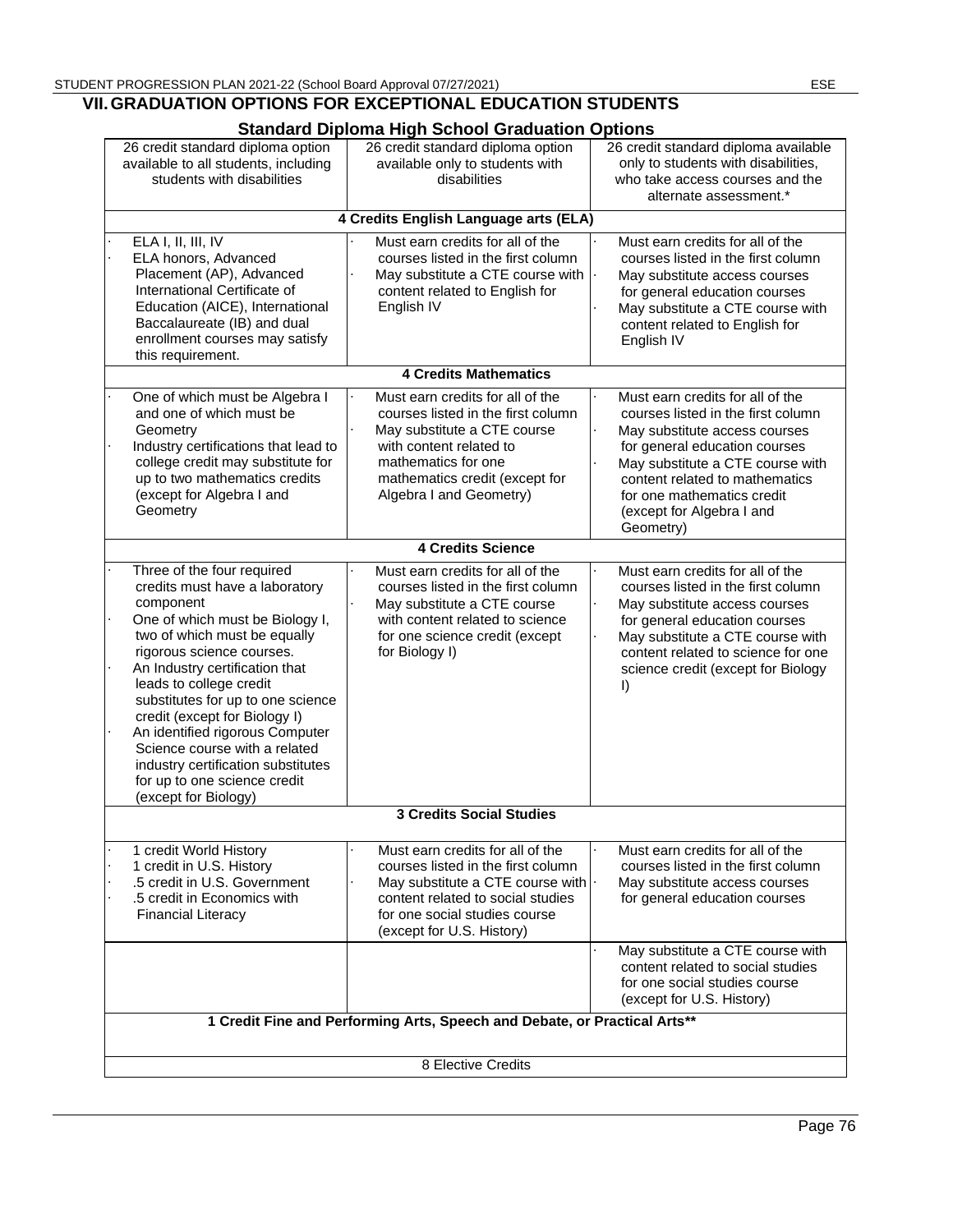|                                                                                                                                                                                                                                                                                                                                                                                                                                                                                                                                                                                                                                                                                                        | Must include .5 credit in an<br>employment-based course<br>May include ESE courses | May include employment-based<br>course/s |  |
|--------------------------------------------------------------------------------------------------------------------------------------------------------------------------------------------------------------------------------------------------------------------------------------------------------------------------------------------------------------------------------------------------------------------------------------------------------------------------------------------------------------------------------------------------------------------------------------------------------------------------------------------------------------------------------------------------------|------------------------------------------------------------------------------------|------------------------------------------|--|
| 1 Credit Physical Education to include the integration of health                                                                                                                                                                                                                                                                                                                                                                                                                                                                                                                                                                                                                                       |                                                                                    |                                          |  |
| 1 Online Course                                                                                                                                                                                                                                                                                                                                                                                                                                                                                                                                                                                                                                                                                        |                                                                                    |                                          |  |
| To be completed through online learning; high school credited courses taken in<br>grades 6-8 fulfill this requirement. Completion of a course that leads to<br>nationally recognized industry certification in information technology that leads<br>to college credit or the passage of an information technology certification exam<br>without enrollment in the course meets this requirement. Passage of an online<br>content assessment by which the student demonstrates skills and competency<br>in locating information and applying technology for instructional purposes<br>without enrollment or completion of the course meets this requirement.<br>Online course may be waived by IEP team |                                                                                    |                                          |  |
| Students must earn a 2.0 grade point average on a 4.0 scale and pass statewide assessments                                                                                                                                                                                                                                                                                                                                                                                                                                                                                                                                                                                                             |                                                                                    |                                          |  |
| unless a waiver of assessment results is granted by the IEP team.                                                                                                                                                                                                                                                                                                                                                                                                                                                                                                                                                                                                                                      |                                                                                    |                                          |  |

\* Parental Consent is required before a student may take access courses.

\*\* Eligible courses and eligible course substitutions are specified in the Florida Course Code Directory.

#### **CERTIFICATION OF COMPLETION**

Students who complete the required high school courses but fail to meet all of the graduation requirements for a diploma may receive a certificate of completion. A certificate of completion is not a diploma. It certifies that a student attended high school but did not meet all graduation requirements for a diploma.

A certificate of completion may be given to students with disabilities who have not satisfied all high school graduation requirements, (see Regular Education High School Section). Students with disabilities may continue to receive Free and Appropriate Public Education (FAPE) and pursue a high school diploma through the semester in which the student turns 22 years old.

#### **GRADUATION FROM HIGH SCHOOL AS RELATED TO FREE AND APPROPRIATE PUBLIC EDUCATION**

All students with disabilities must be provided a free appropriate public education, until the student receives a standard diploma or turns 22 years old, whichever comes first. A student who is turning 22 and still receiving ESE services will be exited from those services on his/her 22<sup>nd</sup> birthday.

Page 77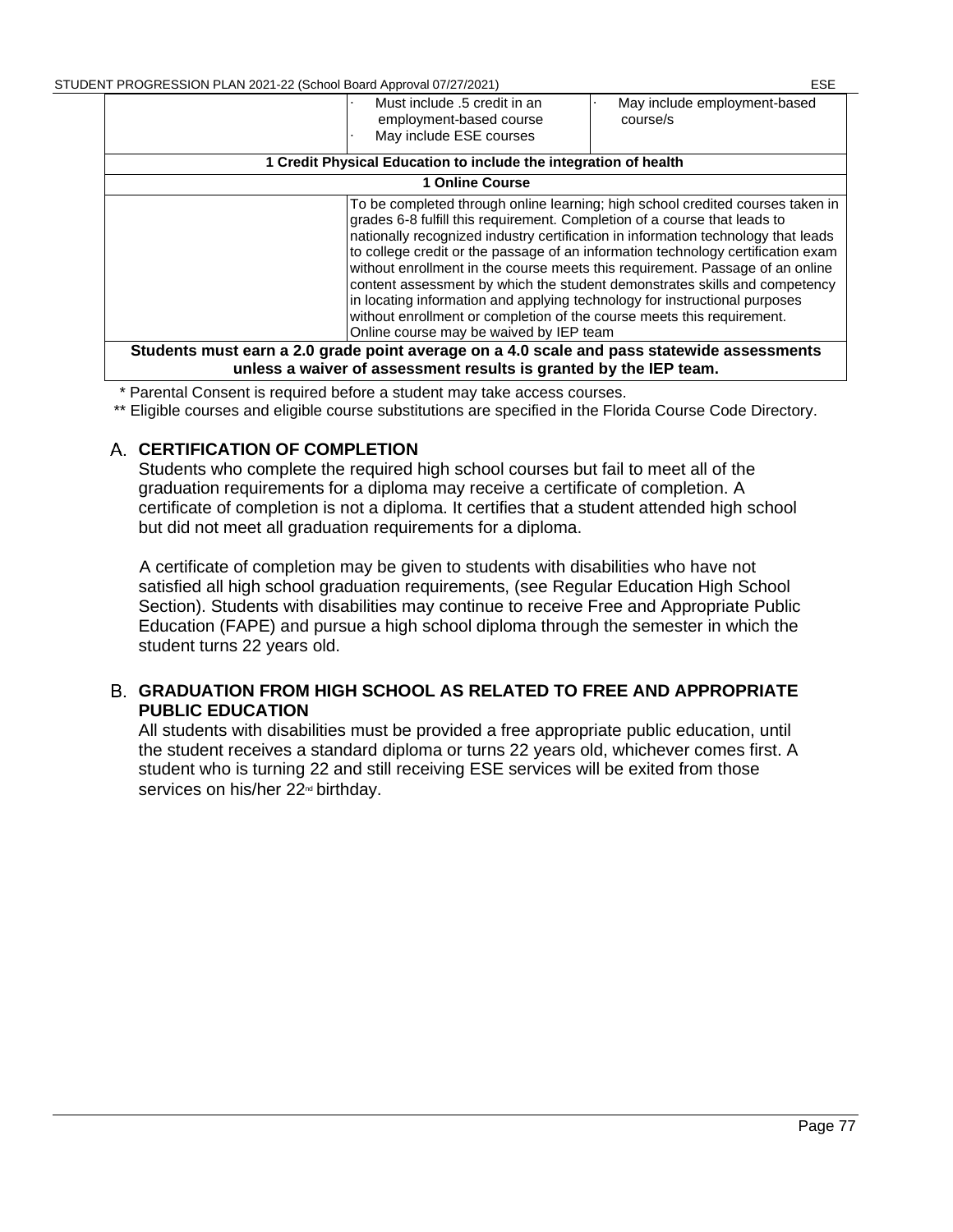# **APPENDIX**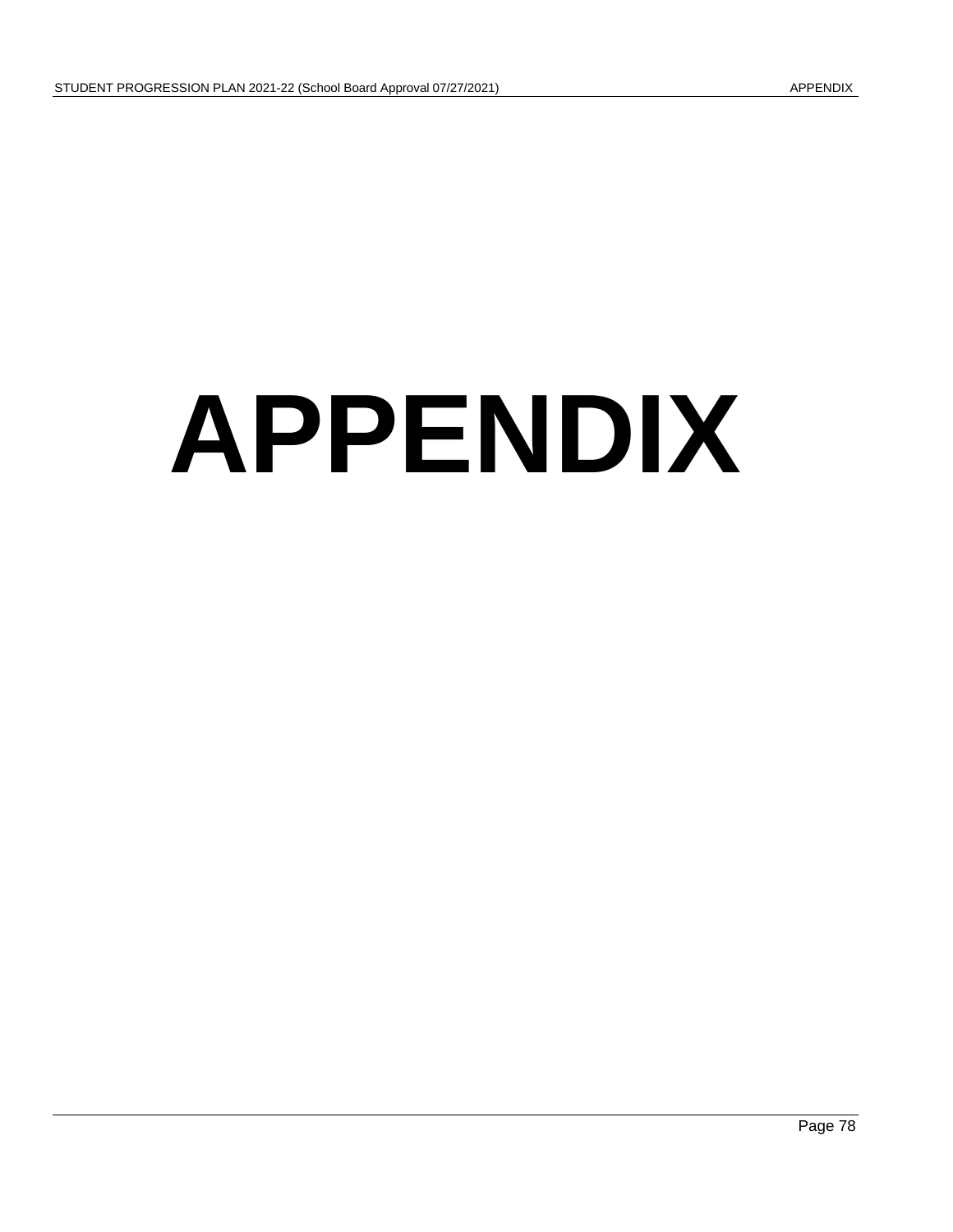## **Addendum**

#### **Interstate Compact on Educational Opportunity for Military Children** Florida Statute 1000.36

The purpose of the Interstate Compact on Educational Opportunity for Military Children is to remove barriers to educational success imposed on children of military families because of frequent moves and deployment of their parents.

This compact applies to the children of:

- Active–duty members of the uniformed services, including members of the National Guard and Reserve on active-duty orders pursuant to 10 U.S.C. ss. 1209 and 1211.
- Members of veterans of the uniformed services who are severely injured and medically discharged or retired for a period of 1 year after medical discharge or retirement; and
- Members of the uniformed services who die on active duty or as a result of injuries sustained on active duty for a period of 1 year after death.

This compact does not apply to the children of:

- Inactive members of the National Guard and military reserves;
- Members of the uniformed services now retired,
- Veterans of the uniformed services;
- Other United States Department of Defense personnel and other federal agency civilian and contract employees not defined as active-duty members of the uniformed services.

If a child's official education records cannot be released to the parents for the purpose of transfer, the custodian of the records in the sending state shall prepare and furnish to the parent a complete set of unofficial educational records containing uniform information as determined by the Interstate Commission. Upon receipt of the unofficial education records by a school in the receiving state, that school shall enroll and appropriately place the student based on the information provided in the unofficial records pending validation by the official records, as quickly as possible.

Simultaneous with the enrollment and conditional placement of the student, the school in the receiving state shall request the student's official education record from the school in the sending state. Upon receipt of the request, the school in the sending state shall process and furnish the official education records to the school in the receiving state within 10 days or within such time as is reasonably determined under the rules adopted by the Interstate Commission.

Districts must give 30 days from the date of enrollment or within such time as is reasonably determined under the rules adopted by the Interstate Commission for students to obtain any immunization or a series of immunizations required by the receiving school.

Students shall be allowed to continue their enrollment at grade level commensurate with their grade level, including kindergarten, from a local education agency in the sending state at the time of transition, regardless of age. If a student enrolls before or during the school year, the receiving school shall initially honor placement in courses based on the student's enrollment in the sending school if the courses are offered. Course placement includes, but is not limited to, Honors, International Baccalaureate, Advanced Placement, vocational, technical, and career pathways courses. The receiving school is not precluded from performing subsequent evaluations to ensure appropriate placement and continued enrollment of the student in the courses. The receiving school must initially honor placement of the student in educational programs such as Gifted and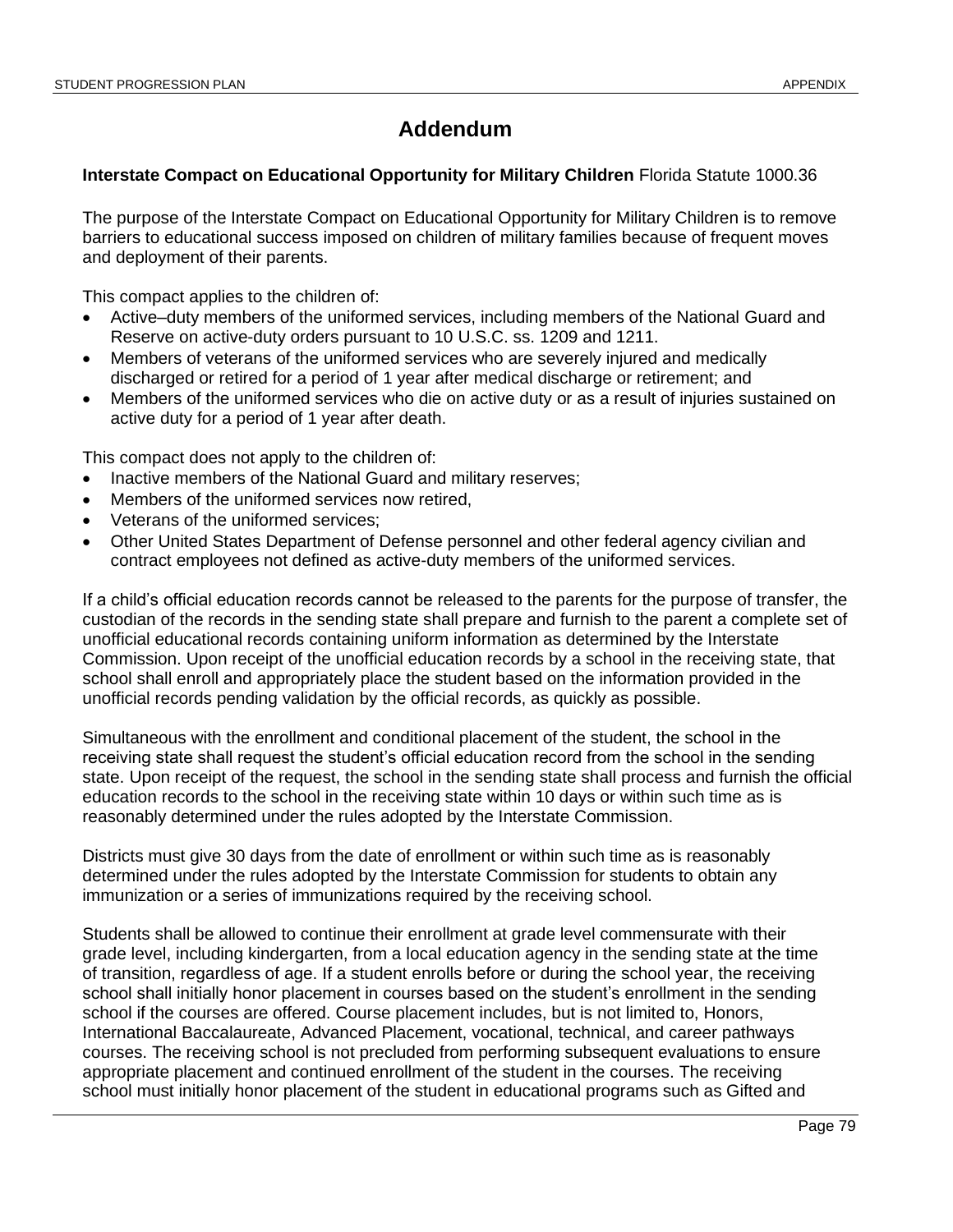talented and English as a Second Language based on current educational assessments conducted at the sending school.

At the beginning of each school year, parents of students in or entering high school will be notified of the opportunity and benefits of Advanced Placement, International Baccalaureate, Advanced International Certificate of Education, Dual Enrollment, and Florida Virtual School courses.

Dependent children of active-duty military personnel who otherwise meet the eligibility criteria for special academic programs offered through public schools shall be given first preference for admission for such programs even if the program is being offered through a public school other than the school to which the student would generally be assigned. If such a program is offered through a public school other than the school to which the student would generally be assigned, the parent or guardian of the student must assume responsibility for transporting the student to that school. For purposes of this subsection, special academic programs include magnet schools, advanced studies programs, Advanced Placement, Dual Enrollment, Advanced International Certificate of Education, and International Baccalaureate.

A special power of attorney relative to the guardianship of a child of a military family and executed under applicable law is sufficient for the purposes of enrolling the child in school and for all other actions requiring parental participation and consent. A local education agency is prohibited from charging local tuition to a transitioning military child placed in the care of a noncustodial parent or other person standing in loco parentis who lives in a school's jurisdiction different from that of the custodial parent. A transitioning military child, placed in the care of a noncustodial parent or other person standing in loco parentis who lives in a school's jurisdiction different from that of the custodial parent, may continue to attend the school in which he or she enrolled while residing with the custodial parent. State and local education agencies must facilitate the opportunity for transitioning military children's inclusion in extracurricular activities, regardless of application deadline; to the extent they are otherwise qualified.

In order to facilitate the on-time graduation of children of military families, states and location education agencies shall incorporate the following procedures:

- 1. shall waive specific courses required for graduation if similar coursework has been satisfactorily completed in another local education agency or shall provide reasonable justification for denial. If waiver is not granted to a student who would qualify to graduate from the sending school, the local education agency must provide an alternative means of acquiring required graduation coursework so that graduation may occur on time.
- 2. States shall accept exit or end of course exams required for graduation from the sending state, national norm-referenced tests, or alternative testing, in lieu testing requirements for graduation in the receiving state. If these alternatives cannot be accommodated by the receiving state for a student enrolling in his or her senior year, then the provisions of the following shall apply.
- 3. If a military student enrolls at the beginning of or during his or her senior year and is not eligible to graduate from the receiving local education agency after all alternatives have been considered, the sending and receiving local education agencies must ensure the receipt of a diploma from the sending local education agency, if the student meets the graduation requirements from the sending local education agency.
- 4. If one of the states in question is not a member of this compact, the member state shall use its best efforts to facilitate the on-time graduation of the student.

Special note: Florida is a member-state. Reauthorized: HB 7003, 4/10/2013